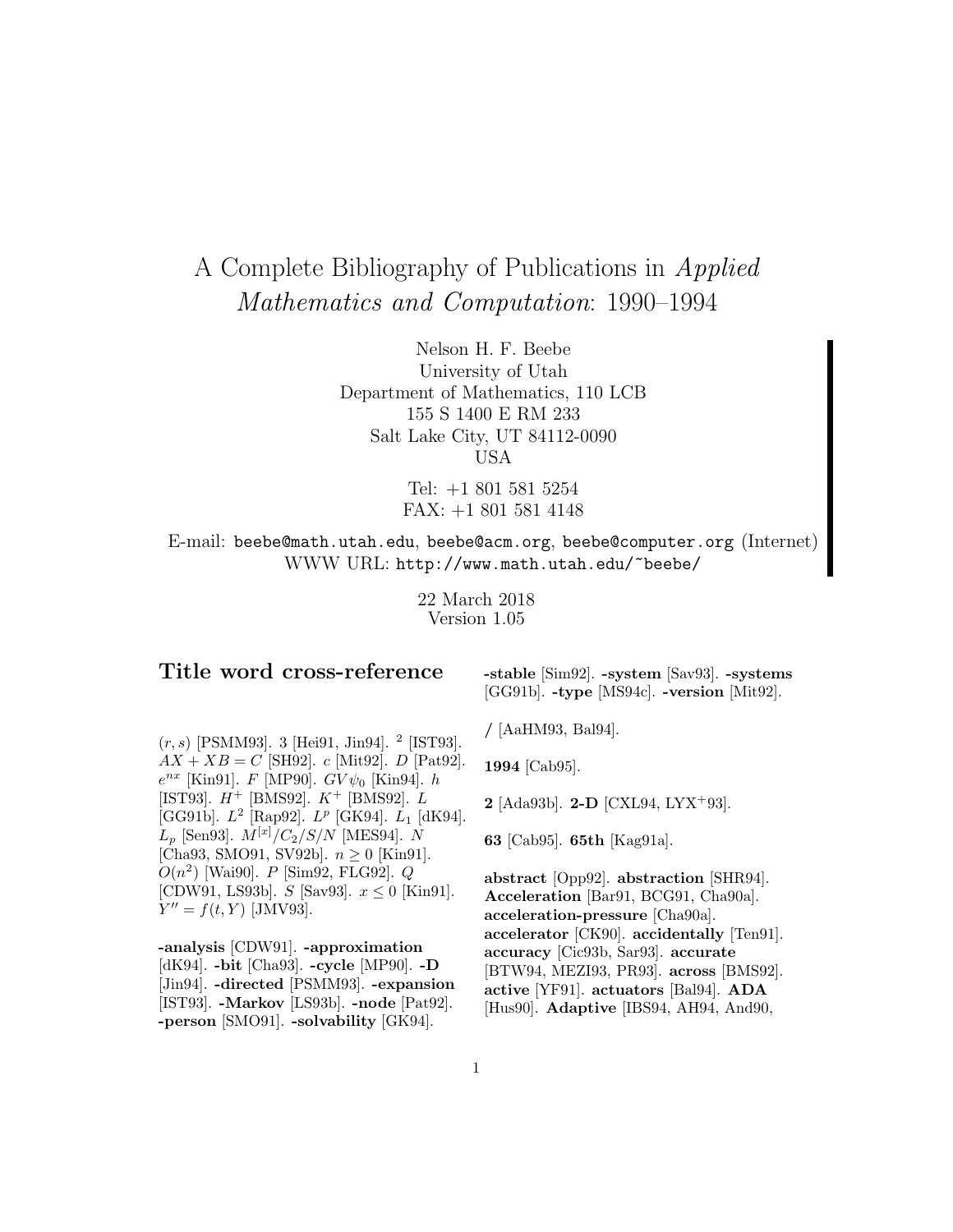FLYD94, KT91, Swo91, SY93, YS94, Zas93]. **additive** [MDR94]. **adjoint** [MSLB92]. **aeromedical** [MFS93]. **aesthetics** [Mur94]. **aggregation** [AB94]. **AI** [Bad93]. **aided** [TCS92]. **AIDS** [Yak92b]. **air** [Sla93a]. **airfoil** [Gol93]. **Algebraic** [NG94, Bai91, Ben92, CWL92, Kha91b, Koˇc92, Sav93, Sen90, TGK91, Zas93, Hua91]. **algorithm** [AH94, AR93, Bar91, BG93, EA94, FLYD94, KMR<sup>+</sup>91, LAK94, LSS94, LSVS94, LW90, Mor90, Mor94, Pes91, Sch92, SW94, SHR94, Wai90, WJ92, Yak92a, Yan94, ZW90a]. **algorithmic** [AS90, AS92]. **Algorithms** [DHK90, ADM91, Cha91, GT91, HL91, Kwo93, SH92, Szi90, Sch91b]. **alkyl** [KK91]. **all-time-step** [RTJL92]. **allocation** [Dro90]. **almost** [Sim92]. **ALOHA** [Sch92]. **along** [CFT<sup>+</sup>93]. **Alternating** [Jin94, Ela94]. **Alternative** [EB91, GT91, Ji94]. **alternatives** [MDR94]. **among** [LL94]. **amplitudes** [Lan92]. **Analysis** [HB91, JV90, MGL92, NW90, ALMS90, BBD91, CW92, CXL94, CDW91, CK90, CJF93, Con93c, EA94, El 92, Eno90, FL94, GP94, HJ92, HF91, IBS94, Kon92, Kum92b, KR91, LS91a, MFS93, MU90a, MU90b, Mei93, Pap94, SS92, SPD93, SHR94, Tes91b, VWSS94, Wu94, YF91]. **Analytic** [JV94, MN91, Ioa92, ZW90a]. **Analyzing** [HKLS93]. **Answering** [HKLS93]. **any** [Ada93b]. **Appel** [MS93b]. **Application** [SS92, Yee93, Cai93, Ji94, KN90, KK90, Kum92b, Mur91b, PY94, SP94, Unn90]. **Applications** [Cic92, Eva90a, ER94b, ER94a, LS91a, BH93, DGP93, SYS94]. **Applied** [Cab95, Faz90, Kag91b, Mus94, Ano92a].

**approach** [AaHM93, BD94, BCG91, Ezz94, FLZ92, LSP91, Mad90, Rap92, RTJL92, RR93, Uen91, Yip92]. **Approximate** [Kin93, She90, Jód92, KCS90, SR90, SS94a]. **approximating** [Ada93b]. **approximation** [DDL93, Fun91, Jac90, Jol92, KN90, Kum92b,

MS93a, MS93b, Opp92, Sar93, Yan94, dK94]. **approximations** [Ham94a, Jac92, Pat91, RWB94]. **arbitrary** [GS94b, Wan94]. **arc** [CK90]. **architectures** [El 92]. **arguments** [LYC93]. **arising** [PA94]. **arithmetic** [ZW90b]. **ARMA** [CC94]. **armature** [CK90]. **arrays** [DGV94]. **arrivals** [MES92]. **Artificial** [GKn91, BTW94, KG91]. **aspects** [Bog91, Ham92, MO92]. **assessed** [MDR94]. **Assessment** [Bha94]. **Assignment** [MTP93]. **assisted** [Kor92]. **associative** [KKU91, KKM90]. **assumptions** [Arg94, CWL92]. **Asymptotic** [GS94b, GL94, Liq91, PSMM93, Rua92, VB92, Zag92, CC94]. **asymptotical** [LS91b]. **asymptotics** [Kha90, Kha91a, Sch92]. **Atkinson** [GC94]. **atmosphere** [Ten90]. **attractivity** [PPS94]. **attribute** [MDR94, YLS93]. **attributes** [YLS93]. **autocorrelations** [CC94]. **automata** [Ada93a, KK90, Kub94a, Kub94b]. **automated** [Tes91b]. **Automatic** [SW92, Hus90]. **automation** [CDW91]. **automaton** [KK91, NG94, YGH90]. **Autonomic** [Gun94]. **autonomous** [IST93, Jia94, KG91]. **autonomously** [GKn91]. **autonomy** [Gun93, Shi93]. **available** [MTP93]. **average** [Sch92]. **Averages** [HKLS93]. **Averaging** [HKLS93]. **avoiding** [JL93]. **away** [BD90]. **axisymmetric** [Ade94, HF93].

**B** [Ham94a]. **B-spline** [Ham94a]. **balance** [Den90]. **ball** [ZW90a]. **Banach** [Arg90, AC94, CAQ93, Liu94]. **bandit** [PY94]. **bandlimited** [Kha92]. **bar** [PZ94]. **based** [Bad93, Bar91, GSK93, KM94, Kon92, Mos90, PL93, Sla91]. **basis** [IPP91, RK93, ZM91]. **Bayesian** [AB94]. **beam** [Lan92]. **behavior** [ESS94, ES94, Ela94, ES90, GS94b, Zag92]. **Being** [Mat93]. **Bellman** [ZED91]. **Bessel** [RK93, Sri94]. **Best** [Kag91a, TM92].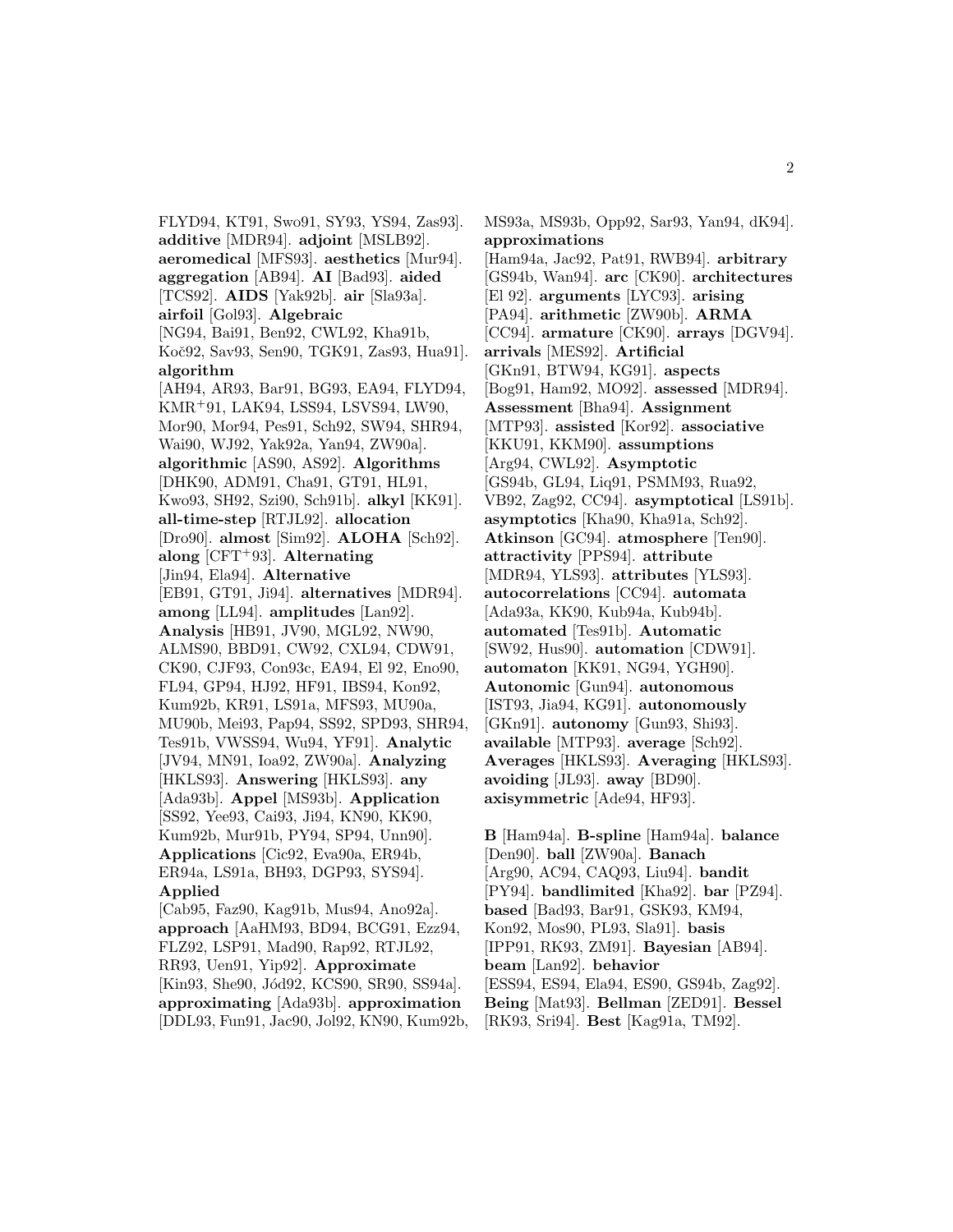**Beyond** [Mur92]. **Bezout** [Wam92]. **bias** [Jac93]. **biasing** [Cic93a]. **biattribute** [SPD93]. **BIBO** [ZXY94]. **Bicriterion** [PL93]. **Bifurcation** [Cas94, PBL92, ASZ94, KS92a, KR91, Nam90a, Nam90b]. **binary** [DGV94]. **Bingham** [Han92]. **binomial** [Jol92]. **binpacking** [Dro90]. **Biochemical** [TW90]. **Bioeconomic** [Gar90]. **Biological** [Shi93]. **biology** [Mat93]. **biomass** [BD90, Ten90]. **biomass-carbon** [Ten90]. **biomolecule** [Ten91]. **Biophysicalism** [Con93b]. **birthday** [Kag91a]. **bit** [Cha93]. **block** [Jin94]. **board** [Ano90b, Ano90e, Ano91a, Ano91b, Ano91d, Ano92b, Ano93b, Ano93d, Ano94e, Ano94g, Ano90a, Ano90c, Ano90d, Ano90f, Ano91c, Ano92c, Ano92d, Ano92e, Ano93a, Ano93c, Ano94a, Ano94b, Ano94c, Ano94d, Ano94f]. **Bob** [Cas91, Kag91a]. **bodies** [GGR91, WN91]. **Boolean** [Mit92, MO93]. **Born** [Kin94]. **boundaries** [GKn91]. **Boundary** [EL90, AS94a, AS94b, AR93, Bai91, CN90, Cab94, Cab95, Cas94, CM90, Faz90, GM94, GC94, Gup90, GK94, HM94, HSZ94, IPP91, JNM92, KB93, KS93b, LMS92, LM94, ML90, MFF92, OT92, OT93, PA94, Raj94, SV94, SNG92, SS94a, Ste94, TM92, WJ92. **boundary-layer** [AS94a, HM94]. **boundary-value** [Bai91, Faz90, Gup90, GK94, KB93, ML90, SS94a]. **Bounded** [Liu94]. **bounding** [ZW90a]. **bounds** [J´od92]. **Boussinesq** [MEZI93, Siv92]. **Boussinesq-type** [MEZI93]. **Brinkman** [BH93, HB93, HB91]. **buoyancy** [KS93a]. **buoyancy-induced** [KS93a]. **Burgers** [RC91]. **BVPs** [Lop92].

**Cahn** [Fre90]. **Calculation** [Lan92, BTW94, JM93, VCM91]. **calculations** [Wam92, Zas93]. **Calculus** [TGK91, MU90a, MU90b]. **Cantor** [Bad93]. **capacitated** [She90]. **capital** [Chu92]. **capture** [Yip93]. **carbon** [Ten90]. **Carlo**

[RBR94]. **cascades** [JM93]. **cases** [War94]. **Cauchy** [Sen93, Uen91]. **CDF** [Ahm93]. **cell** [And90, BMS92]. **cells** [CFT<sup>+</sup>93]. **Cellular** [Kub94b, YGH90, Ada93a, KK90, KK91, Kub94a, NG94]. **cellular-automaton** [KK91]. **cerebellar** [CFT<sup>+</sup>93]. **certain** [AS94a, CS93]. **certainty** [Mal93]. **ceteris** [Mat93]. **chain** [KK91, LF94, Wai90, Zag91]. **channel** [Ham94b]. **channels** [Ham94b]. **Chaos** [Ebe93, TW90]. **Chaotic** [Wer93, FG94b]. **Characterization** [FEGL90]. **characterized** [SW91]. **Chebyshev** [KS93a, PS94a]. **chemical** [Pat90]. **Chen** [Arg94]. **chiral** [TW90, Ten91]. **cholesterol** [Kub94b]. **circuit** [PS94a]. **circular** [enNAa94, HF93]. **circumscribed** [NP92]. **Class** [Red90b, GS94a, GM93, HSZ94, JN91, KS93b, Pat92, Phi92, TFM93]. **classic** [HS94]. **classical** [FC93, KS93b, RS92, RBR94]. **classification** [Wu94]. **Closed** [NFJ94, JNM92]. **closed-form** [JNM92]. **cluster** [MGL92]. **cochlear** [YF91]. **code** [Bar91]. **Coefficient** [MS92b, Bha94, IPP91]. **Coefficient-parameter** [MS92b]. **coefficients** [Ela94, Eno90, MMP90, RBA92, SS94a]. **cognition** [Pat93]. **coherence** [FE90a]. **coincidence** [FE90b]. **colleague** [Cas91]. **collision** [Sch92]. **collocated** [Bal94]. **collocation** [Bai91, GL94, KS93a, Liq91]. **combination** [Hoj94, ZP92]. **combustion** [Bar91]. **compact** [BG93]. **Comparison** [AS90, Cic93a, RBR94, HV90, Sch91a, VS90]. **compartmental** [Pat91]. **competition** [Zag92]. **competitive** [LSP91, SP93]. **complementary** [Moh90, Zag92]. **complete** [RK93]. **complex** [Eva90a, EHE93, ER94b, ER94a]. **Complexity** [NP92, Cha92c, Cha92d, Cha92a, Cha92e, Cha93, FS94]. **composed** [Kin91]. **compressibility** [BTW94]. **compressible** [VWSS94]. **Comput** [Cab95].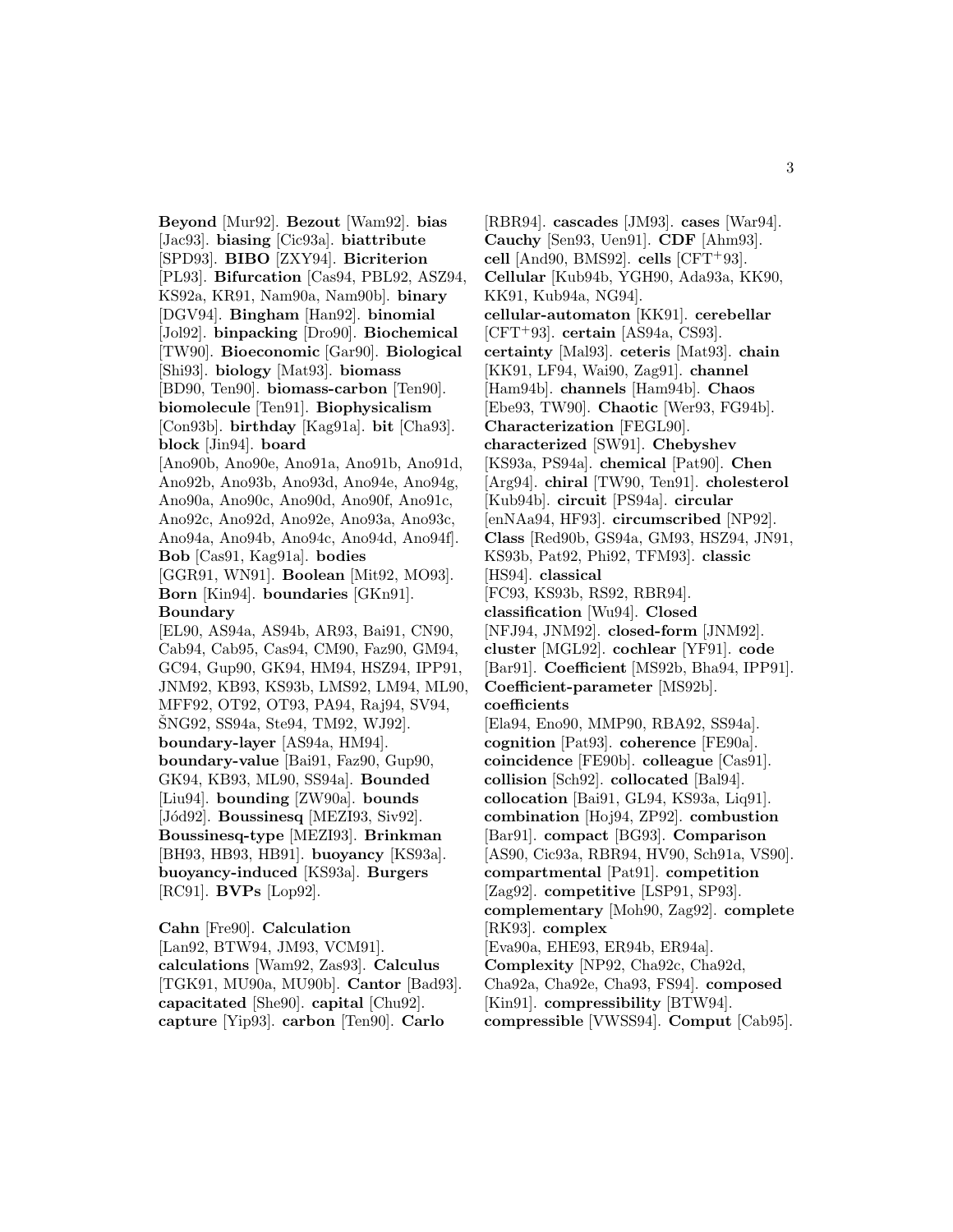**Computation** [Ioa92, Con93c, GG91b, HJ92, How94, KS93a, Kha91a, Kha94, LW90, MO93, Sem92, Ano92a]. **Computational** [BS93, CW91, CW92, Ham92, ZG90, Bad93, Cic93a, HLW94, JR93, Sel94, SS94b, dK94]. **Computationally** [Gro93]. **Computations** [Fre90]. **Computer** [Raj94, Kor92, PZ94, TCS92, Zhe93]. **computer-aided** [TCS92]. **computer-assisted** [Kor92]. **computers** [Rug93, ZP92, Zhu94]. **Computing** [CC94, MS92c, FLZ92]. **concentrating** [WM91]. **concept** [Kai91, Sch91a]. **Concise** [LSS94]. **condition** [CM90, Gup90]. **conditioning** [GB90, ML90]. **conditions** [AR93, Cab94, Cab95, FLZ91, Gyö90, Ham94b, Lin94, Ram90, SP93, WJ92]. **conductivity** [Kub94b]. **cones** [Gyö90]. **confined** [CJF93]. **conflict** [HF91]. **Conjecture** [HKLS93]. **conjugate** [AH94, FT94, HV90]. **connected** [WN91]. **connecting** [DFM94]. **conservation** [Jim94, Li94]. **conserving** [FV91]. **constant** [SW91]. **constitutes** [Gun93]. **constrained** [CUK92, Flå92, Ge90a, KU92, RTJL92, TLG90, Yak92a]. **constraints** [Shi93, Vev92]. **Construction** [Ham94a, KG91]. **constructive** [Con93c]. **consumer** [SM94]. **consumption** [Pap92]. **contact** [Dav94]. **continuation** [KT91, MM91, MS92c, MS92b, O'N90, VBH91]. **continuous** [Pap94, Pat91]. **continuous-time** [Pat91]. **contractions** [LS91b]. **Control** [And93, And90, Avg94, BD90, Bal94, Bog91, Chu94, NA91, Pat93, Pic92, RTJL92, Sag91, Son93, Spi90, Swo91, SP93, TLG90, Udw91, Udw92a]. **Controllability** [Sos91, CUK92, Chu92, SY93]. **controller** [TFM93]. **convection** [Ezz94, HM94, Yee93]. **convection-radiation** [HM94]. **Convergence** [EA94, HKLS93, Hua91, UK94, AS92, Arg94, BCG91, Cro93, HJ92, Szi90, Udw92b].

**convergent** [BJQBQ94, SV92a]. **converging** [BG93]. **convex** [Sor93, Sor94, Sor97]. **convexized** [GQ90]. **convolution** [Jol92, RRA90]. **cooling** [Abd92]. **Cooperation** [HF91]. **core** [Zas93]. **correction** [Bar91, JNF95]. **corrector** [Kha91a]. **correlation** [Bha94]. **Cost** [Dro90, MW93, Pic92]. **Couette** [Uen91]. **counting** [FE90b]. **coupled** [JL92, JN91, JF91, JV94, Mei94]. **covariance** [CC94, LS93b]. **cover** [RBR94]. **Coxian** [MES92]. **Crank** [Jin94]. **created** [Ten91]. **creation** [Shi93]. **CRI** [Sch92]. **Criteria** [FLG92, ES93b, Mal93]. **crossing** [PY94]. **Cubic** [Ste94, Beh92, BG93, KB93, Ram90, Wan94]. **current** [CXL94, MS94a]. **curved** [Ham92]. **curves** [ASZ94, KS92a, Knu91]. **customer** [Pat92]. **cutout** [HF93]. **cycle** [MP90]. **cycles** [Fri92, Mur91b]. **cylinder** [enNAa94]. **cylindrical** [MS94b].

**D** [CXL94, Hei91, Jin94, LYX<sup>+</sup>93]. **damped** [Jac90, UK94]. **Darcy** [BH93, HB93, HB91]. **data** [BP92, BCG91, Da93c, Da93d, Da93b, Eno90, IPP91, Koh92, SHR94, Vev92]. **decision** [DGP93, Mal93, Sar93, Yak92b, YLS93]. **decomposable** [Mal91]. **decomposition** [AR93, BS93, Cai93, Dos90, Hei93b, Yee93]. **deficient** [O'N90, SV94, VBH91]. **defined** [Fun91]. **definite** [Eva90a, Eva90b, ER94b, ER94a, Hua91, Sha94, Udw92b]. **definition** [BD94]. **degree** [Mur91a]. **delay** [EL91, FLZ91, FL94, GS94b, JV94, VB92]. **delay-independent** [FLZ91]. **delays** [Udw91, Udw92a]. **demography** [AR90a, AR90b]. **dendrites** [CFT<sup>+</sup>93]. **dependent** [MSLB92, MS94c, PS94b]. **Derivation** [Jim94]. **derivative** [Sem92]. **derivatives** [Hus90]. **Design** [SS91, Bay93]. **Detecting** [Fri92, Mur91b]. **determination** [Mor90]. **determining** [BJQBQ94]. **deterministic** [Den90, Pat90]. **develop**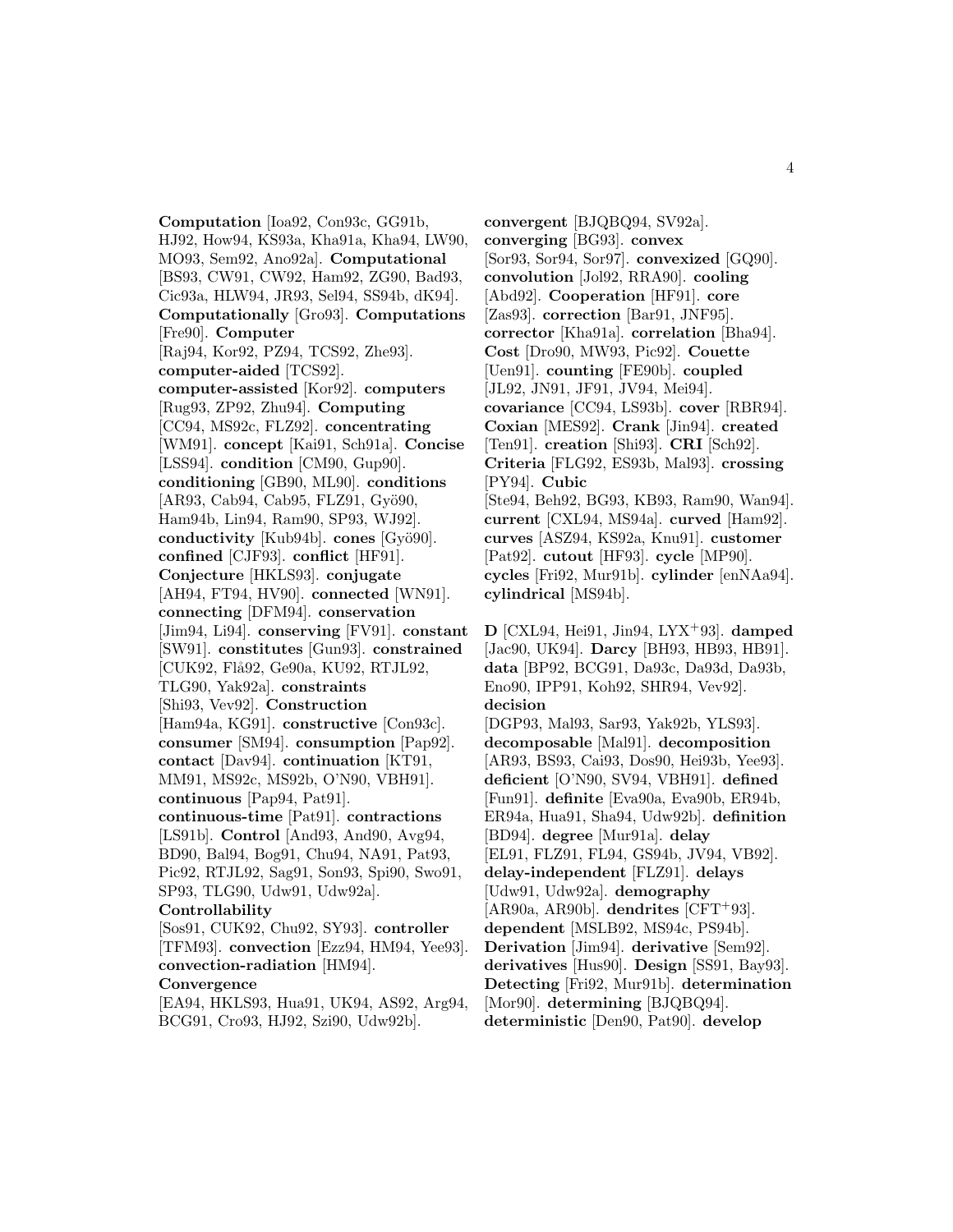[KS92a]. **developing** [RK93]. **development** [HB93]. **devices** [Ade94]. **diagonal** [Hua91]. **diagram** [NG94]. **Dichotomy** [ML90]. **difference** [BG94b, Dav94, Gyö90, Jim94, JF91, JNM92, JNF95, LG94, Lin94, MEZI93, NFJ94, Phi92, PPS94, Sel94, SA94, ZL90]. **Differential** [RBA92, Ada91, Ada93b, AR90b, Bai91, BKM94, CM90, Da93a, Da93b, EN94, ES92, ES93a, ES93b, ESS94, ES94, Ela94, EL91, GL92, Gro93, Heu90a, Heu90b, Jia94, JN91, JF91, Jód92, JL93, JV94, Kha91b, LS91a, LMS92, LWX92, Liu94, RK93, ŠNG92, Sha90a, Sha90b, SS94b, SS92, TT90a, TT90b, Unn90, VB92, XYY94, ZA91, ZXY94, AR90a]. **differential-algebraic** [Bai91, Kha91b]. **diffusion** [Asa92b, GS94a, HV90, KCK91, Yee93, Zas93]. **dimension** [JL93, Lap92]. **dimensional** [BH93, Bar91, BG94c, CS92, GL94, HV90, JM93, KCS90, Mur91b, NSV92, WM91]. **dioxide** [Ten90]. **Dirac** [Kha91a]. **Direct** [SH92, Knu91]. **directed** [PSMM93]. **Dirichlet** [MM94]. **discontinuities** [Dav94]. **Discrete** [MM91, Gol93, Jim94, KPP93, Kwo93, LAK94, Mal93, MDR94, PA94, Pat91, RTJL92, SS91, SW91, SY93, TLG90]. **discrete-time** [RTJL92, TLG90]. **discrete-valued** [SS91]. **discretization** [Da93c, Da93d]. **disease** [Yip91]. **displacement** [Kai91]. **displacement-rank** [Kai91]. **distinguished** [Pat92]. **distributed** [BJQBQ94, Den90, El 92, Udw91, Udw92a]. **distributed-parameter** [Udw91, Udw92a]. **distribution** [Sla93b]. **Distributions** [Pat92, MS93a, Sch91b]. **divergences** [PSMM93]. **diversity** [GG91a]. **domain** [BS93, Cai93, Dos90, GC94, Hei93b, SS91]. **domains** [Ham92]. **dominance** [Hua91, YLS93]. **double** [RRA90]. **doubling** [LAK94]. **Drazin** [Ji94]. **droplet** [SKCW94]. **droplet-turbulence** [SKCW94].

**drug** [LL94]. **dusty** [BH90, BH93, HB93].

SY93, SM94, UK94, Whi93]. **dynamical** [RW93]. **Dynamics** [LF94, BD90, BG94a, HL91, HLW94, Mos90]. **Eckalbar** [PBL92]. **ecological** [Den90]. **economic** [Avg94, KP91, Zhe93]. **economical** [NP92]. **economics** [KS92b]. **economy** [Pap92, Sos91]. **Eddy** [CXL94]. **Editorial** [Ano90b, Ano90e, Ano91a, Ano91b, Ano91d, Ano92b, Ano93b, Ano93d, Ano94e, Ano94g, Ano90a, Ano90c, Ano90d, Ano90f, Ano91c, Ano92c, Ano92d, Ano92e, Ano93a, Ano93c, Ano94a, Ano94b, Ano94c, Ano94d, Ano94f]. **effect** [Ham92, KK91, Kub94b, Raj94, ZXY94]. **effectiveness** [Ahm93]. **effects** [FE90a]. **Efficient** [How94, AH94, ES90, Gro93]. **Eigenform** [HLW94]. **eigenvalue** [Sha94, WJ92]. **eigenvalues** [Ben92, BG94c, How94]. **elastic** [enNAa94, Whi91]. **electric** [NA91]. **electrocardiography** [IM92]. **electrochemistry** [Mac93]. **electromagnetic** [LYX<sup>+</sup>93]. **element** [Cha90a, CXL94, Da93a, Da93b, EN92, El 92, GC94, Hei93a, IBS94, Jac90, LYX<sup>+</sup>93, Mei93, Siv92]. **elimination** [Moh94]. **ellipsoid** [NP92]. **Elliptic** [Son93, Ada91, Ada93b, Cas94, EHE93, KM94, LM94, LWX92, TH94, Vas91, Whi91]. **elliptic-type** [TH94]. **elliptical** [BJQBQ94]. **embedded** [HM94]. **emerging** [GKn91]. **enclosure** [Vol92]. **enclosures** [ZW90b]. **End** [Ram90]. **endo** [RR93]. **energy** [FV91, HJ92]. **engineering** [DGP93]. **Engquist** [Vul90]. **Enhancements** [CS92, Ada91]. **entry** [Ham94b]. **environment** [Pat90]. **epidemic** [ALMS90, Yak92b, Yip92]. **epidemics** [MO92, YGH90]. **epidemiological** [PR93]. **Epstein** [EHE93, TH94]. **Equation** [JV90, AS94a, AS94b, BJQBQ94, BG94b, Da93c,

**Dynamic** [SO90, Ben92, EB91, LS91b,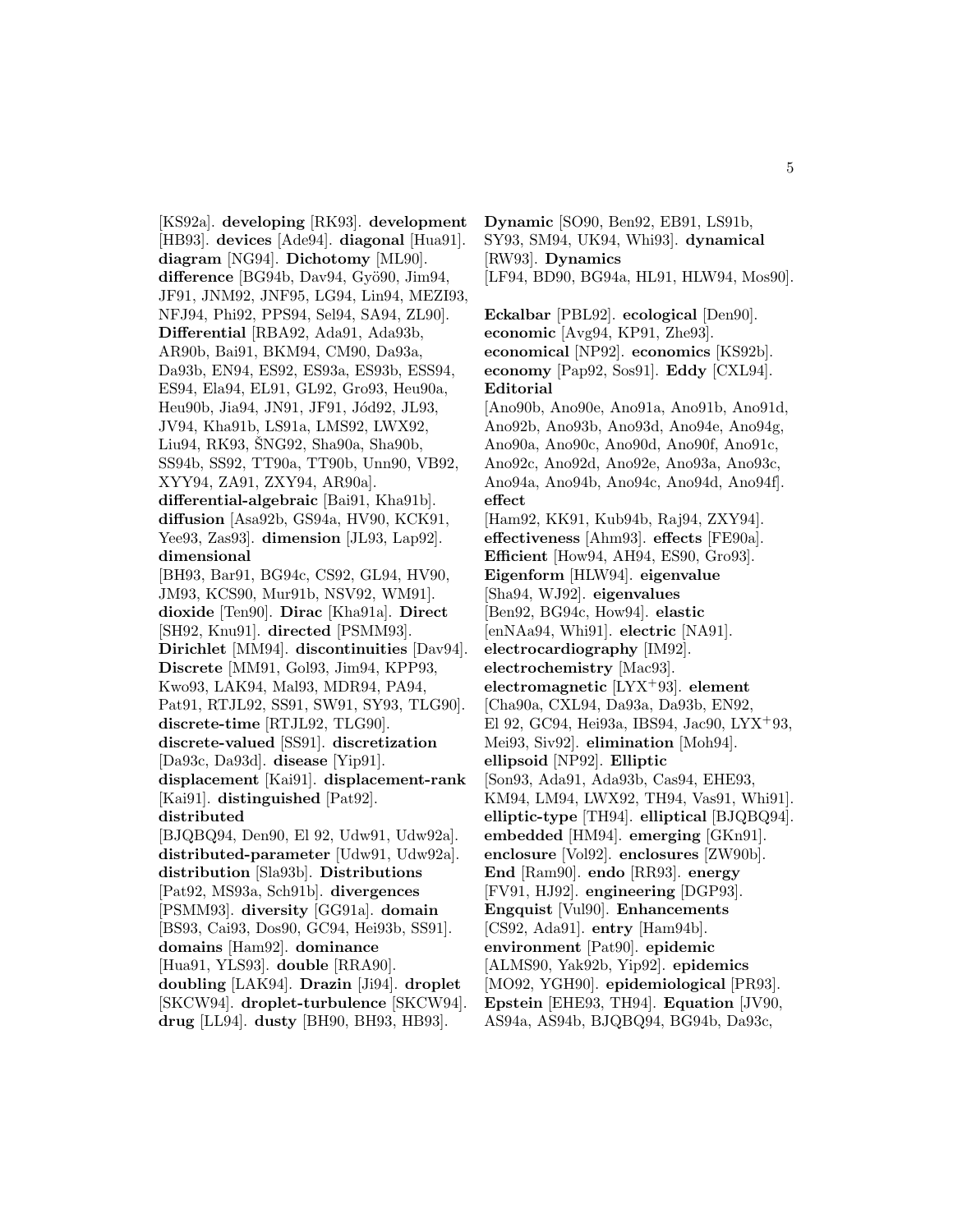Da93d, EN94, FV91, FC93, Gol93, Gro93, GL94, HV90, Jac90, Jin94, Jód92, KN90, Kin93, MS94b, MEZI93, NSV92, PPS94, RC91, RK93, Sen93, SP94, Yee93, LAK94]. **equations** [Abd93, Ada91, Ada93b, AR90a, AR90b, Ayo93, Bai91, Cha90b, CZ92, CM90, Da93a, Da93b, ES92, ES93a, ES93b, ESS94, ES94, Ela94, EL90, Ge90b, GM94, GB90, GL92, GS94b, Gyö90, Heu90a, Heu90b, Jac92, Jia94, JL92, JN91, JF91, JL93, JV94, KT91, Kha91b, LS91a, LYC93, LG94, Lin94, LWX92, Liu94, Mit90, PS94a, Phi92, RBA92, RRA90, Sav93, ŠNG92, SR90, SU90a, SU90b, Sha90a, Sha90b, SA94, SS94b, Siv92, SS92, TT90a, TT90b, Unn90, VS90, VB92, XYY94, ZA91, ZL90, dK94]. **equilibria** [VCM91]. **equilibrium** [NP92, Ten90]. **equivalent** [LS93b]. **Erratum** [Cab95, JNF95, Sor97]. **Error** [GM94, Jac90, Jac92, AC94, CW92, CB94b, Da93b, GL94, Han92, HLW94, HS94, Jód92, MS92a, Mor90, Mor94, SH92]. **error-free** [Mor90, Mor94, SH92]. **estimate** [Han92]. **estimates** [AC94, Cai93, Da93b, GM94, HLW94, Jac90, Jac92]. **Estimating** [HS94, GG91a, RBR94, Sch91b]. **Estimation** [Whi91, Whi93, Ahm93, AB94, Bay93, Cic92, Cic93a, CH93, Cic93b, Faz91, IPP91, Sag91, Sla93a, TA93, Tes91c, TT90a, TT90b]. **estimator** [Jac93]. **estimators** [FS94]. **Euclidean** [Pes91]. **eutrophic** [GGR91]. **Eutrophication** [Gar90]. **evaluating** [ER94a, GC94]. **Evaluation** [Eva90b, Sar93, BG94a, Eva90a, ER94b, GM93, Hus90, Kha90, Kha92, Zhe93]. **Evolution** [KS92a, Den90, Ebe93, SU90a, SU90b]. **Evolutionary** [KCK91]. **Exact** [EHE93, JN91, FLYD94, Lan92, RTJL92, Yak92a]. **exception** [CJZ94]. **Existence** [GS94a, IST93, Koz91, KPP93, Gyö90, KP91, Pap92].

# **expansion**

[GL94, IST93, Liq91, MFS93, PS94a].

**expectations** [SY93]. **experimental** [Eno90]. **experiments** [SS91, Yip93]. **explicit** [Sim92]. **Exponential** [ADM91, Kum92a, MS93a]. **exponential-polynomial** [MS93a]. **exponentially** [Sel94]. **exponentials** [MMP90]. **expression** [Ji94]. **extended** [CB94a, CB94b, Knu91]. **extension** [Pat90]. **extraction** [Bha94]. **extrapolation** [BG94c, IST93]. **Extremal** [CN90]. **Extremum** [Sor94, Sor97].

**facility** [She90]. **factor** [GG91a]. **factors** [SS91, TCS92]. **Factory** [CDW91]. **facultative** [Zag91]. **fail** [SH92]. **fail-proof** [SH92]. **families** [MS93a]. **family** [Jim94]. **Fast** [Mor90, Mur91b]. **fatal** [Yip91]. **fate** [Pat90]. **feedback** [TFM93]. **Fermi** [Kha91a]. **field** [HM94, VWSS94]. **fields** [Bar91, LYX<sup>+</sup>93, SW91]. **filled** [Ge90a, GQ90]. **filter** [CB94a, CB94b]. **filtering** [Heu90a, Heu90b]. **final** [PY94]. **finance** [Sha90a, Sha90b]. **find** [Bar91]. **Finding** [Ge90b, Sav93, XYY94, ZG90, Jia94, PP93]. **Finite** [Da93a, El 92, Hei93a, Lin94, Mei93, Pic92, Cha90a, CXL94, Da93b, EN92, EL91, FG94b, IBS94, Jac90, Jim94, LYX<sup>+</sup>93, MEZI93, RC91, Sel94, Siv92]. **finite-difference** [MEZI93]. **finite-element** [Jac90, Siv92]. **Finite-horizon** [Pic92]. **First** [And93, Abd93, Ayo93, BKM94, Cab94, Cab95]. **First-Order** [And93, Ayo93, Cab94, Cab95]. **fitted** [Sel94]. **fitting** [BCG91, BG94c]. **FitzHugh** [Jac92]. **fixed** [Gun94, HF93, Pes91]. **flat** [HM94]. **fleet** [MFS93]. **flip** [KR91]. **flow** [BH93, Ezz94, Faz91, HB93, Ham92, Ham94b, Han92, Mei93, Mei94, MS94a, NG94, Raj94, RWB94, Uen91, VWSS94, WN91, Zhu94]. **flows** [BTW94, KS93a, Raj92]. **Fluctuon** [Con93c]. **fluid** [BH93, HB93, Han92, RWB94]. **Flux** [Dav94]. **focused** [Lan92]. **fog** [BD94]. **food**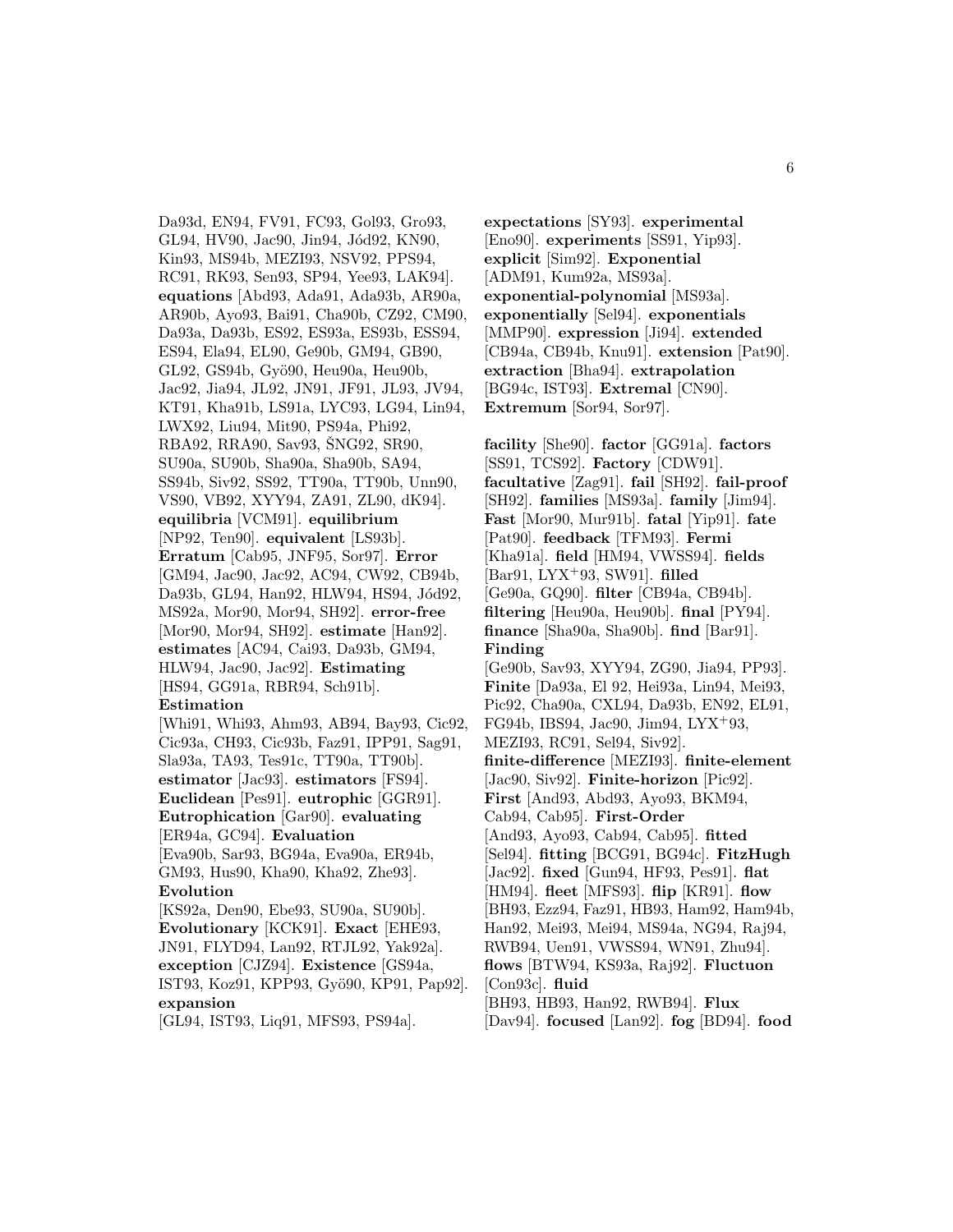[LF94, SPD93, Zag91]. **food-chain** [LF94]. **force** [Con93c]. **forced** [Ela94]. **forest** [TDK94]. **form** [Gun92, JNM92, NFJ94]. **formal** [Pat93]. **formalism** [Kon92]. **Forms** [Gun93, Mit92]. **formula** [Kha91a, ZXY94, HS94]. **formulas** [CWL92, CS93]. **Formulation** [RW93, BTW94, Cha90a, Cha90b, LS93b, MS94a]. **forward** [Lan92]. **forward-scattering** [Lan92]. **foundations** [Wer93]. **founding** [Mat93]. **Four** [JV90, Eva90b]. **Fourier** [RWB94, RRA90, dFFG94]. **fourth** [Gup90, GK94]. **fourth-order** [Gup90, GK94]. **fractal** [Yan94]. **fractional** [ES92, ES93a]. **Fredholm** [GB90, KN90, RRA90, Sen93]. **free** [BTW94, Ezz94, Mat93, Mor90, Mor94, Raj94, SH92]. **freedom** [Mur91a]. **frequency** [SS91]. **frequency-domain** [SS91]. **friend** [Cas91]. **Frobenius** [DDL93]. **fueling** [CK90]. **Function** [ZG90, Ayo93, BG93, BG94c, Car90, Ge90a, GT91, KCS90, LW90, Mac93, Mal91, RC91, RTJL92, Sor93, Sor94, Sor97]. **functional** [ES94, GT91, GL92, LYC93, Pic92, VCM91]. **functions** [AaHM93, BP92, GQ90, Ioa92, Kha92, Kin91, Koł94, LMV91, MDR94, MW93, Son93, Sri94, ZM91, ZW90a]. **fusion** [CK90]. **Fuzzy** [BBD91, BD94]. **Galerkin** [Asa92a, Jac92, MSLB92, ZM91]. **gas** [BH90]. **Gaussian** [Lan92, MS92a].

**Gel'Fand** [Kin93]. **General** [ES90, NFJ94, RK93, TA93]. **Generalizations** [ZED91]. **Generalized** [PP93, Arg90, Arg94, BP92, EHE93, Gol93, Mal91, Sen90, Sri94, TH94]. **generated** [How94]. **generating** [Sri94]. **Generation** [SW91, CS92, GSK93, Ham94a, KM94, Knu91, Knu93, SW92, SYS94, Son93, Spi90, YS94]. **generator** [And90]. **Generic** [ARM94]. **geometric** [CWL92, Liq91, MES92]. **Ginzburg** [Kwo93]. **Global** [CUK92, LS91b, PPS94,

Sor93, Ge90a, GQ90, Moh90, SW94, Sla93a]. **globally** [GQ90]. **Gordon** [FV91, JV90]. **Goursat** [Waz93]. **gradient** [AH94, HV90, Jac93]. **gradostat** [Zag92]. **Graduating** [BP92]. **Gram** [TM92]. **gramicidin** [Kub94b]. **granule** [CFT<sup>+</sup>93]. **Green** [Ayo93, MS94b]. **Greenberg** [Mad90]. **Grid** [And90, CS92, Ham94a, KM94, Knu91, Knu93, KCS90, SYS94, Son93, Spi90, YS94]. **grids** [Ada93b, SW92]. **Gronwall** [ZED91]. **group** [MES92]. **growth** [Avg94, Chu92, Chu94, KP91, KPP93, Pap94, Ten91].

**half** [Reg94]. **half-wave** [Reg94]. **Halley** [CAQ93]. **Hamiltonian** [Fri92]. **Hankel** [Kha92]. **Hansen** [Mad90]. **harmonic** [Jac93]. **health** [BBD91]. **health-risk** [BBD91]. **heat** [HM94, Jin94]. **hemisphere** [MS94b]. **hepatic** [Bha94]. **heredity** [FC93]. **Hermite** [Kha91a, LMV91]. **Hermite-type** [LMV91]. **hierarchical** [DHK90, Mal93]. **High** [DDL93, VWSS94]. **Higher** [Abd93, LW94, IST93, JNM92, JNF95, NFJ94, SNG92. higher-order [JNM92]. **highly** [MEZI93]. **Hilbert** [Cro93, IPP91]. **Hilliard** [Fre90]. **HIV** [LL94]. **holding** [PBL92]. **hollow** [enNAa94]. **homogeneous** [IPP91, VB92, Wam92]. **homotopy** [KT91, LqGq93, MS92c, XYY94]. **Hooke** [HLW94]. **horizon** [Avg94, KP91, Pap94, Pic92]. **Householder** [Cic92]. **hp** [IBS94]. **hp-finite** [IBS94]. **Hubbell** [EHE93, TH94]. **Hybrid** [Swo91]. **hydrogen** [CK90]. **hydrology** [SU90a, SU90b]. **hyperbolic** [Ayo93, CS92, LYC93, Li94]. **hypergeometric** [Yip93]. **Hypernumbers** [Mus94].

**identification** [GSK93, KKU91, Sag91]. **II** [BH93, Cha92d, Da93d, ES93b, Eno90, MK93]. **III** [Cha92a, ER94b]. **imaging** [FE90a]. **imbedding** [Ayo93, Sag91].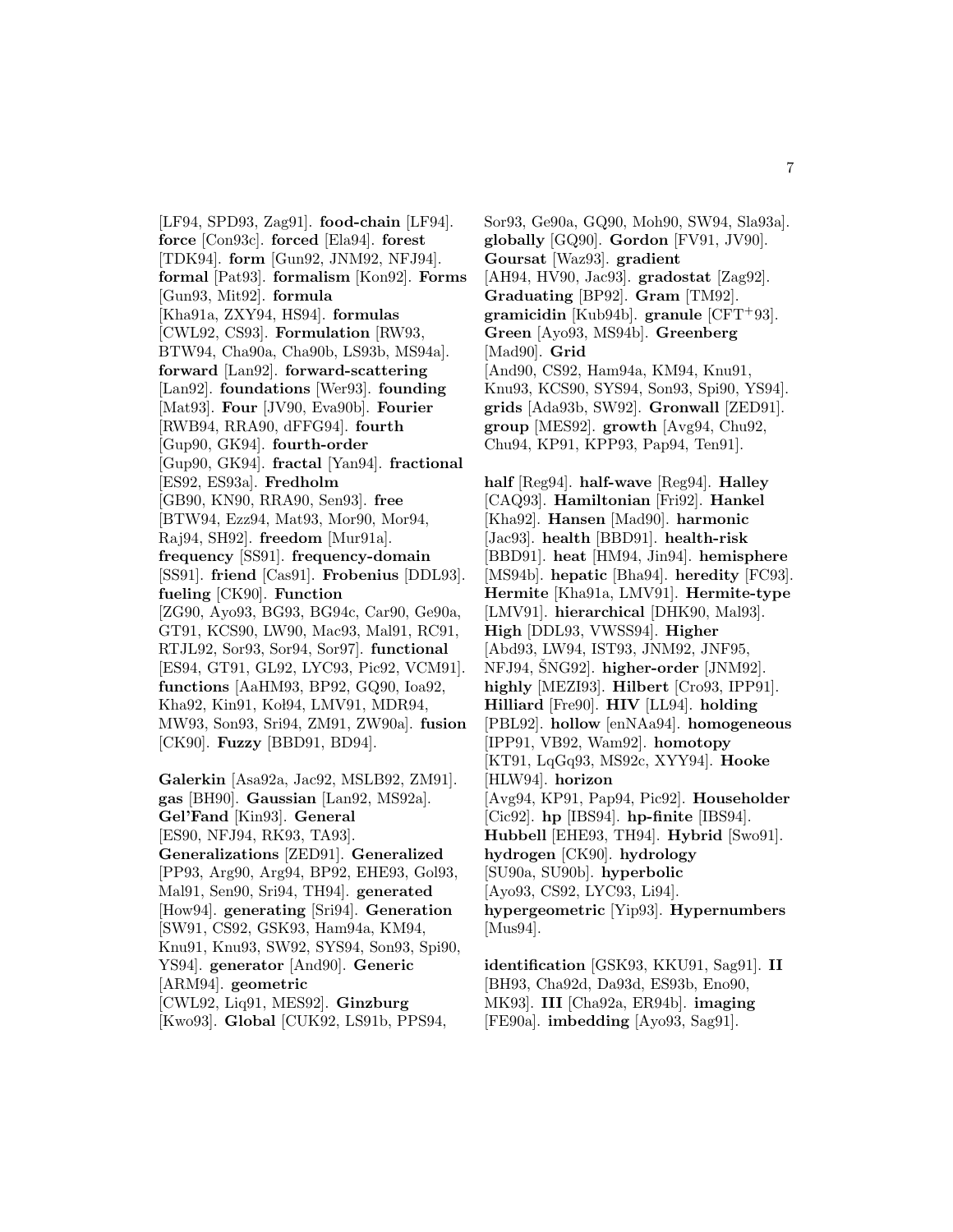**Implantation** [Ada93a]. **implementation** [BS93]. **implementations** [SH92]. **Implementing** [Bre91, KMR<sup>+</sup>91]. **implicit** [Abd92, HL91, JF91, JNF95, Mit90, NFJ94]. **importance** [YLS93]. **imprecisely** [MDR94]. **improvements** [Mad90, Vul90]. **impulse** [ZXY94]. **Impulsive** [LMS92, BKM94, EL90, SS92]. **income** [Chu94]. **incomplete** [GSK93, SO90]. **incompleteness** [Cha92b, Gun94]. **incompressible** [BH90]. **increase** [JL93]. **independence** [CJZ94]. **independent** [FLZ91, Jol92, SA94]. **Index** [Ano90g, Ano91e, Ano92f, Ano93e, Ano94h]. **induced** [KS93a, MM94]. **industry** [SPD93]. **inequalities** [BKM94, GT91, ZED91]. **inertias** [Udw92a]. **Inference** [HT90a, HT90b, Yip91, Yip92, Yip93]. **infinite** [Abd92, Avg94, BG94c, HM94, Kha90, KP91, Pap94]. **infinite-dimensional** [BG94c]. **infinity** [Sim92]. **Information** [Cha92b, Ebe93, GSK93, MGL92, SO90]. **Information-theoretic** [Cha92b]. **inhomogeneous** [Asa92b]. **initial** [Da93c, Da93d, Da93b, Gyö90, JNM92, Lin94, Sim92, Sim94, SV92a, SV92b, SP93]. **initial-value** [Sim92, Sim94]. **input** [Bay93]. **inscribed** [NP92]. **instabilities** [TW90]. **insulin** [Bha94]. **integer** [Mor94]. **integral** [EHE93, GB90, GM93, GL94, Gup90, RRA90, SR90, Sen93, TH94, dK94]. **integral-type** [Gup90]. **integrals** [Eva90a, Eva90b, ER94b, ER94a, GC94, Kha90, Kha91a]. **integrated** [AaHM93]. **integration** [Koh92, Red90a, Red91, Sim92, Sim94]. **integro** [Da93a, Gro93]. **integro-differential** [Da93a, Gro93]. **integrodifferential** [Abd93, Da93c, Da93d, EL90, NSV92]. **interacting** [Pat91, Zag91]. **interaction** [HM94]. **interactions** [SKCW94, SP93]. **Interactive** [SYS94, TDK94, AaHM93].

**interface** [Mus94]. **intergrodifferential** [Rua92]. **internal** [Mos90, Sla91]. **International** [Sla93a]. **interpolation** [ADM91, CWL92, LMV91, Ram90]. **interpolations** [Wan92]. **interpolatory** [Beh92]. **interpretation** [Mos90]. **Interval** [Mad90, Moh94, Kop90, LS91a, SW94, SS92, ZW90b]. **intervals** [RC91]. **intravenous** [LL94]. **Introduction** [Tes91a, Unn90]. **Invariant** [Kop90, Sag91, Ayo93, DGV94, Gy¨o90, Sen90]. **inverse** [BL91, IM92, JM93, Ji94, Kag91b, Pen93, RBR94, Sen90]. **inversion** [FLZ92, Wan93]. **invert** [LSS94, LSVS94]. **invertibility** [MR91]. **Invertible** [DGV94]. **inverting** [Kwo93]. **investment** [Hoj94, ZP92]. **involving** [Avg94, MFF92]. **ion** [Kub94b]. **IRK** [Abd92]. **irrational** [Eva90a, Eva90b, ER94b, ER94a]. **Irregular** [Mur94]. **irrigation** [MN91]. **issue** [DGP93, SS94b, Unn90]. **iterate** [BG94c, Gol93]. **iterated** [GL94]. **iteration** [NAM93, SB92]. **iterations** [LWX92]. **Iterative** [CZ92, JL92, MES94, EL91, Faz91, Udw92b, UK94]. **IV** [Cha92e, ER94a].

**jackknife** [Bre91]. **Jacobi** [CS93, EA94]. **jet** [CJF93]. **joined** [MS94b]. **JOR** [Udw92b]. **Jordan** [Sen90]. **July** [Cab95].

#### **Kalaba**

[Cas91, KKU91, Kag91b, Tes91b, Tes91c]. **Kalman** [CB94a, CB94b]. **kernel** [Da93c, Da93d, NSV92]. **kernels** [Mor90]. **kidney** [BL91]. **kind** [Abd93]. **kinetics** [Ten91]. **kinship** [Sch91a]. **Klein** [JV90]. **knapsack** [Dro90]. **knot** [Beh92]. **Kornai** [Sos91]. **Kronecker** [MFF92]. **KSR** [Zhu94]. **KSR-1** [Zhu94]. **Kutta** [Abd92, HS94, And93].

**lag** [Sim92, Sim94]. **Laguerre** [RS92]. **laminar** [Han92]. **Landau** [Kwo93]. **Laplacian** [HB91]. **Lapwood**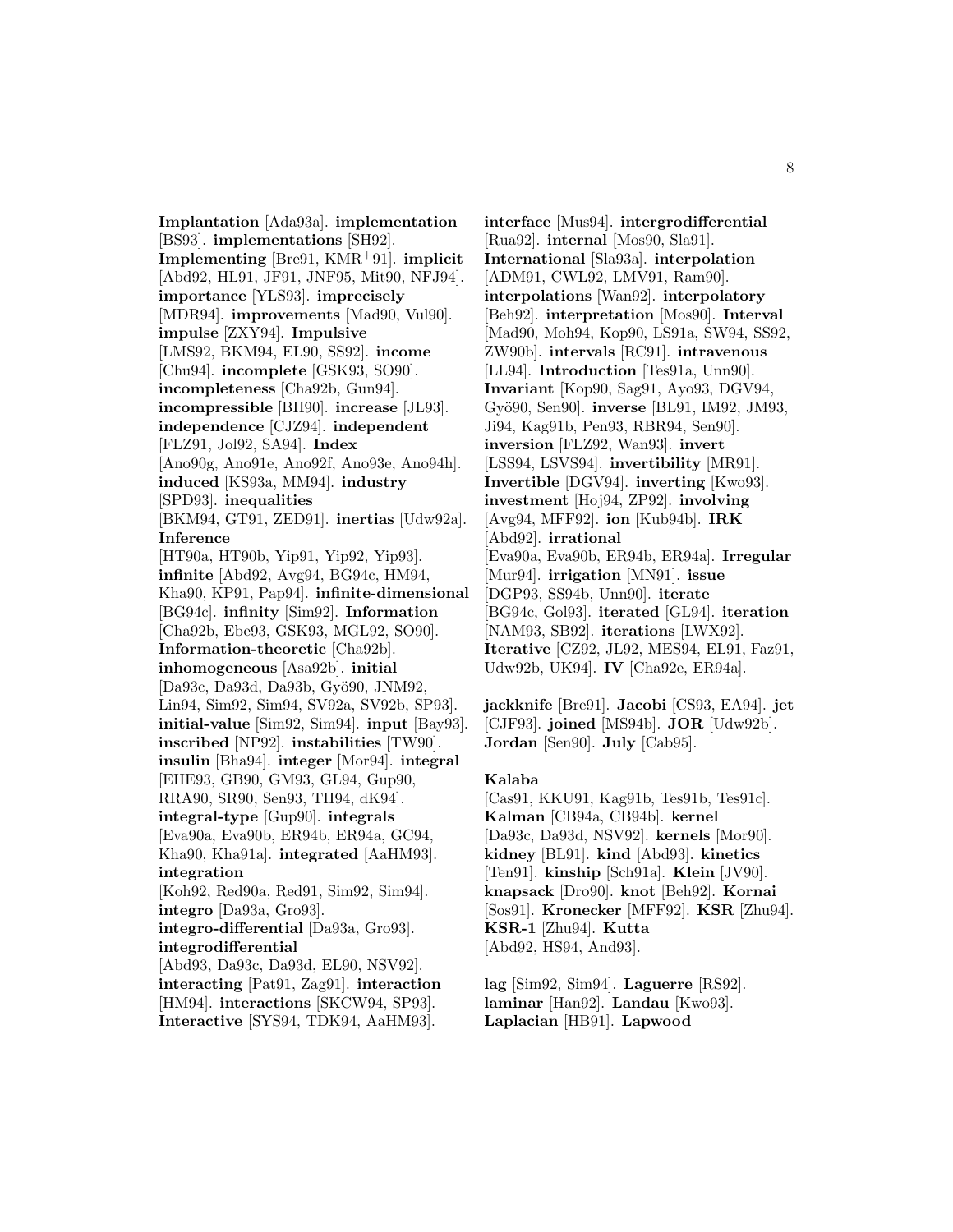[BH93, HB93, HB91, HB91]. **large** [She90]. **largest** [BG94c]. **lattice** [Mur91a]. **law** [HLW94]. **laws** [Con93a, Jim94, Li94]. **Lawvere** [Gun94]. **layer** [AS94a, AS94b, HM94, Raj94]. **leader** [SMO91]. **Learning** [GSK93, SM94, AH94, KCK91]. **Least** [LYX<sup>+</sup>93, CXL94, TM92]. **Least-square** [LYX<sup>+</sup>93]. **least-squares** [CXL94]. **Leibniz** [Mur92]. **length** [Faz91, KK91, Sch92]. Leslie [MR91]. Level [Flå92, RWB94]. Level-constrained [Flå92]. levels [CB94b]. **Levison** [Mor94]. **Levitan** [Kin93]. **LH** [KMR<sup>+</sup>91]. **library** [Hus90]. **life** [Con93c, GKn91, Gun92, Gun93, Gun94, KG91]. **like** [Arg94]. **Limit** [Kol94, CM90, Ji94, Mur91b]. **limitations** [Pat93]. **limited** [Lap92]. **limiters** [Dav94]. **limiting** [Zag92]. **line** [Spi90]. **line-spacing** [Spi90]. **Linear** [ES93a, KKM90, Reg94, Cab94, Cab95, CH93, Da93b, FLZ91, Ge91, Hoj94, Kop90, Lop92, MS94c, SR90, SS94a, Yak92a, ZA91]. **linearized** [Uen91]. **linkage** [MS94c]. **Liouville** [WJ92]. **lipid** [KK90, Kub94a]. **LISP** [Cha92c, Cha92d, Cha92a, Cha92e]. **living** [Kon92, MS93c, MK93]. **local** [Koˇc92]. **localized** [ALMS90]. **locating** [DFM94]. **location** [Pes91, She90]. **logarithmically** [GM93]. **logic** [MO93, TGK91]. **logistic** [FC93]. **loop** [Mur91a]. **loss** [MN91]. **low** [KCS90, RWB94]. **lower** [OT92, OT93].

**Mach** [RWB94]. **macroscopic** [MO92]. **magnetic** [HM94]. **magneto** [enNAa94]. **magneto-elastic** [enNAa94]. **magnetohydrodynamic** [Mei93]. **magnetohydrodynamics** [Mei94]. **magnification** [Mit90]. **magnitude** [LMV91]. **making** [DGP93, Sar93, YLS93]. **management** [TDK94]. **managerial** [Sar93]. **Manifold** [Beh90]. **mappings** [MM94]. **maps** [KR91, Szi90]. **market** [Mos90, Sos91, SM94]. **Markov**

[LS93b, Pat90, Pat92]. **Markov-renewal** [Pat90, Pat92]. **Markovian** [MES92]. **martingale** [Yip92]. **massive** [MO93]. **matching** [AR93]. **Material** [HKLS93, HL91, HLW94, Whi93]. **materials** [HLW94, PZ94]. **Math** [Cab95]. **Mathematical** [Chu92, KG91, ALMS90, AR90a, AR90b,  $CFT+93$ , Mur94, Ten90, Zhe93. **Mathematics** [Ano92a, Kag91b]. **Matrices** [MS94b, How94, Hua91, LSVS94, Udw92b]. **Matrix** [MES92, BG94c, CC94, Cha90b, FLZ92, JN91, Jód92, JMV93, JL93, LSS94, Sha94, SP94, TCS92, Wan93]. **Matrix-geometric** [MES92]. **maximal** [LS91a, Pap92]. **maximum** [Cha93]. **Maxwell** [Cha90b]. **MCDM** [MTP93]. **mean** [Bha94, FLG92]. **means** [SV94]. **measles** [ALMS90]. **measure** [Lap92, ZXY94]. **measured** [Vev92]. **measurement** [Pat93]. **measures** [Kop90, MS93b, MGL92]. **mechanics** [YF91]. **mechanism** [WM91]. **media** [BH90, BH93, HB93, Zhu94]. **median** [FS94]. **medical** [FE90a]. **medicine** [FEGL90, FE90b]. **medium** [Ezz94, HM94, Ten91]. **membrane** [KK90, KK91]. **membranes** [BMS92, Kub94a]. **memories** [KKU91, KKM90]. **memory** [El 92]. **mesh** [KB93]. **meshes** [WN91]. **Method** [And93, HKLS93, ZG90, Arg90, AC94, Asa92a, Asa92b, Bai91, BJQBQ94, BS93, Cab94, Cab95, Cha90a, CWL92, CAQ93, Cro93, Da93b, EN92, Faz90, Faz91, GC94, Gro93, Hei91, JR93, Jia94, Jin94, JL92, JF91, KS93a, KS93b, Knu91, Koč92, Koh92, KK91, LYX<sup>+</sup>93, Li94, Mad90, MSLB92, Mit90, Moh94, O'N90, OT92, OT93, PS94a, PP93, PZ94, Red90a, Red91, Sch91a, Sel94, Sim92, Spi90, Ste94, TCS92, Udw92b, Vev92, XYY94, Yee93, ZM91]. **methodology** [Sav93, Yak92b]. **methods** [Abd92, Abd93, Arg94, Ben92, CW91, CZ92,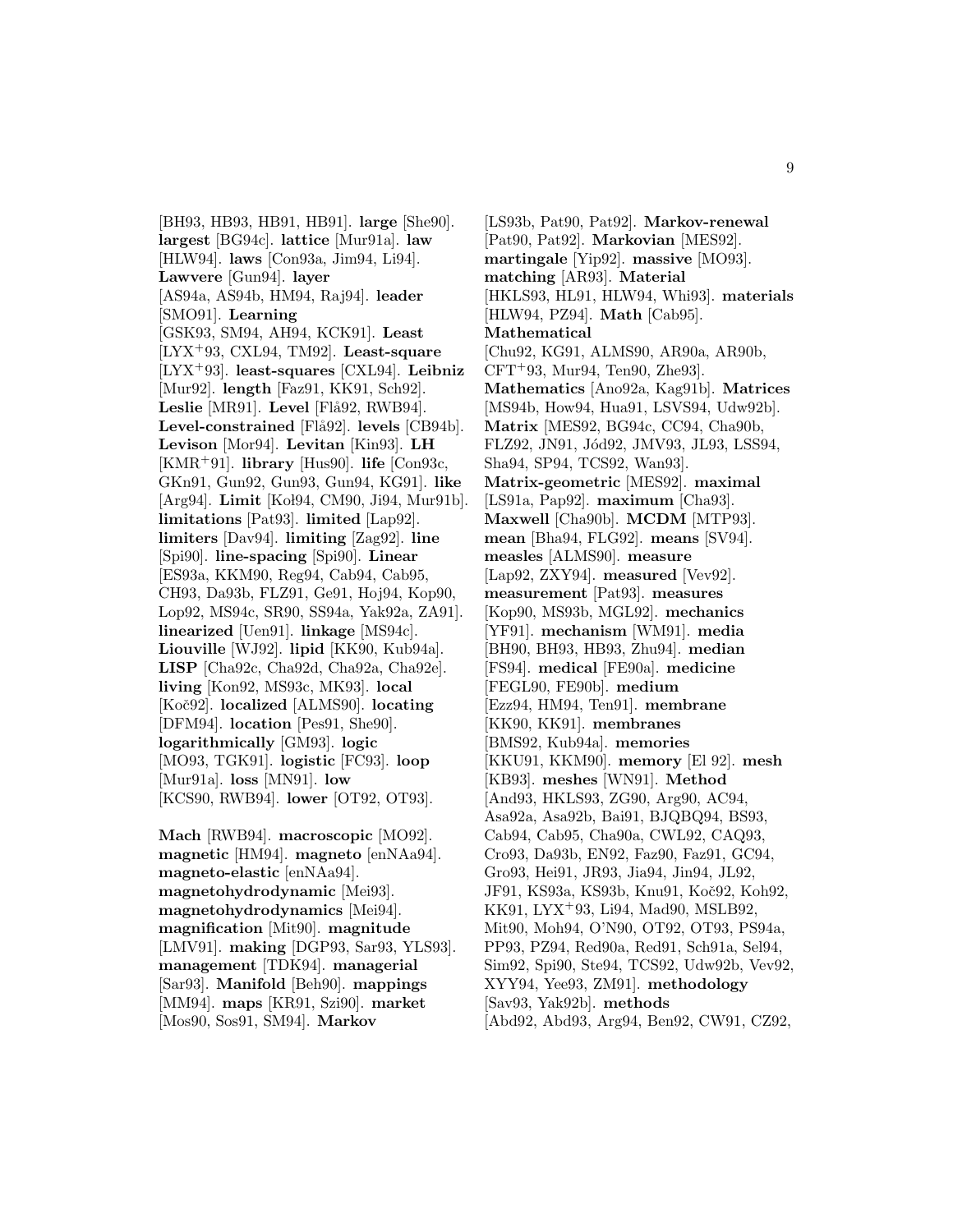Cic92, Cic93b, Da93a, Dos90, EL91, GM94, GB90, Hei93a, Hei93b, HV90, Hua91, IST93, JMV93, KB93, LqGq93, NP92, SA94, Sim94, UK94, WM91, ZW92]. **MHD** [MS94a]. **Microelectronics** [SP94]. **Microscopic** [MO92]. **midpoint** [AC94]. **migration** [Sla91, Sla93a]. **mild** [KN90]. **Minimal** [Sha94, HJ92, LS91a, Mit92, Sim94]. **minimal-energy** [HJ92]. **minimax** [Ge91]. **minimization** [VCM91]. **minimizing** [BD90]. **minimum** [Sor93]. **minimums** [BG93]. **Mixed** [HM94, Cha90a, JL92]. **Model** [Gar90, BL91, BG94b, CFT<sup>+</sup>93, Fre90, GP94, IM92, KPP93, KK90, Kub94a, LL94, Mos90, Pap94, Pat90, PS94b, PR93, PBL92, Sos91, SHR94, SMO91, Ten90, Whi91, Whi93,

Yak92b, Yip92, Yip93, Zhe93, Con93c]. **modeled** [Szi90]. **Modeling** [BMS92, YF91, Bog91, Han92, Kag91b, Ros93, YGH90]. **models** [AS90, AS92, AB94, BH93, Ben92, EB91, HT90a, HT90b, HB93, HB91, Ham94b, KM94, MN91, NP92, Pat93, Pat91, Raj92, Ros93, RW93, Sla91, SO90, TA93, VS90, WM91]. **modified** [BTW94, KMR<sup>+</sup>91, LS91b, TM92]. **modifier** [KK91]. **Modular** [Car90]. **modulated** [Reg94]. **molecules** [KK91]. **monitoring** [NA91]. **Monotone** [EL91, LWX92, Vol92, AS92, Cab94, Cab95, JL92]. **Monte** [RBR94]. **MOSI** [Bar91]. **motion** [BH90, KU92, RW93]. **MUDPACK** [Ada91, Ada93b]. **MUDPACK-2** [Ada93b]. **Multi** [YLS93, MDR94, Wam92]. **Multi-attribute** [YLS93, MDR94]. **multi-homogeneous** [Wam92].

**multiattribute** [Mal91, MW93]. **multiblock** [SW92]. **Multicriteria** [MFS93, Tes91c]. **multicriterion**

[CDW91, DGP93]. **multidelay** [FLZ91]. **multidimensional** [Kon92].

**multidisciplinary** [SHR94]. **multifacility** [Pes91]. **multigrid**

[Ada91, Ada93b, CWL92, Hei91, Hei93a,

Hei93b, HV90, Hua91, Koč92, MP90, NW90, Spi90, Vol92, Zas93]. **multigroup** [Zas93]. **Multilevel** [Vas91]. **multiobjective** [AaHM93, TDK94]. **multiparameter** [ASZ94]. **multiphase** [Zhu94]. **multiple** [KS92a, Mal93, Sav93, WN91]. **multiple-criteria** [Mal93]. **multiplicity** [HSZ94]. **multisector** [Pap92]. **multiserver** [MES92]. **multisinusoidal** [Bay93]. **multisteps** [JMV93]. **multivalued** [TGK91]. **multivalued-logic** [TGK91]. **mutual** [MGL92]. **mutualism** [Zag91].

**Nagumo** [Jac92]. **narrow** [RW93]. **Naslund** [Sar93]. **nations** [Chu92, Chu94]. **Natural** [MS93a]. **naturality** [NAM93]. **Navier** [VWSS94]. **Necessary** [FLZ91, BD90, Gun92]. **neighborhood** [Mit90]. **network** [FLZ92, FLYD94, Pat92, PS94b, Wan93]. **networks** [AH94]. **Neumann** [HKLS93, HKLS93]. **Neural** [FLZ92, FLYD94, AH94, Wan93]. **neuron** [CFT<sup>+</sup>93]. **neuronal** [HT90a, HT90b]. **neurons** [KCK91]. **neutral** [CUK92, GL92, GS94b, LG94]. **neutron** [Zas93]. **Newton** [Arg94, Mad90, Mur92, ZW90a, ZW92]. **Newton-like** [Arg94]. **Newton-type** [ZW92]. **Nicolson** [Jin94]. **no** [Ham92]. **no-slip** [Ham92]. **node** [Pat92]. **noise** [TW90, VS90]. **noise-in-variables** [VS90]. **Non** [Da93b]. **Non-smooth** [Da93b]. **nonclassically** [UK94]. **Noncollocated** [Udw91, Udw92a]. **nonconvergence** [SB92]. **nondifferentiable** [SW94]. **nondispersive** [Udw91, Udw92a]. **nonequidistant** [Vul90]. **nonhomogeneous** [NFJ94]. **noniterative** [Faz90]. **Nonlinear** [ARM94, Gar90, JV90, SA94, Abd92, Asa92b, CN90, Cab94, Cab95, CZ92, CUK92, Da93a, ES93b, EL90, FLG92, Ge90b, GP94, GT91, GS94b, Gup90, HSZ94, KT91, Kum92a, LqGq93, LWX92, MM91, MW93, Pen93,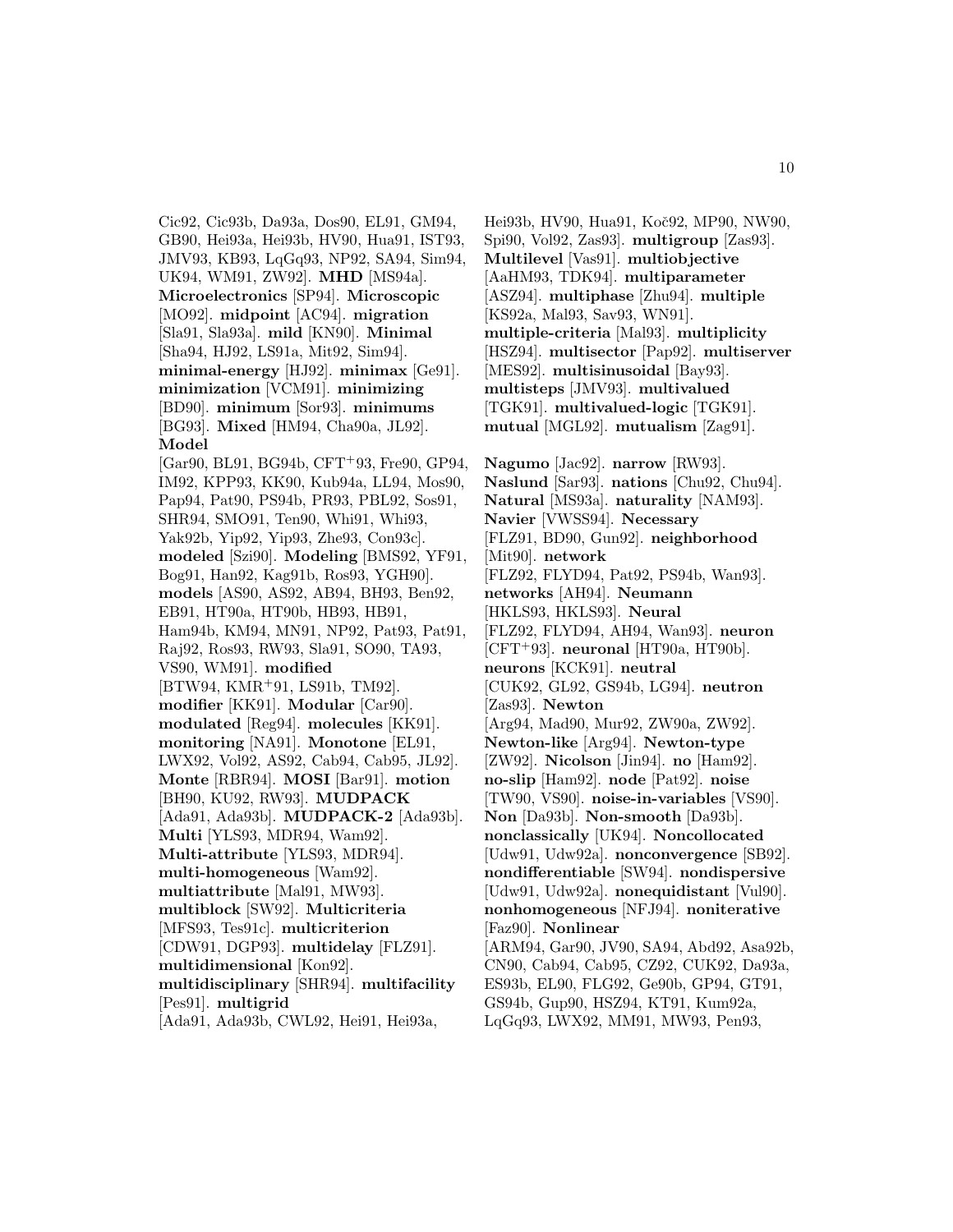PPS94, Sav93, ŠNG92, Ste94, TA93, TFM93, Vev92, Vol92, Whi91, Whi93, YF91, PS94a]. **nonlinearities** [KS92a]. **Nonlinearly** [TLG90]. **nonnegative** [Gyö90]. **nonoscillation** [ES93b]. **Nonparametric** [Ahm93, Sch91b, PY94, TT90a, TT90b]. **nonsmooth** [Da93d]. **nonstandard** [Kon92, SV92a, SV92b]. **nonstationary** [Szi90]. **nonsymmetric** [Jód92]. **nontrivial** [Gy¨o90]. **Norm** [Cai93, Cro93]. **normal** [BG94c]. **norms** [Da93b]. **not-a-knot** [Beh92]. **note** [AS94a, Cha93, CAQ93, FG94a, Mac93, MS92a, Red91, Sem92, Sen93]. **nuclear** [FEGL90, FE90b]. **nuclear-medicine** [FEGL90]. **null** [CUK92]. **null-controllability** [CUK92]. **number** [Cha93, CB94a, KCS90, RWB94, Wam92]. **Numerical** [CJF93, IPP91, JV90, JMV93, KR91, LS93a, Red90b, SKCW94, WM91, ADM91, Asa92b, FV91, GM93, Ham94a, JF91, KN90, Kha90, Kha91b, Kha92, Koh92, LW90, Li94, LWX92, LF94, PS94b, Red90a, Red91, Sim92, Sim94, SV92a, Waz93]. **numerical-integration** [Red91]. **NURBS** [SYS94].

**observation** [Cic93b, CB94b]. **observations** [CB94a, CB94b, FC93]. **observers** [CB94a]. **obsevability** [MM91]. **obstacles** [LSP91]. **ODE** [Liq91]. **ODEs** [And93, IST93, SB92]. **oligopolies** [SY93]. **oligopoly** [SO90]. **one** [Kum92a]. **operation** [EB91, PL93]. **operational** [CS93]. **operator** [CZ92, DDL93, JL92, Kwo93]. **operators** [Cai93]. **optical** [FE90b]. **optics** [Pen93]. **Optimal** [Avg94, Chu94, CH93, Gar90, TT90a, TT90b, GGR91, KP91, Pic92, RTJL92, TLG90]. **optimal-control** [TLG90]. **Optimality** [Cha91]. **optimization** [AaHM93, Ge90a, GQ90, Kag91b, Moh90, SW94]. **Optimum** [Kum92a, Hoj94, ZP92]. **orbits**

[DFM94, FG94b]. **Order** [And93, LW94, Abd93, Ayo93, BKM94, CN90, Cab94, Cab95, DDL93, Ebe93, EN94, ES93b, ESS94, ES94, Ela94, FT94, GM94, GL92, GS94b, Gup90, GK94, IST93, JNM92, JL93, JV94, JNF95, KB93, KS93b, LG94, Lop92, NFJ94, OT92, OT93, SNG92, Sim92, Sim94, SV92b, YLS93, ZA91]. **orders** [ES93a, Ioa92, MTP93]. **ordinary** [Jia94, SNG92, XYY94]. **ORESTE** [MTP93]. **Organ** [FEGL90]. **origin** [Kai91]. **orthogonal** [Kin91]. **Orthogonality** [Sri94, RS92]. **orthonormal** [RK93]. **orthotropic** [enNAa94]. **Oscillation** [ES93b, GL92, LYC93, LG94, KS92b]. **Oscillations** [Mur93, Phi92, Mur94, ZA91]. **Oscillators** [ARM94]. **Oscillatory** [Ela94, ESS94, ES94, GS94b, Kha90]. **Osher** [Vul90]. **Ostrowski** [PP93]. **other** [Mat93]. **outflow** [Sem92]. **overlapping** [WN91].

**Pacific** [Sim92]. **package** [Ada91]. **Padé** [Kum92b]. **Parabolic** [SP93, CW91, CW92, Da93c, Da93d, Da93b, Kor92, Lin94]. **paradox** [CM90]. **Parallel** [HL91, BS93, Cro93, EA94, Kol94, MO93, SH92, Zhu94]. **parallel-series** [Kol94]. **parameter** [Cic93a, MSLB92, MS92b, SA94, Siv92, Udw91, Udw92a]. **parameter-dependent** [MSLB92]. **parameters** [BJQBQ94, Lan92, Whi91, Whi93, ZXY94]. **paribus** [Mat93]. **part** [BH93, HB93, MS93c, MK93]. **partial** [Ada91, Ada93b, BKM94, BG94b, Da93b, JF91, LWX92]. **partition** [SB92]. **partitioning** [Cha91]. **parts** [Car90]. **patching** [Hei93b]. **paths** [Mur91a]. **Pattern** [Wu94]. **PDE** [Fun91, KM94]. **PDEs** [Vol92]. **pellet** [CK90]. **penalty** [RTJL92, Yak92a]. **Perfect** [AB94]. **performance** [Ahm93]. **Periodic** [SNG92, CN90, CW91, CW92, Jia94, Kor92, LAK94, Liq91, Liu94, Mor90, OT92, WJ92, XYY94]. **Perron** [DDL93]. **persistence** [Zag91].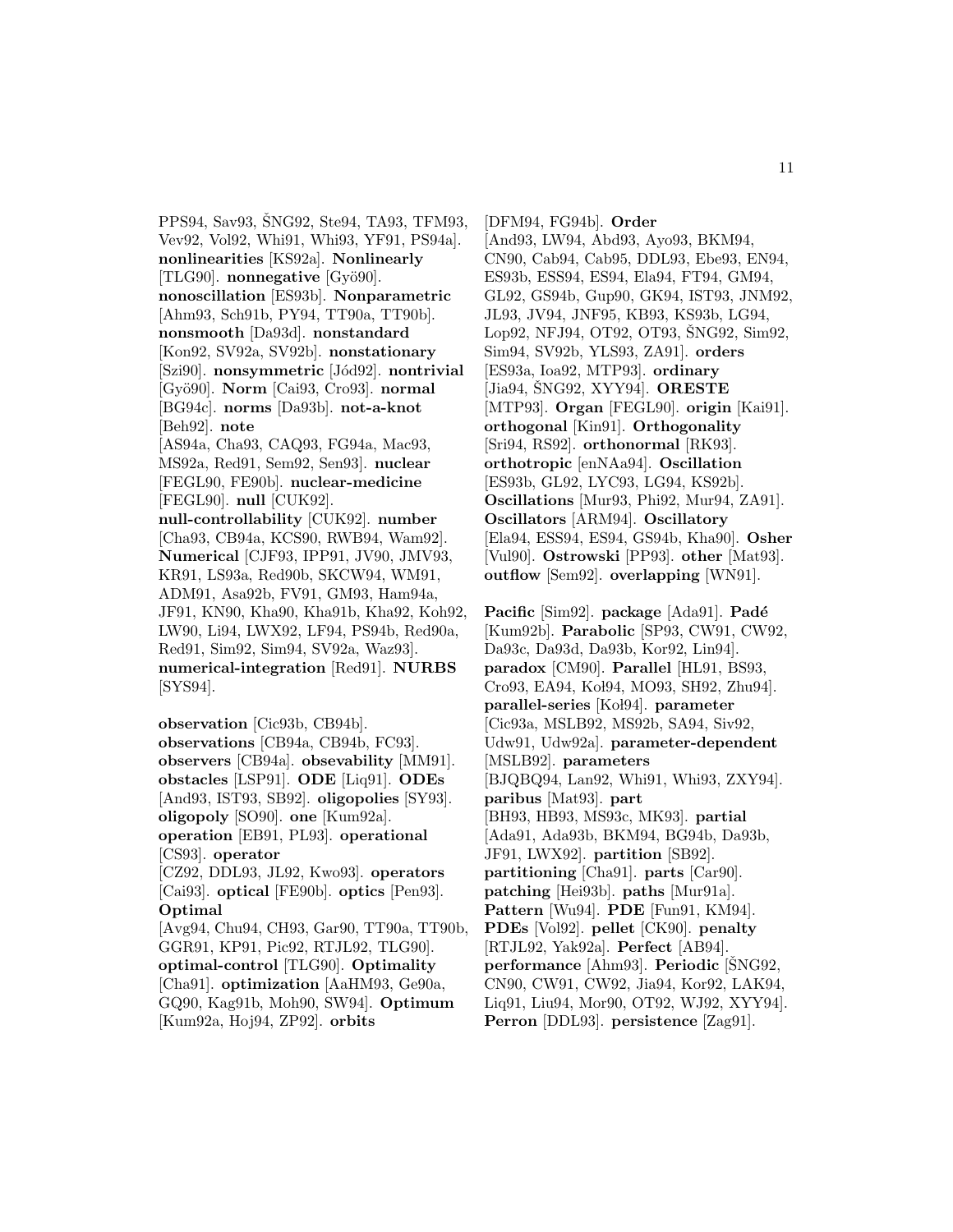**person** [SMO91]. **Perturbation** [Red90b, BS93, JR93, Red90a, Red91, Sel94, Sem92]. **perturbed** [Bai91, KB93, Lop92, VB92]. **phase** [Ham94b, Sim92, Sim94]. **phase-lag** [Sim92]. **phased** [Bay93]. **phenomena** [PA94]. **phenomenon** [FE90a]. **photometric** [Koz91]. **Physical** [Sla91, Mus94]. **Physical-based** [Sla91]. **physics** [Mat93, Wer93]. **piecewise** [Beh92, Kop90]. **piezo** [Bal94]. **piezoelectric** [Ade94]. **pipe** [Mei93]. **plane** [Knu93]. **planning** [KP91, Rap92]. **plant** [Bay93, RBR94]. **plasma** [CK90]. **plasma-arc** [CK90]. **plate** [HM94, RW93, Whi91, Whi93]. **plates** [Bal94]. **point** [Faz90, GM94, Gun94, KS93b, LMS92, Lop92, ML90, MFF92, Pes91, SV94, Sor93, Szi90, TM92, Udw91, ZW90a]. **point-to-set** [Szi90]. **Points** [LW94, FT94, JL93, Lop92, Sor94, Sor97]. **pointwise** [Pic92]. **Policies** [Gar90]. **Polynomial** [Rug93, Beh92, HV90, MMP90, MS93a, MS93b, MS92c, MS92b, VBH91, Wam92]. **polynomials** [CS93, LS93a, MS93b, MM94, RS92, Sri94, TCS92, dFFG94]. **Population** [BD90, ES90, Sla93b]. **populations** [LF94, Pat91, PS94b, Zag91]. **porous** [BH90, BH93, Ezz94, HM94, HB93, Ham94b, Zhu94]. **position** [Bal94]. **positive** [Hua91, Sha94, Udw92b]. **positive-definite** [Udw92b]. **positone** [ASZ94]. **possible** [Gun92, Mos90]. **potential** [CFT<sup>+</sup>93, MS94b, WN91, Wer93]. **power** [DHK90, NA91]. **Practical** [FL94, FLG92, SHR94]. **prebiotic** [Ten91]. **preconditioned** [HV90]. **preconditioners** [Vas91]. **preconditioning** [Dos90, Hei93a, Rug93]. **prediction** [Zhe93]. **Preface** [DGP93]. **presence** [TW90]. **presentation** [CS93]. **pressure** [Bar91, Cha90a, VWSS94]. **pressure-correction** [Bar91]. **price** [GP94]. **prices** [KPP93]. **Prime** [KCS90]. **principle**

[Mos90, Mur91b]. **principles** [FE90b]. **prior** [Sch91b]. **priori** [CH93]. **probabilistic** [BBD91]. **Probability** [MS93b, MS93a]. **problem** [Asa92b, BS93, BL91, Cha90a, CXL94, EN92, Gup90, GK94, IM92, IPP91, JL93, KP91, LM94, Moh94, Pen93, Pes91, Sim94, Uen91, War94, Waz93, ZXY94]. **Problems** [Red90b, ASZ94, Asa92a, Avg94, Bai91, CN90, Cab94, Cab95, Cas94, CW91, CW92, EL90, Faz90, GS94a, Ge91, GM94, HSZ94, Hei93b, JR93, JNM92, KB93, Kag91b, KS93b, KS92a, Koč92, LMS92, Mal93, MSLB92, ML90, MFF92, OT92, OT93, PA94, Red90a, Red91, RTJL92, SV94, SNG92, Sel94, Sem92, SS94a, She90, Sim92, SV92a, SV92b, Ste94, TLG90, TFM93, TM92, Vas91, WJ92]. **procedural** [Mad90]. **procedure** [BTW94, GG91a, Siv92, Yip92, Yip93]. **process** [TM92]. **processes** [CC94, GSK93]. **producer** [SM94]. **product** [Cai93, Mit92]. **products** [MTP93, MFF92]. **program** [Cha92c, Cha92d, Cha92a, Cha92e, PZ94, Zhe93]. **program-size** [Cha92c, Cha92d, Cha92a, Cha92e]. **programming** [EB91, Flå92, Ge91, Hoj94, KKM90, TDK94]. **programs** [Pap92, Yak92a]. **project** [CDW91]. **projection** [Cro93, GB90]. **projections** [Kha94]. **projective** [Yan94]. **Projector** [Dos90]. **proof** [Gun94, SH92]. **propagation** [enNAa94]. **properties** [Liq91, MM94, PSMM93]. **property** [Jac90, NG94, RS92]. **pruning** [LSS94]. **Pseudospectral** [Fun91]. **Ptâk** [AC94]. **putting** [PZ94].

**Quadratically** [SV92a]. **quadrature** [MS92a]. **quadrilateral** [Wan94]. **Qualitative** [GP94, LL94]. **quality** [Bog91, SPD93]. **Quantitative** [Han92]. **quartic** [SV94]. **quasi** [JM93, JL92]. **quasi-solutions** [JL92]. **quasi-three-dimensional** [JM93].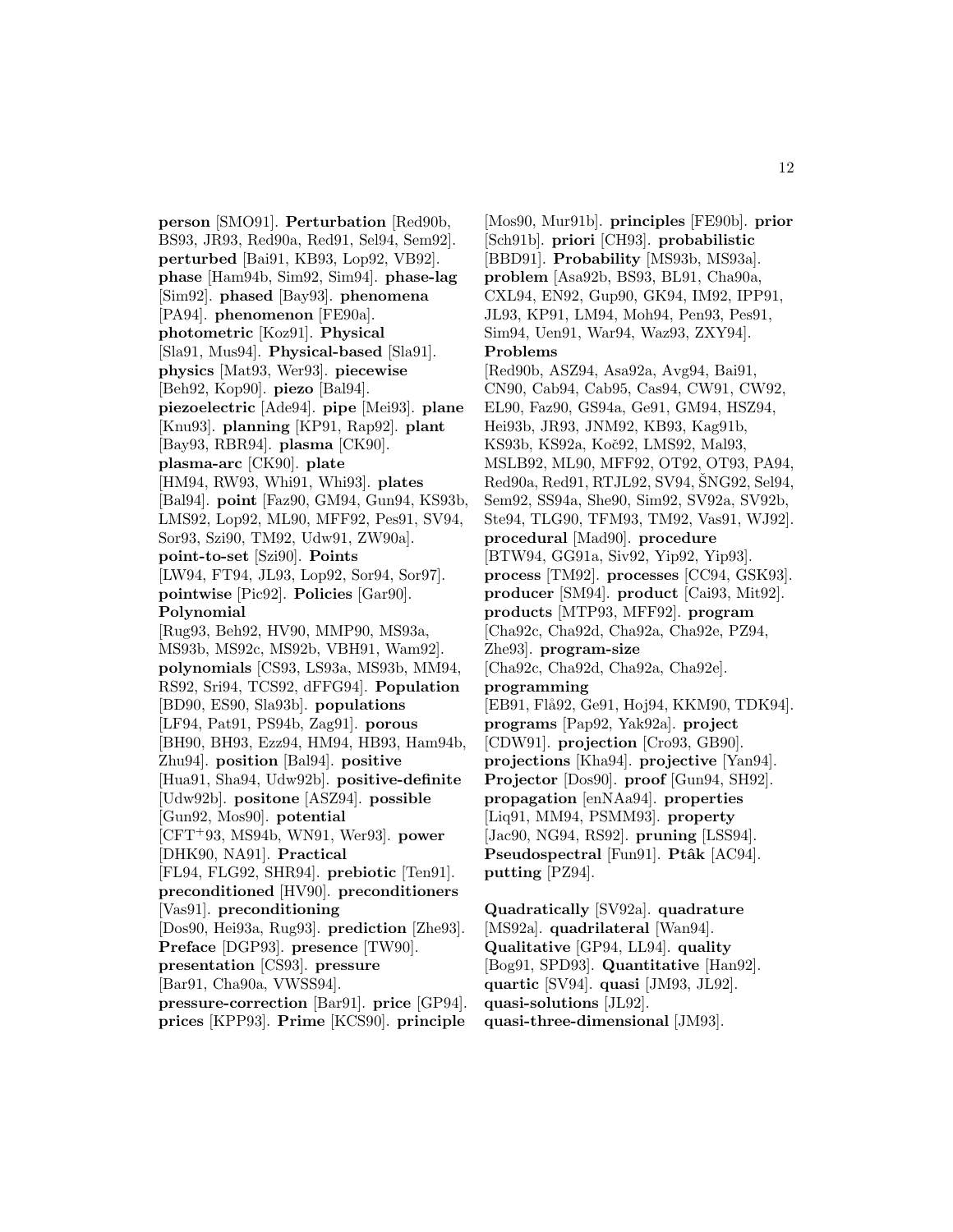**quasiconcave** [AaHM93]. **quasiconvex** [AaHM93]. **quasisteady** [Raj92]. **queue** [MES92]. **queueing** [Sos91]. **queues** [MES94]. **quintic** [Ste94].

**racemic** [Ten91]. **radial** [Cas94]. **Radiation** [Rap92, FE90a, HM94]. **railgun** [CK90]. **Randles** [Mac93]. **Random** [Ben92, SU90a, SU90b, LS93a, PY94, SW91]. **randomly** [How94]. **rank** [Kai91]. **Rapid** [VCM91]. **rate** [Bal94, Cic93b]. **rates** [CB94b]. **rather** [Mat93]. **Rational** [Jód92, O'N90, PZ94]. **reaction** [KCK91, Yee93].

**reaction-convection-diffusion** [Yee93]. **reaction-diffusion** [KCK91]. **reactor** [Zas93]. **reactors** [CK90, Faz91]. **real** [Sha94, Wan93]. **real-time** [Wan93]. **realistic** [AB94]. **realization** [LS93b]. **recapture** [Yip93]. **reclamation** [GGR91]. **recognition** [Wu94]. **reconciliation** [Vev92]. **Reconstruction** [FG94b, Kha94]. **reconstructions** [Li94]. **recourse** [Yak92a]. **recourse-constrained** [Yak92a]. **rectification** [Reg94]. **recurrent** [Wan93]. **recursive** [NAM93]. **reduction** [Jac93, Sen93]. **reductionism** [Con93a]. **reflection** [NSV92]. **regard** [BD90]. **regeneration** [BD90]. **regions** [SW91]. **Regression** [Pat91, Kum92a, TA93, VS90]. **regular** [JNM92, JL93]. **regularization** [dFFG94]. **regulator** [TFM93]. **Reid** [ZED91]. **related** [CS93, Udw92b]. **relations** [Sri94]. **Reliability** [NA91, Kol94, PL93]. **reliability-based** [PL93]. **reliablity** [AB94]. **relief** [VWSS94]. **Remarks** [Cab95, Kai91, OT92, OT93]. **renewal** [Pat90, Pat92]. **representation** [ES90, Mor90]. **representations** [Sla93b]. **reservoir** [EB91]. **residue** [Eva90a, Eva90b, EHE93, ER94b, ER94a]. **Resolution** [Lap92, Ada93b, Dav94, FG94b, FE90a, Kha91b, Sch92].

**Resolution-limited** [Lap92]. **resonance**

[GK94]. **resources** [PL93, TDK94]. **respect** [YLS93]. **results** [HSZ94, Udw92b, ZL90, dFFG94]. **retarded** [EN94]. **reverse** [NG94]. **review** [AR90a, AR90b, Ham94b, MU90a, MU90b]. **revisited** [Son93]. **revolution** [Wer93]. **Riccati** [JN91, J´od92, LAK94]. **Richtmyer** [HKLS93]. **ridge** [Cic93a, Cic93b, Cic92]. **ridge-type** [Cic93a, Cic93b, Cic92]. **Riemann** [Ayo93, IPP91]. **risk** [BBD91]. **river** [Bog91]. **RLS** [FLYD94]. **Robert** [Tes91b, Tes91c]. **Robust** [TA93]. **root** [PP93]. **root-finding** [PP93]. **Roots** [ZG90, Sav93]. **Ross** [FG94a]. **rotation** [VCM91]. **Routing** [MW93]. **row** [LSS94]. **row-pruning** [LSS94]. **Rules** [Con93a]. **Runge** [Abd92, And93, HS94].

**s** [ASZ94]. **s-shaped** [ASZ94]. **safety** [VWSS94]. **Saffman** [BH93, HB93]. **salesman** [Dro90, War91, War94]. **sample** [Bha94, BP92, CC94]. **sampling** [Cic93b, MGL92, PSMM93, RBR94]. **scale** [She90]. **scattering** [Lan92]. **Scheme** [HKLS93, CS92, Jol92, KCS90, Lop92, MEZI93, Vul90]. **Schemes** [JV90, FV91, HL91, Jim94, Sel94, SV92a]. **Schmidt** [TM92]. **Schroeder** [Bay93]. **Schroeder-phased** [Bay93]. **Screening** [MDR94]. **search** [Bad93, Cha91]. **secant** [Arg90]. **second** [CN90, ES93b, ESS94, ES94, Ela94, FT94, GM94, GL92, JL93, JV94, KS93b, LG94, Lop92, OT92, OT93, Sim92, Sim94, ZA91]. **second-** [OT92, OT93]. **second-order** [ES93b, GM94, JL93, JV94, Sim92, Sim94]. **section** [Bog91]. **sectional** [Cha91]. **sectionally** [Ioa92]. **seek** [Hoj94, ZP92]. **selection** [CDW91, TW90]. **Self** [KS92b, BG94a, MSLB92, Shi93]. **self-adjoint** [MSLB92]. **self-creation** [Shi93]. **self-evaluation** [BG94a]. **Self-sustained** [KS92b]. **semi** [Abd92, HM94, WJ92]. **semi-infinite**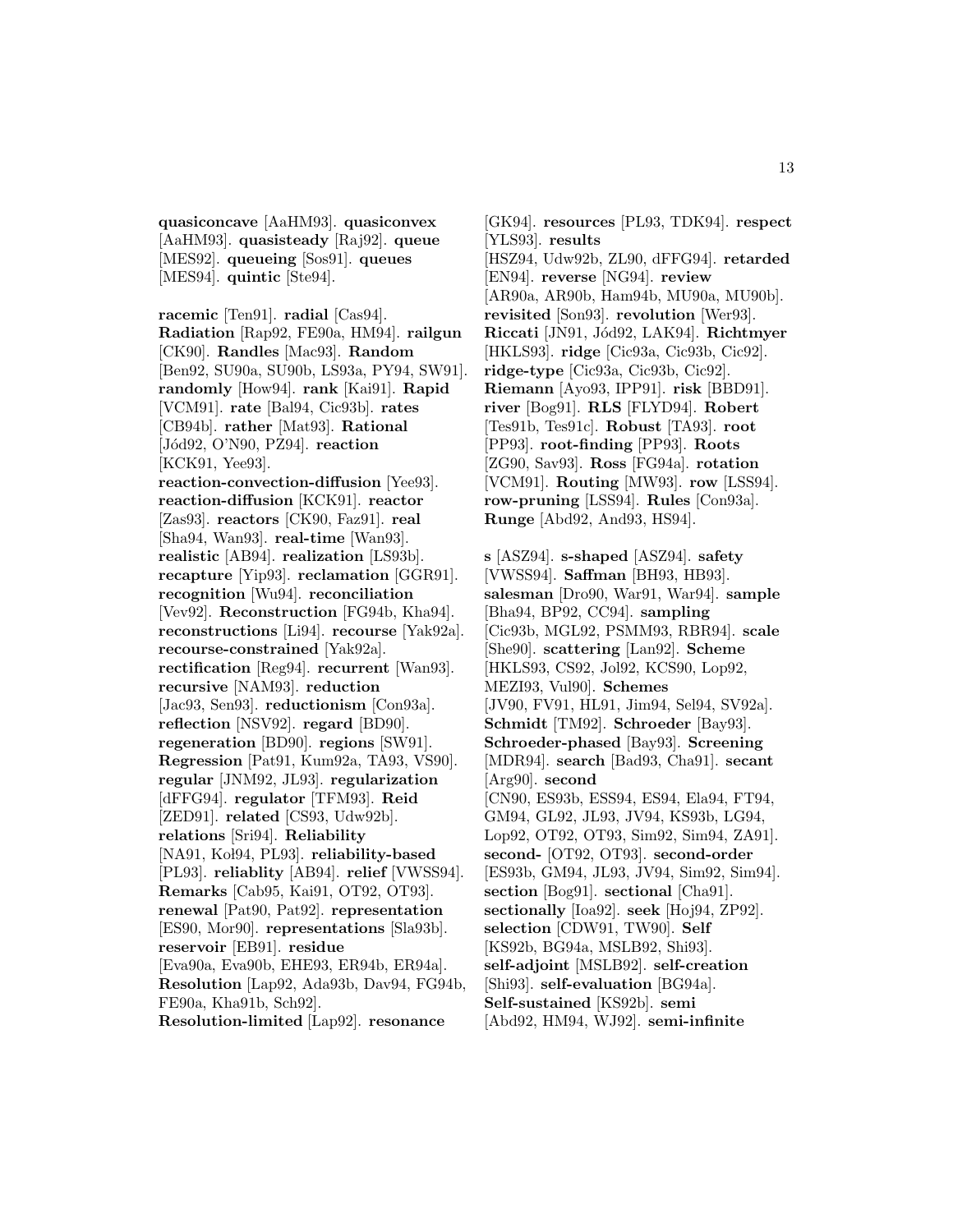[Abd92, HM94]. **semi-periodic** [WJ92]. **semidiscrete** [Jac90, Jac92]. **semigroups** [Opp92]. **semiinfinite** [RC91]. **semilinear** [CW91, CW92]. **semimartingale** [TT90a, TT90b]. **semipositone** [KS92a]. **Sensitivity** [Cic93b, CB94a, CB94b, Eno90, Pap94, Tes91b, dK94]. **sensors** [Bal94]. **Separated** [And93]. **separation** [Mur91b]. **series** [BCG91, BG94b, EHE93, Kin94, Koł94, Kum92b, RRA90, Wu94, YF91]. series-parallel<sup>[Kol94]</sup>. servers<sup>[MES92].</sup> **services** [Pat92]. **Set** [Sch91a, Bad93, BBD91, Bay93, Kin91, Szi90]. **Set-spectrum** [Sch91a]. **sets** [RK93, Yan94]. **Sevcik** [Mac93]. **several** [AB94, SA94]. **shallow** [HF93]. **Shape**  $[Bal94]$ . **shaped**  $[ASZ94]$ . **Sharp**  $[Gy\ddot{o}90]$ . **shells** [HF93]. **shift** [DGV94]. **shift-invariant** [DGV94]. **shocks** [HLW94]. **shooting** [GM94, WJ92]. **shortage** [Sos91]. **shortest** [Wai90]. **sign** [Gup90]. **significance** [HB91]. **simple** [KKM90, Yip92]. **SIMPLER** [Bar91]. **Simulating** [Zhu94]. **Simulation** [Ade94, Raj92, ALMS90, Raj94, WN91]. **simulations** [LF94, RBR94, SS94b]. **simultaneous** [VS90]. **simultaneous-equations** [VS90]. **Sinc** [MSLB92]. **sine** [Eva90b, FV91]. **Sine-Gordon** [FV91]. **Single** [Ham94b, Li94]. **Single-phase** [Ham94b]. **Singular** [Red90b, BS93, CW91, CW92, Da93c, Da93d, EN92, GB90, GM93, Gro93, JR93, JNM92, JL93, LM94, RBA92, Red90a, Red91, Sel94, Sem92, SR90, Sen93, ZXY94]. **singularity** [Ioa92, KN90]. **singularly** [KB93, Lop92, VB92]. **singularly-perturbed** [KB93]. **sink** [BH93]. **sinusoids** [Reg94]. **size** [Cha92c, Cha92d, Cha92a, Cha92e]. **slackness** [Moh90]. **slip** [Ham92]. **Sloan** [Gol93]. **Slope** [ZW92, ZW90b]. **slotted** [Sch92]. **slow** [Mur91b]. **slow-fast** [Mur91b]. **slowly** [SS94a]. **small** [Bha94]. **smallest**

[BG94c]. **smooth** [Da93c, Da93b]. **smoothed** [Sla93b]. **smoothing** [Jac90, Sla93a]. **software** [Ada91, Ada93b, MTP93]. **solid** [Abd92, CK90]. **solid-hydrogen-pellet** [CK90]. **solidification** [Fre90]. **solitons** [Wer93]. **Solution** [ARM94, Cha90b, MFF92, RC91, EHE93, Gro93, Jia94, JN91, JF91, JNM92, KN90, Kin93, Kin94, Liq91, MES92, MES94, NFJ94, SR90, SS94a, Siv92, Waz93, Yee93]. **Solutions** [RRA90, SV92b, AS94b, AR93, CN90, Cas94, CW91, CW92, ESS94, ES94, Ela94, Ge90b, GS94b, JL92, Jód92, JV94, LS91a, Lin94, LWX92, Liu94, MS92c, OT92, OT93, RK93, She90, TM92, XYY94, Zag92]. **solvability** [GK94]. **solve** [Mor94]. **solvents** [TCS92]. **solver** [NW90]. **Solving** [Ge91, JL93, KT91, SV94, Abd93, GT91, HV90, IST93, JR93, KS93b, LqGq93, Mit90, NP92, PS94a, Pes91, Red90a, Red91, Sel94, VBH91]. **Some** [FC93, HSZ94, MM94, Sim94, Udw92b, Vul90, FS94, GB90, IST93, Ko l94, Mad90, TT90a, TT90b]. **space** [Ezz94, Liu94]. **spaced** [Koh92]. **spaces** [Arg90, AC94, CAQ93, Cro93, KCS90]. **spacing** [Spi90]. **spanning** [Moh94]. **spatial** [FE90a]. **Spatially** [Den90]. **Special** [SS94b, War94, DGP93, Sim94, SP94, Unn90]. **specifications** [EB91, NAM93]. **Spectral** [Hei93b, Hei91, Hei93a, KS93a, Opp92, RWB94, TCS92]. **spectrum** [Sch91a]. **spherical** [HF93, IM92]. **Spline** [Wan92, Beh90, BG93, Ham94a, KB93, Liq91, Ram90, Ste94]. **splines** [HJ92, SV94]. **splittings** [Dav94]. **spreading** [CFT<sup>+</sup>93]. **sprinkler** [MN91]. **square** [LYX<sup>+</sup>93, TM92]. **squared** [LMV91]. **squared-magnitude** [LMV91]. **squares** [CXL94]. **Stability** [EN94, Lop92, Ten90, Zag91, ZL90, FLZ91, FLG92, FL94, GS94a, JNF95, KS93b, LS91b, Rua92, VB92]. **Stabilizing** [LSVS94, TFM93]. **stable** [Sim92]. **Stackelberg** [SMO91]. **standardized**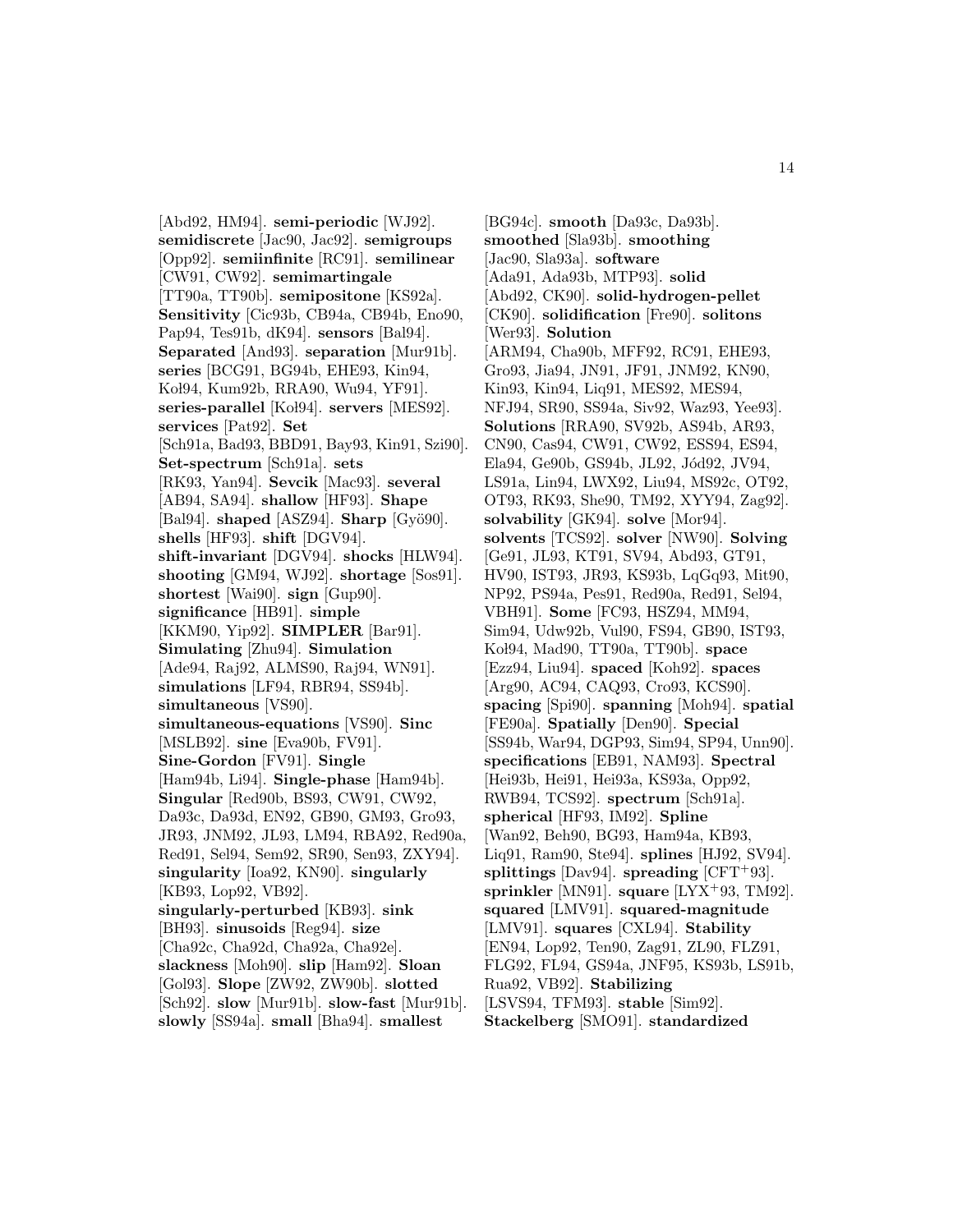[BD94]. **start** [VBH91]. **State** [Ezz94, EB91, MS93c, MK93, Pat90, Siv92]. **state-variable** [Pat90]. **stationary** [Han92, MS94a]. **Statistical** [Bay93, Yip93]. **statistics** [CH93]. **steady** [BH90, Siv92]. **steady-state** [Siv92]. **Stefan** [Asa92a]. **stencil** [Li94]. **step** [RTJL92, Sim92, Sim94]. **stepping** [Siv92]. **Stepsize** [And93]. **stereo** [Koz91]. **Stochastic** [AR90a, AR90b, MU90a, MU90b, Nam90a, Nam90b, Sha90a, Sha90b, Uen91, EB91, FLG92, FL94, HT90a, HT90b, Heu90a, Heu90b, Moh94, Pat91, PS94b, TT90a, TT90b, Unn90, Yak92a]. **stochastic-dynamic-programming** [EB91]. **stock** [GP94, PBL92]. **stock-holding** [PBL92]. **stocks** [Den90]. **Stokes** [Cha90a, VWSS94]. **storage** [FS94]. **stratification** [GG91a]. **stratified** [PSMM93]. **stream** [Raj94, RC91]. **strict** [Moh90]. **strings** [Cha93, Ebe93]. **strokes** [NW90]. **strongly** [JN91]. **structural** [Ben92]. **Structure** [LqGq93, KK91, PBL92, Sch91a, Wan94]. **Structured** [YS94]. **studied** [KK91]. **studies** [Kub94b, SKCW94]. **study** [Koˇc92, Kor92, LL94]. **Sturm** [WJ92]. **Subbotin** [Beh90]. **Subject** [Ano91e, Ano92f, Ano93e, Ano94h]. **suboptimal** [TFM93]. **subspaces** [KCS90, Sen90]. **substrates** [Zag92]. **substructuring** [Vas91]. **sufficient** [FLZ91]. **suitability** [GG91a]. **sum** [Mit92]. **sum-of-product** [Mit92]. **summary** [SA94]. **Summation** [Mur91a]. **Summation-over-paths** [Mur91a]. **Sums** [MMP90, PY94]. **supersonic** [CJF93]. **support** [KPP93, Mal93]. **Surface** [KM94, Knu93, BTW94, MS94b]. **survival** [MU90a, MU90b]. **sustained** [KS92b]. **Sweeping** [Kwo93]. **Symbolic** [GG91b]. **symmetric** [Hua91, LSVS94, Sha94, Udw92b]. **system** [Ge90b, Gun93, KKU91, Liq91, Mal93,

Mor94, Mur91b, PL93, Sag91, Sav93, Son93,

TGK91, VBH91, VB92]. **Systems** [And93, Ayo93, CUK92, EL91, FT94, FLZ91, FLG92, FL94, GG91b, JF91, JNF95, Kol94, Kon92, Kor92, LMS92, LSP91, LqGq93, Li94, LS91b, MM91, MS94c, MS92c, MR91, NFJ94, NA91, O'N90, Rua92, SP93, Udw91, Udw92a, UK94, VBH91, Wam92, ZXY94].

**taken** [BD90]. **tangent** [Knu93]. **target** [Ahm93]. **Taylor** [FG94a]. **teacher** [Cas91]. **technique** [Bad93, BG94c, JM93, RK93, dK94]. **Techniques** [Red90b, BBD91, Cic93a, Hei93b, Jac93, MM91, Vol92]. **term** [Kin94, Kum92a]. **test** [GG91a]. **testing** [Bha94, TA93]. **tests** [Cha91, ZW92]. **th** [FLG92, SV92b]. **their** [KCS90]. **theorem** [Arg94, FG94a, Gun94, KP91, Opp92]. **theorems** [AS90, ES90, GL92, LG94]. **theoretic** [Cha92b]. **Theoretical** [Bog91]. **theory** [ADM91, Cas94, Chu92, CH93, Eva90a, Eva90b, EHE93, ER94b, ER94a, Heu90a, Heu90b, KN90, MS93c, MK93, Opp92, PY94, Unn90]. **theraphy** [Rap92]. **Thermally** [Mei94]. **Third** [KB93, EN94, OT92, OT93]. **Third-order** [KB93, EN94, OT92, OT93]. **Three** [RWB94, CS92, JM93, Lop92, Mur91b, WM91]. **three-dimensional** [CS92, Mur91b, WM91]. **three-point** [Lop92]. **time** [BD90, BTW94, CW91, Da93c, Da93d, FL94, KPP93, Kum92b, Lin94, MS94c, NG94, Pap94, Pat91, PS94b, PY94, RTJL92, TLG90, Udw91, Udw92a, Wan93, Wu94]. **time-delay** [FL94]. **time-dependent** [MS94c, PS94b]. **time-periodic** [CW91]. **time-reverse** [NG94]. **tip** [Udw92a]. **Toeplitz** [LSVS94, Mor94, Sha94]. **tokamak** [VCM91]. **tomographic** [Kha94]. **tomography** [FEGL90]. **tool** [MU90a, MU90b]. **topological** [Sch91a]. **topology** [SW92]. **toroidal** [VCM91]. **Torsional** [enNAa94]. **Tours** [War91]. **toxic**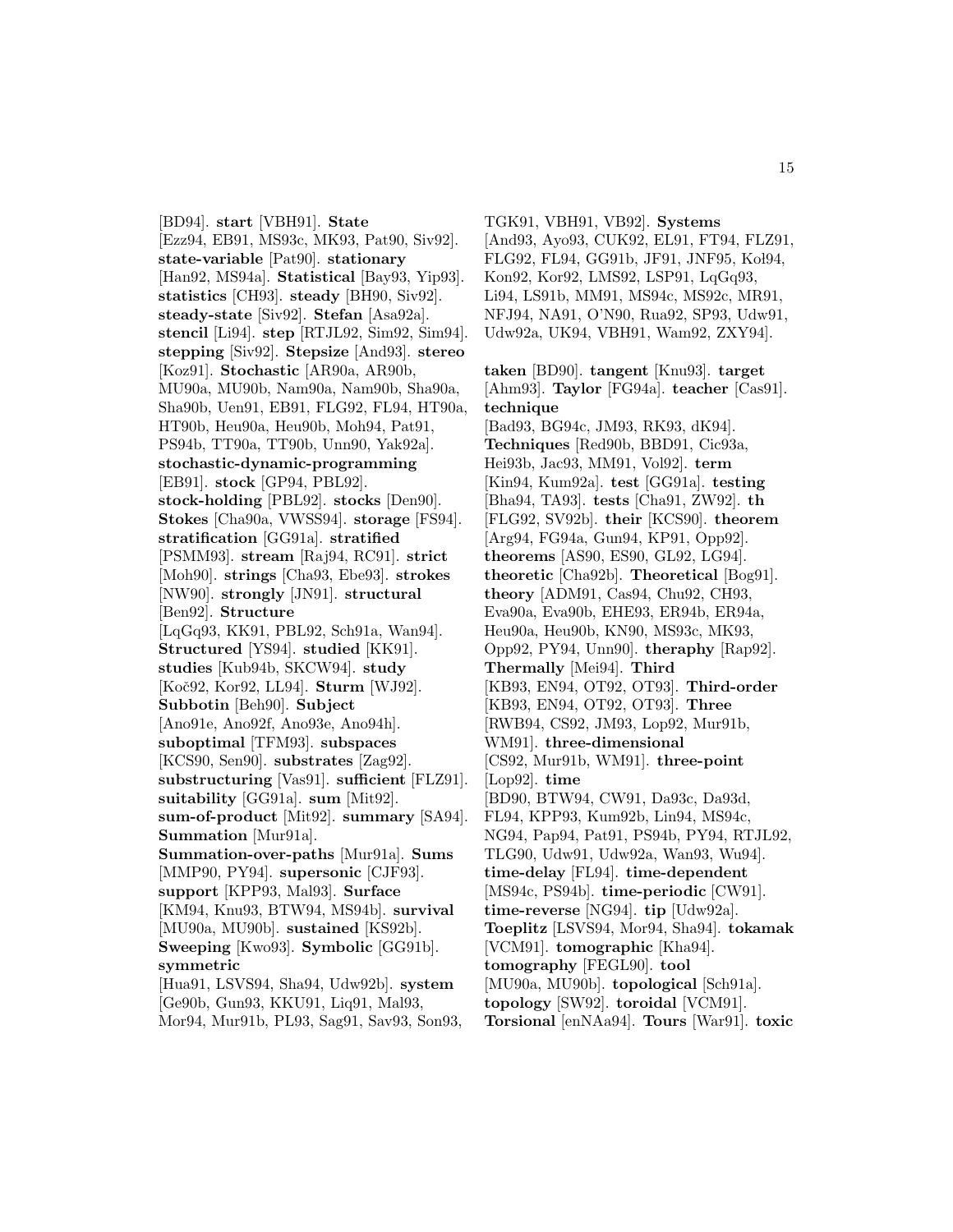[Pat90]. **tracking** [PS94b]. **tradeoffs** [PL93]. **training** [AH94]. **transfer** [HM94]. **transform** [Kha92]. **transformation** [Cic92, Faz90, Faz91]. **transformations** [DGV94, Ge90a, Kop90]. **transforms** [GM93]. **transient** [IBS94]. **transmission** [LL94]. **transport** [BMS92, PA94, Pat90]. **travel** [Sla93a]. **traveling** [Dro90, War91, War94]. **treatment** [LS93a, Rap92]. **tree** [Moh94, Pes91]. **Trench** [LSVS94]. **triangle** [Fun91]. **triangularization** [SH92]. **triangulations** [Wan92]. **tubular** [Faz91]. **turbomachinery** [JM93]. **turbulence** [SKCW94]. **turbulent** [Raj92, Raj94]. **Turning** [LW94, Lop92]. **Two** [FV91, BH93, Bar91, Da93a, Faz90, GM94, GL94, HV90, KS93b, LMS92, Mit90, ML90, MFF92, NSV92, SV94, Sim92, TM92, Zag92]. **two-dimensional** [BH93, Bar91, GL94, HV90, NSV92]. **two-point** [Faz90, GM94, KS93b, LMS92, ML90, MFF92, SV94, TM92]. **two-step** [Sim92]. **type** [Arg94, Cic92, Cic93a, Cic93b, EN94, EHE93, Gup90, LMV91, MS94b, MEZI93, MS94c, TH94, Wan92, ZL90, ZW92]. **type-2** [Wan92]. **types** [CB94a, CB94b]. **unbounded** [VB92]. **uncertainty** [KPP93, Mal93, Sar93]. **Unconstrained** [Moh90]. **unequally** [Koh92]. **unexpected** [Pat92]. **unified** [CS93, Jol92]. **uniform** [Ada93b]. **uniqueness** [GS94a, Koz91]. **university** [CM90]. **Unprogrammability** [Gun93]. **unsteady**

[CJF93, Ezz94, Raj92, Raj94]. **until** [PY94]. **upper** [OT92, OT93]. **urine** [WM91]. **use** [Ham94a, PZ94]. **used** [BG94c]. **users** [LL94]. **Using** [Hoj94, SB92, ZP92, Bar91, Bay93, BTW94,

BP92, CWL92, CDW91, Eva90b, EHE93, GG91b, Hei93b, MM91, Moh90, MS92c, RBR94, RK93, Sav93, Sel94, Udw91,

Udw92a, VBH91, Vol92, WN91, ZW90b]. **utility** [AaHM93, Mal91].

**validation** [RW93]. **value** [Bai91, CN90, Cas94, EL90, Faz90, GM94, Gup90, GK94, HSZ94, JNM92, KB93, KS93b, LMS92, LM94, ML90, MFF92, OT92, OT93, PA94, SV94, ŠNG92, SS94a, SW91, Sim92, Sim94, SV92a, SV92b, Ste94, TM92]. **valued** [SS91]. **values**  $[Gv\ddot{o}90, \text{Lan}92]$ . **valve** [VWSS94]. **variable** [Eva90a, EHE93, ER94b, ER94a, KB93, LqGq93, Pat90, Sim94]. **variable-mesh** [KB93]. **variable-step** [Sim94]. **variables** [EB91, Jol92, Mit90, SA94, VS90]. **Variance** [Jac93]. **Variation** [ZXY94, SA94, CB94a, CB94b]. **Variational** [CK90, LSP91, Knu91, Koˇc92]. **varying** [SS94a]. **Vector** [ZG90, CC94, Rug93, ZM91]. **vectorized** [HV90]. **vehicle** [Mat93]. **velocity** [MS94a, Raj94]. **velocity-current** [MS94a]. **version** [Mit92]. **versus** [HV90]. **verticum** [MS94c]. **very** [Kha90]. **via** [BS93, Ge91, HKLS93, RC91, RRA90, Sen90, TM92, VCM91, XYY94]. **vibration** [HF93]. **visibility** [BD94]. **Voigt** [LW90]. **Volterra** [Abd93, GL94, Mor90, Rua92, YF91, ZL90]. **Volterra-series** [YF91]. **volume** [And90]. **volumes** [Ano91e, Ano92f, Ano93e, Ano94h]. **vs** [RBR94].

**water** [Bog91, GGR91, MN91, PL93]. **wave** [enNAa94, Jac90, Reg94]. **way** [Mat93]. **Weak** [Cro93, Hua91]. **weakly** [Da93c, Da93d, Pap92]. **weapon** [Ahm93]. **Weibull** [BP92, Sos91]. **weight** [Da93b]. **weighted** [VS90]. **weighting** [CH93, Lin94]. **well** [ML90]. **well-conditioning** [ML90]. **widely** [BJQBQ94]. **wishes** [Kag91a]. **within** [Mur93]. **Work** [Tes91b, Tes91c, Kag91b]. **World** [Sla93b, Mus94].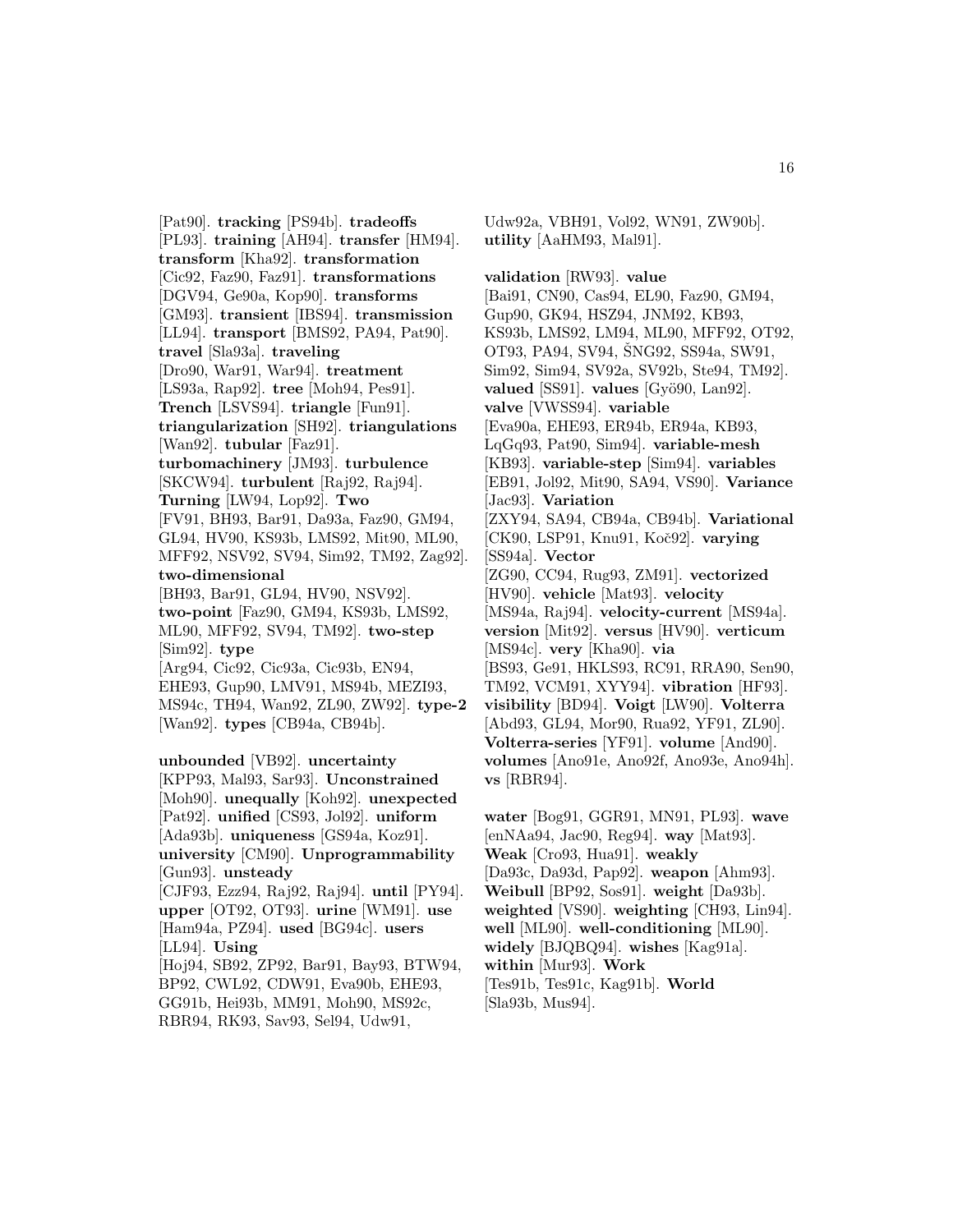**Yamamoto** [Arg94]. **Yamamoto-type** [Arg94].

**zero** [PY94]. **zeroes** [KS92a]. **zeros** [ZW90a].

# **References**

#### **Al-alwani:1993:IIM**

[AaHM93] Jumah E. Al-alwani, Benjamin F. Hobbs, and Behnam B. Malakooti. An interactive integrated multiobjective optimization approach for quasiconcave / quasiconvex utility functions.  $Ap$ plied Mathematics and Computation,  $54(2-3):241-257$ , March 15, 1993. CODEN AMHCBQ. ISSN 0096-3003 (print), 1873-5649 (electronic). URL http://www. sciencedirect.com/science/ article/pii/009630039390061I.

### **Azaiez:1994:PAB**

[AB94] M. Naceur Azaiez and Vicki M. Bier. Perfect aggregation in Bayesian estimation for several realistic reliablity models. Applied Mathematics and Computation, 64(2–3):139–153, September 1994. CODEN AMHCBQ. ISSN 0096-3003 (print), 1873-5649 (electronic). URL http://www. sciencedirect.com/science/ article/pii/0096300394900590.

#### **Abdalkhani:1992:NCS**

[Abd92] J. Abdalkhani. The nonlinear cooling of a semi-infinite solid– implicit Runge–Kutta (IRK) methods. Applied Mathematics and Computation,  $52(2-3)$ : 233–237, December 1992. CO-DEN AMHCBQ. ISSN 0096- 3003 (print), 1873-5649 (electronic). URL http://www. sciencedirect.com/science/ article/pii/009630039290080K.

#### **Abdalkhani:1993:HOM**

[Abd93] J. Abdalkhani. Higher order methods for solving Volterra integrodifferential equations of the first kind. Applied Mathematics and Computation, 58(1):97– 101, September 15, 1993. CO-DEN AMHCBQ. ISSN 0096- 3003 (print), 1873-5649 (electronic). URL http://www. sciencedirect.com/science/ article/pii/009630039390045G.

#### **Argyros:1994:MMB**

[AC94] Ioannis K. Argyros and Dong Chen. The midpoint method in Banach spaces and the Ptâk error estimates. Applied Mathematics and Computation, 62 (1):1–15, April 1994. CO-DEN AMHCBQ. ISSN 0096- 3003 (print), 1873-5649 (electronic). URL http://www. sciencedirect.com/science/ article/pii/0096300394901295.

### **Adams:1991:REM**

[Ada91] John C. Adams. Recent enhancements in MUDPACK, a multigrid software package for elliptic partial differential equations. Applied Mathematics and Computation, 43(1):79–93, May 1991. CODEN AMHCBQ. ISSN 0096- 3003 (print), 1873-5649 (electronic). URL http://www.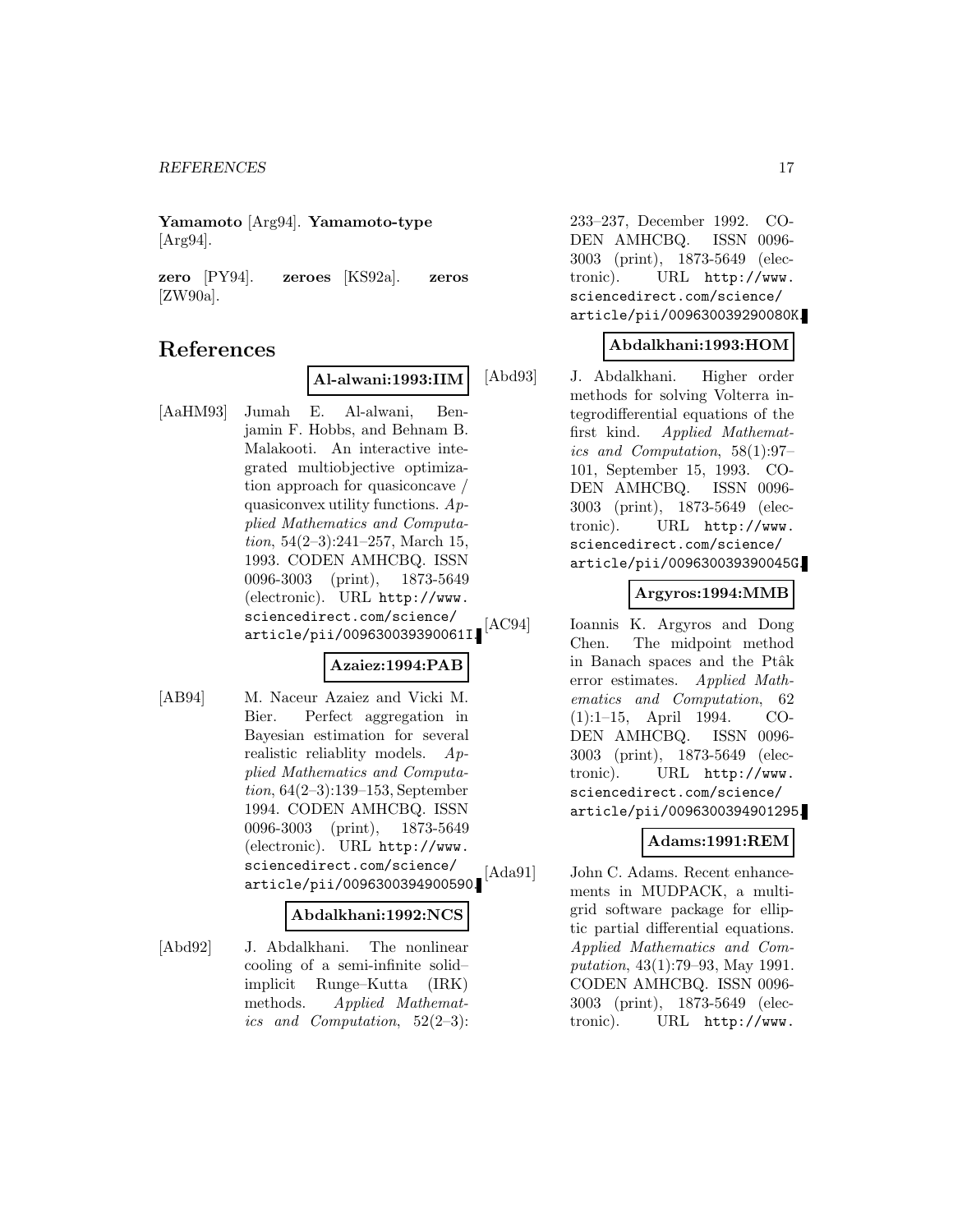sciencedirect.com/science/ article/pii/0096300391900955.

### **Adamatzky:1993:ICA**

[Ada93a] Andrew I. Adamatzky. Implantation of cellular automata. Applied Mathematics and Computation, 55(1):49–71, April 1993. CODEN AMHCBQ. ISSN 0096- 3003 (print), 1873-5649 (electronic). URL http://www. sciencedirect.com/science/ article/pii/009630039390005Y.

### **Adams:1993:MMS**

[Ada93b] John C. Adams. MUDPACK-2: multigrid software for approximating elliptic partial differential equations on uniform grids with any resolution. Applied Mathematics and Computation, 53(2– 3):235–249, February 1993. CO-DEN AMHCBQ. ISSN 0096- 3003 (print), 1873-5649 (electronic). URL http://www. sciencedirect.com/science/ article/pii/009630039390104M.

#### **Adeff:1994:SAP**

[Ade94] Sergio E. Adeff. Simulation of axisymmetric piezoelectric devices. Applied Mathematics and Computation, 65(1–3):355–369, September/October 1994. CO-DEN AMHCBQ. ISSN 0096- 3003 (print), 1873-5649 (electronic). URL http://www. sciencedirect.com/science/ article/pii/0096300394901880.

### **Ammar:1991:EIT**

[ADM91] G. Ammar, W. Dayawansa, and C. Martin. Exponential interpolation: theory and numerical algorithms. Applied Mathematics and Computation, 41(3): 189–232, February 1991. CO-DEN AMHCBQ. ISSN 0096- 3003 (print), 1873-5649 (electronic). URL http://www. sciencedirect.com/science/ article/pii/009630039190025I.

# **Adeli:1994:ACG**

[AH94] H. Adeli and S. L. Hung. An adaptive conjugate gradient learning algorithm for efficient training of neural networks. Applied Mathematics and Computation, 62(1):81–102, April 1994. CODEN AMHCBQ. ISSN 0096- 3003 (print), 1873-5649 (electronic). URL http://www. sciencedirect.com/science/ article/pii/0096300394901341.

### **Ahmad:1993:NEC**

[Ahm93] Ibrahim A. Ahmad. Nonparametric estimation of the CDF of weapon effectiveness on target performance. Applied Mathematics and Computation, 57(2– 3):289–303, September 1, 1993. CODEN AMHCBQ. ISSN 0096- 3003 (print), 1873-5649 (electronic). URL http://www. sciencedirect.com/science/ article/pii/0096300393901536.

### **Allen:1990:MAS**

[ALMS90] Linda Allen, Truman Lewis, Clyde F. Martin, and Mark Stamp. A mathematical analysis and simulation of a localized measles epidemic. Applied Mathematics and Computation, 39(1):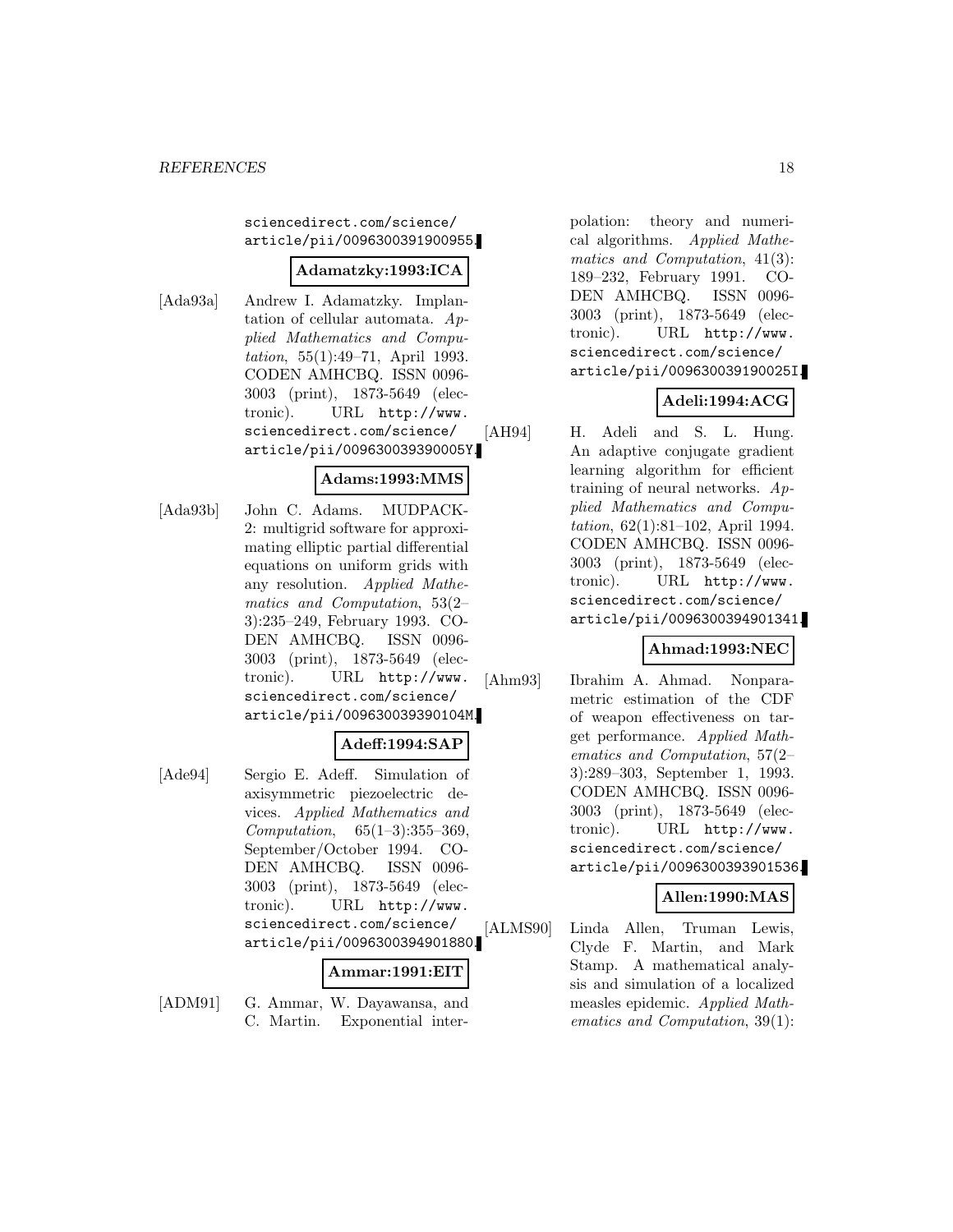61–77, September 1990. CO-DEN AMHCBQ. ISSN 0096- 3003 (print), 1873-5649 (electronic). URL http://www. sciencedirect.com/science/ article/pii/009630039090122J.

### **Anderson:1990:GCV**

[And90] Dale A. Anderson. Grid cell volume control with an adaptive grid generator. Applied Mathematics and Computation, 35(3): 209–217, February 1990. CO-DEN AMHCBQ. ISSN 0096- 3003 (print), 1873-5649 (electronic). URL http://www. sciencedirect.com/science/ article/pii/0096300390900422.

#### **Andrus:1993:RKM**

[And93] Jan Frederick Andrus. A Runge– Kutta method with stepsize control for separated systems of firstorder ODEs. Applied Mathematics and Computation, 59(2–3): 193–214, December 1993. CO-DEN AMHCBQ. ISSN 0096- 3003 (print), 1873-5649 (electronic). URL http://www. sciencedirect.com/science/ article/pii/009630039390089W.

#### **Anonymous:1990:EBa**

[Ano90a] Anonymous. Editorial Board. Applied Mathematics and Computation,  $35(1)$ :ii–iii, January 1990. CODEN AMHCBQ. ISSN 0096-3003 (print), 1873-5649 (electronic). URL http://www. sciencedirect.com/science/ article/pii/009630039090088K.

#### **Anonymous:1990:EBb**

[Ano90b] Anonymous. Editorial board. Applied Mathematics and Computation, 36(1):ii–iii, March 1990. CODEN AMHCBQ. ISSN 0096- 3003 (print), 1873-5649 (electronic). URL http://www. sciencedirect.com/science/ article/pii/009630039090070J.

#### **Anonymous:1990:EBc**

[Ano90c] Anonymous. Editorial Board. Applied Mathematics and Computation,  $37(1)$ :ii–iv, May 1990. CODEN AMHCBQ. ISSN 0096- 3003 (print), 1873-5649 (electronic). URL http://www. sciencedirect.com/science/ article/pii/009630039090105C.

#### **Anonymous:1990:EBd**

[Ano90d] Anonymous. Editorial Board. Applied Mathematics and Computation,  $38(1)$ :ii-iii, July 1990. CODEN AMHCBQ. ISSN 0096- 3003 (print), 1873-5649 (electronic). URL http://www. sciencedirect.com/science/ article/pii/009630039090076F.

### **Anonymous:1990:EBe**

Anonymous. Editorial board.  $Ap$ plied Mathematics and Computa $tion, 39(1):ii$ -iii, September 1990. CODEN AMHCBQ. ISSN 0096- 3003 (print), 1873-5649 (electronic). URL http://www. sciencedirect.com/science/ article/pii/009630039090117L.

#### **Anonymous:1990:EBf**

[Ano90f] Anonymous. Editorial Board. Applied Mathematics and Com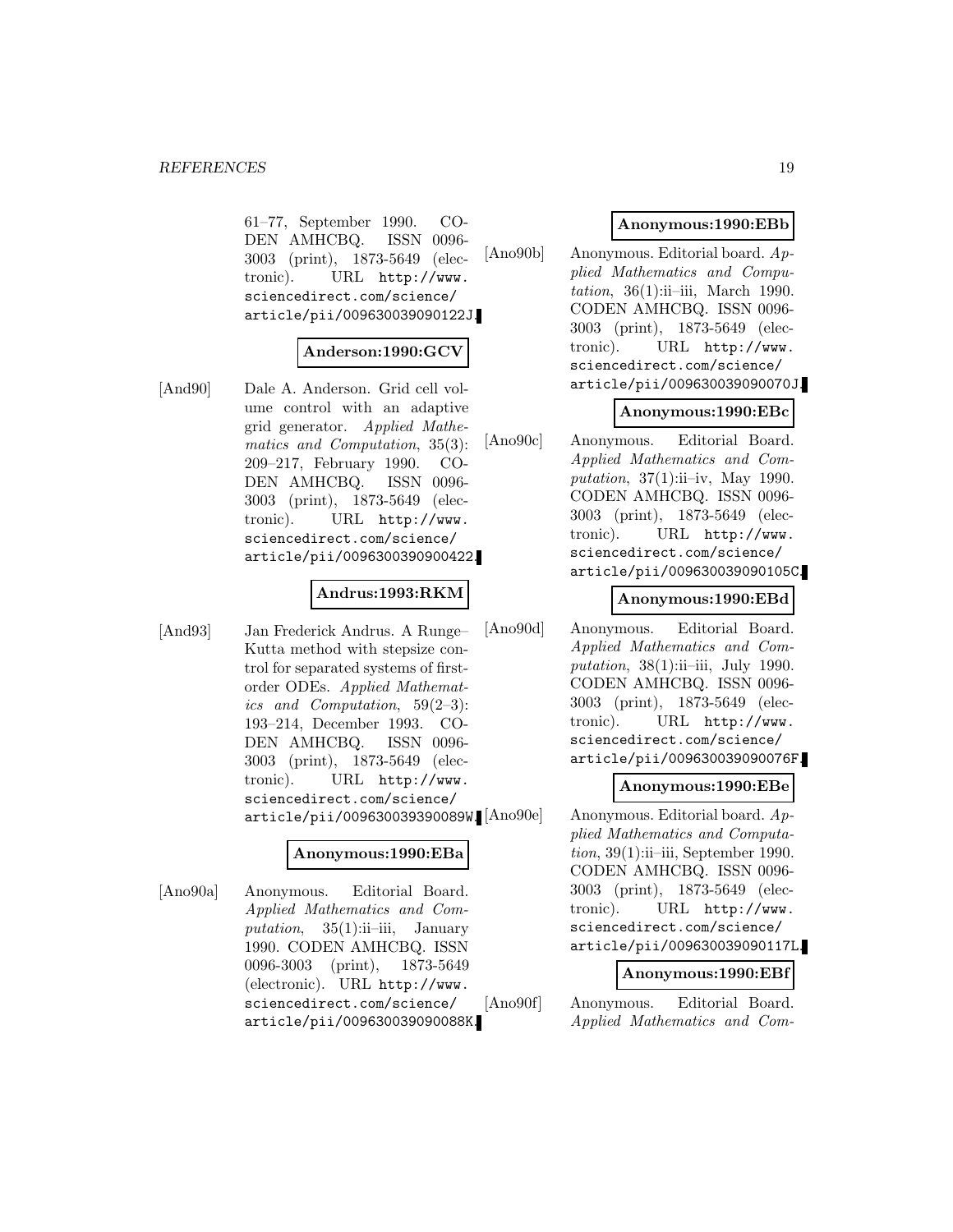putation,  $40(1)$ :ii–iii, November 1990. CODEN AMHCBQ. ISSN 0096-3003 (print), 1873-5649 (electronic). URL http://www. sciencedirect.com/science/ article/pii/009630039090093I. $\text{[Ano91d]}$ 

#### **Anonymous:1990:I**

[Ano90g] Anonymous. Index for 1990. Applied Mathematics and Computation, 40(3):263–265, December 1990. CODEN AMHCBQ. ISSN 0096-3003 (print), 1873-5649 (electronic). URL http://www. sciencedirect.com/science/  $\texttt{article/pii/}30096300308800070\textcolor{red}{\big\vert \text{Ano91e}}\textcolor{black}{]}$ 

### **Anonymous:1991:EBa**

[Ano91a] Anonymous. Editorial board. Applied Mathematics and Computation, 41(1):??, January 1991. CODEN AMHCBQ. ISSN 0096- 3003 (print), 1873-5649 (electronic). URL http://www. sciencedirect.com/science/ article/pii/009630039190102S.

#### **Anonymous:1991:EBb**

[Ano91b] Anonymous. Editorial board. Applied Mathematics and Computation, 42(1):??, March 1991. CO-DEN AMHCBQ. ISSN 0096- 3003 (print), 1873-5649 (electronic). URL http://www. sciencedirect.com/science/ article/pii/0096300391901109.

#### **Anonymous:1991:EBc**

[Ano91c] Anonymous. Editorial Board. Applied Mathematics and Computation,  $43(1)$ :ii-iii, May 1991. CODEN AMHCBQ. ISSN 0096- 3003 (print), 1873-5649 (electronic). URL http://www. sciencedirect.com/science/ article/pii/009630039190090A.

#### **Anonymous:1991:EBd**

Anonymous. Editorial board.  $Ap$ plied Mathematics and Computa $tion, 46(1)$ :ii–iii, November 1991. CODEN AMHCBQ. ISSN 0096- 3003 (print), 1873-5649 (electronic). URL http://www. sciencedirect.com/science/ article/pii/0096300391900977.

### **Anonymous:1991:SIV**

Anonymous. Subject index to volumes 41–46, 1991. Applied Mathematics and Computation, 46(3):i–v, December 1991. CO-DEN AMHCBQ. ISSN 0096- 3003 (print), 1873-5649 (electronic). URL http://www. sciencedirect.com/science/ article/pii/0096300391901198.

#### **Anonymous:1992:AMC**

[Ano92a] Anonymous. Applied Mathematics and Computation. Applied Mathematics and Computation, 52(2–3):vi–viii, December 1992. CODEN AMHCBQ. ISSN 0096- 3003 (print), 1873-5649 (electronic). URL http://www. sciencedirect.com/science/ article/pii/009630039290093G.

#### **Anonymous:1992:EBa**

[Ano92b] Anonymous. Editorial board. Applied Mathematics and Computation,  $47(1)$ :ii–iii, January 1992. CODEN AMHCBQ. ISSN 0096- 3003 (print), 1873-5649 (electronic). URL http://www.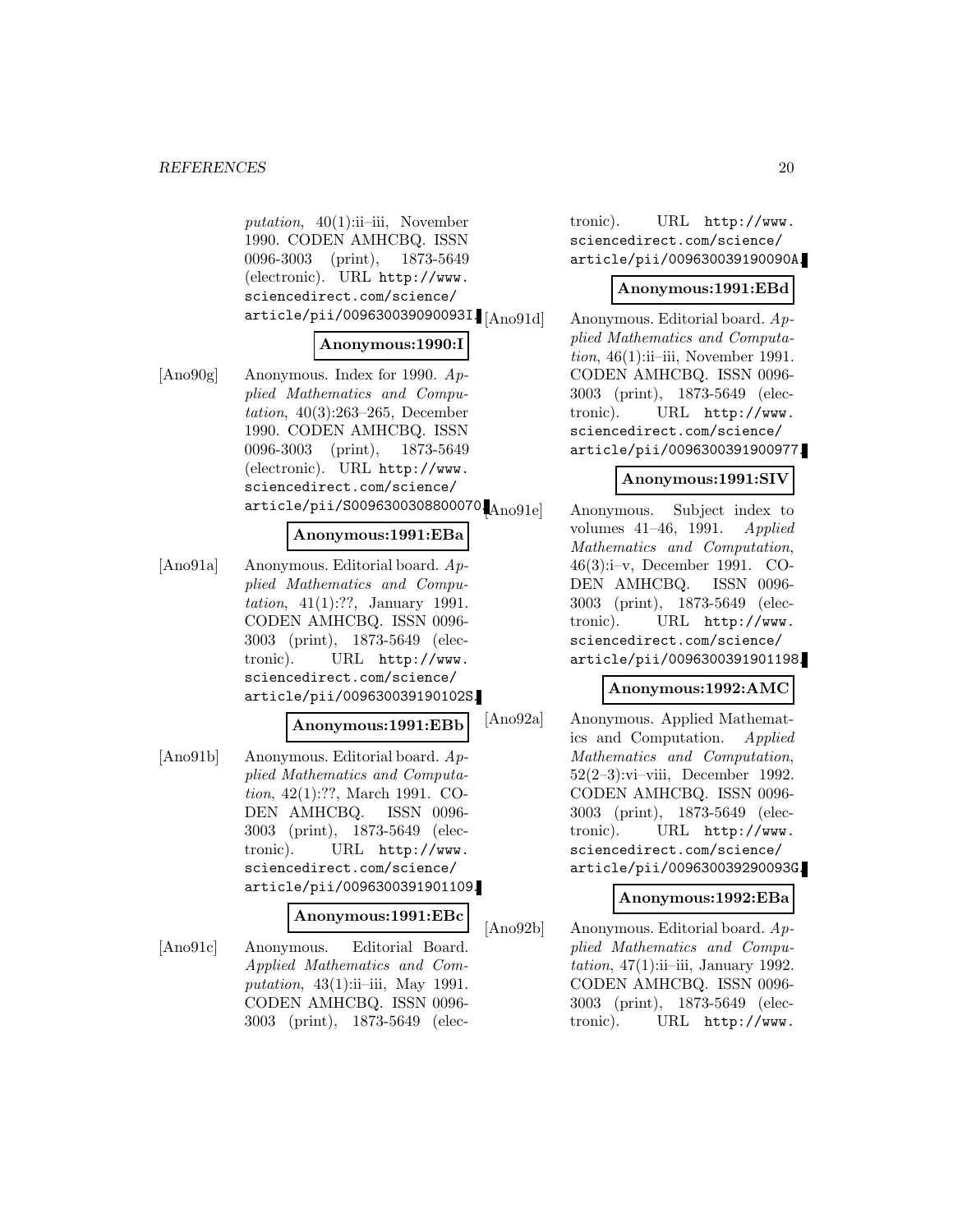sciencedirect.com/science/ article/pii/009630039290059A.

# **Anonymous:1992:EBb**

[Ano92c] Anonymous. Editorial Board. Applied Mathematics and Computation,  $49(1)$ :ii–iii, May 1992. CODEN AMHCBQ. ISSN 0096- 3003 (print), 1873-5649 (electronic). URL http://www. sciencedirect.com/science/ article/pii/0096300392900523.

### **Anonymous:1992:EBc**

[Ano92d] Anonymous. Editorial Board. Applied Mathematics and Computation, 51(1):??, September 1992. CODEN AMHCBQ. ISSN 0096-3003 (print), 1873-5649 (electronic). URL http://www. sciencedirect.com/science/  $\ar{ticle/pii/009630039290131J}_{[Ano93c]}$ 

### **Anonymous:1992:EBd**

[Ano92e] Anonymous. Editorial Board. Applied Mathematics and Computation,  $52(1)$ :ii-iii, November 1992. CODEN AMHCBQ. ISSN 0096-3003 (print), 1873-5649 (electronic). URL http://www. sciencedirect.com/science/ article/pii/009630039290094H.

#### **Anonymous:1992:SIV**

[Ano92f] Anonymous. Subject index to volumes 47–52, 1992. Applied Mathematics and Computation, 52(2–3):i–v, December 1992. CO-DEN AMHCBQ. ISSN 0096- 3003 (print), 1873-5649 (electronic). URL http://www. sciencedirect.com/science/ article/pii/009630039290092F.

### **Anonymous:1993:EBa**

[Ano93a] Anonymous. Editorial Board. Applied Mathematics and Computation,  $53(1)$ :ii–iii, January 1993. CODEN AMHCBQ. ISSN 0096-3003 (print), 1873-5649 (electronic). URL http://www. sciencedirect.com/science/ article/pii/009630039390111Q.

# **Anonymous:1993:EBb**

[Ano93b] Anonymous. Editorial board. Applied Mathematics and Computation, 55(1):ii-iii, April 1993. CO-DEN AMHCBQ. ISSN 0096- 3003 (print), 1873-5649 (electronic). URL http://www. sciencedirect.com/science/ article/pii/009630039390001U.

#### **Anonymous:1993:EBc**

Anonymous. Editorial Board. Applied Mathematics and Computation, 56(1):ii–iii, June 1993. CODEN AMHCBQ. ISSN 0096- 3003 (print), 1873-5649 (electronic). URL http://www. sciencedirect.com/science/ article/pii/009630039390074O.

### **Anonymous:1993:EBd**

Anonymous. Editorial board.  $Ap$ plied Mathematics and Computation, 57(1):ii–iii, August 1993. CODEN AMHCBQ. ISSN 0096- 3003 (print), 1873-5649 (electronic). URL http://www. sciencedirect.com/science/ article/pii/0096300393900094.

#### **Anonymous:1993:SIV**

[Ano93e] Anonymous. Subject index to volumes 53–59, 1993. Applied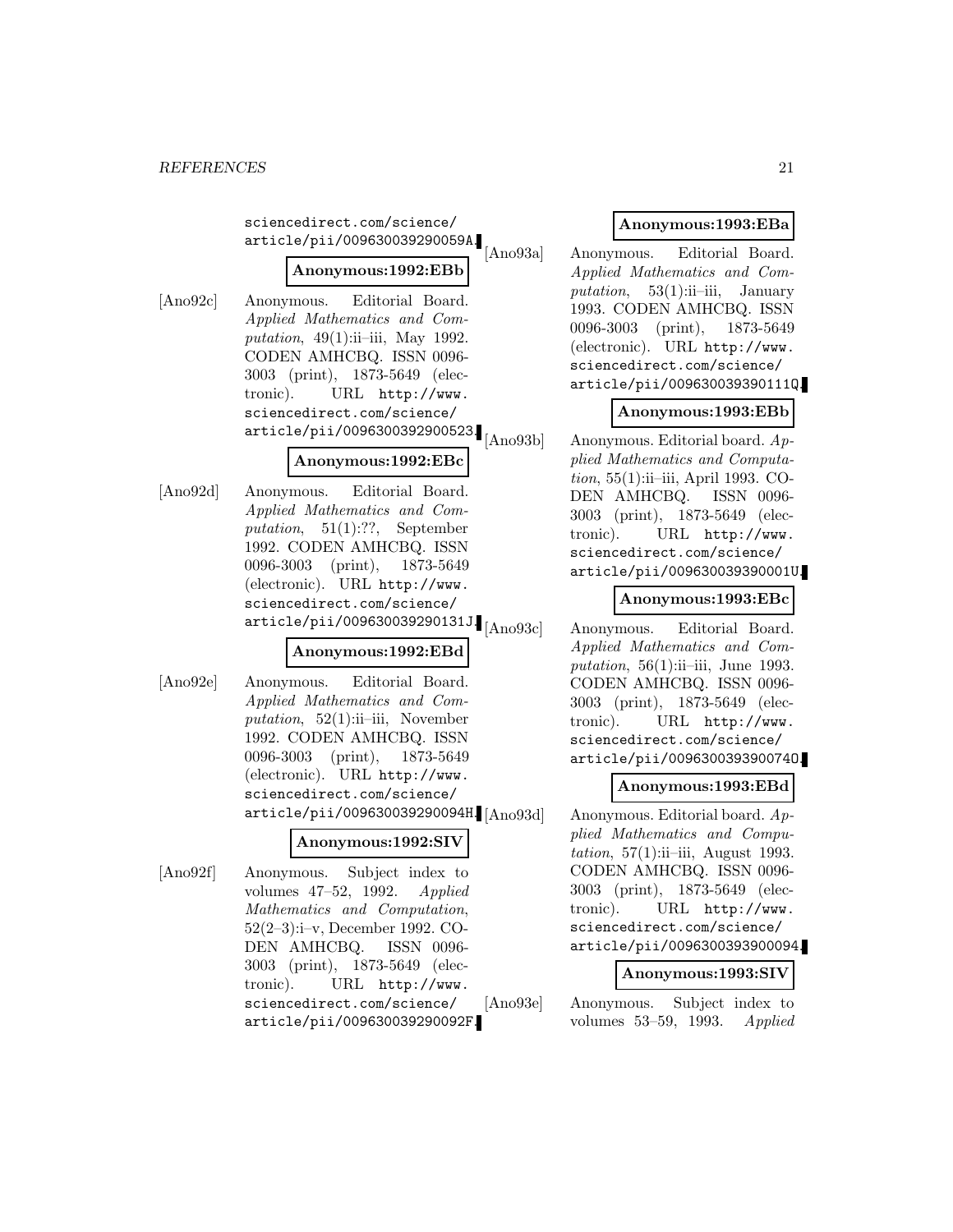#### *REFERENCES* 22

Mathematics and Computation, 59(2–3):299–303, December 1993. CODEN AMHCBQ. ISSN 0096- 3003 (print), 1873-5649 (electronic). URL http://www. sciencedirect.com/science/ article/pii/009630039390094U.

#### **Anonymous:1994:EBa**

[Ano94a] Anonymous. Editorial Board. Applied Mathematics and Computation,  $60(1)$ :iv, January 1994. CODEN AMHCBQ. ISSN 0096- 3003 (print), 1873-5649 (electronic). URL http://www. sciencedirect.com/science/ article/pii/0096300394902003.

#### **Anonymous:1994:EBb**

[Ano94b] Anonymous. Editorial Board. Applied Mathematics and Computation,  $61(1)$ :ii-iii, March 1, 1994. CODEN AMHCBQ. ISSN 0096-3003 (print), 1873-5649 (electronic). URL http://www. sciencedirect.com/science/ article/pii/0096300394901414.

#### **Anonymous:1994:EBc**

[Ano94c] Anonymous. Editorial Board. Applied Mathematics and Computation,  $62(1)$ :ii-iii, April 1994. CODEN AMHCBQ. ISSN 0096- 3003 (print), 1873-5649 (electronic). URL http://www. sciencedirect.com/science/ article/pii/0096300394901287.

#### **Anonymous:1994:EBd**

[Ano94d] Anonymous. Editorial Board. Applied Mathematics and Computation,  $63(1)$ :ii–iii, June 1994. CODEN AMHCBQ. ISSN 0096- 3003 (print), 1873-5649 (electronic). URL http://www. sciencedirect.com/science/ article/pii/0096300394901473.

#### **Anonymous:1994:EBe**

[Ano94e] Anonymous. Editorial board. Applied Mathematics and Computation,  $64(1)$ :ii-iii, August 1994. CODEN AMHCBQ. ISSN 0096- 3003 (print), 1873-5649 (electronic). URL http://www. sciencedirect.com/science/ article/pii/009630039490135X.

#### **Anonymous:1994:EBf**

[Ano94f] Anonymous. Editorial Board. Applied Mathematics and Computation,  $65(1-3)$ :ii-iii, September/October 1994. CODEN AMHCBQ. ISSN 0096-3003 (print), 1873-5649 (electronic). URL http://www.sciencedirect. com/science/article/pii/0096300394901600.

#### **Anonymous:1994:EBg**

Ano94g Anonymous. Editorial board. Applied Mathematics and Computa $tion, 66(1):ii$ -iii, November 1994. CODEN AMHCBQ. ISSN 0096- 3003 (print), 1873-5649 (electronic). URL http://www. sciencedirect.com/science/ article/pii/0096300394901538.

#### **Anonymous:1994:SIV**

[Ano94h] Anonymous. Subject index to volumes 60–66, 1994. Applied Mathematics and Computation, 66(2–3):343–348, December 1994. CODEN AMHCBQ. ISSN 0096- 3003 (print), 1873-5649 (elec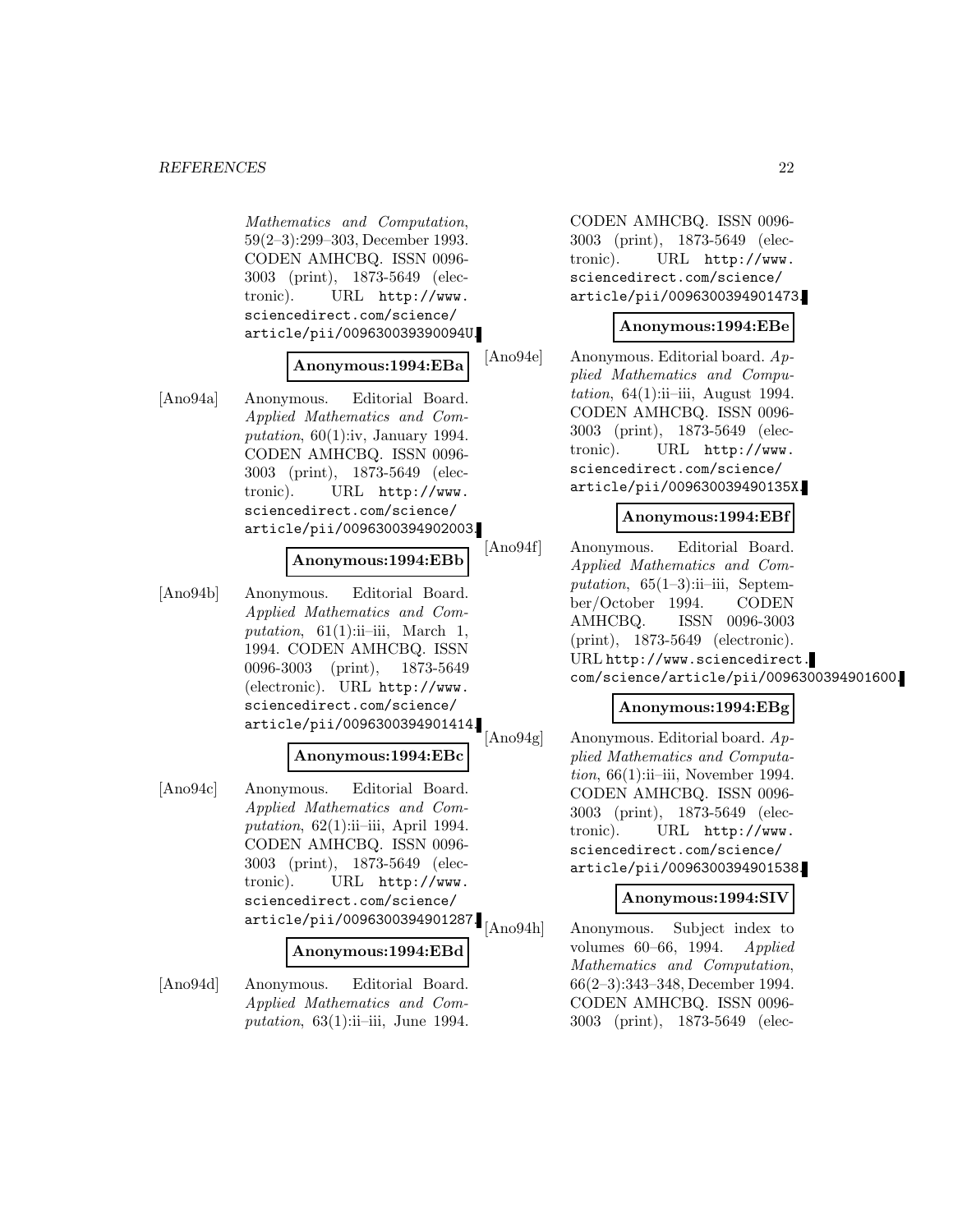tronic). URL http://www. sciencedirect.com/science/ article/pii/0096300394901279. [Arg90]

#### **Artzrouni:1990:SDEa**

[AR90a] Marc Artzrouni and James Reneke. Stochastic Differential equations in mathematical demography: a review. Applied Mathematics and Computation, 38(1):7–21, July 1990. CO-DEN AMHCBQ. ISSN 0096- 3003 (print), 1873-5649 (electronic). URL http://www. sciencedirect.com/science/ article/pii/009630039090078H.

#### **Artzrouni:1990:SDEb**

[AR90b] Marc Artzrouni and James Reneke. Stochastic differential equations in mathematical demography: a review. *Applied* Mathematics and Computation, 39(3):139–153, October 1990. CODEN AMHCBQ. ISSN 0096- 3003 (print), 1873-5649 (electronic). URL http://www. sciencedirect.com/science/ article/pii/009630039090006O.

### **Adomian:1993:NAM**

[AR93] G. Adomian and R. Rach. A new algorithm for matching boundary conditions in decomposition solutions. Applied Mathematics and Computation, 57 (1):61–68, August 1993. CO-DEN AMHCBQ. ISSN 0096- 3003 (print), 1873-5649 (electronic). URL http://www. sciencedirect.com/science/ article/pii/0096300393900124.

# **Argyros:1990:SMG**

Ioannis K. Argyros. The secant method in generalized Banach spaces. Applied Mathematics and Computation, 39(2): 111–121, September 1990. CO-DEN AMHCBQ. ISSN 0096- 3003 (print), 1873-5649 (electronic). URL http://www. sciencedirect.com/science/ article/pii/009630039090026Y.

# **Argyros:1994:CTN**

[Arg94] Ioannis K. Argyros. A convergence theorem for Newtonlike methods under generalized Chen–Yamamoto-type assumptions. Applied Mathematics and Computation, 61(1): 25–37, March 1, 1994. CO-DEN AMHCBQ. ISSN 0096- 3003 (print), 1873-5649 (electronic). URL http://www. sciencedirect.com/science/ article/pii/0096300394901449.

### **Adomian:1994:SGN**

[ARM94] G. Adomian, R. Rach, and R. E. Meyers. Solution of generic nonlinear oscillators. Applied Mathematics and Computation, 64(2– 3):167–170, September 1994. CO-DEN AMHCBQ. ISSN 0096- 3003 (print), 1873-5649 (electronic). URL http://www. sciencedirect.com/science/ article/pii/0096300394900612.

### **Argyros:1990:CTA**

[AS90] Ioannis K. Argyros and Ferenc Szidarovszky. Comparison theorems for algorithmic models. Ap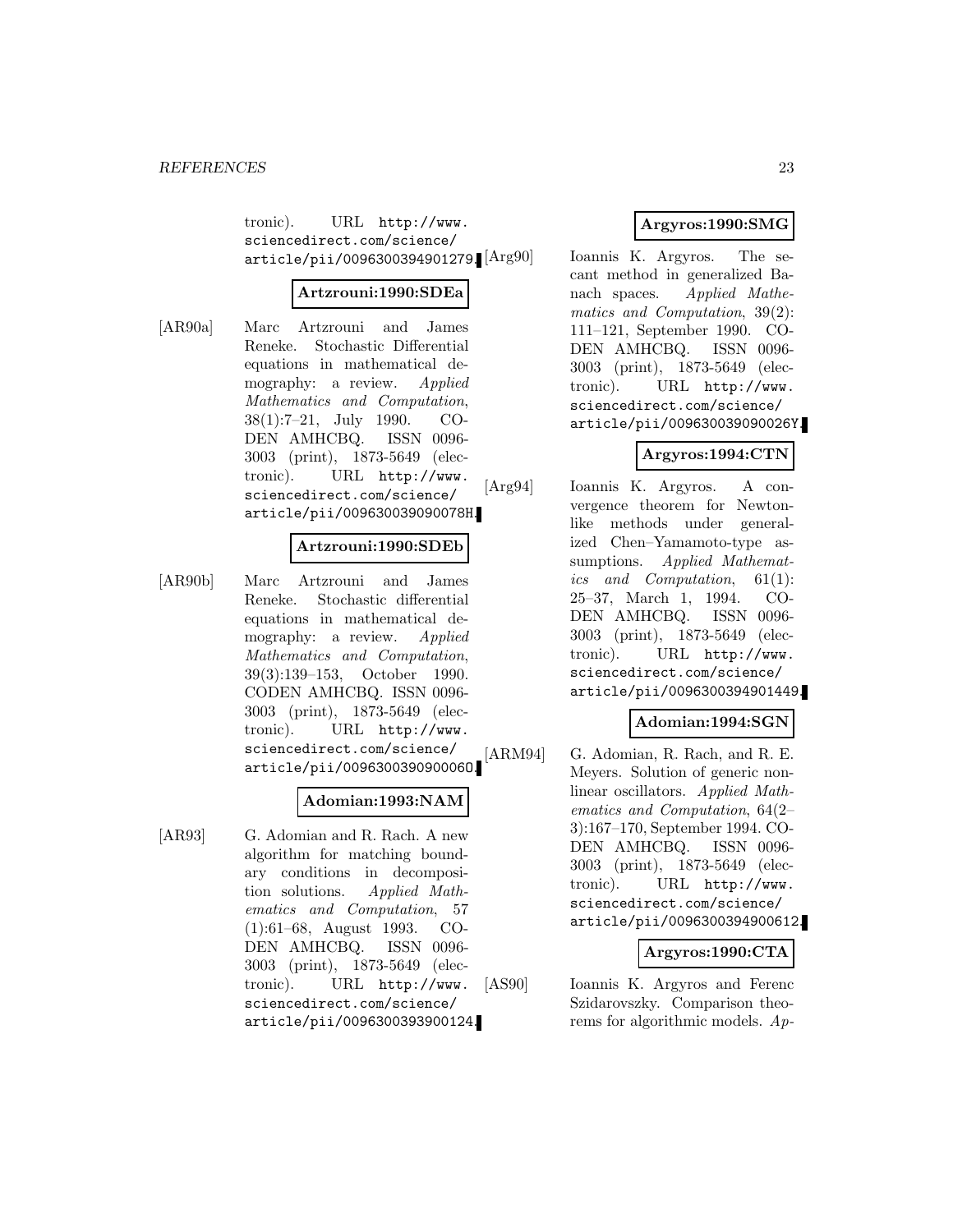plied Mathematics and Computation, 40(2):179–185, November 1990. CODEN AMHCBQ. ISSN 0096-3003 (print), 1873-5649 (electronic). URL http://www. sciencedirect.com/science/ article/pii/009630039090131L.

# **Argyros:1992:MCA**

[AS92] Ioannis K. Argyros and Ferenc Szidarovszky. On the monotone convergence of algorithmic models. Applied Mathematics and Computation, 48(2– 3):167–176, April 1992. CO-DEN AMHCBQ. ISSN 0096- 3003 (print), 1873-5649 (electronic). URL http://www. sciencedirect.com/science/ article/pii/009630039290036Z.

### **Abu-Sitta:1994:NCB**

[AS94a] A. M. M. Abu-Sitta. A note on a certain boundary-layer equation. Applied Mathematics and Computation,  $64(1):73-77$ , August 1994. CODEN AMHCBQ. ISSN 0096-3003 (print), 1873-5649 (electronic). URL http://www. sciencedirect.com/science/ article/pii/0096300394901406.

### **Abu-Sitta:1994:SBL**

[AS94b] A. M. M. Abu-Sitta. On solutions of a boundary layer equation.  $Ap$ plied Mathematics and Computation, 63(1):95–100, June 1994. CODEN AMHCBQ. ISSN 0096- 3003 (print), 1873-5649 (electronic). URL http://www. sciencedirect.com/science/ article/pii/009630039490152X.

### **Asaithambi:1992:GMS**

[Asa92a] N. S. Asaithambi. A Galerkin method for Stefan problems. Applied Mathematics and Computation, 52(2–3):239–250, December 1992. CODEN AMHCBQ. ISSN 0096-3003 (print), 1873-5649 (electronic). URL http://www. sciencedirect.com/science/ article/pii/009630039290081B.

### **Asaithambi:1992:NMI**

[Asa92b] N. S. Asaithambi. A numerical method for an inhomogeneous nonlinear diffusion problem. Applied Mathematics and Computation, 50(2–3):307–319, March 1992. CODEN AMHCBQ. ISSN 0096-3003 (print), 1873-5649 (electronic). URL http://www. sciencedirect.com/science/ article/pii/009630039290130S.

### **Anuradha:1994:SBC**

[ASZ94] V. Anuradha, R. Shivaji, and J. Zhu. On s-shaped bifurcation curves for multiparameter positone problems. Applied Mathematics and Computation, 65(1– 3):171–182, September/October 1994. CODEN AMHCBQ. ISSN 0096-3003 (print), 1873-5649 (electronic). URL http://www. sciencedirect.com/science/ article/pii/0096300394901740.

### **Avgerinos:1994:OCP**

[Avg94] Evgenios P. Avgerinos. Optimal control problems involving optimal economic growth with infinite horizon. Applied Mathematics and Computation, 66(2–3):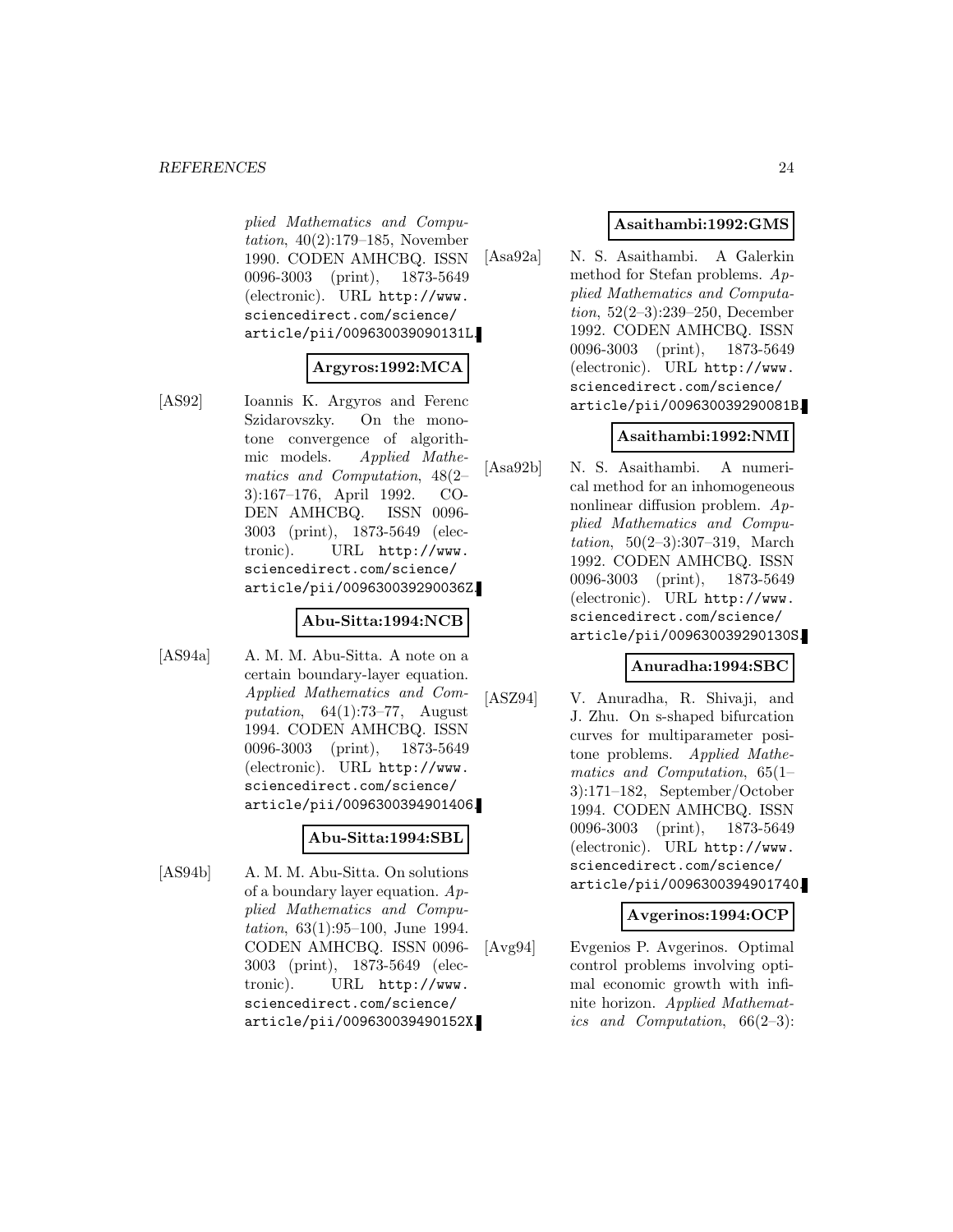293–311, December 1994. CO-DEN AMHCBQ. ISSN 0096- 3003 (print), 1873-5649 (electronic). URL http://www. sciencedirect.com/science/ article/pii/0096300394901244.

### **Ayoubi:1993:RGF**

- 
- [Ayo93] I. S. Ayoubi. The Riemann– Green function and the invariant imbedding equations for hyperbolic systems of first-order. Applied Mathematics and Computation,  $55(2-3):101-129$ , May 1993. CODEN AMHCBQ. ISSN 0096- 3003 (print), 1873-5649 (electronic). URL http://www. sciencedirect.com/science/ article/pii/0096300393900179.

#### **Badiru:1993:NCS**

[Bad93] Adedeji B. Badiru. A new computational search technique for AI based on the Cantor set. Applied Mathematics and Computation, 57(2–3):255–274, September 1, 1993. CODEN AMHCBQ. ISSN 0096-3003 (print), 1873-5649 (electronic). URL http://www. sciencedirect.com/science/ article/pii/0096300393901514.

### **Bai:1991:PCM**

[Bai91] Yin Bai. A perturbed collocation method for boundary-value problems in differential-algebraic equations. Applied Mathematics and Computation, 45(3): 269–291, October 1991. CO-DEN AMHCBQ. ISSN 0096- 3003 (print), 1873-5649 (electronic). URL http://www.

sciencedirect.com/science/ article/pii/009630039190084Z.

#### **Balakrishnan:1994:SCP**

[Bal94] A. V. Balakrishnan. Shape control of plates with piezo actuators and collocated position / rate sensors. Applied Mathematics and Computation, 63(2– 3):213–234, July 1994. CO-DEN AMHCBQ. ISSN 0096- 3003 (print), 1873-5649 (electronic). URL http://www. sciencedirect.com/science/ article/pii/0096300394901961.

### **Barthelson:1991:ATD**

[Bar91] Stephen H. Barthelson. Acceleration of a two-dimensional combustion code using MOSI to find the pressure and pressurecorrection fields for a SIMPLER based algorithm. Applied Mathematics and Computation, 46(3): 211–220, December 1991. CO-DEN AMHCBQ. ISSN 0096- 3003 (print), 1873-5649 (electronic). URL http://www. sciencedirect.com/science/ article/pii/0096300391901176.

### **Bayard:1993:SPS**

[Bay93] D. S. Bayard. Statistical plant set estimation using Schroederphased multisinusoidal input design. Applied Mathematics and Computation, 58(2–3): 169–198, October 1993. CO-DEN AMHCBQ. ISSN 0096- 3003 (print), 1873-5649 (electronic). URL http://www. sciencedirect.com/science/ article/pii/0096300393901352.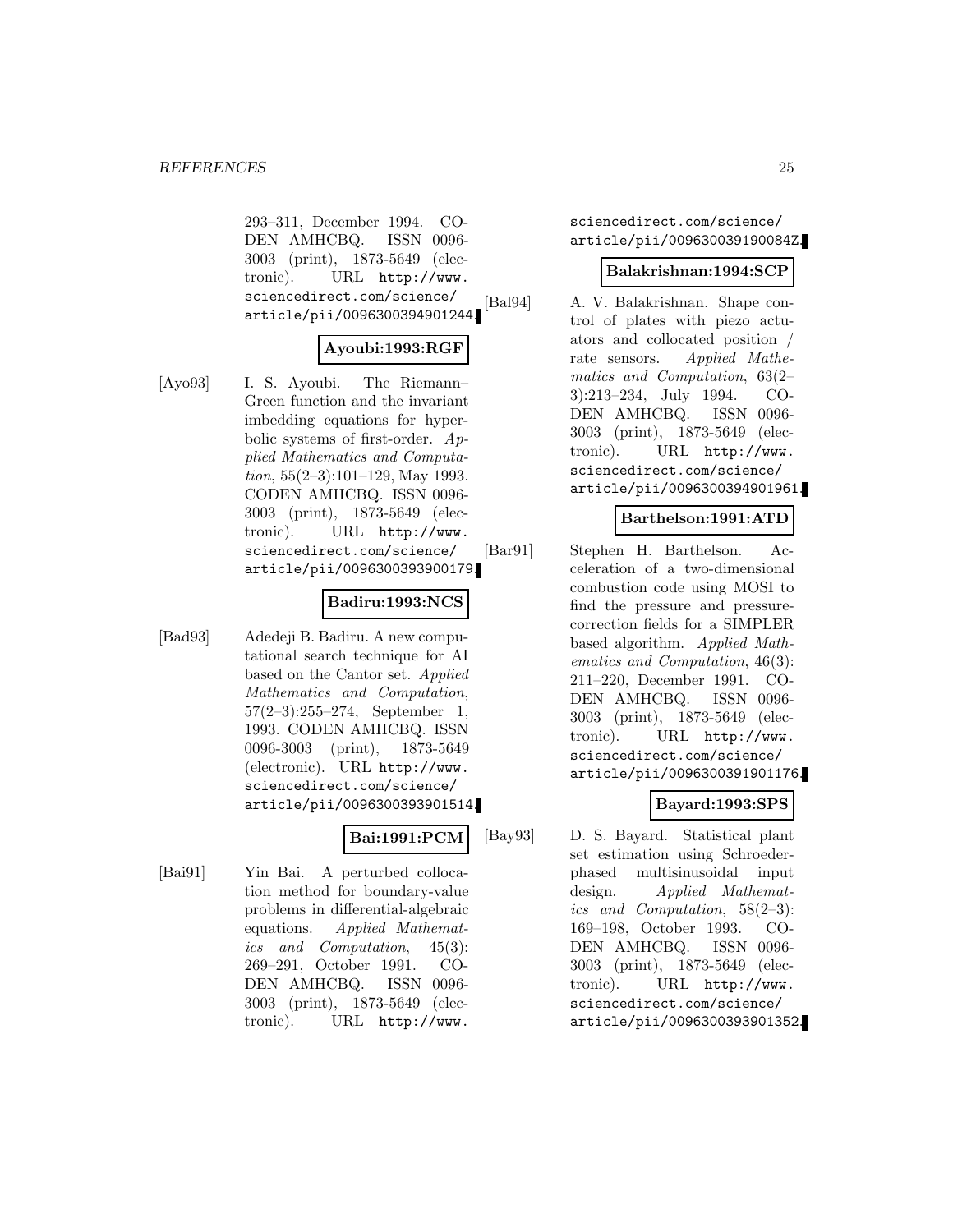#### **Bardossy:1991:FSP**

[BBD91] A. Bardossy, I. Bogardi, and L. Duckstein. Fuzzy set and probabilistic techniques for healthrisk analysis. Applied Mathematics and Computation, 45(3): 241–268, October 1991. CO-DEN AMHCBQ. ISSN 0096- 3003 (print), 1873-5649 (electronic). URL http://www. sciencedirect.com/science/ article/pii/009630039190083Y.

### **Bunch:1991:DFA**

[BCG91] K. J. Bunch, W. N. Cain, and R. W. Grow. A data fitting approach to series convergence acceleration. Applied Mathematics and Computation, 42(2): 189–195, March 1991. CO-DEN AMHCBQ. ISSN 0096- 3003 (print), 1873-5649 (electronic). URL http://www. sciencedirect.com/science/ article/pii/009630039190050W.

#### **Bainov:1990:PDC**

[BD90] D. D. Bainov and A. B. Dishliev. Population dynamics control in regard to minimizing the time necessary for the regeneration of a biomass taken away from the population. Applied Mathematics and Computation, 39(1): 37–48, September 1990. CO-DEN AMHCBQ. ISSN 0096- 3003 (print), 1873-5649 (electronic). URL http://www. sciencedirect.com/science/ article/pii/009630039090120R.

# **Boreux:1994:FAD**

[BD94] Jean-Jacques Boreux and Lucien Duckstein. A fuzzy approach to the definition of standardized visibility in fog. Applied Mathematics and Computation, 61(2–3): 287–299, March 15, 1994. CO-DEN AMHCBQ. ISSN 0096- 3003 (print), 1873-5649 (electronic). URL http://www. sciencedirect.com/science/ article/pii/0096300394900515.

### **Behforooz:1990:MSS**

[Beh90] G. Behforooz. Manifold Subbotin spline. Applied Mathematics and Computation, 40(3): 225–231, December 1990. CO-DEN AMHCBQ. ISSN 0096- 3003 (print), 1873-5649 (electronic). URL http://www. sciencedirect.com/science/ article/pii/S0096300308800045.

### **Behforooz:1992:KPI**

G. Behforooz. The not-aknot piecewise interpolatory cubic polynomial. Applied Mathematics and Computation, 52(1): 29–35, November 1992. CO-DEN AMHCBQ. ISSN 0096- 3003 (print), 1873-5649 (electronic). URL http://www. sciencedirect.com/science/ article/pii/009630039290096J.

### **Benaroya:1992:REA**

[Ben92] Haym Benaroya. Random eigenvalues, algebraic methods and structural dynamic models. Applied Mathematics and Computation,  $52(1):37-66$ , November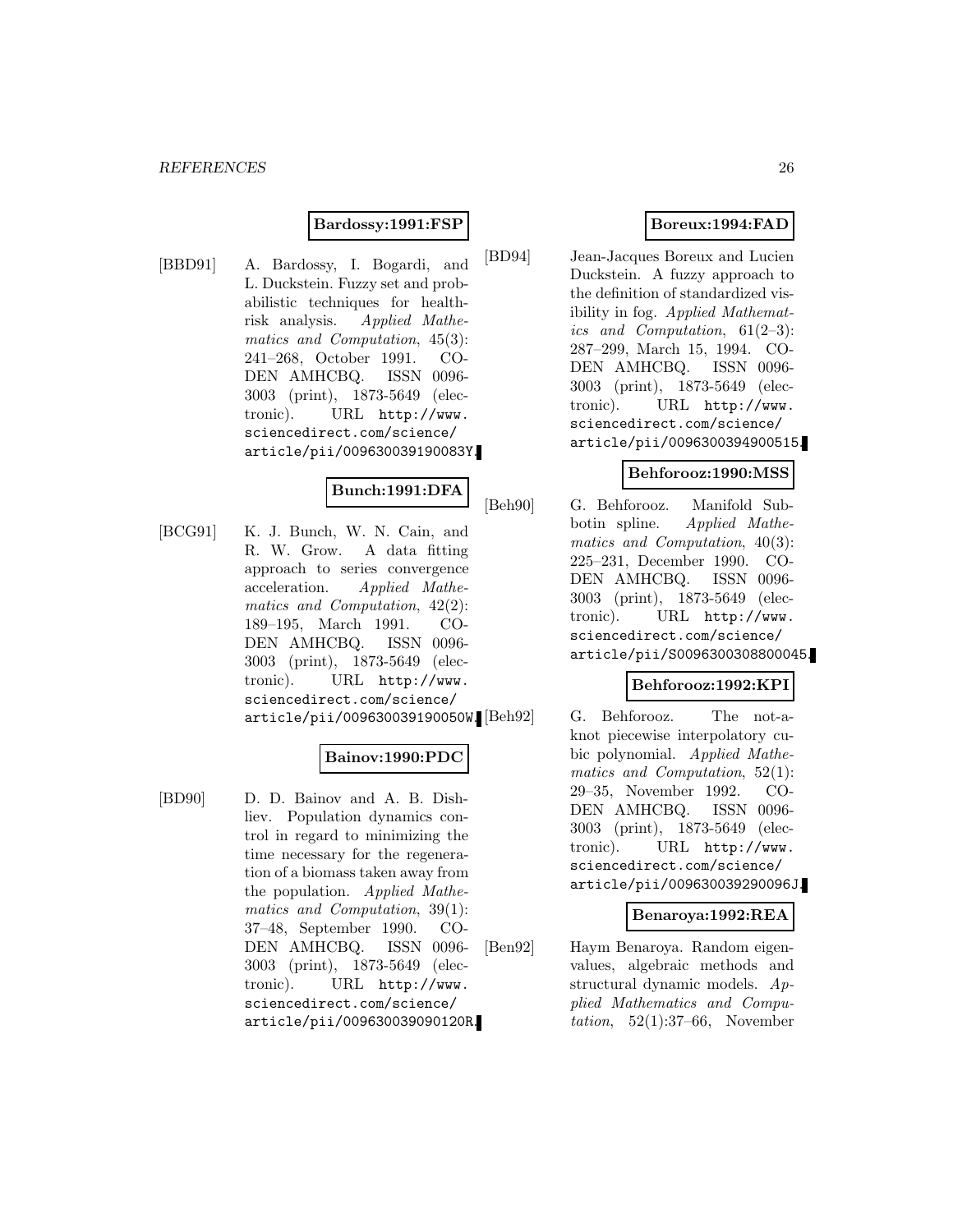1992. CODEN AMHCBQ. ISSN 0096-3003 (print), 1873-5649 (electronic). URL http://www. sciencedirect.com/science/ article/pii/009630039290097K.

### **Bunch:1993:CCS**

[BG93] K. J. Bunch and R. W. Grow. A compact cubic spline algorithm for converging to function minimums. Applied Mathematics and Computation, 56(1):29–34, June 1993. CODEN AMHCBQ. ISSN 0096-3003 (print), 1873-5649 (electronic). URL http://www. sciencedirect.com/science/ article/pii/009630039390076Q.

#### **Bomze:1994:DSE**

[BG94a] Immanuel M. Bomze and Walter Gutjahr. The dynamics of self-evaluation. Applied Mathematics and Computation, 64 (1):47–63, August 1994. CO-DEN AMHCBQ. ISSN 0096- 3003 (print), 1873-5649 (electronic). URL http://www. sciencedirect.com/science/ article/pii/0096300394901384.

#### **Bunch:1994:DEM**

[BG94b] K. J. Bunch and R. W. Grow. A difference equation model of partial series. Applied Mathematics and Computation, 61(2– 3):301–305, March 15, 1994. CO-DEN AMHCBQ. ISSN 0096- 3003 (print), 1873-5649 (electronic). URL http://www. sciencedirect.com/science/ article/pii/0096300394900523.

### **Bunch:1994:ETI**

[BG94c] K. J. Bunch and R. W. Grow. An extrapolation technique to iterate to the smallest and largest eigenvalues of an infinite-dimensional normal matrix used in function fitting. Applied Mathematics and Computation, 62(1):17–28, April 1994. CODEN AMHCBQ. ISSN 0096-3003 (print), 1873-5649 (electronic). URL http://www. sciencedirect.com/science/ article/pii/0096300394901309.

### **Barron:1990:SMI**

R. M. Barron and M. H. Hamdan. The steady motion of an incompressible dusty gas in porous media. Applied Mathematics and Computation, 37 (3):149–167, June 1990. CO-DEN AMHCBQ. ISSN 0096- 3003 (print), 1873-5649 (electronic). URL http://www. sciencedirect.com/science/ article/pii/0096300390900536.

### **Barron:1993:DLB**

[BH93] R. M. Barron and M. H. Hamdam. On the Darcy–Lapwood– Brinkman–Saffman dusty fluid flow models through porous media part II: applications to flow into a two-dimensional sink. Applied Mathematics and Computation, 54(1):81–97, March 1, 1993. CODEN AMHCBQ. ISSN 0096- 3003 (print), 1873-5649 (electronic). URL http://www. sciencedirect.com/science/ article/pii/009630039390034C.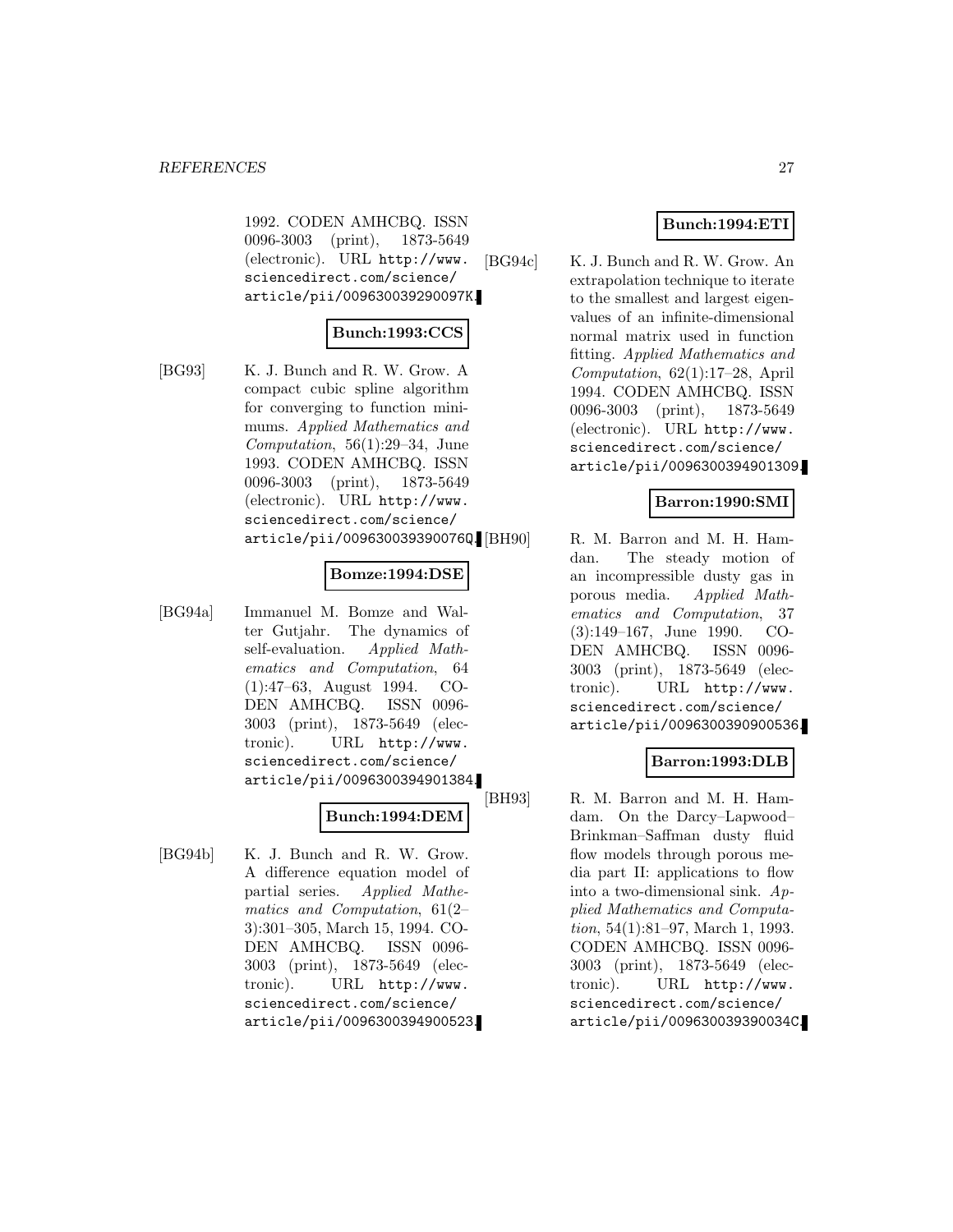### **Bhatti:1994:AHE**

[Bha94] M. Ishaq Bhatti. Assessment of hepatic extraction of insulin by testing the small sample mean correlation coefficient. Applied Mathematics and Computation, 66(1):77–102, November 1994. CODEN AMHCBQ. ISSN 0096- 3003 (print), 1873-5649 (electronic). URL http://www. sciencedirect.com/science/ article/pii/0096300394901597.

# **Bo:1994:WCM**

[BJQBQ94] Han Bo, Shao Ji-Qun, and Guo Bao-Qi. A widely convergent method for determining the distributed parameters of an elliptical equation. Applied Mathematics and Computation, 60(2– 3):139–146, February 1994. CO-DEN AMHCBQ. ISSN 0096- 3003 (print), 1873-5649 (electronic). URL http://www. sciencedirect.com/science/ article/pii/0096300394901007.

#### **Bainov:1994:FOI**

[BKM94] Drumi Bainov, Zdzislaw Kamont, and Emil Minchev. On first order impulsive partial differential inequalities. Applied Mathematics and Computation, 61(2–3): 207–230, March 15, 1994. CO-DEN AMHCBQ. ISSN 0096- 3003 (print), 1873-5649 (electronic). URL http://www. sciencedirect.com/science/ article/pii/0096300394900485.

#### **Breinbauer:1991:KMI**

[BL91] M. Breinbauer and P. Lory. The kidney model as an inverse problem. Applied Mathematics and Computation, 44(3): 195–223, August 1991. CO-DEN AMHCBQ. ISSN 0096- 3003 (print), 1873-5649 (electronic). URL http://www. sciencedirect.com/science/ article/pii/009630039190058U.

# **Budd:1992:MTA**

[BMS92] C. Budd, S. McKee, and D. Swailes. Modeling  $H^+$  and  $K^+$ transport across cell membranes. Applied Mathematics and Computation, 50(1):33–44, July 1992. CODEN AMHCBQ. ISSN 0096- 3003 (print), 1873-5649 (electronic). URL http://www. sciencedirect.com/science/ article/pii/009630039290009P.

### **Bogobowicz:1991:TAM**

[Bog91] Agnieszka Bogobowicz. Theoretical aspects of modeling and control of water quality in a river section. Applied Mathematics and Computation, 41 (1):35–60, January 1991. CO-DEN AMHCBQ. ISSN 0096- 3003 (print), 1873-5649 (electronic). URL http://www. sciencedirect.com/science/ article/pii/009630039190105V.

### **Bradley:1992:GSD**

[BP92] Charles E. Bradley and Tom Price. Graduating sample data using generalized Weibull functions. Applied Mathematics and Computation, 50(2–3): 115–144, March 1992. CO-DEN AMHCBQ. ISSN 0096- 3003 (print), 1873-5649 (elec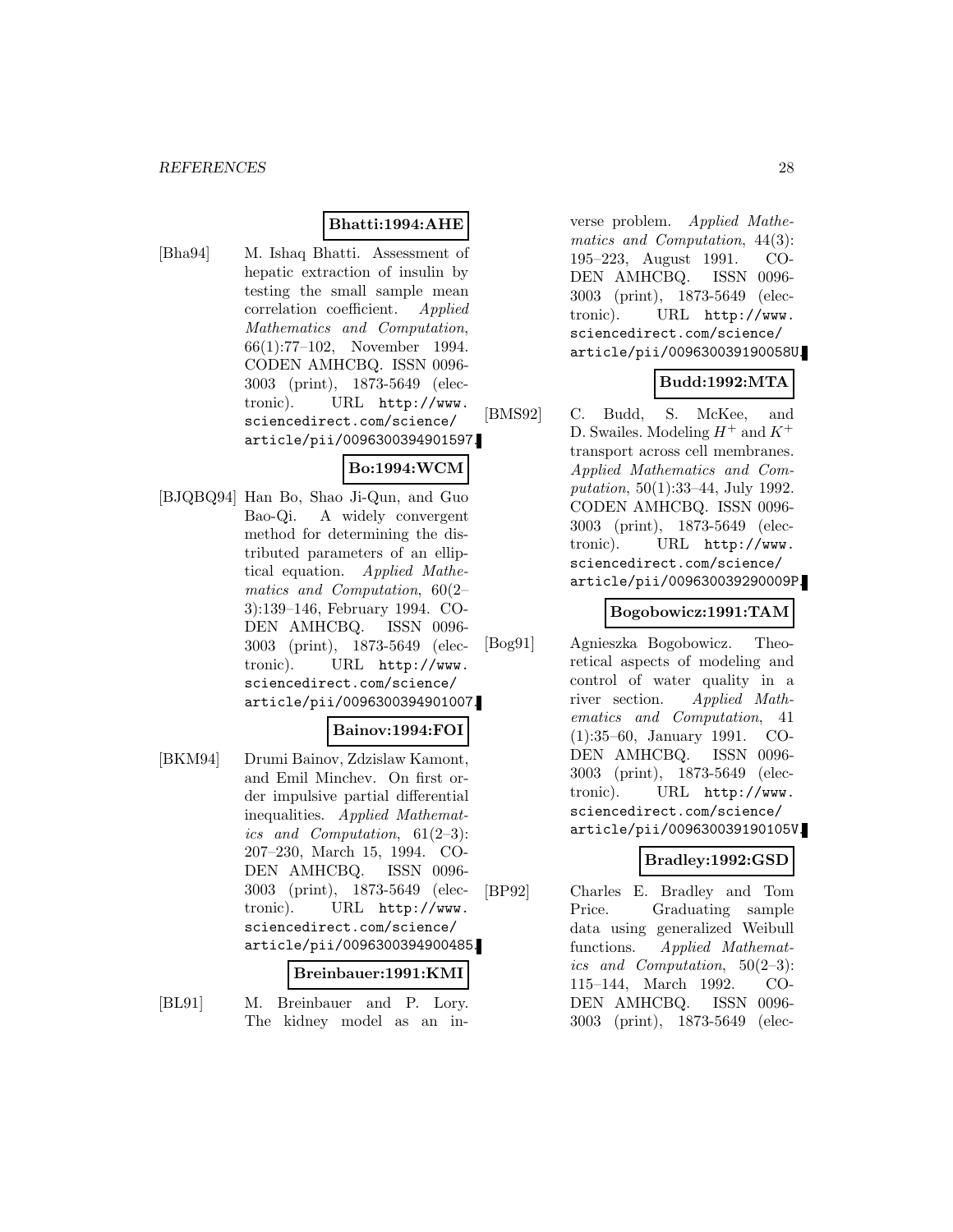tronic). URL http://www. sciencedirect.com/science/ article/pii/009630039290121G.

#### **Brezinski:1991:IJ**

[Bre91] Claude Brezinski. Implementing the jackknife. Applied Mathematics and Computation, 42 (2):111–119, March 1991. CO-DEN AMHCBQ. ISSN 0096- 3003 (print), 1873-5649 (electronic). URL http://www. sciencedirect.com/science/ article/pii/009630039190047Q.

#### **Boglaev:1993:CMS**

[BS93] I. P. Boglaev and V. V. Sirotkin. Computational method for a singular perturbation problem via domain decomposition and its parallel implementation. Applied Mathematics and Computation, 56(1):71–95, June 1993. CO-DEN AMHCBQ. ISSN 0096- 3003 (print), 1873-5649 (electronic). URL http://www. sciencedirect.com/science/ article/pii/009630039390080X.

### **Beddhu:1994:TAC**

[BTW94] Murali Beddhu, Lafayette K. Taylor, and David L. Whitfield. A time accurate calculation procedure for flows with a free surface using a modified artificial compressibility formulation. Applied Mathematics and Computation, 65(1–3):33–48, September/October 1994. CO-DEN AMHCBQ. ISSN 0096- 3003 (print), 1873-5649 (electronic). URL http://www.

sciencedirect.com/science/ article/pii/0096300394901643.

### **Cabada:1994:MMF**

[Cab94] Alberto Cabada. The monotone method for first-order problems with linear and nonlinear boundary conditions. Applied Mathematics and Computation, 63(2–3):163–186, July 1994. CO-DEN AMHCBQ. ISSN 0096- 3003 (print), 1873-5649 (electronic). URL http://www. sciencedirect.com/science/ article/pii/0096300394901937. See erratum [Cab95].

### **Cabada:1995:ERM**

[Cab95] Alberto Cabada. Erratum: "Remarks on the monotone method for first-order problems with linear and nonlinear boundary conditions", Applied Math. Comput. **63**(2–3), 163–186, July 1994. Applied Mathematics and Computation,  $69(2-3):353-354$ , May 1995. CODEN AMHCBQ. ISSN 0096- 3003 (print), 1873-5649 (electronic). URL http://www. sciencedirect.com/science/ article/pii/009630039400147V. See [Cab94].

### **Cai:1993:NEP**

[Cai93] Zhiqiang Cai. Norm estimates of product operators with application to domain decomposition. Applied Mathematics and Computation, 53(2–3): 251–276, February 1993. CO-DEN AMHCBQ. ISSN 0096- 3003 (print), 1873-5649 (electronic). URL http://www.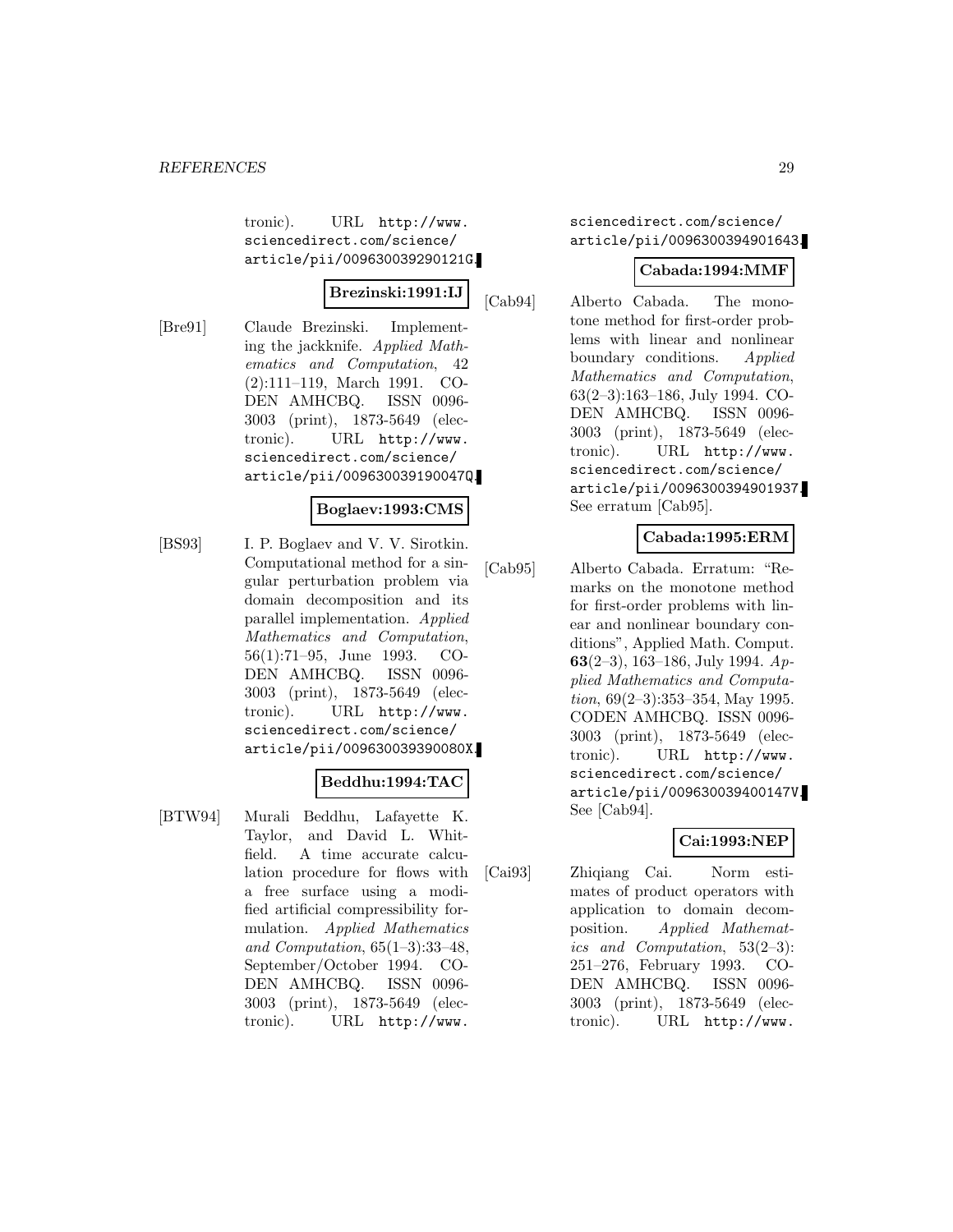#### sciencedirect.com/science/ article/pii/009630039390105N.

### **Chen:1993:NHM**

[CAQ93] Dong Chen, I. K. Argyros, and Q. S. Qian. A note on the Halley method in Banach spaces. Applied Mathematics and Computation, 58(2–3):215–224, October 1993. CODEN AMHCBQ. ISSN 0096-3003 (print), 1873-5649 (electronic). URL http://www. sciencedirect.com/science/ article/pii/0096300393901374.

#### **Carmody:1990:MPF**

[Car90] Kevin Carmody. Modular parts of a function. Applied Mathematics and Computation, 36 (1):63–74, March 1990. CO-DEN AMHCBQ. ISSN 0096- 3003 (print), 1873-5649 (electronic). URL http://www. sciencedirect.com/science/ article/pii/009630039090075E.

#### **Casti:1991:BKT**

[Cas91] John L. Casti. Bob Kalaba: teacher, colleague, and friend. Applied Mathematics and Computation, 45(2):85–88, September 1991. CODEN AMHCBQ. ISSN 0096-3003 (print), 1873-5649 (electronic). URL http://www. sciencedirect.com/science/ article/pii/0096300391900704.

#### **Castro:1994:BTR**

[Cas94] Alfonso Castro. Bifurcation theory and radial solutions to elliptic boundary value problems. Applied Mathematics and Computation, 65(1–3):223–230,

September/October 1994. CO-DEN AMHCBQ. ISSN 0096- 3003 (print), 1873-5649 (electronic). URL http://www. sciencedirect.com/science/ article/pii/0096300394901783.

#### **Cicci:1994:SEKa**

[CB94a] David A. Cicci and Gary H. Ballard. Sensitivity of an extended Kalman filter. 1. Variation in the number of observers and types of observations. Applied Mathematics and Computation, 66(2– 3):233–246, December 1994. CO-DEN AMHCBQ. ISSN 0096- 3003 (print), 1873-5649 (electronic). URL http://www. sciencedirect.com/science/ article/pii/0096300394901198.

### **Cicci:1994:SEKb**

[CB94b] David A. Cicci and Gary H. Ballard. Sensitivity of an extended Kalman filter. 2. Variation in the observation error levels, observation rates, and types of observations. Applied Mathematics and Computation, 66(2–3): 247–259, December 1994. CO-DEN AMHCBQ. ISSN 0096- 3003 (print), 1873-5649 (electronic). URL http://www. sciencedirect.com/science/ article/pii/0096300394901201.

### **Cavazos-Cadena:1994:CAC**

[CC94] Rolando Cavazos-Cadena. Computing the asymptotic covariance matrix of a vector of sample autocorrelations for ARMA processes. Applied Mathematics and Computation, 64(2–3):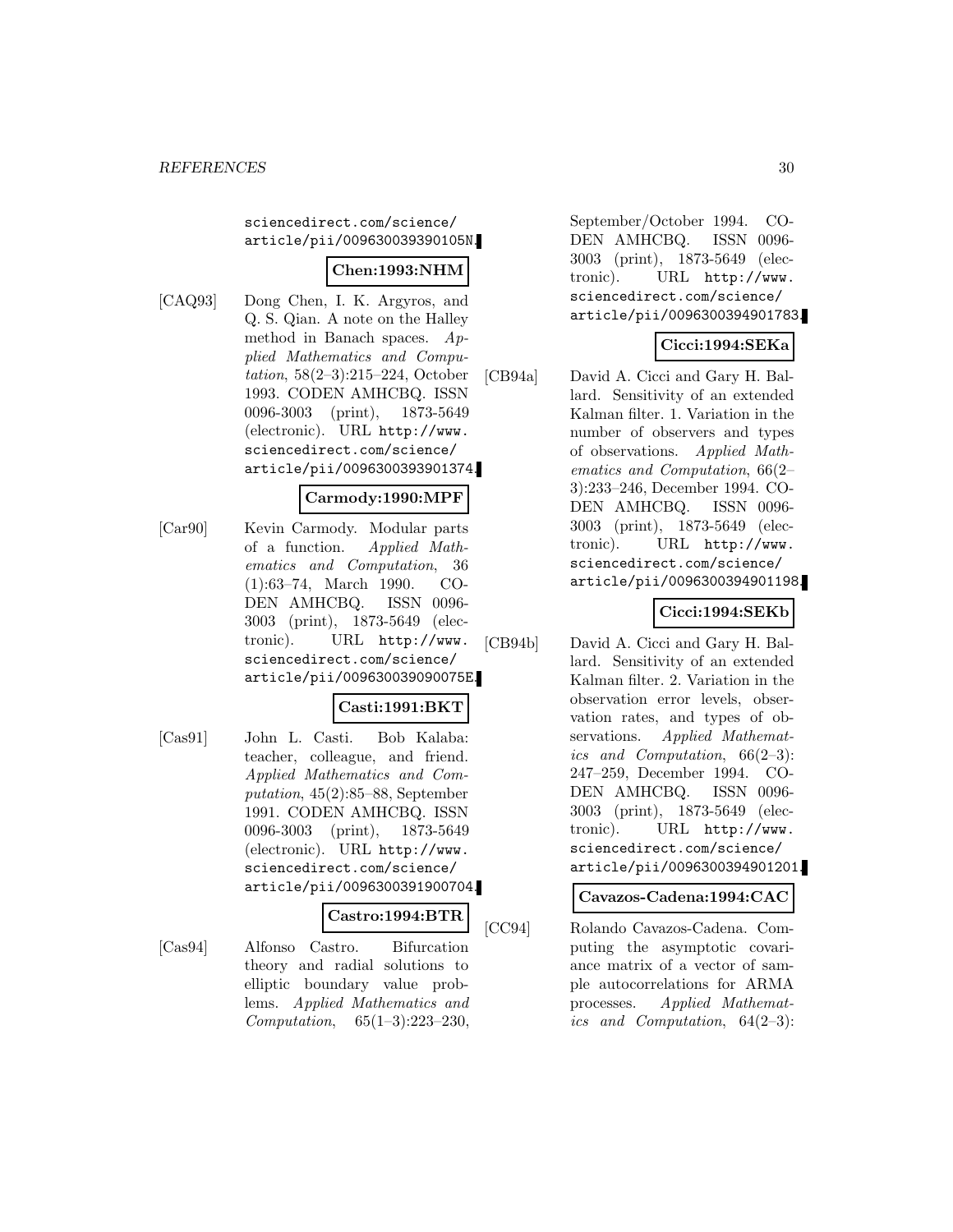121–137, September 1994. CO-DEN AMHCBQ. ISSN 0096- 3003 (print), 1873-5649 (electronic). URL http://www. sciencedirect.com/science/ article/pii/0096300394900582.

### **Chin:1991:FAP**

[CDW91] Carolyn Chin, Lucien Duckstein, and Melanie L. Wymore. Factory automation project selection using multicriterion Qanalysis. Applied Mathematics and Computation, 46(2):107– 126, November 1991. CO-DEN AMHCBQ. ISSN 0096- 3003 (print), 1873-5649 (electronic). URL http://www. sciencedirect.com/science/ article/pii/009630039190019J.

### **Comincioli:1993:MMP**

[CFT<sup>+</sup>93] V. Comincioli, D. Funaro, A. Torelli, E. D'Angelo, and P. Rossi. A mathematical model of potential spreading along neuron dendrites of cerebellar granule cells. Applied Mathematics and Computation, 59(1): 73–87, November 1993. CO-DEN AMHCBQ. ISSN 0096- 3003 (print), 1873-5649 (electronic). URL http://www. sciencedirect.com/science/ article/pii/009630039390035D.

### **Cicci:1993:OWP**

[CH93] David A. Cicci and Roger L. Hall. Optimal weighting of a priori statistics in linear estimation theory. Applied Mathematics and Computation, 57(2–3):221– 231, September 1, 1993. CO-

DEN AMHCBQ. ISSN 0096- 3003 (print), 1873-5649 (electronic). URL http://www. sciencedirect.com/science/ article/pii/0096300393901488.

#### **Chang:1990:MFE**

[Cha90a] Ching Lung Chang. A mixed finite element method for the Stokes problem: an accelerationpressure formulation. Applied Mathematics and Computation, 36(2):135–146, March 1990. CO-DEN AMHCBQ. ISSN 0096- 3003 (print), 1873-5649 (electronic). URL http://www. sciencedirect.com/science/ article/pii/009630039090016V.

#### **Chang:1990:SME**

[Cha90b] Feng Cheng Chang. Solution of Maxwell's equations by matrix formulation. Applied Mathematics and Computation, 40(3): 239–262, December 1990. CO-DEN AMHCBQ. ISSN 0096- 3003 (print), 1873-5649 (electronic). URL http://www. sciencedirect.com/science/ article/pii/S0096300308800069.

# **Chankong:1991:OTP**

[Cha91] Vira Chankong. Optimality tests for partitioning and sectional search algorithms. Applied Mathematics and Computation, 44 (2):157–182, July 1991. CO-DEN AMHCBQ. ISSN 0096- 3003 (print), 1873-5649 (electronic). URL http://www. sciencedirect.com/science/ article/pii/009630039190016G.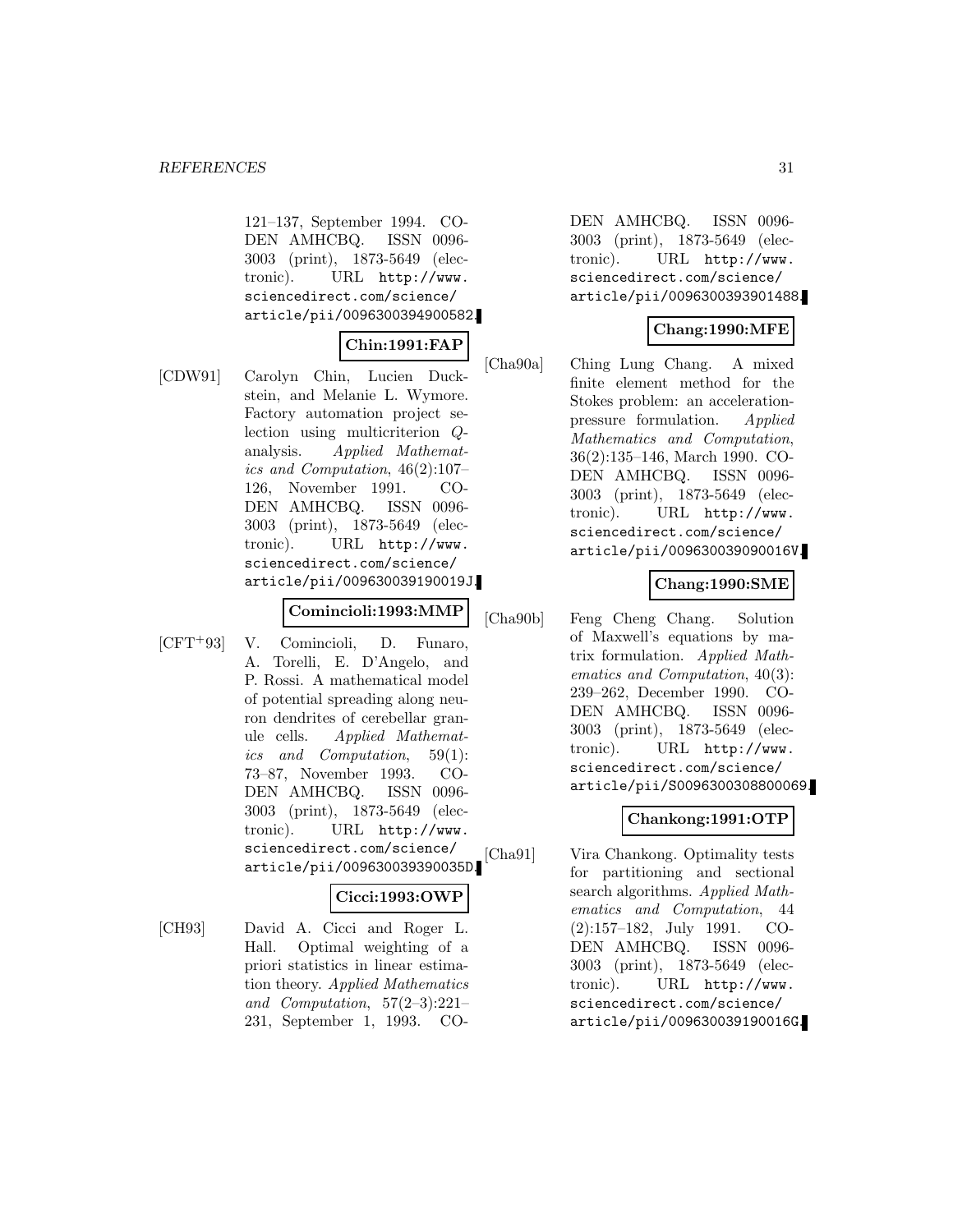#### **Chaitin:1992:LPSc**

[Cha92a] C. J. Chaitin. LISP program-size complexity III. Applied Mathematics and Computation, 52(1): 127–139, November 1992. CO-DEN AMHCBQ. ISSN 0096- 3003 (print), 1873-5649 (electronic). URL http://www. sciencedirect.com/science/ article/pii/0096300392901016.

### **Chaitin:1992:ITI**

[Cha92b] G. J. Chaitin. Informationtheoretic incompleteness. Applied Mathematics and Computation, 52(1):83–101, November 1992. CODEN AMHCBQ. ISSN 0096- 3003 (print), 1873-5649 (electronic). URL http://www. sciencedirect.com/science/ article/pii/009630039290099M.

#### **Chaitin:1992:LPSa**

[Cha92c] G. J. Chaitin. LISP programsize complexity. Applied Mathematics and Computation, 49 (1):79–93, May 1992. CO-DEN AMHCBQ. ISSN 0096- 3003 (print), 1873-5649 (electronic). URL http://www. sciencedirect.com/science/ article/pii/0096300392900578.

#### **Chaitin:1992:LPSb**

[Cha92d] G. J. Chaitin. LISP program-size complexity II. Applied Mathematics and Computation, 52(1): 103–126, November 1992. CO-DEN AMHCBQ. ISSN 0096- 3003 (print), 1873-5649 (electronic). URL http://www. sciencedirect.com/science/ article/pii/009630039290100F.

### **Chaitin:1992:LPSd**

[Cha92e] G. J. Chaitin. LISP program-size complexity IV. Applied Mathematics and Computation, 52(1): 141–147, November 1992. CO-DEN AMHCBQ. ISSN 0096- 3003 (print), 1873-5649 (electronic). URL http://www. sciencedirect.com/science/ article/pii/0096300392901027.

### **Chaitin:1993:NNB**

[Cha93] G. J. Chaitin. A note on the number of N-bit strings with maximum complexity. Applied Mathematics and Computation, 59(1): 97–100, November 1993. CO-DEN AMHCBQ. ISSN 0096- 3003 (print), 1873-5649 (electronic). URL http://www. sciencedirect.com/science/ article/pii/009630039390037F.

### **Chukwu:1992:MCT**

[Chu92] E. N. Chukwu. Mathematical controllability theory of capital growth of nations. Applied Mathematics and Computation, 52(2– 3):317–344, December 1992. CO-DEN AMHCBQ. ISSN 0096- 3003 (print), 1873-5649 (electronic). URL http://www. sciencedirect.com/science/ article/pii/009630039290086G.

### **Chukwu:1994:OCG**

[Chu94] E. N. Chukwu. Optimal control of the growth of income of nations. Applied Mathematics and Computation, 62(2– 3):279–309, May 1994. CO-DEN AMHCBQ. ISSN 0096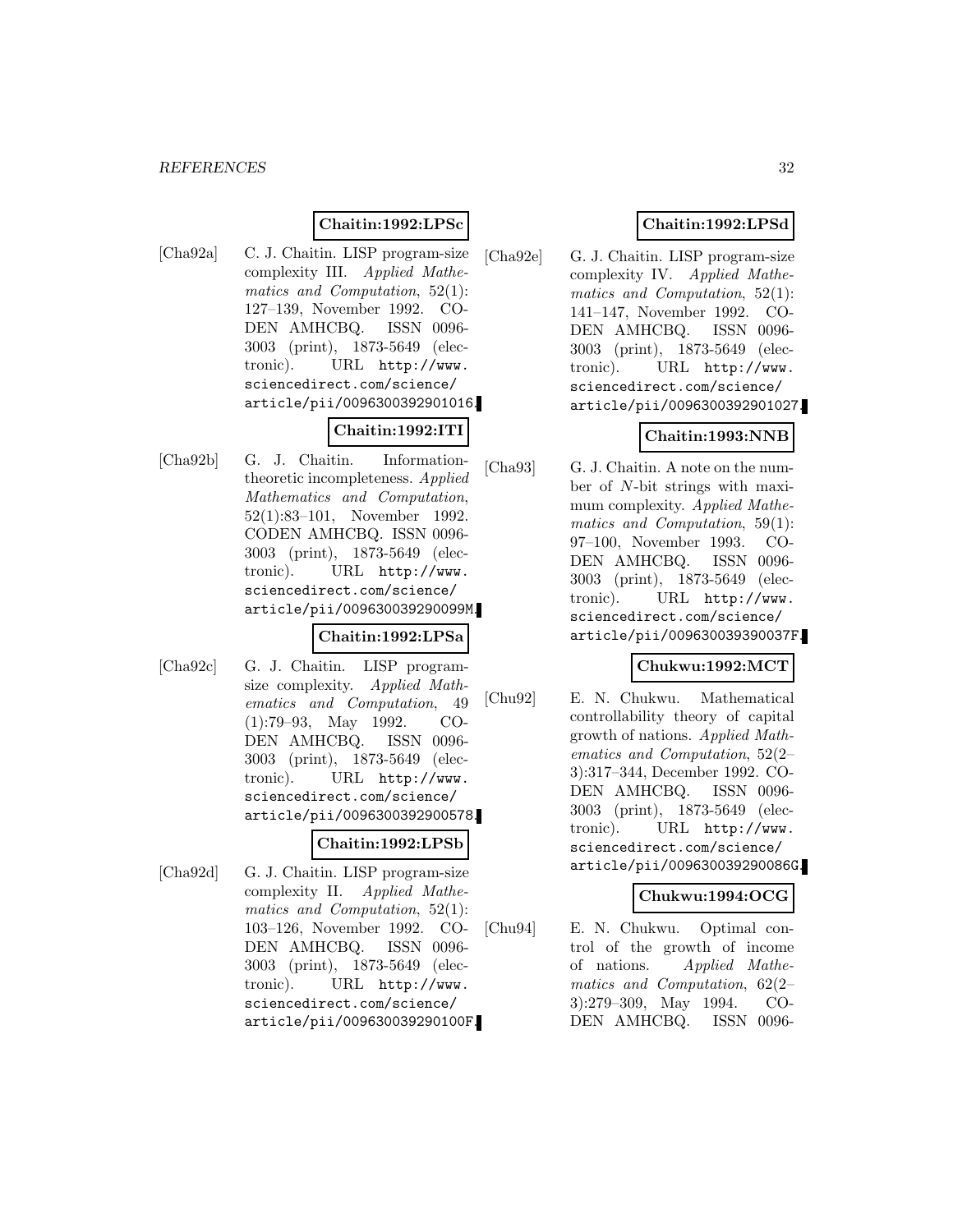3003 (print), 1873-5649 (electronic). URL http://www. sciencedirect.com/science/ article/pii/0096300394900884.

### **Cicci:1992:AHT**

[Cic92] David A. Cicci. Applications of the Householder transformation to Ridge-type estimation methods. Applied Mathematics and Computation,  $51(2-3)$ : 159–165, October 1992. CO-DEN AMHCBQ. ISSN 0096- 3003 (print), 1873-5649 (electronic). URL http://www. sciencedirect.com/science/

#### **Cicci:1993:CBP**

article/pii/0096300392900718.

[Cic93a] David A. Cicci. Comparison of biasing parameter computational techniques in ridge-type estimation. Applied Mathematics and Computation, 53(2–3): 111–120, February 1993. CO-DEN AMHCBQ. ISSN 0096- 3003 (print), 1873-5649 (electronic). URL http://www. sciencedirect.com/science/ article/pii/009630039390096W.

### **Cicci:1993:SRT**

[Cic93b] David A. Cicci. Sensitivity of ridge-type estimation methods to observation accuracy and sampling rate. Applied Mathematics and Computation, 57(2–3):233– 244, September 1, 1993. CO-DEN AMHCBQ. ISSN 0096- 3003 (print), 1873-5649 (electronic). URL http://www. sciencedirect.com/science/ article/pii/0096300393901499.

### **Ciucci:1993:NAU**

[CJF93] A. Ciucci, Rhonald M. Jenkins, and Winfred A. Foster, Jr. Numerical analysis of an unsteady confined supersonic jet. Applied Mathematics and Computation, 57(2–3):245–254, September 1, 1993. CODEN AMHCBQ. ISSN 0096-3003 (print), 1873-5649 (electronic). URL http://www. sciencedirect.com/science/ article/pii/009630039390150D.

#### **Calude:1994:IE**

[CJZ94] C. Calude, H. Jürgensen, and M. Zimand. Is independence an exception? Applied Mathematics and Computation, 66(1): 63–76, November 1994. CO-DEN AMHCBQ. ISSN 0096- 3003 (print), 1873-5649 (electronic). URL http://www. sciencedirect.com/science/ article/pii/0096300394901589.

### **Choe:1990:VAP**

[CK90] W. H. Choe and K. Kim. Variational analysis of a plasma-arc armature inside a railgun solidhydrogen-pellet accelerator for fueling fusion reactors. Applied Mathematics and Computation, 37(1):37–56, May 1990. CO-DEN AMHCBQ. ISSN 0096- 3003 (print), 1873-5649 (electronic). URL http://www. sciencedirect.com/science/ article/pii/009630039090109G.

#### **Conrad:1990:BCP**

[CM90] Michael Conrad and Koichiro Matsuno. The boundary condi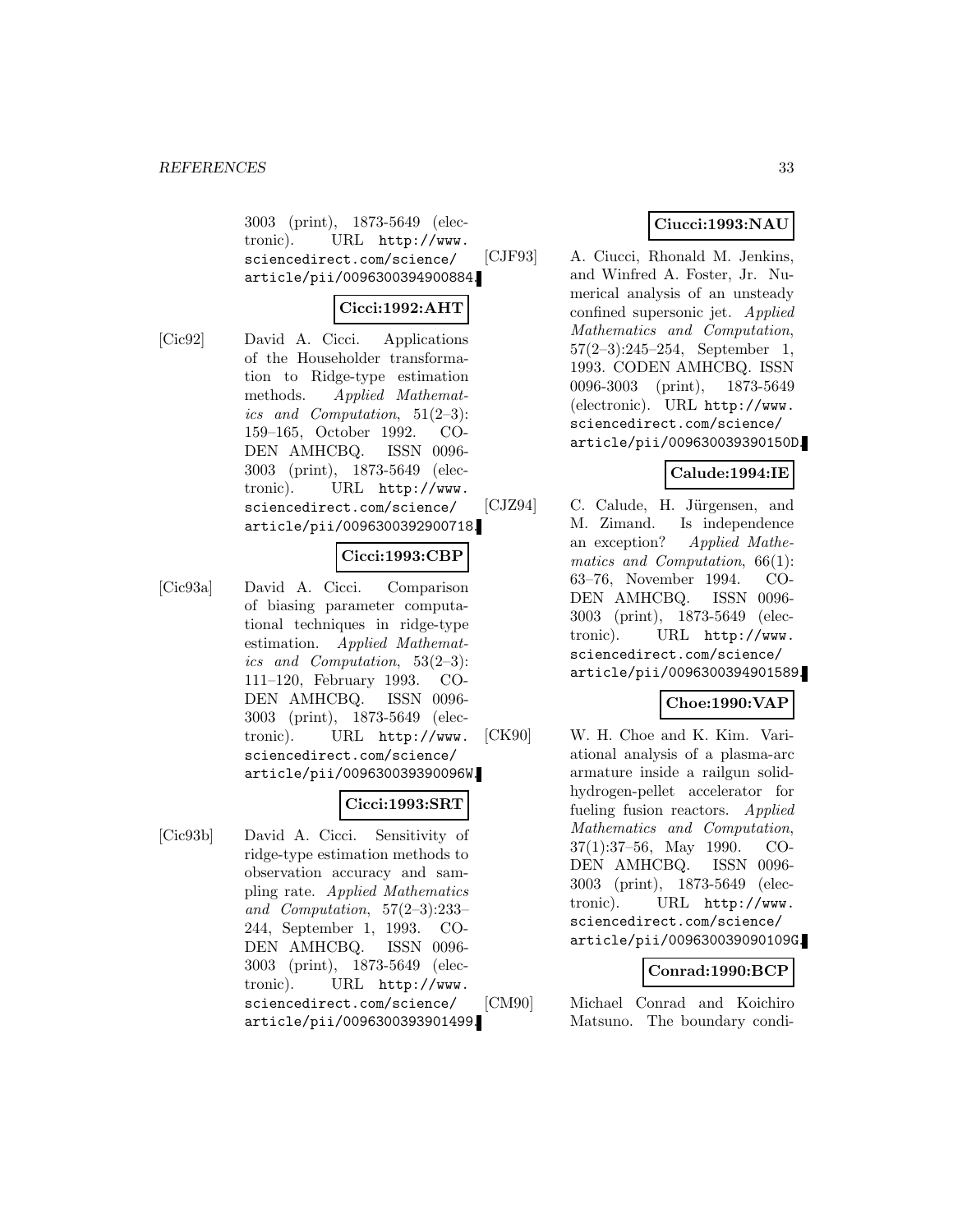tion paradox: a limit to the university of differential equations. Applied Mathematics and Computation, 37(1):67–74, May 1990. CODEN AMHCBQ. ISSN 0096- 3003 (print), 1873-5649 (electronic). URL http://www. sciencedirect.com/science/ article/pii/009630039090111F.

### **Cabada:1990:ESS**

[CN90] A. Cabada and Juan J. Nieto. Extremal solutions of second order nonlinear periodic boundary value problems. Applied Mathematics and Computation, 40(2): 135–145, November 1990. CO-DEN AMHCBQ. ISSN 0096- 3003 (print), 1873-5649 (electronic). URL http://www. sciencedirect.com/science/ article/pii/009630039090128P.

#### **Conrad:1993:RLR**

[Con93a] Deborah Conrad. Rules, laws, and reductionism. Applied Mathematics and Computation, 56 (2–3):341–358, July 1993. CO-DEN AMHCBQ. ISSN 0096- 3003 (print), 1873-5649 (electronic). URL http://www. sciencedirect.com/science/ article/pii/009630039390127Z.

#### **Conrad:1993:B**

[Con93b] Michael Conrad. Biophysicalism. Applied Mathematics and Computation,  $56(2-3):103-109$ , July 1993. CODEN AMHCBQ. ISSN 0096-3003 (print), 1873-5649 (electronic). URL http://www. sciencedirect.com/science/ article/pii/009630039390117W.

# **Conrad:1993:FMF**

[Con93c] Michael Conrad. The Fluctuon Model of force, life, and computation: a constructive analysis. Applied Mathematics and Computation, 56(2–3):203–259, July 1993. CODEN AMHCBQ. ISSN 0096- 3003 (print), 1873-5649 (electronic). URL http://www. sciencedirect.com/science/ article/pii/009630039390123V.

### **Crombez:1993:WNC**

[Cro93] G. Crombez. Weak and norm convergence of a parallel projection method in Hilbert spaces. Applied Mathematics and Computation, 56(1):35–48, June 1993. CODEN AMHCBQ. ISSN 0096- 3003 (print), 1873-5649 (electronic). URL http://www. sciencedirect.com/science/ article/pii/009630039390077R.

# **Chan:1992:ETD**

[CS92] William M. Chan and Joseph L. Steger. Enhancements of a threedimensional hyperbolic grid generation scheme. Applied Mathematics and Computation, 51(2– 3):181–205, October 1992. CO-DEN AMHCBQ. ISSN 0096- 3003 (print), 1873-5649 (electronic). URL http://www. sciencedirect.com/science/ article/pii/009630039290073A.

### **Chatterjea:1993:UPC**

[CS93] S. K. Chatterjea and H. M. Srivastava. A unified presentation of certain operational formulas for the Jacobi and related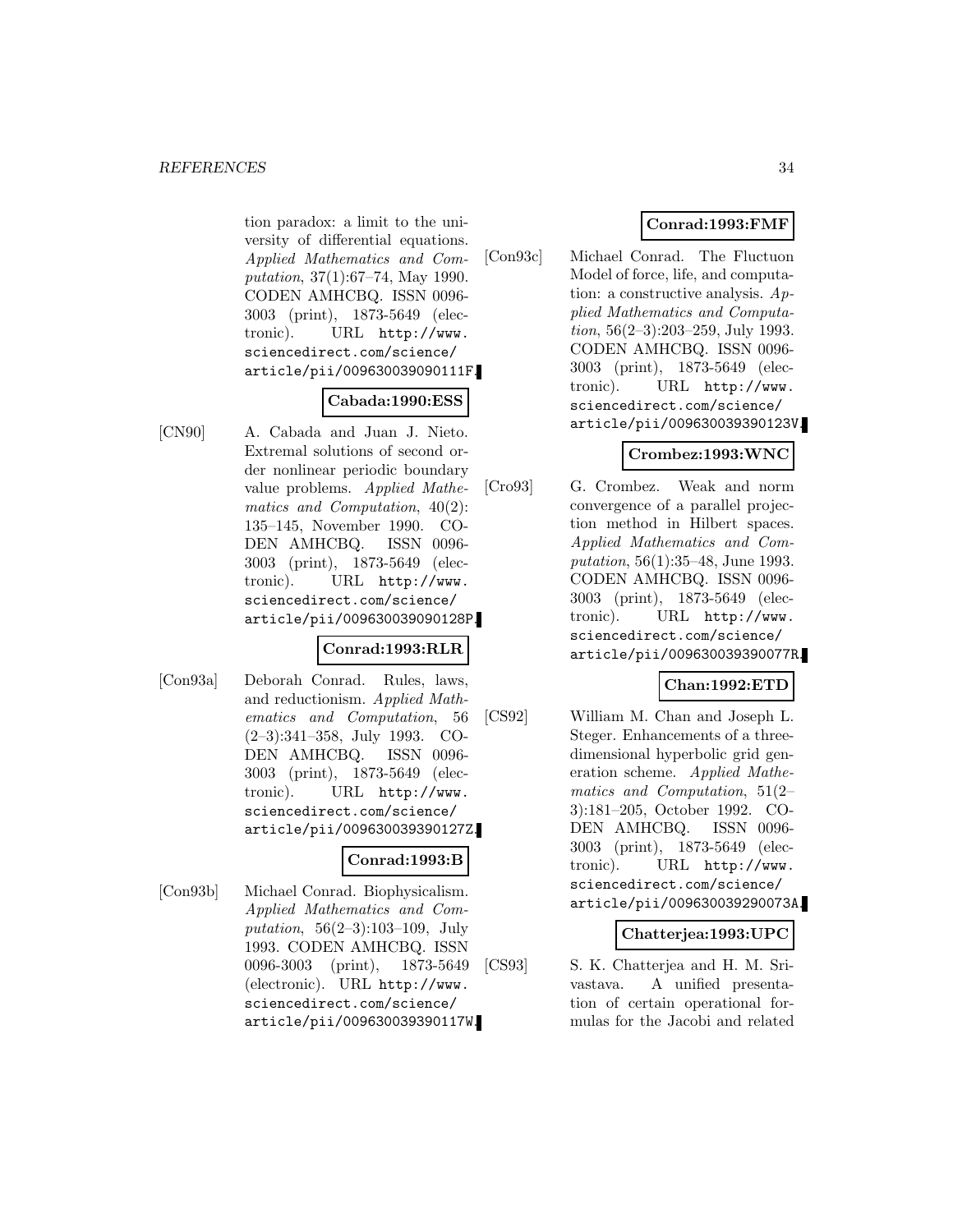polynomials. Applied Mathematics and Computation, 58(1):77– 95, September 15, 1993. CO-DEN AMHCBQ. ISSN 0096- 3003 (print), 1873-5649 (electronic). URL http://www. sciencedirect.com/science/ article/pii/009630039390044F.

#### **Chukwu:1992:GCN**

[CUK92] E. N. Chukwu, Robert G. Underwood, and Louis D. Kovari. Global constrained nullcontrollability of nonlinear neutral systems. Applied Mathematics and Computation, 49 (1):95–110, May 1992. CO-DEN AMHCBQ. ISSN 0096- 3003 (print), 1873-5649 (electronic). URL http://www. sciencedirect.com/science/ article/pii/0096300392900589.

# **Chan:1991:CMT**

[CW91] C. Y. Chan and Benedict M. Wong. Computational methods for time-periodic solutions of singular semilinear parabolic problems. Applied Mathematics and Computation, 42(3): 287–312, April 1991. CO-DEN AMHCBQ. ISSN 0096- 3003 (print), 1873-5649 (electronic). URL http://www. sciencedirect.com/science/ article/pii/0096300391900058.

#### **Chan:1992:CEA**

[CW92] C. Y. Chan and Benedict M. Wong. Computational error analysis of periodic solutions for singular semilinear parabolic problems. Applied Mathemat-

ics and Computation, 50(2–3): 279–306, March 1992. CO-DEN AMHCBQ. ISSN 0096- 3003 (print), 1873-5649 (electronic). URL http://www. sciencedirect.com/science/ article/pii/009630039290129O.

# **Chang:1992:NIF**

[CWL92] Qianshun Chang, Yau Shu Wong, and Zhengfeng Li. New interpolation formulas of using geometric assumptions in the algebraic multigrid method. Applied Mathematics and Computation, 50(2– 3):223–254, March 1992. CO-DEN AMHCBQ. ISSN 0096- 3003 (print), 1873-5649 (electronic). URL http://www. sciencedirect.com/science/ article/pii/009630039290127M.

### **Chang:1994:AEC**

[CXL94] Ching L. Chang, Xiaoqing Xiang, and Jianshi Li. An analysis of the Eddy current problem by the least-squares finite element in 2-D. Applied Mathematics and Computation, 60(2– 3):179–191, February 1994. CO-DEN AMHCBQ. ISSN 0096- 3003 (print), 1873-5649 (electronic). URL http://www. sciencedirect.com/science/ article/pii/009630039490104X.

### **Chronopoulos:1992:IMN**

[CZ92] A. T. Chronopoulos and Z. Zlatev. Iterative methods for nonlinear operator equations. Applied Mathematics and Computation, 51(2–3):167–180, October 1992. CODEN AMHCBQ. ISSN 0096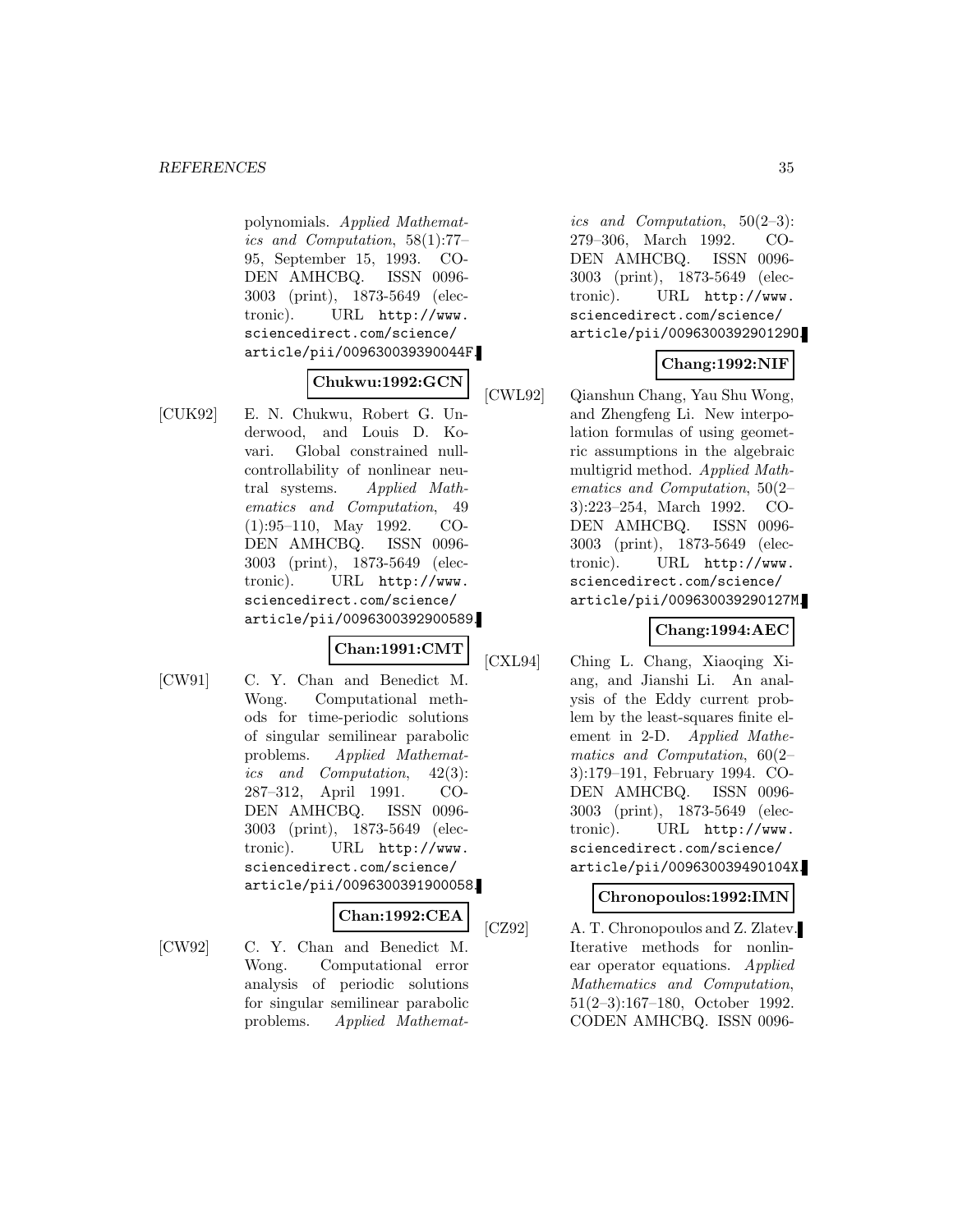3003 (print), 1873-5649 (electronic). URL http://www. sciencedirect.com/science/ article/pii/0096300392900729.

### **Da:1993:FEM**

[Da93a] Xu Da. Finite element methods of the two nonlinear integrodifferential equations. Applied Mathematics and Computation, 58(2–3):241–273, October 1993. CODEN AMHCBQ. ISSN 0096- 3003 (print), 1873-5649 (electronic). URL http://www. sciencedirect.com/science/ article/pii/0096300393901396.

#### **Da:1993:NSI**

[Da93b] Xu Da. Non-smooth initial data error estimates with the weight norms for the linear finite element method of parabolic partial differential equations. Applied Mathematics and Computation, 54(1):1–24, March 1, 1993. CODEN AMHCBQ. ISSN 0096- 3003 (print), 1873-5649 (electronic). URL http://www. sciencedirect.com/science/ article/pii/0096300393900319.

### **Da:1993:DTPa**

[Da93c] Xu Da. On the discretization in time for a parabolic integrodifferential equation with a weakly singular kernel I: smooth initial data. Applied Mathematics and Computation,  $57(1):1-27$ , August 1993. CODEN AMHCBQ. ISSN 0096-3003 (print), 1873-5649 (electronic). URL http://www. sciencedirect.com/science/ article/pii/009630039390010C.

# **Da:1993:DTPb**

[Da93d] Xu Da. On the discretization in time for a parabolic integrodifferential equation with a weakly singular kernel II: nonsmooth initial data. Applied Mathematics and Computation, 57(1):29–60, August 1993. CO-DEN AMHCBQ. ISSN 0096- 3003 (print), 1873-5649 (electronic). URL http://www. sciencedirect.com/science/ article/pii/0096300393900113.

# **Davis:1994:FDS**

[Dav94] Stephen F. Davis. Flux difference splittings and limiters for the resolution of contact discontinuities. Applied Mathematics and Computation, 65(1–3):3–18, September/October 1994. CO-DEN AMHCBQ. ISSN 0096- 3003 (print), 1873-5649 (electronic). URL http://www. sciencedirect.com/science/ article/pii/0096300394901627.

### **Ding:1993:HOA**

J. Ding, Q. Du, and T. Y. Li. High order approximation of the Frobenius–Perron operator. Applied Mathematics and Computation,  $53(2-3):151-171$ , February 1993. CODEN AMHCBQ. ISSN 0096-3003 (print), 1873-5649 (electronic). URL http://www. sciencedirect.com/science/ article/pii/009630039390099Z.

#### **Dendrinos:1990:SDS**

[Den90] Dimitrios S. Dendrinos. Spatially distributed stocks, deterministic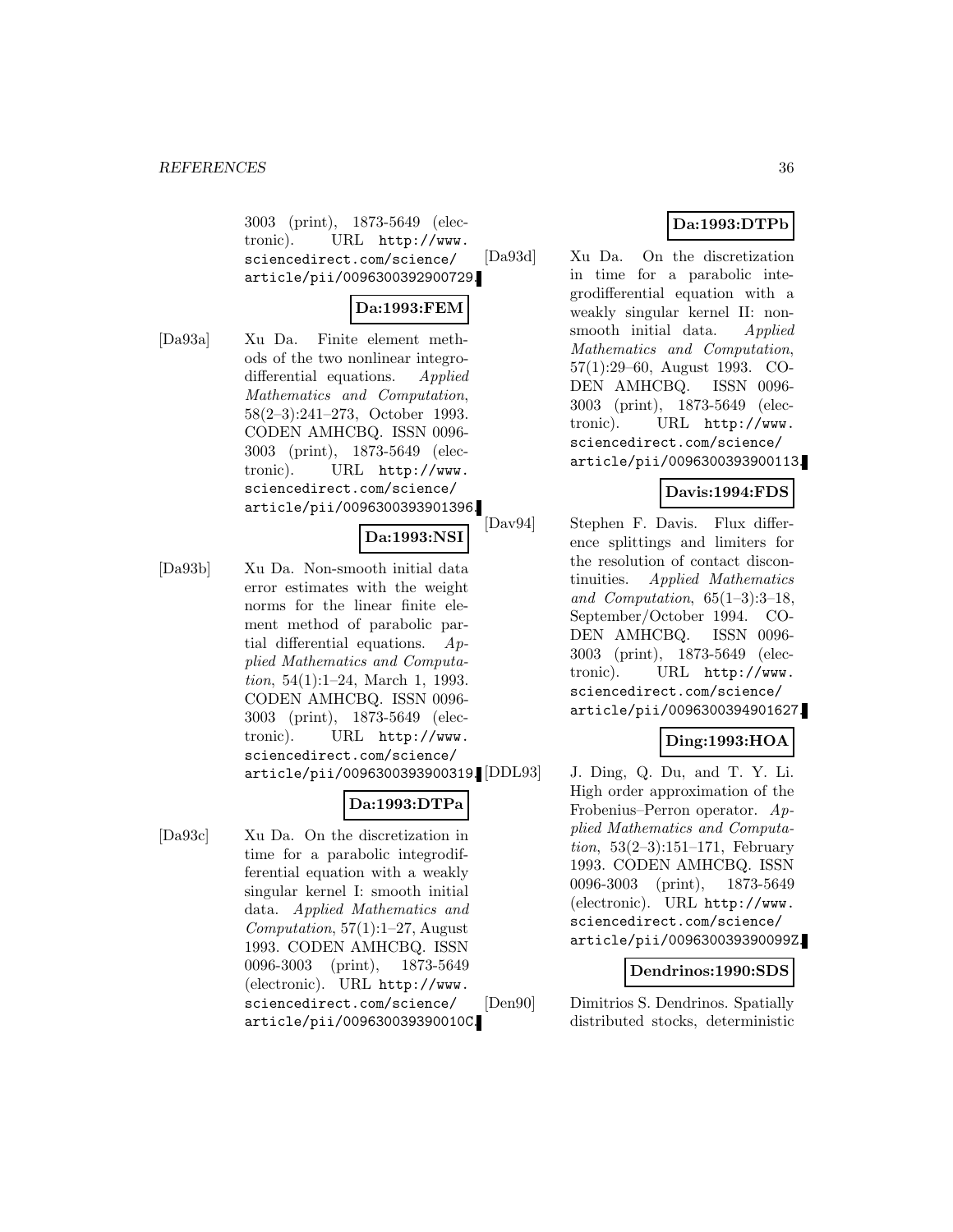evolution, and ecological balance. Applied Mathematics and Computation, 36(2):113–133, March 1990. CODEN AMHCBQ. ISSN 0096-3003 (print), 1873-5649 (electronic). URL http://www. sciencedirect.com/science/  $\artitle/\text{pi}$ i/009630039090015U.

#### **deFalco:1994:RRR**

[dFFG94] D. de Falco, M. Frontini, and L. Gotusso. Recent results on the regularization of Fourier polynomials. Applied Mathematics and Computation, 66 (1):1–8, November 1994. CO-DEN AMHCBQ. ISSN 0096- 3003 (print), 1873-5649 (electronic). URL http://www. sciencedirect.com/science/ article/pii/0096300394901546.<br>[DHK90]

## **Doedel:1994:LCO**

[DFM94] Eusebius J. Doedel, Mark J. Friedman, and Anand C. Monteiro. On locating connecting orbits. Applied Mathematics and Computation, 65(1–3):231–239, September/October 1994. CO-DEN AMHCBQ. ISSN 0096- 3003 (print), 1873-5649 (electronic). URL http://www. sciencedirect.com/science/ article/pii/0096300394901791.

### **Duckstein:1993:PSI**

[DGP93] Lucien Duckstein, Ambrose Goicoechea, and Eric Parent. Preface to the special issue on multicriterion decision making with engineering applications. Applied Mathematics and Computation, 54(2–3):99, March 15,

1993. CODEN AMHCBQ. ISSN 0096-3003 (print), 1873-5649 (electronic). URL http://www. sciencedirect.com/science/ article/pii/009630039390054I.

### **Daemen:1994:ISI**

Joan Daemen, René Govaerts, and Joos Vandewalle. Invertible shift-invariant transformations on binary arrays. Applied Mathematics and Computation, 62(2–3):259–277, May 1994. CO-DEN AMHCBQ. ISSN 0096- 3003 (print), 1873-5649 (electronic). URL http://www. sciencedirect.com/science/ article/pii/0096300394900876.

## **De:1990:AHP**

Mitali De, Keith W. Hipel, and D. Marc Kilgour. Algorithms for hierarchical power. Applied Mathematics and Computation, 39(1):21–36, September 1990. CODEN AMHCBQ. ISSN 0096- 3003 (print), 1873-5649 (electronic). URL http://www. sciencedirect.com/science/ article/pii/009630039090119N.

### **deKlerk:1994:SCA**

[dK94] J. H. de Klerk. The sensitivity of a computational  $L_1$ approximation technique for integral equations. Applied Mathematics and Computation, 62 (2–3):171–182, May 1994. CO-DEN AMHCBQ. ISSN 0096- 3003 (print), 1873-5649 (electronic). URL http://www. sciencedirect.com/science/ article/pii/0096300394900809.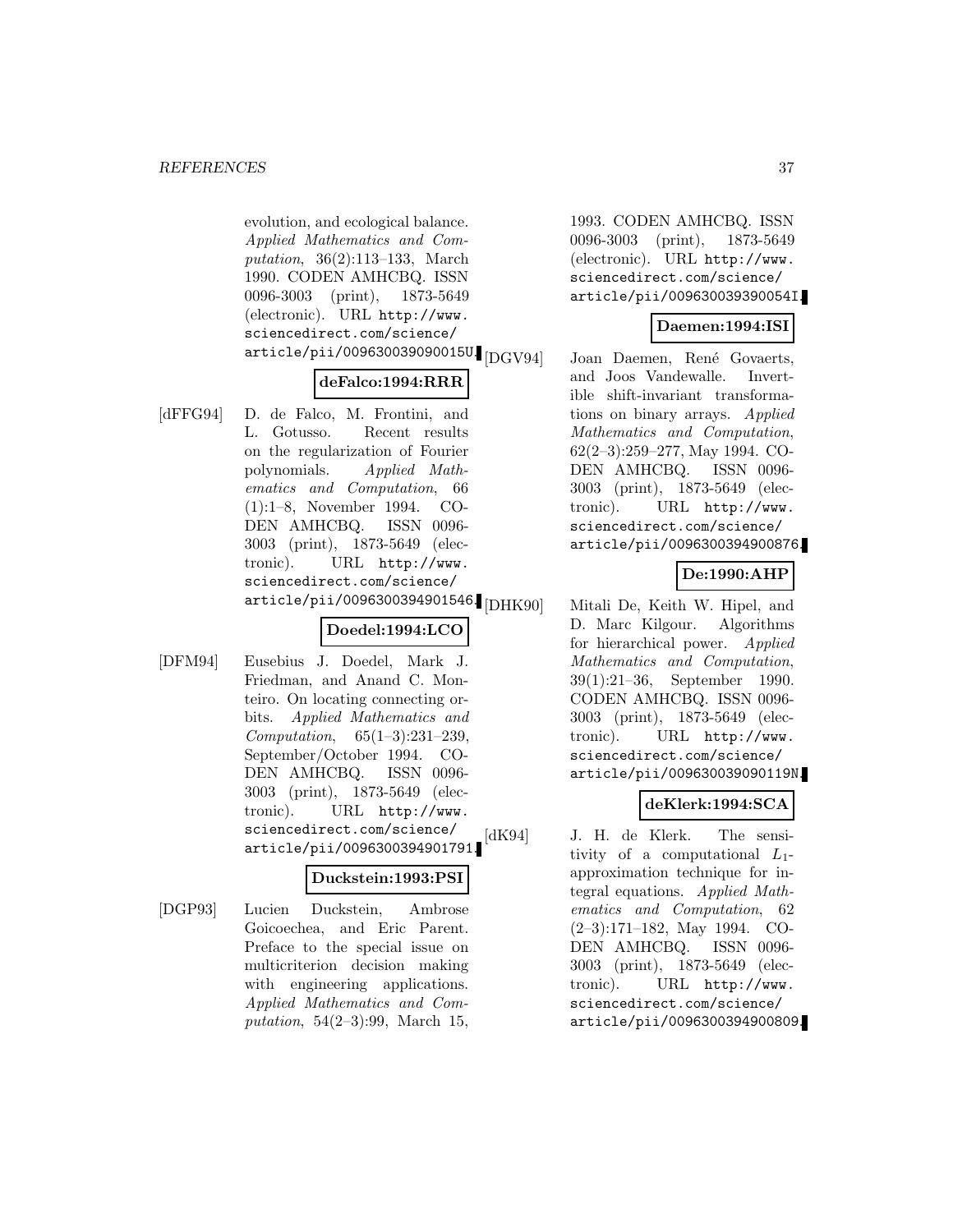### **Dostal:1990:PPD**

[Dos90] Zdeněk Dostál. Projector preconditioning and domain decomposition methods. Applied Mathematics and Computation, 37(2):75–81, May 1990. CO-DEN AMHCBQ. ISSN 0096- 3003 (print), 1873-5649 (electronic). URL http://www. sciencedirect.com/science/ article/pii/0096300390900363.

## **Dror:1990:CAT**

[Dro90] Moshe Dror. Cost allocation: the traveling salesman, binpacking, and the knapsack. Applied Mathematics and Computation, 35(2): 191–207, January 1990. CO-DEN AMHCBQ. ISSN 0096- 3003 (print), 1873-5649 (electronic). URL http://www. sciencedirect.com/science/ article/pii/009630039090116K.

### **El-Attar:1994:CAP**

[EA94] M. El-Attar. Convergence analysis for a parallel Jacobi algorithm. Applied Mathematics and Computation, 62(2–3):191–201, May 1994. CODEN AMHCBQ. ISSN 0096-3003 (print), 1873-5649 (electronic). URL http://www. sciencedirect.com/science/ article/pii/0096300394900825.

#### **Estalrich:1991:ASS**

[EB91] Juan Estalrich and Nathan Buras. Alternative specifications of state variables in stochasticdynamic-programming models of reservoir operation. Applied Mathematics and Computation,

44(2):143–155, July 1991. CO-DEN AMHCBQ. ISSN 0096- 3003 (print), 1873-5649 (electronic). URL http://www. sciencedirect.com/science/ article/pii/009630039190015F.

## **Ebeling:1993:COI**

[Ebe93] Werner Ebeling. Chaos, order, and information in the evolution of strings. Applied Mathematics and Computation, 56 (2–3):131–151, July 1993. CO-DEN AMHCBQ. ISSN 0096- 3003 (print), 1873-5649 (electronic). URL http://www. sciencedirect.com/science/ article/pii/009630039390119Y.

#### **Evans:1993:ESS**

[EHE93] James D. Evans, John H. Hubbell, and Valerie D. Evans. Exact series solution to the Epstein–Hubbell generalized elliptic type integral using complex variable residue theory. Applied Mathematics and Computation, 53(2–3):173–189, February 1993. CODEN AMHCBQ. ISSN 0096- 3003 (print), 1873-5649 (electronic). URL http://www. sciencedirect.com/science/ article/pii/009630039390100S.

### **ElAttar:1992:FEA**

[El 92] M. El Attar. Finite element analysis on distributed memory architectures. Applied Mathematics and Computation, 52(2–3): 309–316, December 1992. CO-DEN AMHCBQ. ISSN 0096- 3003 (print), 1873-5649 (electronic). URL http://www.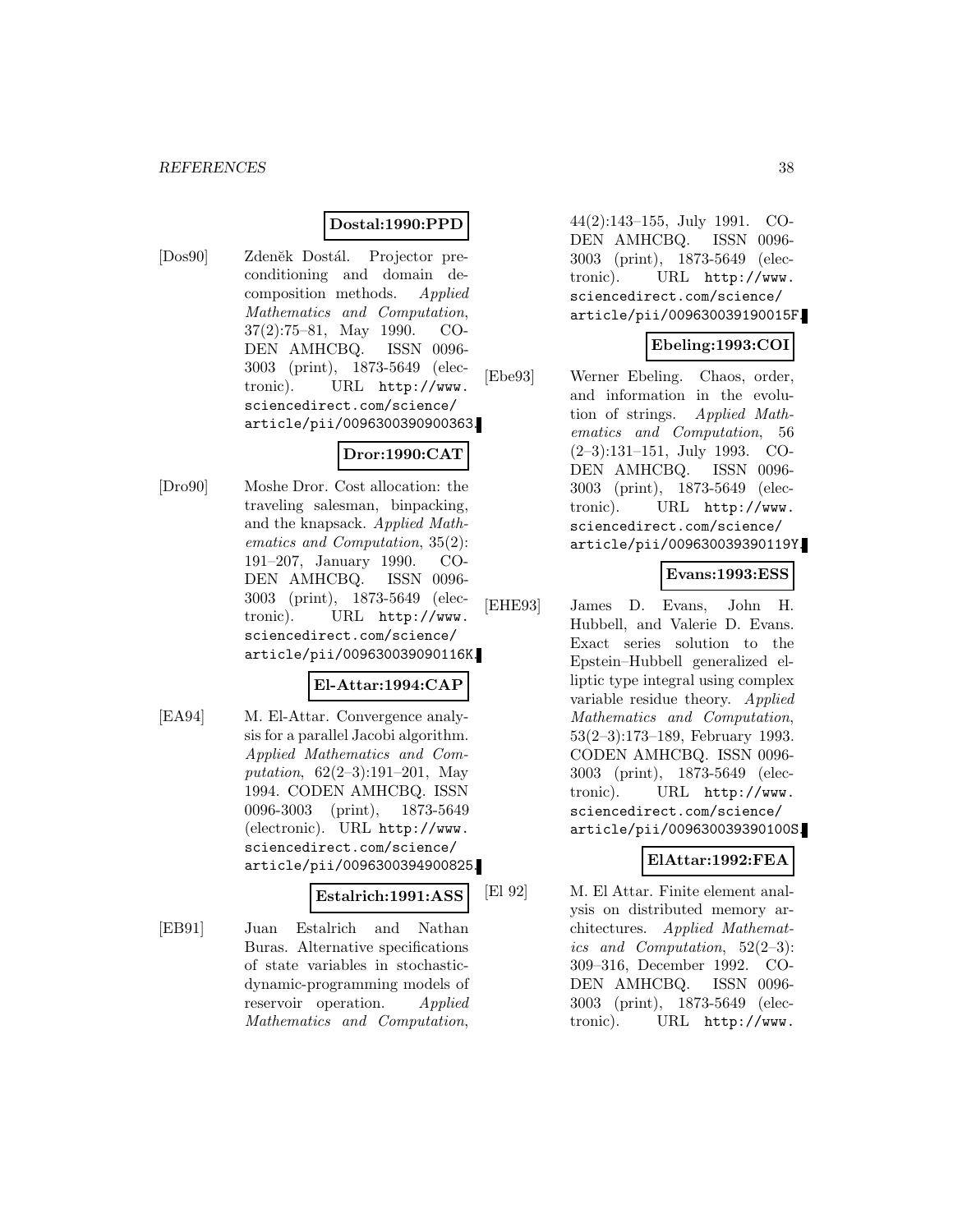sciencedirect.com/science/ article/pii/009630039290085F.

## **Erbe:1990:BVP**

[EL90] L. H. Erbe and Xinzhi Liu. Boundary value problems for nonlinear impulsive integrodifferential equations. Applied Mathematics and Computation, 36 (1):31–50, March 1990. CO-DEN AMHCBQ. ISSN 0096- 3003 (print), 1873-5649 (electronic). URL http://www. sciencedirect.com/science/ article/pii/009630039090073C.

## **Erbe:1991:MIM**

[EL91] Lynn Erbe and Xinzhi Liu. Monotone iterative methods for differential systems with finite delay. Applied Mathematics and Computation,  $43(1):43-64$ , May 1991. CODEN AMHCBQ. ISSN 0096-3003 (print), 1873-5649 (electronic). URL http://www. sciencedirect.com/science/ article/pii/0096300391900933.

### **Elabbasy:1994:OBS**

[Ela94] E. M. Elabbasy. Oscillatory behavior of solutions of forced second order differential equations with alternating coefficients.  $Ap$ plied Mathematics and Computation, 60(1):1–13, January 1994. CODEN AMHCBQ. ISSN 0096- 3003 (print), 1873-5649 (electronic). URL http://www. sciencedirect.com/science/ article/pii/0096300394902011.

## **El-Namoury:1992:FEM**

[EN92] A. R. M. El-Namoury. On the finite element method for a singular problem. Applied Mathematics and Computation, 49(2– 3):239–249, June 1992. CO-DEN AMHCBQ. ISSN 0096- 3003 (print), 1873-5649 (electronic). URL http://www. sciencedirect.com/science/ article/pii/009630039290027X.

## **El-Nahhas:1994:STO**

[EN94] A. El-Nahhas. Stability of a third-order differential equation of retarded type. Applied Mathematics and Computation, 60(2– 3):147–152, February 1994. CO-DEN AMHCBQ. ISSN 0096- 3003 (print), 1873-5649 (electronic). URL http://www. sciencedirect.com/science/ article/pii/0096300394901015.

## **Abd-alla:1994:TWP**

[enNAa94] Abo el-nour N. Abd-alla. Torsional wave propagation in an orthotropic magneto-elastic hollow circular cylinder. Applied Mathematics and Computation, 63(2–3):281–293, July 1994. CO-DEN AMHCBQ. ISSN 0096- 3003 (print), 1873-5649 (electronic). URL http://www. sciencedirect.com/science/ article/pii/0096300394901996.

### **Eno:1990:SAE**

[Eno90] Larry Eno. Sensitivity analysis of experimental data. II. New coefficients. Applied Mathematics and Computation,  $37(1):9-17$ , May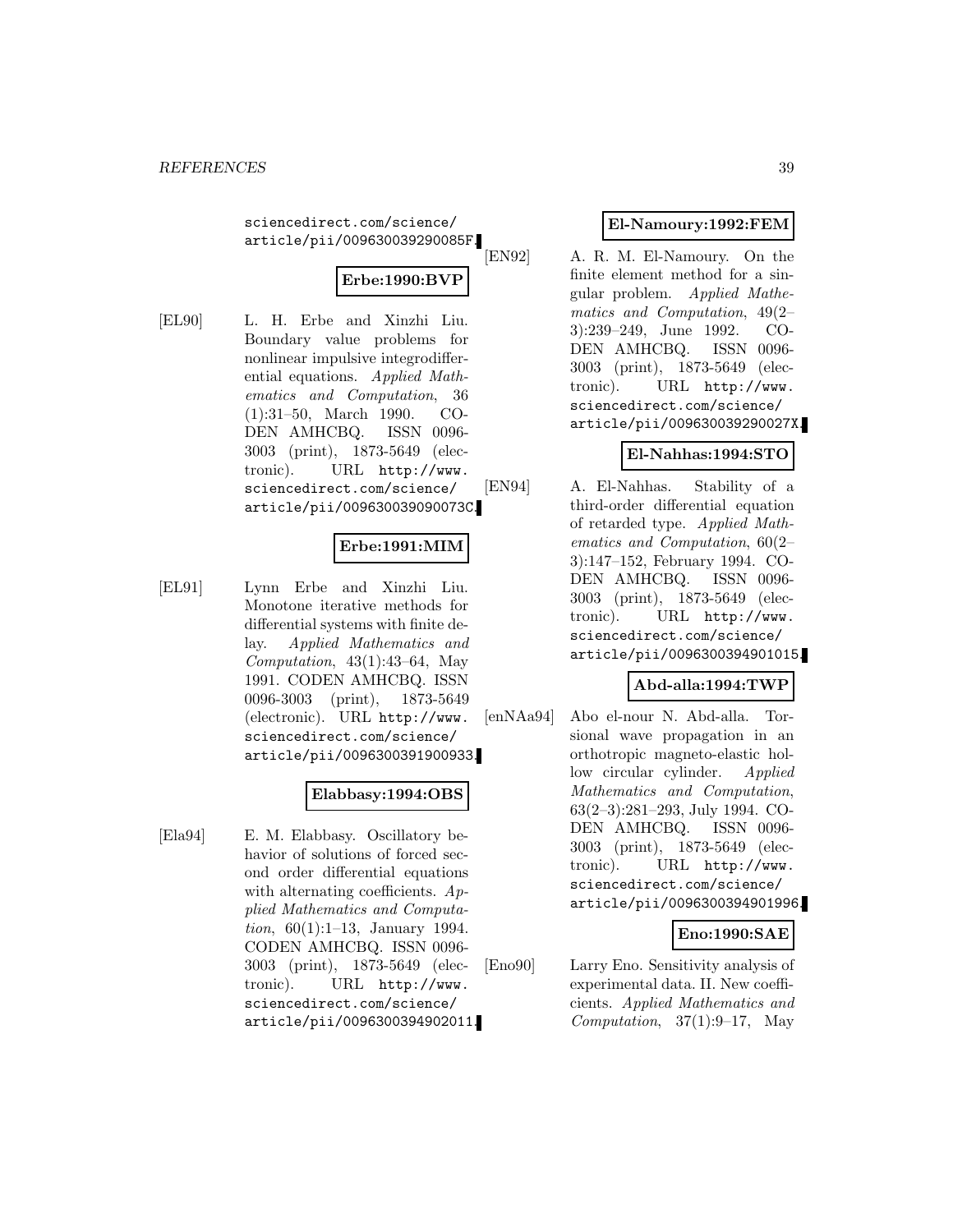1990. CODEN AMHCBQ. ISSN 0096-3003 (print), 1873-5649 (electronic). URL http://www. sciencedirect.com/science/ article/pii/009630039090107E. [ES92]

## **Evans:1994:ACVb**

[ER94a] James D. Evans and Thomas L. Roberson. Applications of complex variable residue theory for evaluating irrational definite integrals IV. Applied Mathematics and Computation, 63 (1):35–57, June 1994. CO-DEN AMHCBQ. ISSN 0096- 3003 (print), 1873-5649 (electronic). URL http://www. sciencedirect.com/science/ article/pii/009630039490149X.

#### **Evans:1994:ACVa**

[ER94b] James D. Evans and Thomas L. Roberson. Applications of complex variable residue theory to the evaluation of irrational definite integrals III. Applied Mathematics and Computation, 63(1):1–34, June 1994. CO-DEN AMHCBQ. ISSN 0096- 3003 (print), 1873-5649 (electronic). URL http://www. sciencedirect.com/science/ article/pii/0096300394901481.

#### **Erlander:1990:GRT**

[ES90] S. Erlander and T. E. Smith. General representation theorems for efficient population behavior. Applied Mathematics and Computation, 36(3):173–217, April 1990. CODEN AMHCBQ. ISSN 0096-3003 (print), 1873-5649 (electronic). URL http://www.

sciencedirect.com/science/ article/pii/009630039090012R.

#### **El-Sayed:1992:FDE**

A. M. A. El-Sayed. On the fractional differential equations. Applied Mathematics and Computation, 49(2–3):205–213, June 1992. CODEN AMHCBQ. ISSN 0096- 3003 (print), 1873-5649 (electronic). URL http://www. sciencedirect.com/science/ article/pii/009630039290024U.

### **El-Sayed:1993:LDE**

[ES93a] A. M. A. El-Sayed. Linear differential equations of fractional orders. Applied Mathematics and Computation, 55(1):1–12, April 1993. CODEN AMHCBQ. ISSN 0096-3003 (print), 1873-5649 (electronic). URL http://www. sciencedirect.com/science/ article/pii/009630039390002V.

#### **El-Sheikh:1993:ONC**

[ES93b] M. M. A. El-Sheikh. Oscillation and nonoscillation criteria for second-order nonlinear differential equations II. Applied Mathematics and Computation, 59(2– 3):101–115, December 1993. CO-DEN AMHCBQ. ISSN 0096- 3003 (print), 1873-5649 (electronic). URL http://www. sciencedirect.com/science/ article/pii/009630039390083Q.

#### **El-Sheikh:1994:OBSb**

[ES94] M. M. A. El-Sheikh. On oscillatory behavior of solutions of second order functional differential equations. Applied Math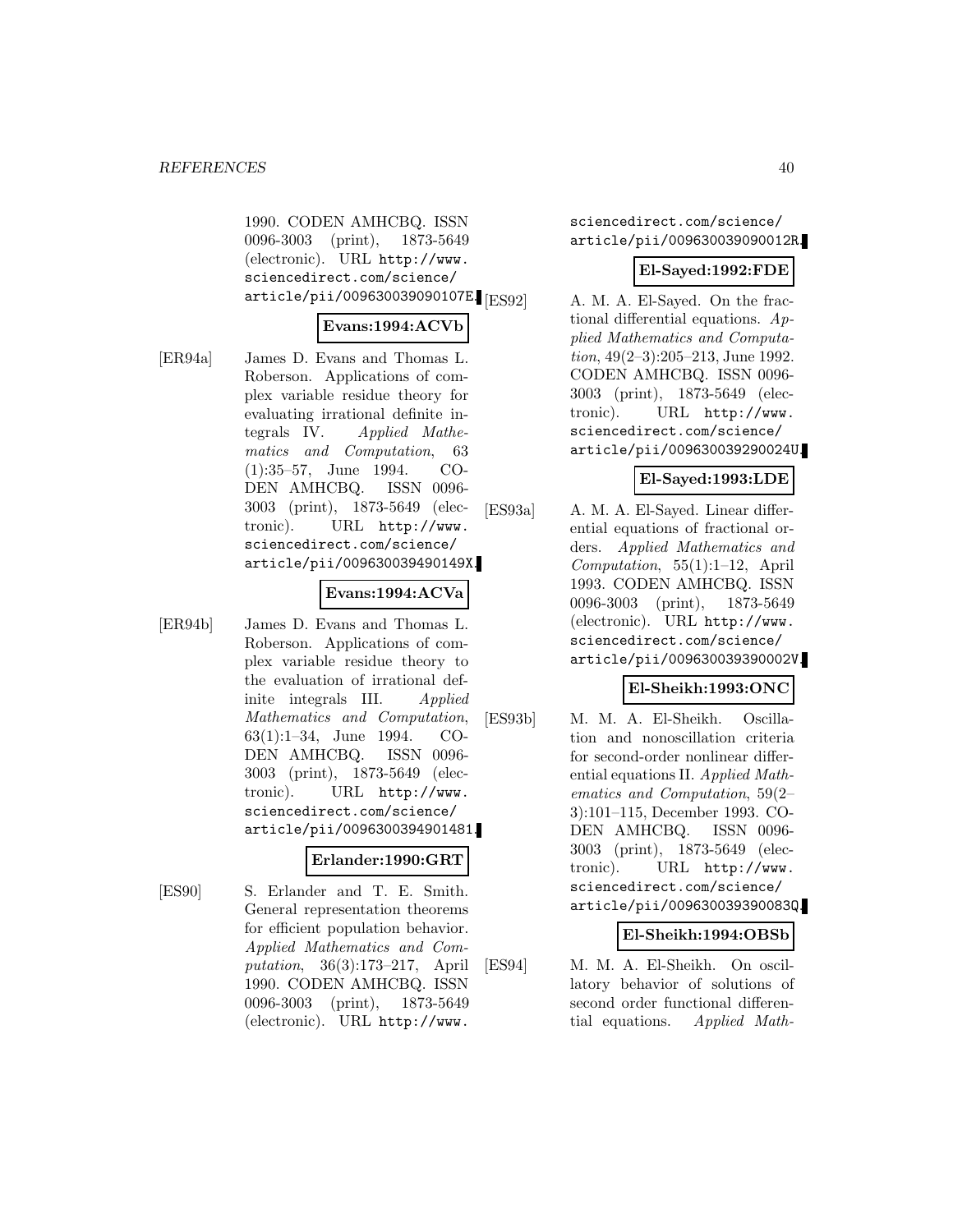ematics and Computation, 62 (2–3):183–189, May 1994. CO-DEN AMHCBQ. ISSN 0096- 3003 (print), 1873-5649 (electronic). URL http://www. sciencedirect.com/science/ article/pii/0096300394900817.

### **El-Sheikh:1994:OBSa**

[ESS94] M. M. A. El-Sheikh and R. A. Sallam. On the oscillatory behavior of solutions of second order differential equations. Applied Mathematics and Computation, 61(1):1–16, March 1, 1994. CODEN AMHCBQ. ISSN 0096- 3003 (print), 1873-5649 (electronic). URL http://www. sciencedirect.com/science/ article/pii/0096300394901422. [Faz90]

## **Evans:1990:ACV**

[Eva90a] James D. Evans. Applications of complex variable residue theory to the evaluation of irrational definite integrals. I. Applied Mathematics and Computation, 39(2): 145–157, September 1990. CO-DEN AMHCBQ. ISSN 0096- 3003 (print), 1873-5649 (electronic). URL http://www. sciencedirect.com/science/  $\arotic le /pii / 0096300390900282.$ <sub>[Faz91]</sub>

#### **Evans:1990:EFI**

[Eva90b] James D. Evans. Evaluation of four irrational definite sine integrals using residue theory.  $Ap$ plied Mathematics and Computation, 36(3):163–172, April 1990. CODEN AMHCBQ. ISSN 0096- 3003 (print), 1873-5649 (electronic). URL http://www.

sciencedirect.com/science/ article/pii/009630039090011Q.

### **Ezzat:1994:SSA**

[Ezz94] Magdy A. Ezzat. State space approach to unsteady free convection flow through a porous medium. Applied Mathematics and Computation, 64(2–3): 191–205, September 1994. CO-DEN AMHCBQ. ISSN 0096- 3003 (print), 1873-5649 (electronic). URL http://www. sciencedirect.com/science/ article/pii/0096300394900639.

## **Fazio:1990:NTM**

R. Fazio. A noniterative transformation method applied to twopoint boundary-value problems. Applied Mathematics and Computation, 39(1):79–87, September 1990. CODEN AMHCBQ. ISSN 0096-3003 (print), 1873-5649 (electronic). URL http://www. sciencedirect.com/science/ article/pii/009630039090123K.

## **Fazio:1991:ITM**

Riccardo Fazio. The iterative transformation method and length estimation for tubular flow reactors. Applied Mathematics and Computation, 42 (2):105–110, March 1991. CO-DEN AMHCBQ. ISSN 0096- 3003 (print), 1873-5649 (electronic). URL http://www. sciencedirect.com/science/ article/pii/009630039190046P.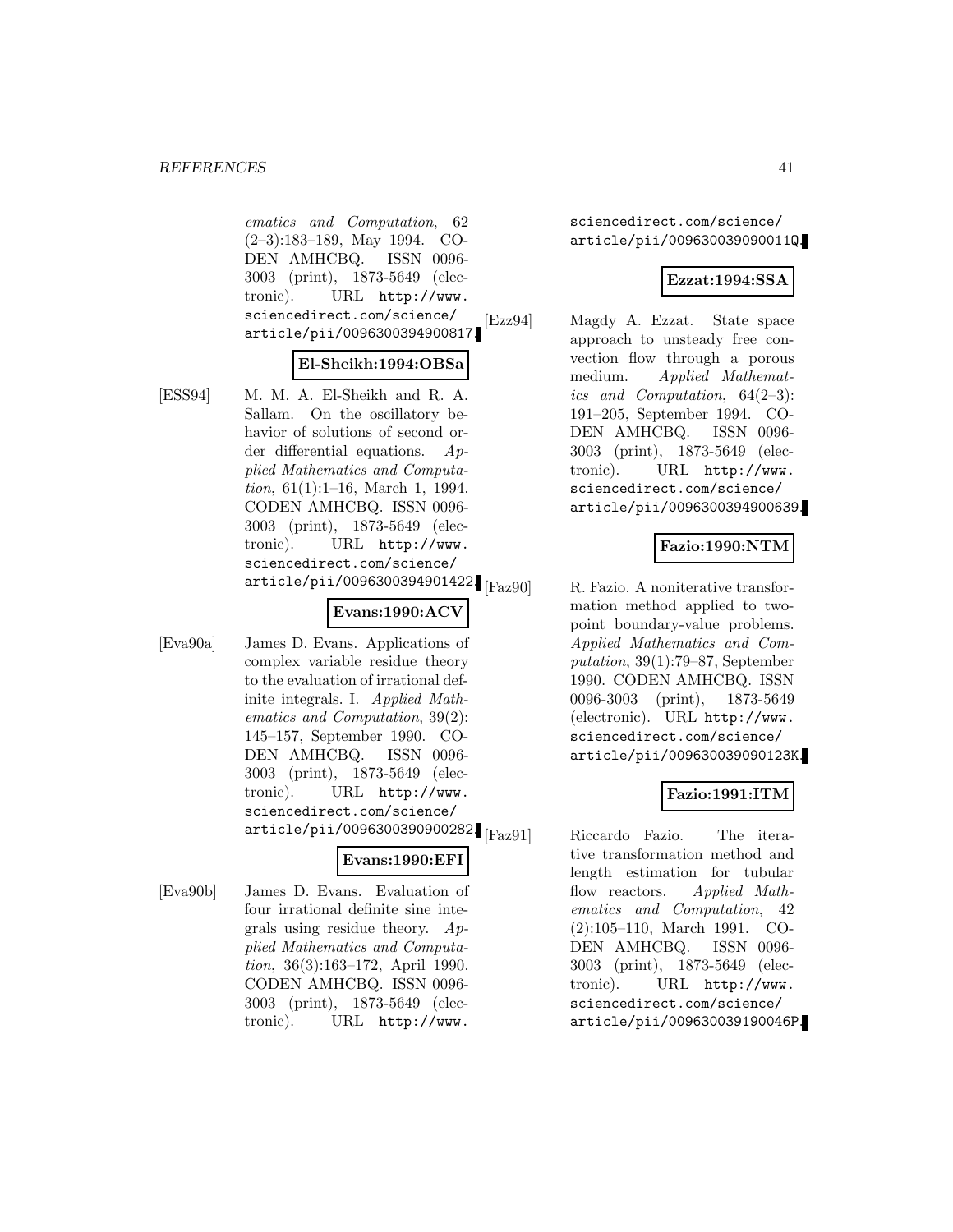### **Frankel:1993:SNO**

[FC93] Jay I. Frankel and S. Roy Choudhury. Some new observations on the classical logistic equation with heredity. Applied Mathematics and Computation, 58(2– 3):275–308, October 1993. CO-DEN AMHCBQ. ISSN 0096- 3003 (print), 1873-5649 (electronic). URL http://www. sciencedirect.com/science/ article/pii/009630039390140A.

## **Fymat:1990:NPM**

[FE90a] Alain L. Fymat and Jack I. Eisenman. A new phenomenon in medical imaging: effects of radiation coherence on spatial resolution. Applied Mathematics and Computation,  $40(1):11-32$ , November 1990. CODEN AMHCBQ. ISSN 0096-3003 (print), 1873-5649 (electronic). URL http://www. sciencedirect.com/science/ article/pii/009630039090095K.

## **Fymat:1990:OPC**

[FE90b] Alain L. Fymat and Jack I. Eisenman. The optical principles of coincidence counting in nuclear medicine. Applied Mathematics and Computation, 40 (1):1–10, November 1990. CO-DEN AMHCBQ. ISSN 0096- 3003 (print), 1873-5649 (electronic). URL http://www. sciencedirect.com/science/ article/pii/009630039090094J.

### **Fymat:1990:OCN**

[FEGL90] Alain L. Fymat, Jack I. Eisenman, Moses A. Greenfield, and W. N. Paul Lee. Organ Characterization with nuclear-medicine tomography. Applied Mathematics and Computation, 35(2): 159–189, January 1990. CO-DEN AMHCBQ. ISSN 0096- 3003 (print), 1873-5649 (electronic). URL http://www. sciencedirect.com/science/ article/pii/009630039090115J.

#### **Fernandez-Gaucherand:1994:NRT**

Emmanuel Fernández-Gaucherand. A note on the Ross–Taylor theorem. Applied Mathematics and Computation, 64(2–3):207– 212, September 1994. CO-DEN AMHCBQ. ISSN 0096- 3003 (print), 1873-5649 (electronic). URL http://www. sciencedirect.com/science/ article/pii/0096300394900647.

### **Fridrich:1994:RCO**

[FG94b] Jiří Fridrich and James F. Geer. Reconstruction of chaotic orbits under finite resolution. Applied Mathematics and Computation, 66(2–3):129–159, December 1994. CODEN AMHCBQ. ISSN 0096- 3003 (print), 1873-5649 (electronic). URL http://www. sciencedirect.com/science/ article/pii/0096300394901139.

### **Feng:1994:PSA**

[FL94] Zhao-Shu Feng and Yong-Qing Liu. Practical stability analysis for stochastic time-delay systems. Applied Mathematics and Computation, 63(2–3):265–279, July 1994. CODEN AMHCBQ. ISSN 0096-3003 (print), 1873-5649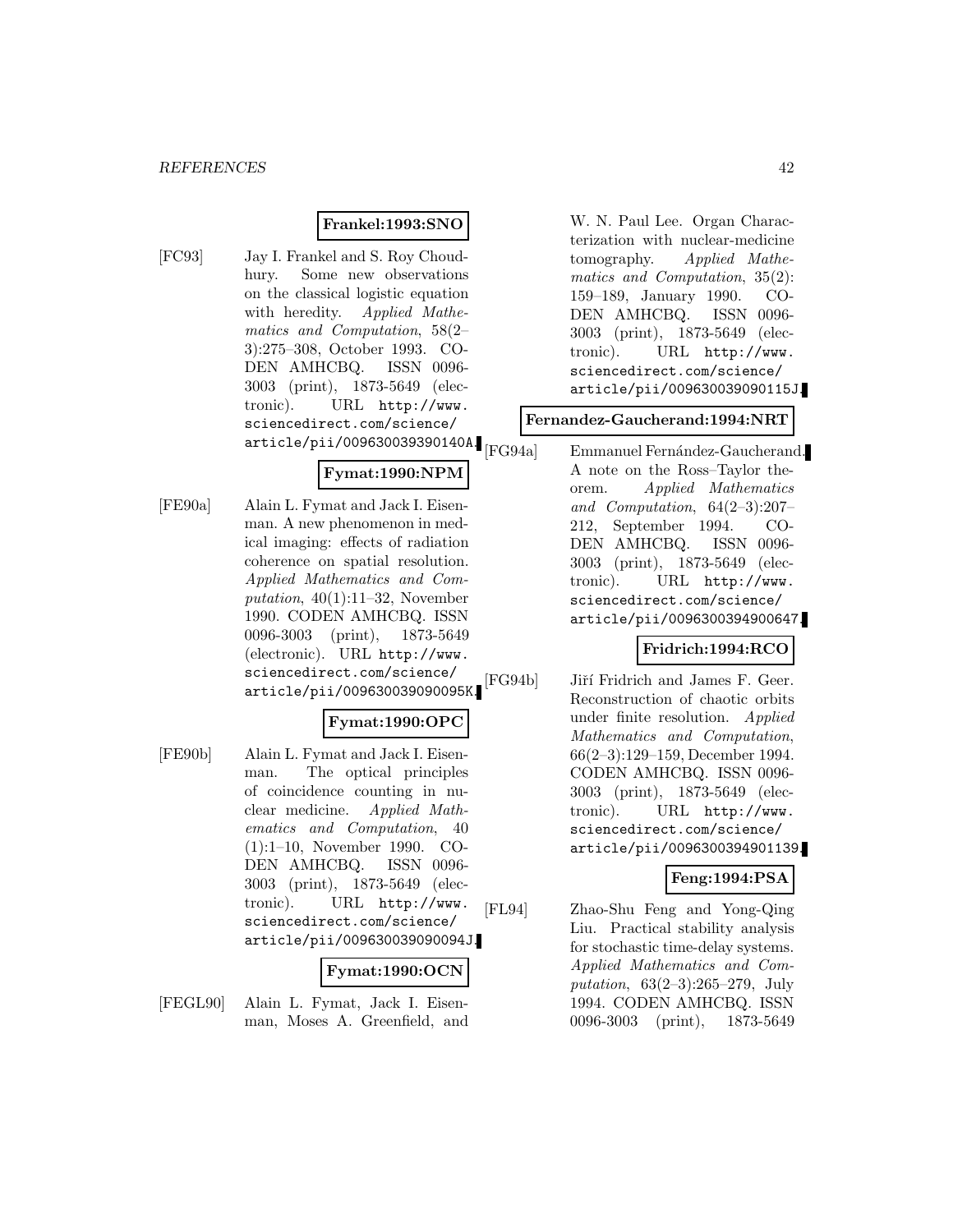(electronic). URL http://www. sciencedirect.com/science/ article/pii/0096300394901988.

## **Flaam:1992:LCP**

[Flå92] Sjur Didrik Flåm. Levelconstrained programming. Applied Mathematics and Computation,  $47(2-3):259-265$ , February 1992. CODEN AMHCBQ. ISSN 0096-3003 (print), 1873-5649 (electronic). URL http://www. sciencedirect.com/science/ article/pii/009630039290050B.

#### **Feng:1992:CPS**

[FLG92] Zhao-Shu Feng, Yong-Qing Liu, and Feng-Wei Guo. Criteria for practical stability in the  $p$ th mean of nonlinear stochastic systems. Applied Mathematics and Computation, 49(2– 3):251–260, June 1992. CO-DEN AMHCBQ. ISSN 0096- 3003 (print), 1873-5649 (electronic). URL http://www. sciencedirect.com/science/ article/pii/009630039290028Y.

## **Fa-Long:1994:NNE**

[FLYD94] Luo Fa-Long and Li Yan-Da. Neural network for the exact RLS adaptive algorithm. Applied Mathematics and Computation, 60(2–3):103–111, February 1994. CODEN AMHCBQ. ISSN 0096- 3003 (print), 1873-5649 (electronic). URL http://www. sciencedirect.com/science/ article/pii/0096300394900973.

## **Feng:1991:NSC**

Zhao-Shu Feng, Yong-Qing Liu, and Huai-Zhong Zhao. Necessary and sufficient conditions for delay-independent stability of multidelay linear systems. Applied Mathematics and Computation,  $46(1):23-32$ , November 1991. CODEN AMHCBQ. ISSN 0096-3003 (print), 1873-5649 (electronic). URL http://www. sciencedirect.com/science/ article/pii/0096300391900999.

### **Fa-Long:1992:NNA**

[FLZ92] Luo Fa-Long and Bao Zheng. Neural network approach to computing matrix inversion. Applied Mathematics and Computation, 47(2–3):109–120, February 1992. CODEN AMHCBQ. ISSN 0096- 3003 (print), 1873-5649 (electronic). URL http://www. sciencedirect.com/science/ article/pii/0096300392900408.

### **French:1990:CCH**

[Fre90] Donald A. French. Computations on the Cahn–Hilliard model of solidification. Applied Mathematics and Computation, 40(1): 55–76, November 1990. CO-DEN AMHCBQ. ISSN 0096- 3003 (print), 1873-5649 (electronic). URL http://www. sciencedirect.com/science/ article/pii/009630039090098N.

#### **Friedman:1992:DHC**

[Fri92] Charles N. Friedman. Detecting Hamiltonian cycles. Applied Mathematics and Computation,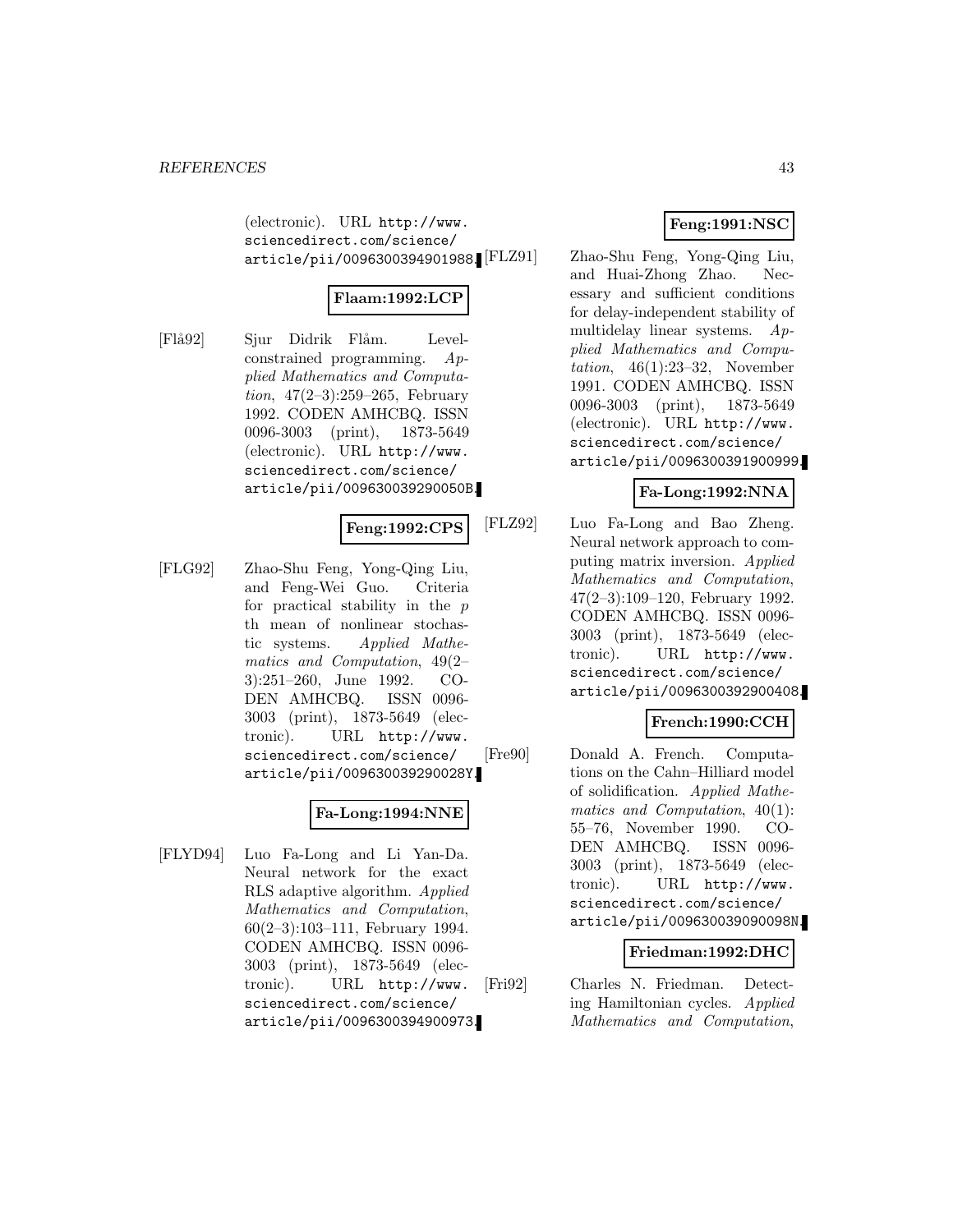47(2–3):137–143, February 1992. CODEN AMHCBQ. ISSN 0096- 3003 (print), 1873-5649 (electronic). URL http://www. sciencedirect.com/science/ article/pii/009630039290042Y.

#### **Finkelstein:1994:SCS**

[FS94] Mark Finkelstein and Stephen Scheinberg. The storage complexity of some estimators of the median. Applied Mathematics and Computation, 60 (1):15–24, January 1994. CO-DEN AMHCBQ. ISSN 0096- 3003 (print), 1873-5649 (electronic). URL http://www. sciencedirect.com/science/ article/pii/009630039490202X.

#### **Fariabi:1994:CPS**

[FT94] Said Fariabi and Betty Travis. On conjugate points for second order systems. Applied Mathematics and Computation, 60 (1):37–42, January 1994. CO-DEN AMHCBQ. ISSN 0096- 3003 (print), 1873-5649 (electronic). URL http://www. sciencedirect.com/science/ article/pii/0096300394902046.

#### **Funaro:1991:PAP**

[Fun91] Daniele Funaro. Pseudospectral approximation of a PDE defined on a triangle. Applied Mathematics and Computation, 42 (2):121–138, March 1991. CO-DEN AMHCBQ. ISSN 0096- 3003 (print), 1873-5649 (electronic). URL http://www. sciencedirect.com/science/ article/pii/009630039190048R.

### **Fei:1991:TEC**

[FV91] Zhang Fei and Luis Vázquez. Two energy conserving numerical schemes for the Sine-Gordon equation. Applied Mathematics and Computation, 45(1): 17–30, September 1991. CO-DEN AMHCBQ. ISSN 0096- 3003 (print), 1873-5649 (electronic). URL http://www. sciencedirect.com/science/ article/pii/0096300391900874.

#### **Garnaev:1990:OPN**

[Gar90] Andrej Yu. Garnaev. Optimal policies in a nonlinear bioeconomic model of eutrophication. Applied Mathematics and Computation,  $35(1):95-102$ , January 1990. CODEN AMHCBQ. ISSN 0096-3003 (print), 1873-5649 (electronic). URL http://www. sciencedirect.com/science/ article/pii/009630039090092H.

## **Golberg:1990:CSP**

[GB90] M. A. Golberg and H. Bowman. The conditioning of some projection methods for Fredholm and singular integral equations.  $Ap$ plied Mathematics and Computation, 40(2):165–178, November 1990. CODEN AMHCBQ. ISSN 0096-3003 (print), 1873-5649 (electronic). URL http://www. sciencedirect.com/science/ article/pii/009630039090130U.

#### **Golberg:1994:MAE**

[GC94] Michael A. Golberg and C. S. Chen. On a method of Atkinson for evaluating domain integrals in the boundary element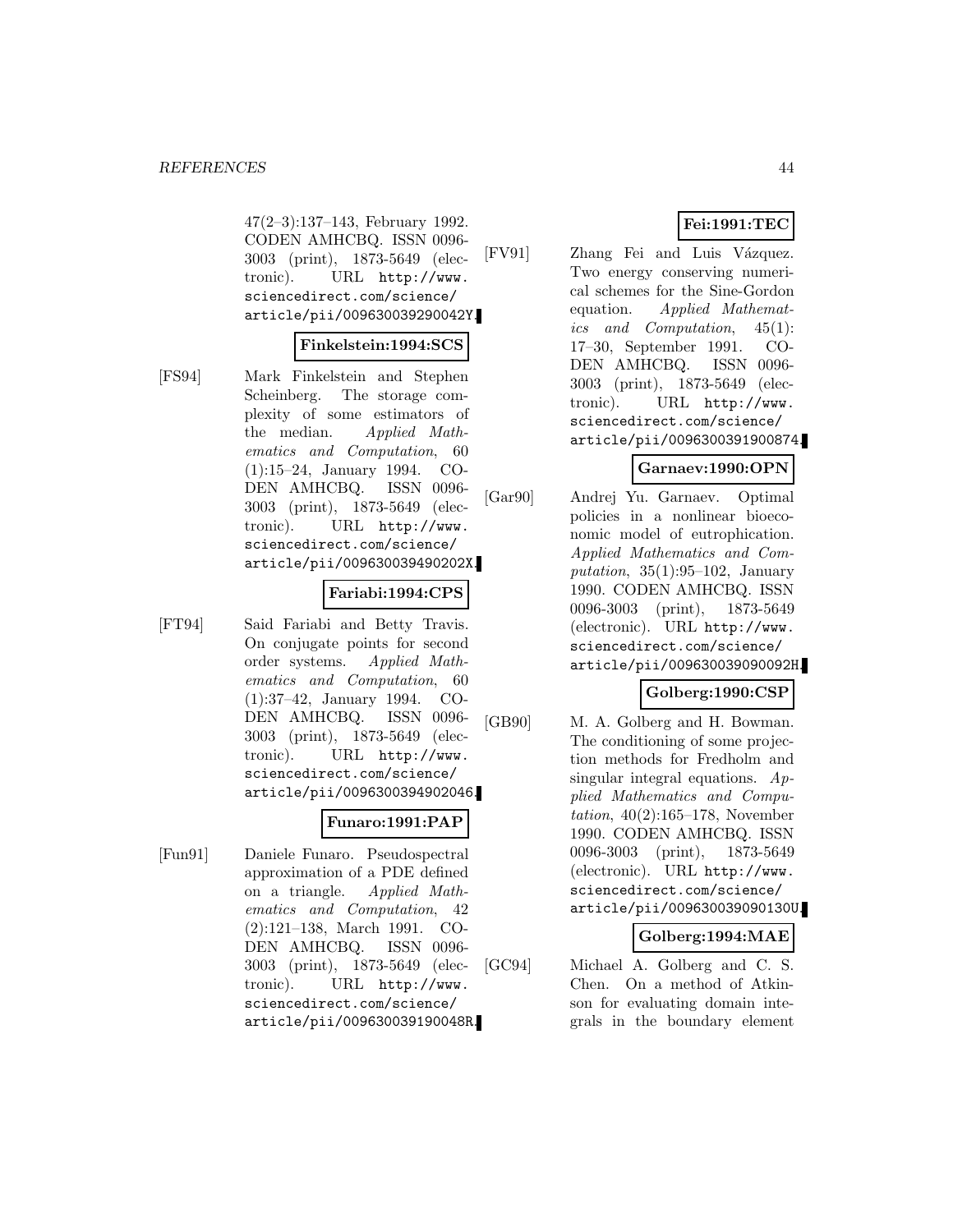method. Applied Mathematics and Computation,  $60(2-3)$ : 125–138, February 1994. CO-DEN AMHCBQ. ISSN 0096- 3003 (print), 1873-5649 (electronic). URL http://www. sciencedirect.com/science/ article/pii/009630039490099X.

## **Ge:1990:FFT**

[Ge90a] Renpu Ge. The filled function transformations for constrained global optimization. Applied Mathematics and Computation, 39(1):1–20, September 1990. CO-DEN AMHCBQ. ISSN 0096- 3003 (print), 1873-5649 (electronic). URL http://www. sciencedirect.com/science/ article/pii/009630039090118M.

## **Ge:1990:FMM**

[Ge90b] Renpu Ge. Finding more and more solutions of a system of nonlinear equations. Applied Mathematics and Computation, 36(1):15–30, March 1990. CO-DEN AMHCBQ. ISSN 0096- 3003 (print), 1873-5649 (electronic). URL http://www. sciencedirect.com/science/ article/pii/009630039090072B.

## **Ge:1991:SLP**

[Ge91] Renpu Ge. Solving linear programming problems via linear minimax problems. Applied Mathematics and Computation, 46(1):59–77, November 1991. CODEN AMHCBQ. ISSN 0096- 3003 (print), 1873-5649 (electronic). URL http://www.

sciencedirect.com/science/ article/pii/009630039190101R.

## **Gil:1991:PTS**

[GG91a] María Angeles Gil and Pedro Gil. A procedure to test the suitability of a factor for stratification in estimating diversity. Applied Mathematics and Computation, 43(3):221–229, June 1991. CO-DEN AMHCBQ. ISSN 0096- 3003 (print), 1873-5649 (electronic). URL http://www. sciencedirect.com/science/ article/pii/009630039190007A.

## **Goel:1991:SCU**

Narendra S. Goel and Mark D. Goodwin. Symbolic computation using L-systems. Applied Mathematics and Computation, 42(3):223–253, April 1991. CO-DEN AMHCBQ. ISSN 0096- 3003 (print), 1873-5649 (electronic). URL http://www. sciencedirect.com/science/ article/pii/0096300391900036.

## **Gatto:1991:ORE**

[GGR91] Marino Gatto, Luca Ghezzi, and Sergio Rinaldi. The optimal reclamation of eutrophic water bodies. Applied Mathematics and Computation, 43 (2):105–115, May 1991. CO-DEN AMHCBQ. ISSN 0096- 3003 (print), 1873-5649 (electronic). URL http://www. sciencedirect.com/science/ article/pii/009630039190027K.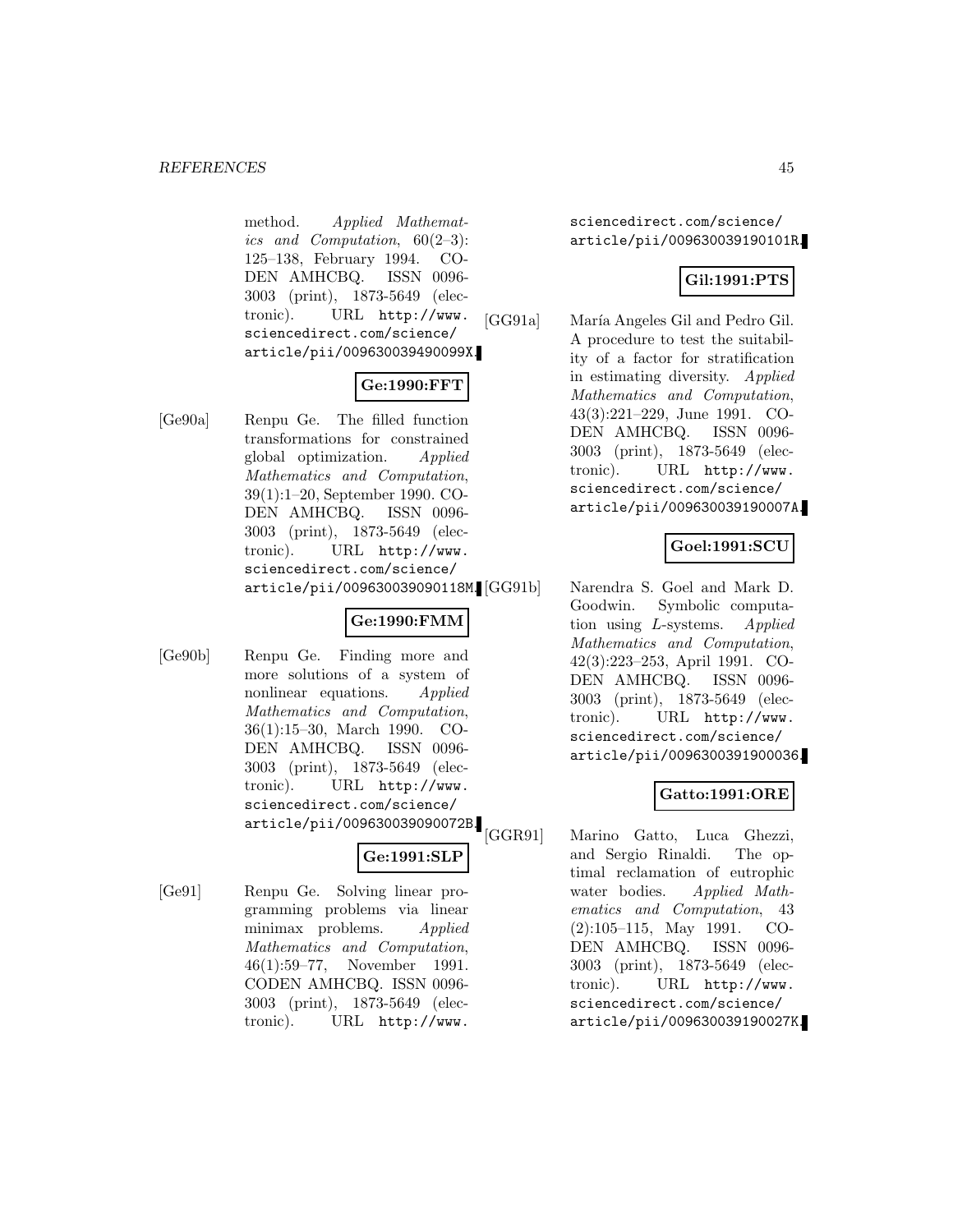## **Gupta:1994:SFO**

[GK94] Chaitan P. Gupta and Ying C. Kwong.  $L^p$ -solvability of a fourth-order boundary-value problem at resonance. Applied Mathematics and Computation, 65(1–3):151–159, September/October 1994. CODEN AMHCBQ. ISSN 0096-3003 (print), 1873-5649 (electronic). URL http://www.sciencedirect. com/science/article/pii/0096300394901724. Michael A. Golberg and Michael

## **Gunji:1991:ALA**

[GKn91] Yukio Gunji and Norio Kon-no. Artificial life with autonomously emerging boundaries. Applied Mathematics and Computation, 43(3):271–298, June 1991. CO-DEN AMHCBQ. ISSN 0096- 3003 (print), 1873-5649 (electronic). URL http://www. sciencedirect.com/science/ article/pii/009630039190012C.

### **Grace:1992:OTS**

[GL92] S. R. Grace and B. S. Lalli. Oscillation theorems for second order neutral functional differential equations. Applied Mathematics and Computation, 51(2– 3):119–133, October 1992. CO-DEN AMHCBQ. ISSN 0096- 3003 (print), 1873-5649 (electronic). URL http://www. sciencedirect.com/science/ article/pii/009630039290068C.

#### **Guoqiang:1994:AEE**

[GL94] Han Guoqiang and Zhang Liqing. Asymptotic error expansion of two-dimensional Volterra integral equation by iterated collocation. Applied Mathematics and Computation, 61(2–3): 269–285, March 15, 1994. CO-DEN AMHCBQ. ISSN 0096- 3003 (print), 1873-5649 (electronic). URL http://www. sciencedirect.com/science/ article/pii/0096300394900507.

## **Golberg:1993:NEC**

McKenna. The numerical evaluation of a class of logarithmically singular integral transforms. Applied Mathematics and Computation, 57(2–3):117– 129, September 1, 1993. CO-DEN AMHCBQ. ISSN 0096- 3003 (print), 1873-5649 (electronic). URL http://www. sciencedirect.com/science/ article/pii/0096300393901422.

### **Ghelardoni:1994:EES**

[GM94] Paolo Ghelardoni and Pietro Marzulli. Error estimates for shooting methods in two-point boundary value problems for second-order equations. Applied Mathematics and Computation, 60(2–3):237–248, February 1994. CODEN AMHCBQ. ISSN 0096- 3003 (print), 1873-5649 (electronic). URL http://www. sciencedirect.com/science/ article/pii/0096300394901074.

### **Golberg:1993:DSI**

[Gol93] Michael A. Golberg. The discrete Sloan iterate for the generalized airfoil equation. Applied Mathematics and Computation, 57(2–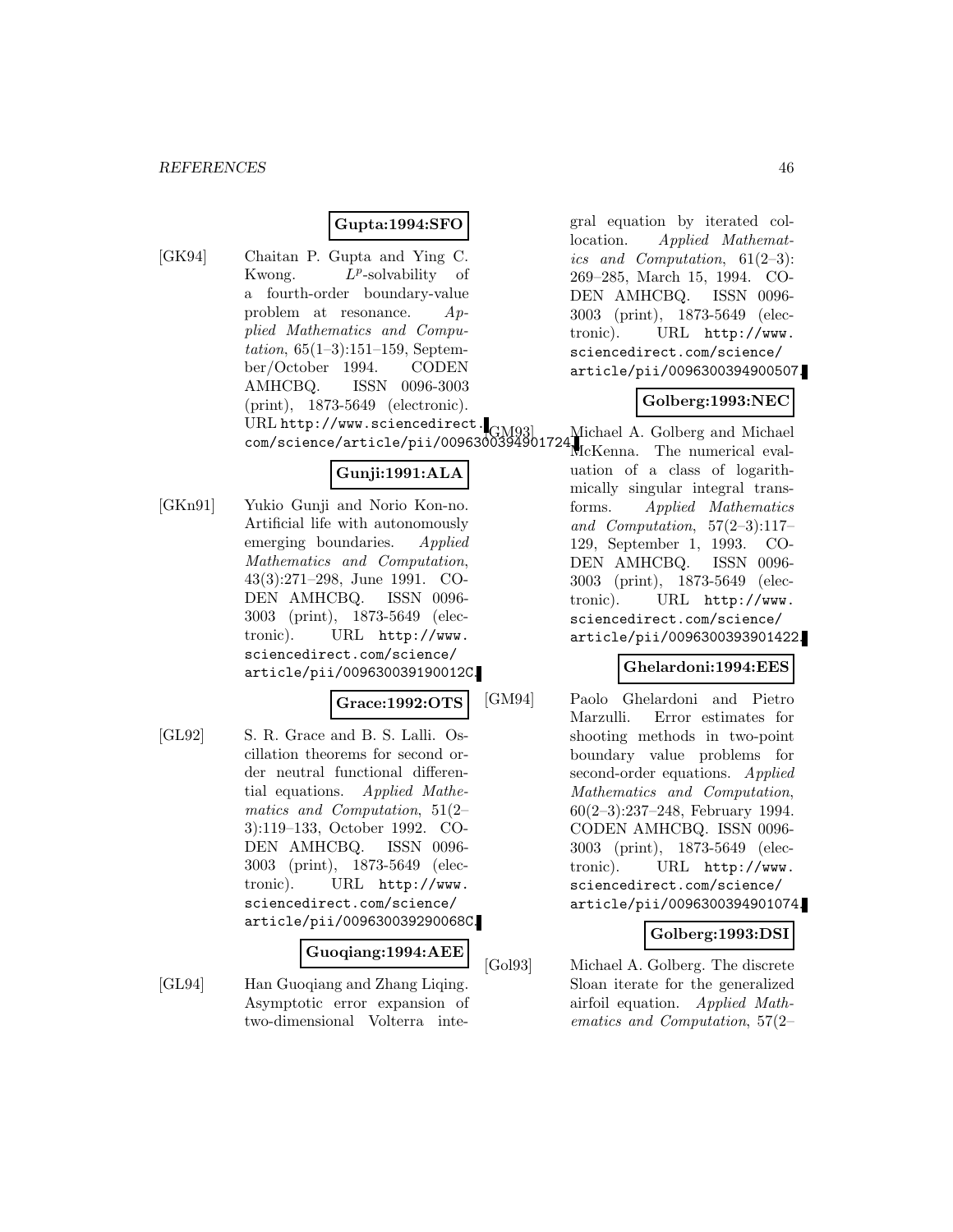3):103–115, September 1, 1993. CODEN AMHCBQ. ISSN 0096- 3003 (print), 1873-5649 (electronic). URL http://www. sciencedirect.com/science/ article/pii/009630039390141Z.

#### **Ghezzi:1994:QAN**

[GP94] Luca Luigi Ghezzi and Lorenzo Peccati. Qualitative analysis of a nonlinear stock price model. Applied Mathematics and Computation, 63(2–3):123–130, July 1994. CODEN AMHCBQ. ISSN 0096- 3003 (print), 1873-5649 (electronic). URL http://www. sciencedirect.com/science/ article/pii/0096300394901902.

### **Ge:1990:GCF**

[GQ90] Renpu Ge and Yongfeng Qin. The globally convexized filled functions for global optimization. Applied Mathematics and Computation,  $35(2):131-158$ , January 1990. CODEN AMHCBQ. ISSN 0096-3003 (print), 1873-5649 (electronic). URL http://www. sciencedirect.com/science/ article/pii/009630039090114I.

### **Gross:1993:CEM**

[Gro93] R. Steven Gross. Computationally efficient method for the solution of a singular integrodifferential equation. Applied Mathematics and Computation, 57(2–3):161–175, September 1, 1993. CODEN AMHCBQ. ISSN 0096-3003 (print), 1873-5649 (electronic). URL http://www. sciencedirect.com/science/ article/pii/0096300393901444.

### **Garner:1994:EUS**

[GS94a] J. B. Garner and Randolph James Schilling. Existence, uniqueness, and stability for a class of diffusion problems. Applied Mathematics and Computation, 65(1– 3):161–169, September/October 1994. CODEN AMHCBQ. ISSN 0096-3003 (print), 1873-5649 (electronic). URL http://www. sciencedirect.com/science/ article/pii/0096300394901732.

### **Graef:1994:AOB**

[GS94b] John R. Graef and Paul W. Spikes. Asymptotic and oscillatory behavior of solutions of nonlinear neutral delay equations of arbitrary order. Applied Mathematics and Computation, 65(1– 3):209–221, September/October 1994. CODEN AMHCBQ. ISSN 0096-3003 (print), 1873-5649 (electronic). URL http://www. sciencedirect.com/science/ article/pii/0096300394901775.

### **Gunji:1993:LPB**

[GSK93] Yukio-Pegio Gunji, Shuji Shinohara, and Norio Konno. Learning processes based on incomplete identification and information generation. Applied Mathematics and Computation, 55 (2–3):219–253, May 1993. CO-DEN AMHCBQ. ISSN 0096- 3003 (print), 1873-5649 (electronic). URL http://www. sciencedirect.com/science/ article/pii/0096300393900238.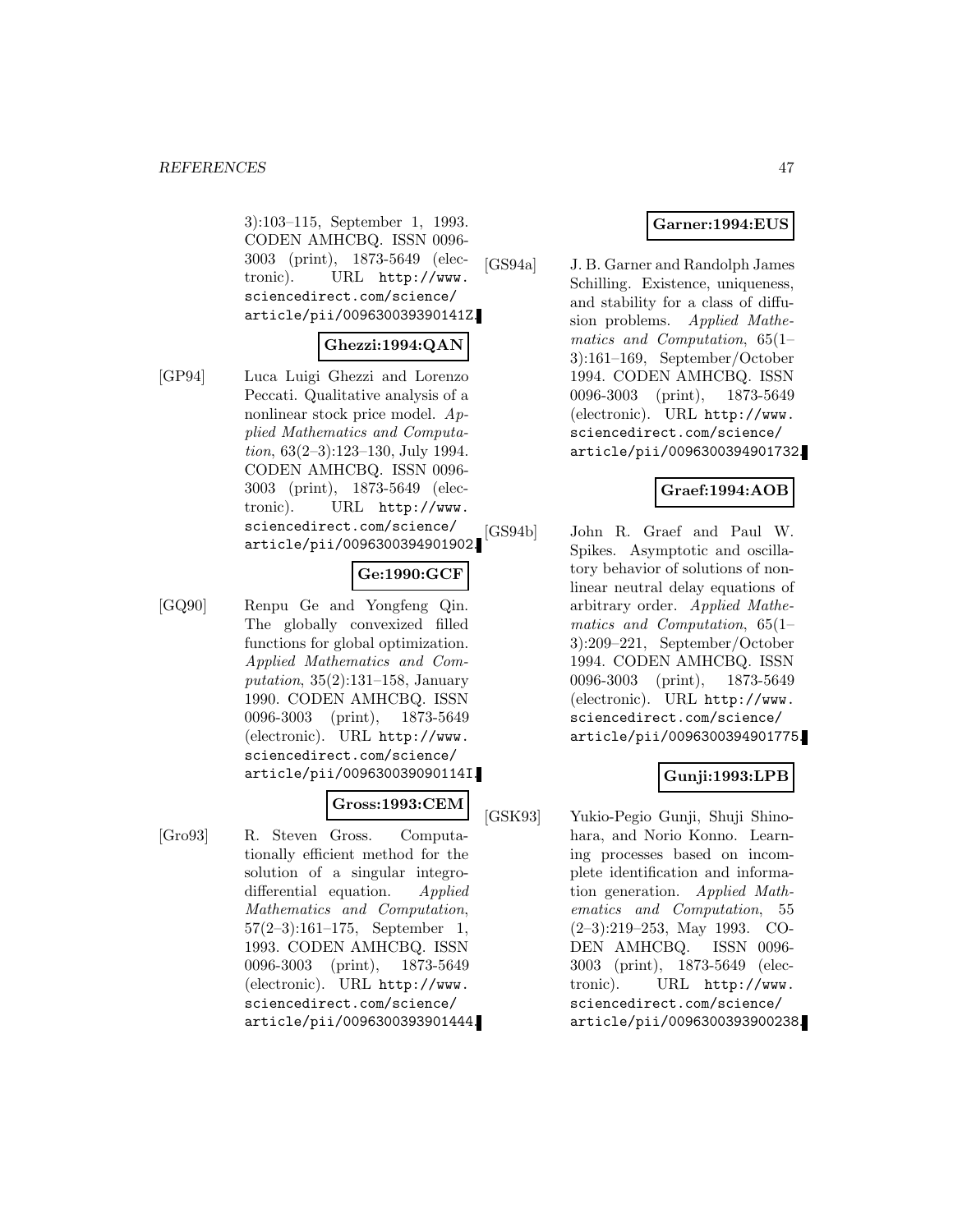## **Goh:1991:AAS**

[GT91] C. J. Goh and K. L. Teo. Alternative algorithms for solving nonlinear function and functional inequalities. Applied Mathematics and Computation, 41(2): 159–177, January 1991. CO-DEN AMHCBQ. ISSN 0096- 3003 (print), 1873-5649 (electronic). URL http://www. sciencedirect.com/science/ article/pii/009630039190068X.

### **Gunji:1992:FLI**

[Gun92] Yukio-Pegio Gunji. The form of life. I. It is possible but not necessary. Applied Mathematics and Computation, 47(2–3): 267–288, February 1992. CO-DEN AMHCBQ. ISSN 0096- 3003 (print), 1873-5649 (electronic). URL http://www. sciencedirect.com/science/ article/pii/0096300392900512.

## **Gunji:1993:FLU**

[Gun93] Yukio-Pegio Gunji. Forms of life: Unprogrammability constitutes the outside of a system and its autonomy. Applied Mathematics and Computation, 58(1): 19–76, September 15, 1993. CO-DEN AMHCBQ. ISSN 0096- 3003 (print), 1873-5649 (electronic). URL http://www. sciencedirect.com/science/ article/pii/009630039390043E.

#### **Gunji:1994:ALP**

[Gun94] Yukio-Pegio Gunji. Autonomic life as the proof of incompleteness and Lawvere's theorem of fixed point. Applied Mathematics and Computation, 61(2–3): 231–267, March 15, 1994. CO-DEN AMHCBQ. ISSN 0096- 3003 (print), 1873-5649 (electronic). URL http://www. sciencedirect.com/science/ article/pii/0096300394900493.

## **Gupta:1990:FON**

[Gup90] Chaitan P. Gupta. A fourthorder nonlinear boundary-value problem and an integral-type sign condition. Applied Mathematics and Computation, 35(3): 231–242, February 1990. CO-DEN AMHCBQ. ISSN 0096- 3003 (print), 1873-5649 (electronic). URL http://www. sciencedirect.com/science/ article/pii/0096300390900444.

### **Gyori:1990:SCE**

[Gyö90] Istvan Györi. Sharp conditions for existence of nontrivial invariant cones of nonnegative initial values of difference equations. Applied Mathematics and Computation, 36(2):89–111, March 1990. CODEN AMHCBQ. ISSN 0096-3003 (print), 1873-5649 (electronic). URL http://www. sciencedirect.com/science/ article/pii/009630039090014T.

### **Hamdan:1992:CAF**

[Ham92] M. H. Hamdan. Computational aspects of flow through curved domains: the effect of no-slip. Applied Mathematics and Computation, 52(2–3): 189–206, December 1992. CO-DEN AMHCBQ. ISSN 0096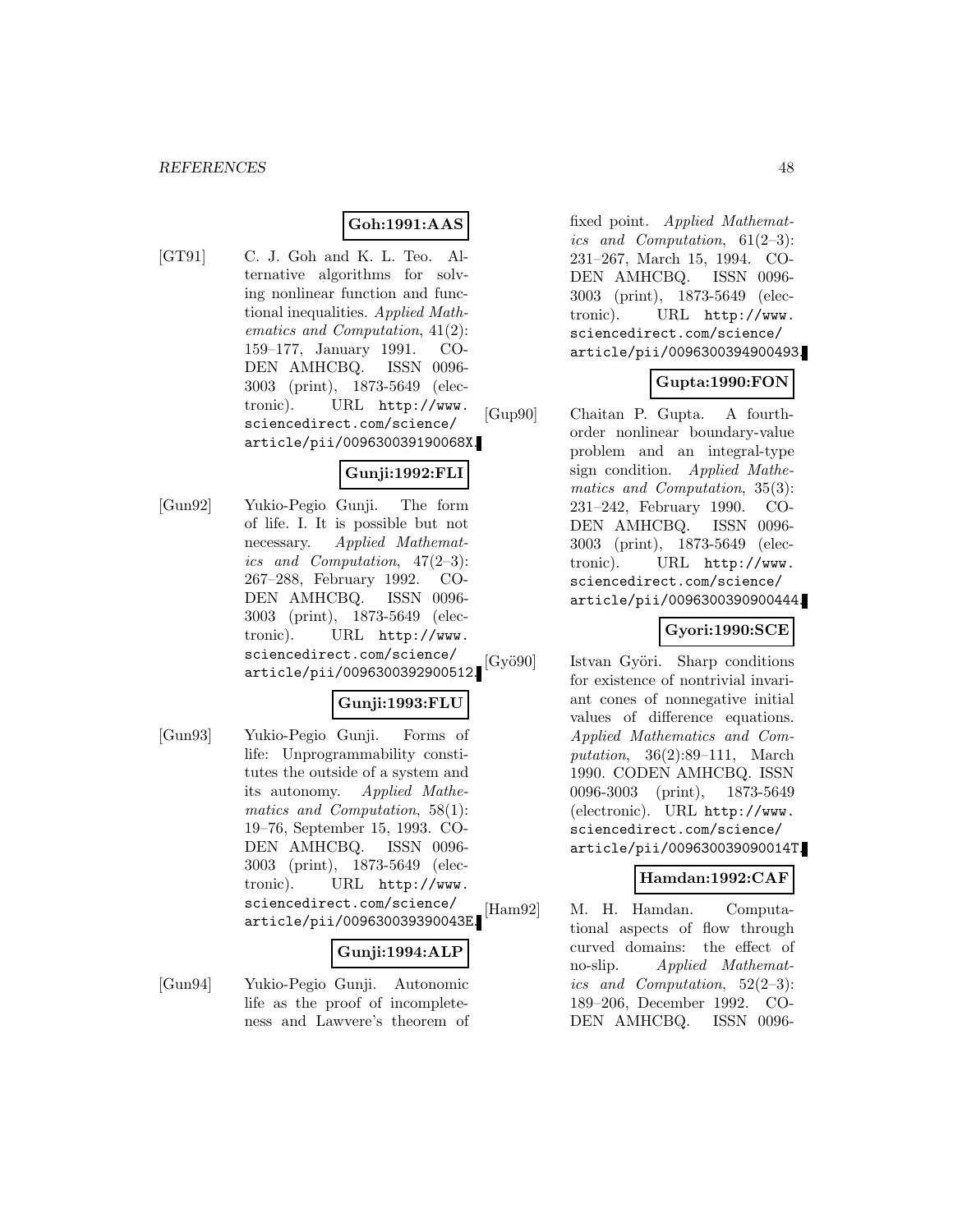3003 (print), 1873-5649 (electronic). URL http://www. sciencedirect.com/science/ article/pii/009630039290077E.

#### **Hamann:1994:CBS**

[Ham94a] Bernd Hamann. Construction of B-spline approximations for use in numerical grid generation. Applied Mathematics and Computation, 65(1–3):295–314, September/October 1994. CO-DEN AMHCBQ. ISSN 0096- 3003 (print), 1873-5649 (electronic). URL http://www. sciencedirect.com/science/ article/pii/0096300394901848.

#### **Hamdan:1994:SPF**

[Ham94b] M. H. Hamdan. Single-phase flow through porous channels a review of flow models and channel entry conditions. Applied Mathematics and Computation, 62(2–3):203–222, May 1994. CO-DEN AMHCBQ. ISSN 0096- 3003 (print), 1873-5649 (electronic). URL http://www. sciencedirect.com/science/ article/pii/0096300394900833.

### **Han:1992:QEE**

[Han92] Weimin Han. Quantitative error estimate in modeling the laminar stationary flow of a Bingham fluid. Applied Mathematics and Computation, 47 (1):15–24, January 1992. CO-DEN AMHCBQ. ISSN 0096- 3003 (print), 1873-5649 (electronic). URL http://www. sciencedirect.com/science/ article/pii/0096300392900615.

## **Hamdan:1991:ADL**

[HB91] M. H. Hamdan and R. M. Barron. Analysis of the Darcy–Lapwood and the Darcy– Lapwood–Brinkman models: significance of the Laplacian. Applied Mathematics and Computation, 44(2):121–141, July 1991. CODEN AMHCBQ. ISSN 0096- 3003 (print), 1873-5649 (electronic). URL http://www. sciencedirect.com/science/ article/pii/009630039190014E.

#### **Hamdam:1993:DLB**

M. H. Hamdam and R. M. Barron. On the Darcy–Lapwood– Brinkman–Saffman dusty fluid flow models through porous media part I: models development. Applied Mathematics and Computation, 54(1):65–79, March 1, 1993. CODEN AMHCBQ. ISSN 0096-3003 (print), 1873-5649 (electronic). URL http://www. sciencedirect.com/science/ article/pii/009630039390033B.

### **Heinrichs:1991:SMM**

[Hei91] Wilhelm Heinrichs. A 3D spectral multigrid method. Applied Mathematics and Computation, 41(2): 117–128, January 1991. CO-DEN AMHCBQ. ISSN 0096- 3003 (print), 1873-5649 (electronic). URL http://www. sciencedirect.com/science/ article/pii/009630039190065U.

#### **Heinrichs:1993:FEP**

[Hei93a] Wilhelm Heinrichs. Finite element preconditioning for spec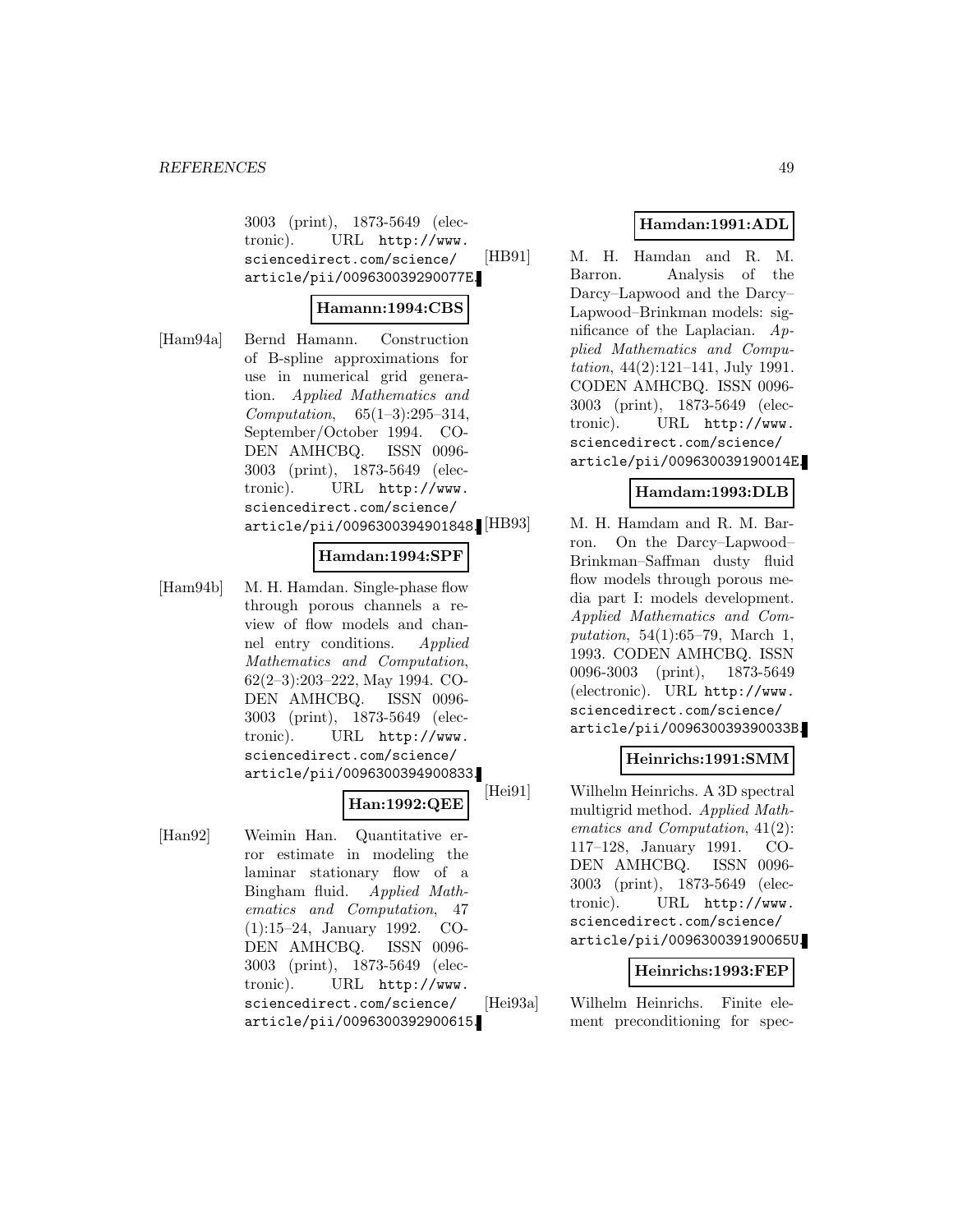tral multigrid methods. Applied Mathematics and Computation, 59(1):19–40, November 1993. CODEN AMHCBQ. ISSN 0096-3003 (print), 1873-5649 (electronic). URL http://www. sciencedirect.com/science/ article/pii/S009630039390039H.

#### **Heinrichs:1993:SMM**

[Hei93b] Wilhelm Heinrichs. Spectral multigrid methods for domain decomposition problems using patching techniques. Applied Mathematics and Computation, 59(2–3):165–176, December 1993. CODEN AMHCBQ. ISSN 0096- 3003 (print), 1873-5649 (electronic). URL http://www. sciencedirect.com/science/ article/pii/009630039390087U.

#### **Heunis:1990:SDEa**

[Heu90a] A. J. Heunis. On the stochastic differential equations of filtering theory. Applied Mathematics and Computation, 37 (3):185–218, June 1990. CO-DEN AMHCBQ. ISSN 0096- 3003 (print), 1873-5649 (electronic). URL http://www. sciencedirect.com/science/  $\ar{ticle/pi1/0096300390900558}$  [HJ92]

#### **Heunis:1990:SDEb**

[Heu90b] A. J. Heunis. On the stochastic differential equations of filtering theory. Applied Mathematics and Computation, 39 (3):3–36, October 1990. CO-DEN AMHCBQ. ISSN 0096- 3003 (print), 1873-5649 (electronic). URL http://www.

sciencedirect.com/science/ article/pii/009630039090002K.

### **Hipel:1991:CCA**

[HF91] Keith W. Hipel and Niall M. Fraser. Cooperation in conflict analysis. Applied Mathematics and Computation, 43 (2):181–206, May 1991. CO-DEN AMHCBQ. ISSN 0096- 3003 (print), 1873-5649 (electronic). URL http://www. sciencedirect.com/science/ article/pii/009630039190033J.

#### **Hwang:1993:AVS**

[HF93] Daniel Y. Hwang and Winfred A. Foster, Jr. On axisymmetric vibration of shallow spherical shells with fixed circular cutout. Applied Mathematics and Computation, 57(2–3):205– 220, September 1, 1993. CO-DEN AMHCBQ. ISSN 0096- 3003 (print), 1873-5649 (electronic). URL http://www. sciencedirect.com/science/ article/pii/0096300393901477.

### **Han:1992:CME**

Weimin Han and Emery Jou. On the computation of minimalenergy splines: convergence analysis. Applied Mathematics and Computation, 47(1): 1–13, January 1992. CO-DEN AMHCBQ. ISSN 0096- 3003 (print), 1873-5649 (electronic). URL http://www. sciencedirect.com/science/ article/pii/009630039290060E.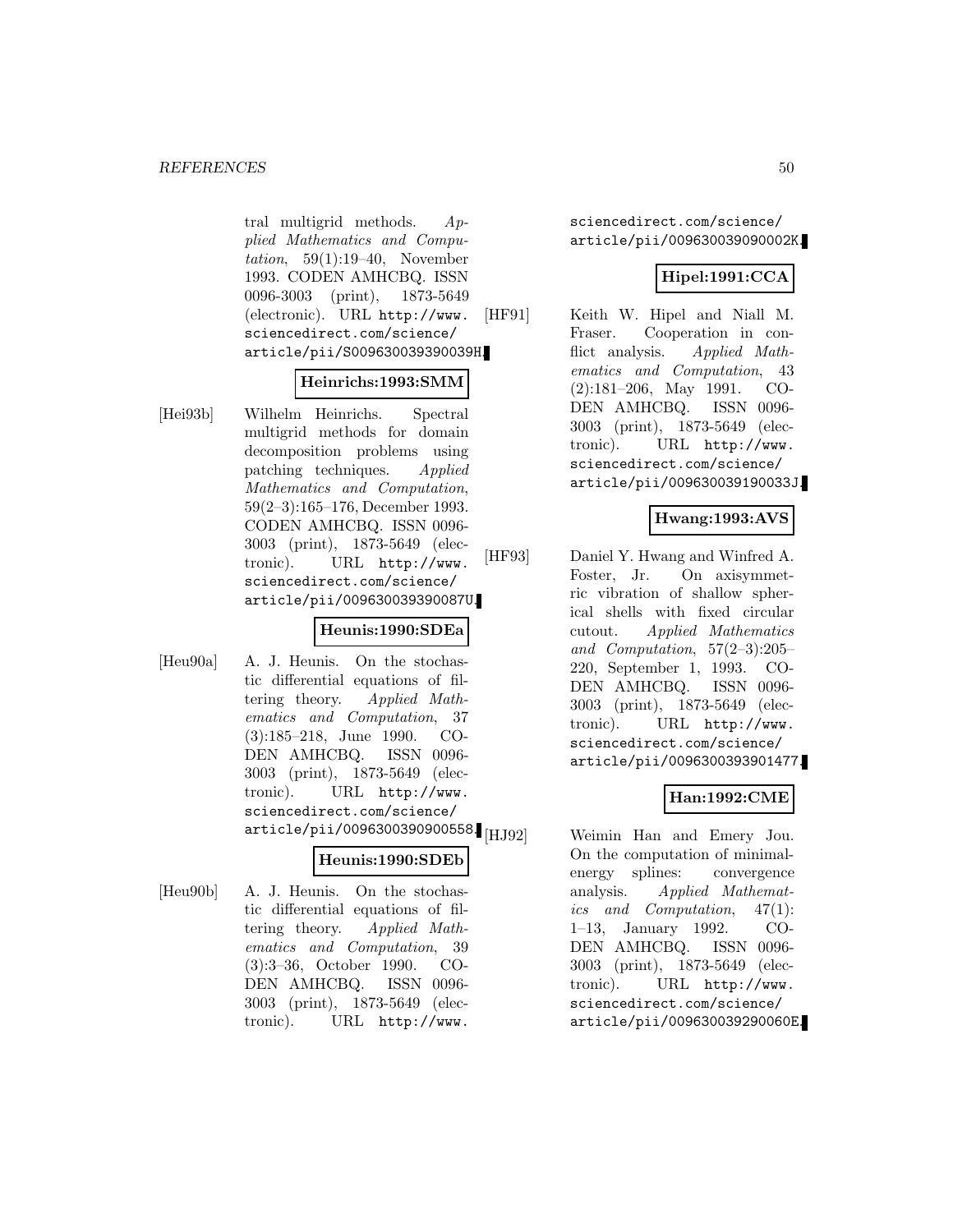## **Hicks:1993:ANC**

[HKLS93] D. L. Hicks, K. L. Kuttler, L. M. Liebrock, and C. E. Southwell. Answering von Neumann's conjecture on convergence of averages and analyzing the von Neumann–Richtmyer scheme via a material averaging method. Applied Mathematics and Computation,  $55(2-3):265-295$ , May 1993. CODEN AMHCBQ. ISSN 0096- 3003 (print), 1873-5649 (electronic). URL http://www. sciencedirect.com/science/ article/pii/009630039390025A.

#### **Hicks:1991:PAI**

[HL91] Darrell L. Hicks and Lorie M. Liebrock. Parallel algorithms for implicit material dynamics schemes. Applied Mathematics and Computation, 46(3): 179–209, December 1991. CO-DEN AMHCBQ. ISSN 0096- 3003 (print), 1873-5649 (electronic). URL http://www. sciencedirect.com/science/ article/pii/0096300391901165.

#### **Hicks:1994:EEE**

[HLW94] D. L. Hicks, L. M. Liebrock, and Y. Wen. Eigenform error estimates of computational material dynamics with shocks. 1.1. Hooke's law materials. Applied Mathematics and Computation, 66(2–3):181–216, December 1994. CODEN AMHCBQ. ISSN 0096- 3003 (print), 1873-5649 (electronic). URL http://www. sciencedirect.com/science/ article/pii/0096300394901163.

## **Hady:1994:MCR**

[HM94] F. M. Hady and R. A. Mohamed. Mixed convectionradiation interaction heat transfer in boundary-layer over a semiinfinite flat plate embedded in porous medium with a transfer magnetic field. Applied Mathematics and Computation, 66(2– 3):103–128, December 1994. CO-DEN AMHCBQ. ISSN 0096- 3003 (print), 1873-5649 (electronic). URL http://www. sciencedirect.com/science/ article/pii/0096300394901120.

#### **Hojati:1994:ULP**

[Hoj94] Mehran Hojati. Using linear programming to seek the optimum combination of investment. Applied Mathematics and Computation, 66(2–3):175–179, December 1994. CODEN AMHCBQ. ISSN 0096-3003 (print), 1873-5649 (electronic). URL http://www. sciencedirect.com/science/ article/pii/0096300394901155.

### **Howell:1994:ECE**

[How94] Gary W. Howell. Efficient computation of eigenvalues of randomly generated matrices. Applied Mathematics and Computation, 66(1):9–24, November 1994. CODEN AMHCBQ. ISSN 0096- 3003 (print), 1873-5649 (electronic). URL http://www. sciencedirect.com/science/ article/pii/0096300394901554.

#### **Hosea:1994:EEC**

[HS94] M. E. Hosea and L. F. Shampine. Estimating the error of the classic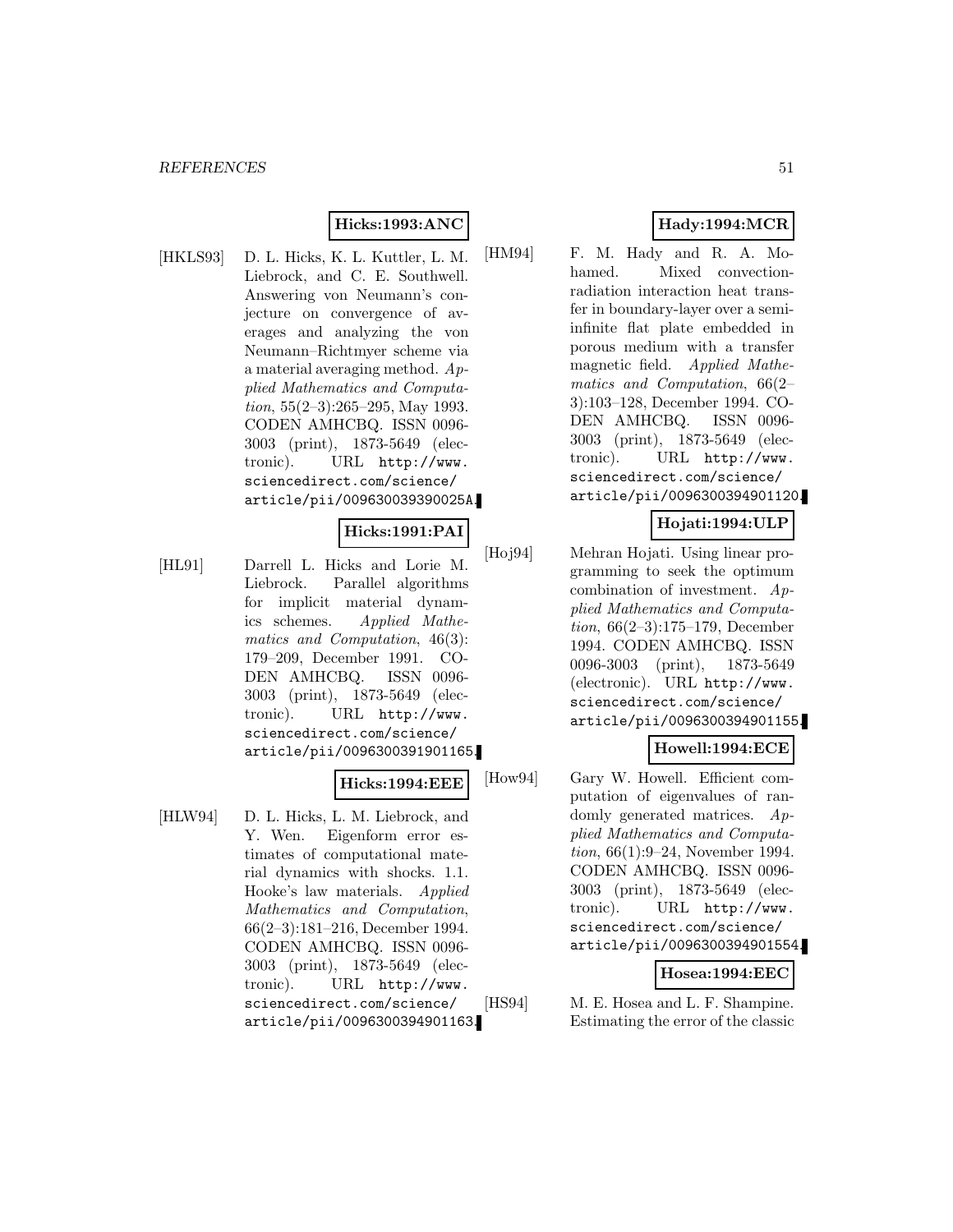Runge–Kutta Formula. Applied Mathematics and Computation, 66(2–3):217–226, December 1994. CODEN AMHCBQ. ISSN 0096- 3003 (print), 1873-5649 (electronic). URL http://www. sciencedirect.com/science/ article/pii/0096300394901171.

### **Harris:1994:SMR**

[HSZ94] G. Harris, P. Sellers, and B. Zinner. Some multiplicity results for a class of nonlinear boundary value problems. Applied Mathematics and Computation, 65(1– 3):195–208, September/October 1994. CODEN AMHCBQ. ISSN 0096-3003 (print), 1873-5649 (electronic). URL http://www. sciencedirect.com/science/ article/pii/0096300394901767.

### **Habib:1990:ISNa**

[HT90a] M. K. Habib and A. Thavaneswaran. Inference for stochastic neuronal models. Applied Mathematics and Computation, 38(1):51–73, July 1990. CODEN AMHCBQ. ISSN 0096- 3003 (print), 1873-5649 (electronic). URL http://www. sciencedirect.com/science/ article/pii/009630039090080M.

#### **Habib:1990:ISNb**

[HT90b] M. K. Habib and A. Thavaneswaran. Inference for stochastic neuronal models. Applied Mathematics and Computation, 39(3):183–205, October 1990. CODEN AMHCBQ. ISSN 0096-3003 (print), 1873-5649 (electronic). URL http://www.

sciencedirect.com/science/ article/pii/009630039090008Q.

### **Huang:1991:CAM**

[Hua91] Wei-Zhang Huang. Convergence of Algebraic multigrid methods for symmetric positive definite matrices with weak diagonal dominance. Applied Mathematics and Computation, 46(2): 145–164, November 1991. CO-DEN AMHCBQ. ISSN 0096- 3003 (print), 1873-5649 (electronic). URL http://www. sciencedirect.com/science/ article/pii/009630039190022F.

## **Huss:1990:ALA**

[Hus90] Ronald E. Huss. An ADA library for automatic evaluation of derivatives. Applied Mathematics and Computation, 35(2): 103–123, January 1990. CO-DEN AMHCBQ. ISSN 0096- 3003 (print), 1873-5649 (electronic). URL http://www. sciencedirect.com/science/ article/pii/009630039090112G.

## **Holter:1990:CVM**

[HV90] Bill Holter and George Vanden-Berghe. A comparison of vectorized methods for solving the two-dimensional diffusion equation: multigrid versus polynomial preconditioned conjugate gradient. Applied Mathematics and Computation, 40(1):77– 103, November 1990. CO-DEN AMHCBQ. ISSN 0096- 3003 (print), 1873-5649 (electronic). URL http://www.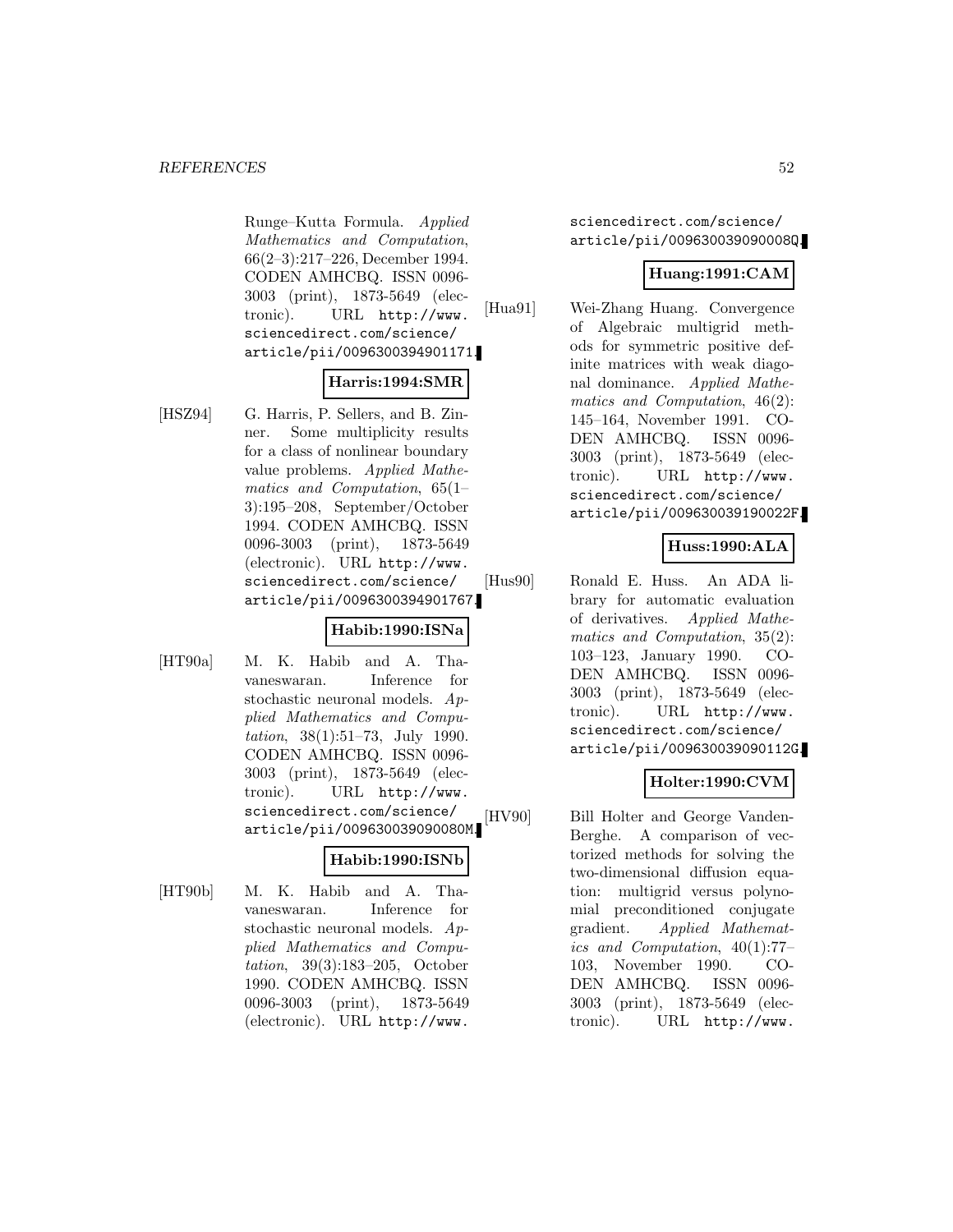sciencedirect.com/science/ article/pii/009630039090099O.

# **Issa:1994:AHF**

[IBS94] Camille A. Issa, Krishnan Balasubramaniam, and Kanthikannan Srirengan. Adaptive hpfinite element for transient analysis. Applied Mathematics and Computation, 65(1–3):315–333, September/October 1994. CO-DEN AMHCBQ. ISSN 0096- 3003 (print), 1873-5649 (electronic). URL http://www. sciencedirect.com/science/ article/pii/0096300394901856.

#### **Iakovidis:1992:IPE**

[IM92] Ilias Iakovidis and Clyde F. Martin. The inverse problem in electrocardiography on a spherical model. Applied Mathematics and Computation, 48(2– 3):187–217, April 1992. CO-DEN AMHCBQ. ISSN 0096- 3003 (print), 1873-5649 (electronic). URL http://www. sciencedirect.com/science/ article/pii/0096300392900383.

#### **Ioakimidis:1992:COS**

[Ioa92] Nikolaos I. Ioakimidis. Computation of the orders of singularity of sectionally analytic functions. Applied Mathematics and Computation, 48(1):13–19, March 1992. CODEN AMHCBQ. ISSN 0096-3003 (print), 1873-5649 (electronic). URL http://www. sciencedirect.com/science/ article/pii/009630039290015S.

## **Ioakimidis:1991:NEC**

[IPP91] N. I. Ioakimidis, E. A. Perdios, and K. E. Papadakis. Numerical estimation of the coefficient of the homogeneous Riemann– Hilbert problem on the basis of boundary data. Applied Mathematics and Computation, 41 (1):21–33, January 1991. CO-DEN AMHCBQ. ISSN 0096- 3003 (print), 1873-5649 (electronic). URL http://www. sciencedirect.com/science/ article/pii/009630039190104U.

### **Ismail:1993:EES**

[IST93] Fudziah Bte Ismail, Mohamed B. Suleiman, and Bachok B. Taib. Existence of  $h^2$ -expansion for some extrapolation methods for solving autonomous higher order ODEs. Applied Mathematics and Computation, 57 (1):69–83, August 1993. CO-DEN AMHCBQ. ISSN 0096- 3003 (print), 1873-5649 (electronic). URL http://www. sciencedirect.com/science/ article/pii/0096300393900135.

## **Jackson:1990:EES**

[Jac90] Dennis E. Jackson. Error estimates for the semidiscrete finite-element approximation of a damped wave equation with a smoothing property. Applied Mathematics and Computation, 35(3):243–261, February 1990. CODEN AMHCBQ. ISSN 0096- 3003 (print), 1873-5649 (electronic). URL http://www. sciencedirect.com/science/ article/pii/0096300390900455.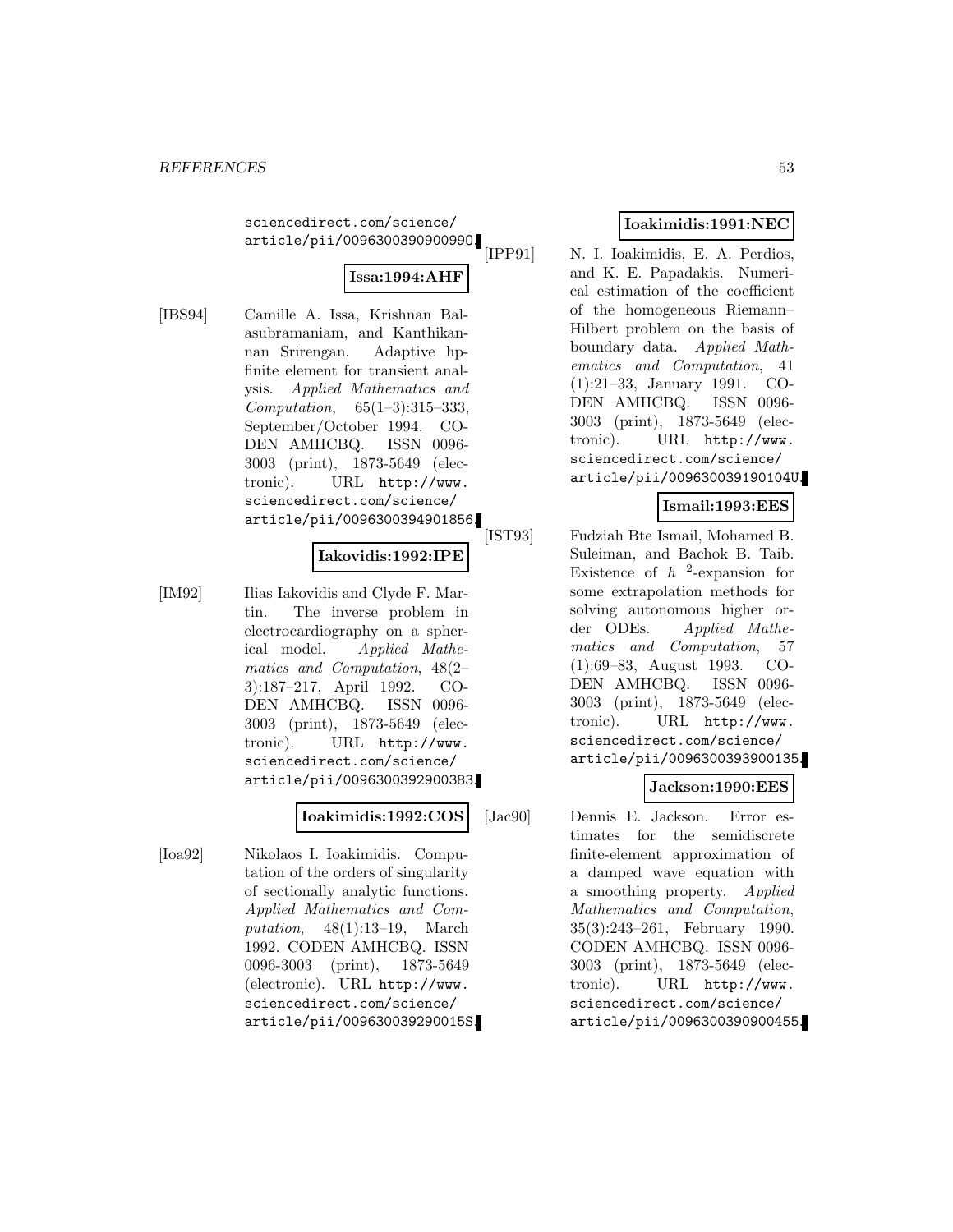### **Jackson:1992:EES**

[Jac92] D. E. Jackson. Error estimates for the semidiscrete Galerkin approximations of the FitzHugh– Nagumo equations. Applied Mathematics and Computation, 50(1):93–114, July 1992. CO-DEN AMHCBQ. ISSN 0096- 3003 (print), 1873-5649 (electronic). URL http://www. sciencedirect.com/science/ article/pii/009630039290013Q.

#### **Jacobson:1993:VBR**

[Jac93] Sheldon H. Jacobson. Variance and bias reduction techniques for the harmonic gradient estimator. Applied Mathematics and Computation, 55(2–3):153–186, May 1993. CODEN AMHCBQ. ISSN 0096-3003 (print), 1873-5649 (electronic). URL http://www. sciencedirect.com/science/ article/pii/009630039390019B.

## **Jodar:1991:IDM**

[JF91] L. Jódar and M. Legua Fernandez. An implicit difference method for the numerical solution of coupled systems of partial differential equations. Applied Mathematics and Computation, 46(2):127–134, November 1991. CODEN AMHCBQ. ISSN 0096- 3003 (print), 1873-5649 (electronic). URL http://www. sciencedirect.com/science/ article/pii/009630039190020N.

# **Ji:1994:ALE**

[Ji94] Jun Ji. An alternative limit expression of Drazin inverse and its application. Applied Mathematics and Computation, 61(2–3): 151–156, March 15, 1994. CO-DEN AMHCBQ. ISSN 0096- 3003 (print), 1873-5649 (electronic). URL http://www. sciencedirect.com/science/ article/pii/0096300394900442.

## **Jiang:1994:MFP**

[Jia94] Chang Jin Jiang. A method for finding the periodic solution of autonomous ordinary differential equations. Applied Mathematics and Computation, 66(2–3): 161–173, December 1994. CO-DEN AMHCBQ. ISSN 0096- 3003 (print), 1873-5649 (electronic). URL http://www. sciencedirect.com/science/ article/pii/0096300394901147.

### **Jimenez:1994:DDC**

[Jim94] Salvador Jiménez. Derivation of the discrete conservation laws for a family of finite difference schemes. Applied Mathematics and Computation, 64 (1):13–45, August 1994. CO-DEN AMHCBQ. ISSN 0096- 3003 (print), 1873-5649 (electronic). URL http://www. sciencedirect.com/science/ article/pii/0096300394901376.

## **Jing:1994:ABC**

[Jin94] Chen Jing. Alternating block Crank–Nicolson method for the 3-D heat equation. Applied Mathematics and Computation, 66(1): 41–61, November 1994. CO-DEN AMHCBQ. ISSN 0096- 3003 (print), 1873-5649 (elec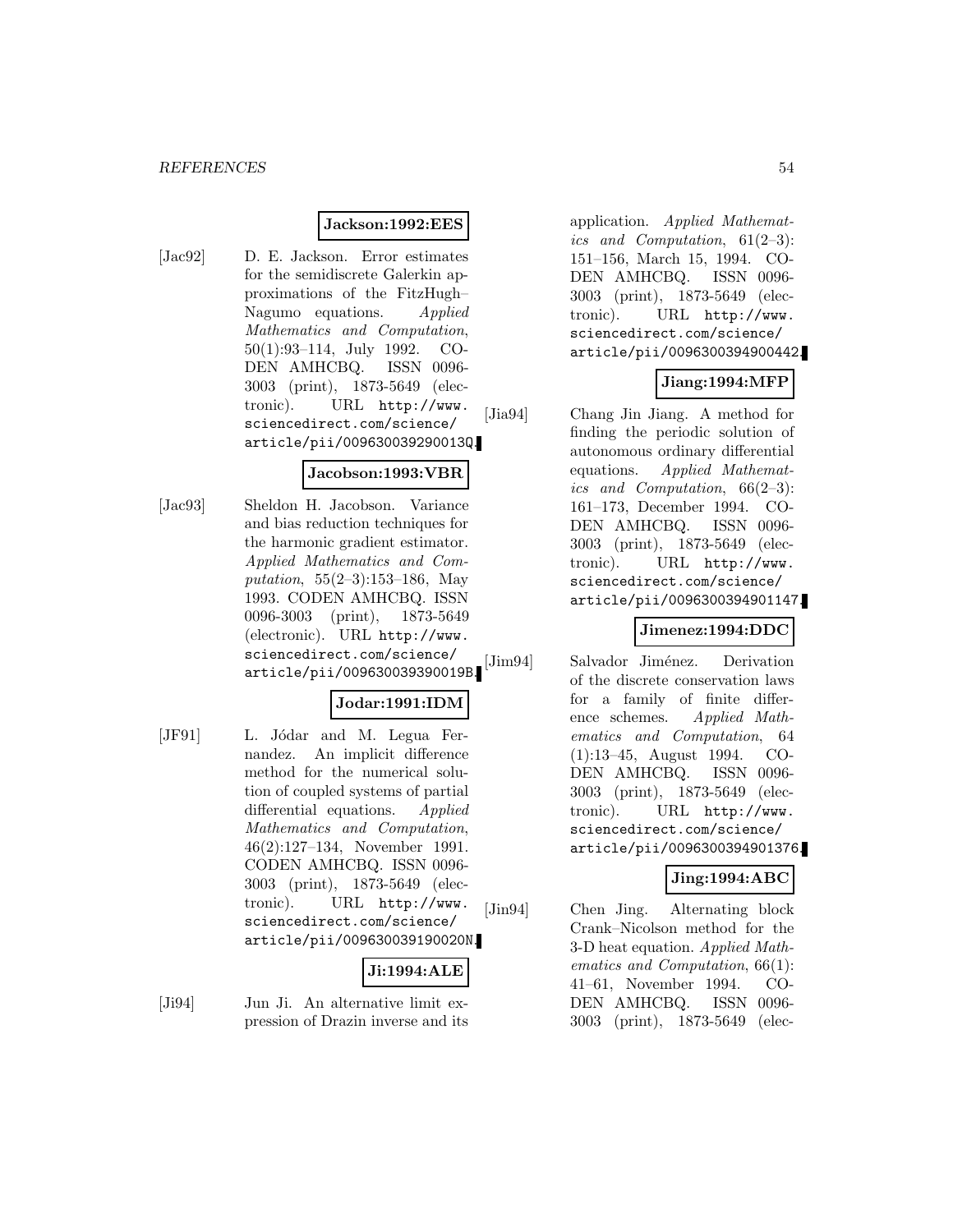tronic). URL http://www. sciencedirect.com/science/ article/pii/0096300394901570.

### **Jingxian:1992:IMC**

[JL92] Sun Jingxian and Liu Lishan. Iterative method for coupled quasisolutions of mixed monotone operator equations. Applied Mathematics and Computation, 52(2– 3):301–308, December 1992. CO-DEN AMHCBQ. ISSN 0096- 3003 (print), 1873-5649 (electronic). URL http://www. sciencedirect.com/science/ article/pii/009630039290084E.

### **Jodar:1993:SSO**

[JL93] Lucas Jódar and Matilde Legua. Solving second-order matrix differential equations with regular singular points avoiding the increase of the problem dimension. Applied Mathematics and Computation, 53(2–3): 191–205, February 1993. CO-DEN AMHCBQ. ISSN 0096- 3003 (print), 1873-5649 (electronic). URL http://www. sciencedirect.com/science/ article/pii/009630039390101J.

## **Jenkins:1993:ICT**

[JM93] R. M. Jenkins and D. A. Moore. An inverse calculation technique for quasi-three-dimensional turbomachinery cascades. Applied Mathematics and Computation, 57(2–3):197–204, September 1, 1993. CODEN AMHCBQ. ISSN 0096-3003 (print), 1873-5649 (electronic). URL http://www.

sciencedirect.com/science/ article/pii/0096300393901466.

## **Jodar:1993:NMM**

[JMV93] L. Jódar, J. L. Morera, and R. J. Villanueva. Numerical multisteps matrix methods for  $Y'' = f(t, Y)$ . Applied Mathematics and Computation, 59(2– 3):257–274, December 1993. CO-DEN AMHCBQ. ISSN 0096- 3003 (print), 1873-5649 (electronic). URL http://www. sciencedirect.com/science/ article/pii/009630039390092S.

## **Jodar:1991:ESC**

[JN91] L. Jódar and E. Navarro. Exact solution of a class of strongly coupled Riccati matrix differential equations. Applied Mathematics and Computation, 43 (2):165–173, May 1991. CO-DEN AMHCBQ. ISSN 0096- 3003 (print), 1873-5649 (electronic). URL http://www. sciencedirect.com/science/ article/pii/009630039190031H.

### **Jodar:1995:ECS**

[JNF95] L. Jódar, E. Navarro, and M. V. Ferrer. Erratum: a correction on the stability of implicit higher order difference systems. Applied Mathematics and Computation, 71(1):91–96, August 1995. CO-DEN AMHCBQ. ISSN 0096- 3003 (print), 1873-5649 (electronic). URL http://www. sciencedirect.com/science/ article/pii/009630039500060U. See [NFJ94].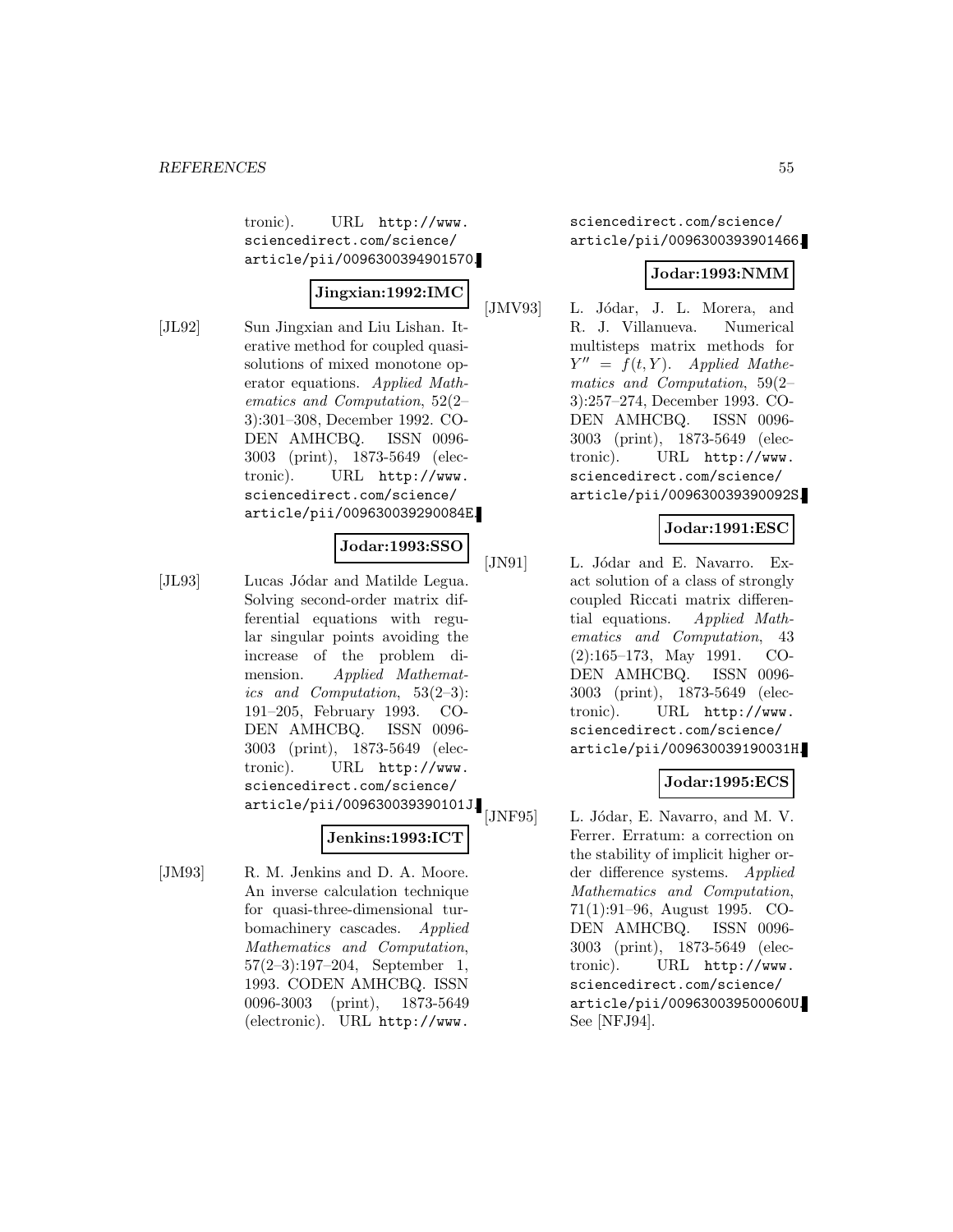### **Jodar:1992:CFS**

[JNM92] L. Jódar, E. Navarro, and J. L. Morera. A closed-form solution of singular regular higher-order difference initial and boundary value problems. Applied Mathematics and Computation, 48(2– 3):153–166, April 1992. CO-DEN AMHCBQ. ISSN 0096- 3003 (print), 1873-5649 (electronic). URL http://www. sciencedirect.com/science/ article/pii/009630039290035Y.

### **Jodar:1992:RAS**

[Jód92] Lucas Jódar. Rational approximate solutions and error bounds for the nonsymmetric Riccati matrix differential equation. Applied Mathematics and Computation, 50(1):23–31, July 1992. CODEN AMHCBQ. ISSN 0096- 3003 (print), 1873-5649 (electronic). URL http://www. sciencedirect.com/science/ article/pii/009630039290008O.

#### **Jolayemi:1992:UAS**

- 
- [Jol92] Joel K. Jolayemi. A unified approximation scheme for the convolution of independent binomial variables. Applied Mathematics and Computation, 49(2– 3):269–297, June 1992. CO-DEN AMHCBQ. ISSN 0096- 3003 (print), 1873-5649 (electronic). URL http://www. sciencedirect.com/science/ article/pii/0096300392900305.

#### **Jayakumar:1993:CMS**

[JR93] J. Jayakumar and N. Ramanujam. A computational method for solving singular perturbation problems. Applied Mathematics and Computation, 55 (1):31–48, April 1993. CO-DEN AMHCBQ. ISSN 0096- 3003 (print), 1873-5649 (electronic). URL http://www. sciencedirect.com/science/ article/pii/009630039390004X.

#### **Jimenez:1990:AFN**

[JV90] Salvador Jiménez and Luis Vázquez. Analysis of four numerical schemes for a nonlinear Klein–Gordon equation. Applied Mathematics and Computation, 35(1):61–94, January 1990. CO-DEN AMHCBQ. ISSN 0096- 3003 (print), 1873-5649 (electronic). URL http://www. sciencedirect.com/science/ article/pii/009630039090091G.

### **Jodar:1994:ASC**

[JV94] Lucas Jódar and R. J. Villanueva. Analytic solutions of coupled second-order delay differential equations. Applied Mathematics and Computation, 62 (2–3):235–247, May 1994. CO-DEN AMHCBQ. ISSN 0096- 3003 (print), 1873-5649 (electronic). URL http://www. sciencedirect.com/science/ article/pii/009630039490085X.

### **Kagiwada:1991:BWB**

[Kag91a] Harriet H. Kagiwada. Best wishes to Bob on his 65th birthday.  $Ap$ plied Mathematics and Computation,  $45(2):91-92$ , September 1991. CODEN AMHCBQ. ISSN 0096-3003 (print), 1873-5649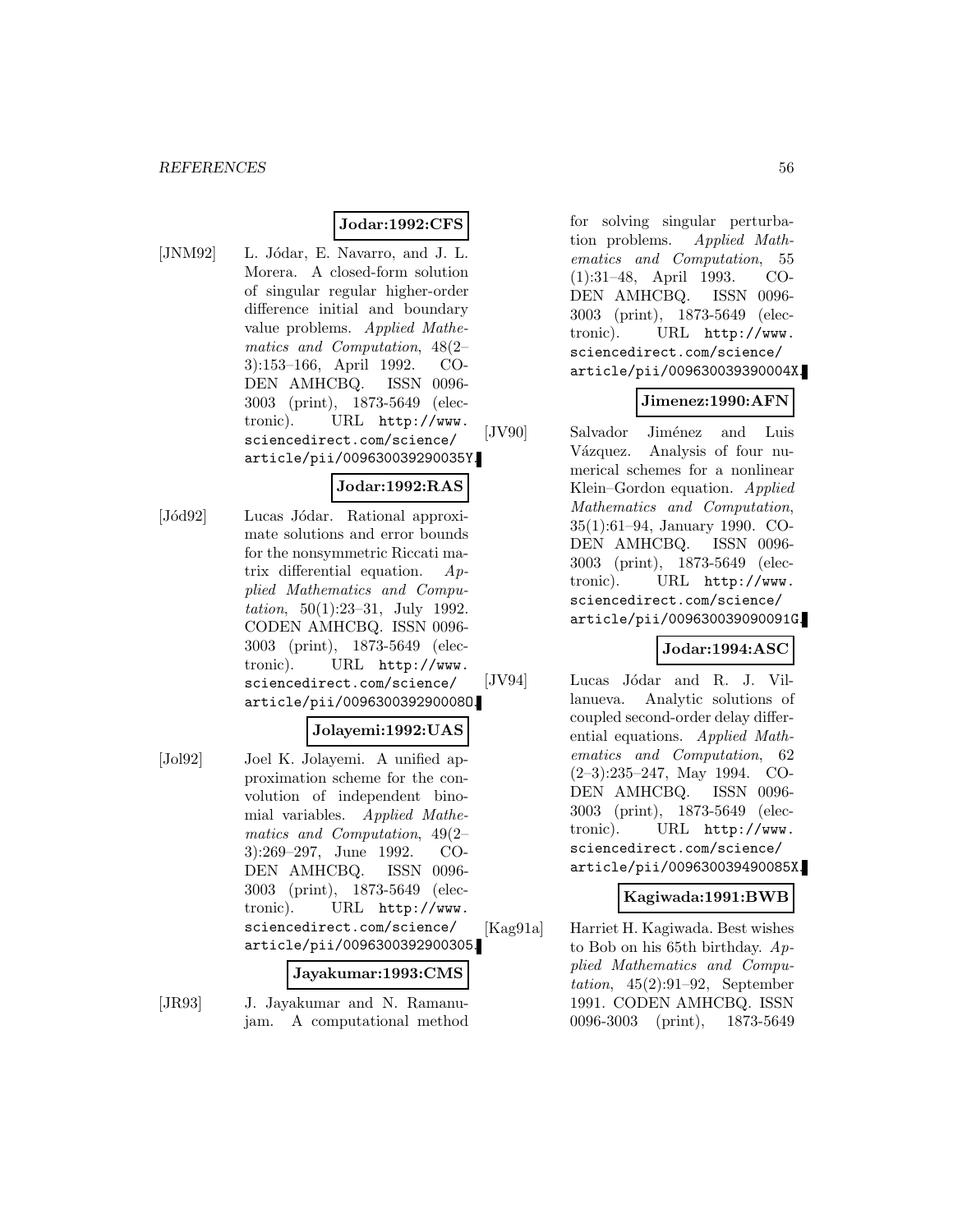(electronic). URL http://www. sciencedirect.com/science/ article/pii/009630039190072U.

## **Kagiwada:1991:KWA**

[Kag91b] Harriet H. Kagiwada. Kalaba's work in applied mathematics: modeling, optimization, and inverse problems. Applied Mathematics and Computation, 45(2): 93–97, September 1991. CO-DEN AMHCBQ. ISSN 0096- 3003 (print), 1873-5649 (electronic). URL http://www. sciencedirect.com/science/ article/pii/009630039190073V.

## **Kailath:1991:ROD**

[Kai91] T. Kailath. Remarks on the origin of the displacement-rank concept. Applied Mathematics and Computation, 45(2):193– 206, September 1991. CO-DEN AMHCBQ. ISSN 0096- 3003 (print), 1873-5649 (electronic). URL http://www. sciencedirect.com/science/ article/pii/0096300391900807.

### **Kadalbajoo:1993:TOV**

[KB93] Mohan K. Kadalbajoo and Rajesh K. Bawa. Third-order variable-mesh cubic spline methods for singularly-perturbed boundary-value problems. Applied Mathematics and Computation, 59(2–3):117–129, December 1993. CODEN AMHCBQ. ISSN 0096-3003 (print), 1873-5649 (electronic). URL http://www. sciencedirect.com/science/ article/pii/009630039390084R.

## **Kirby:1991:ELR**

Kevin G. Kirby, Michael Conrad, and Roberto R. Kampfner. Evolutionary learning in reactiondiffusion neurons. Applied Mathematics and Computation, 41(3): 233–263, February 1991. CO-DEN AMHCBQ. ISSN 0096- 3003 (print), 1873-5649 (electronic). URL http://www. sciencedirect.com/science/ article/pii/009630039190026J.

#### **Kwak:1990:PNG**

[KCS90] Do Young Kwak, U. Jin Choi, and S. Son. Prime number grid scheme to approximate function spaces with their low dimensional subspaces. Applied Mathematics and Computation, 40(3): 233–237, December 1990. CO-DEN AMHCBQ. ISSN 0096- 3003 (print), 1873-5649 (electronic). URL http://www. sciencedirect.com/science/ article/pii/S0096300308800057.

## **Konno:1991:MCA**

[KG91] Norio Konno and Yukio Gunji. Mathematical construction of an autonomous artificial life. Applied Mathematics and Computation,  $46(1):33-58$ , November 1991. CODEN AMHCBQ. ISSN 0096-3003 (print), 1873-5649 (electronic). URL http://www. sciencedirect.com/science/ article/pii/0096300391901002.

#### **Khanh:1990:NEV**

[Kha90] Bui Doan Khanh. A numerical evaluation of very oscillatory infi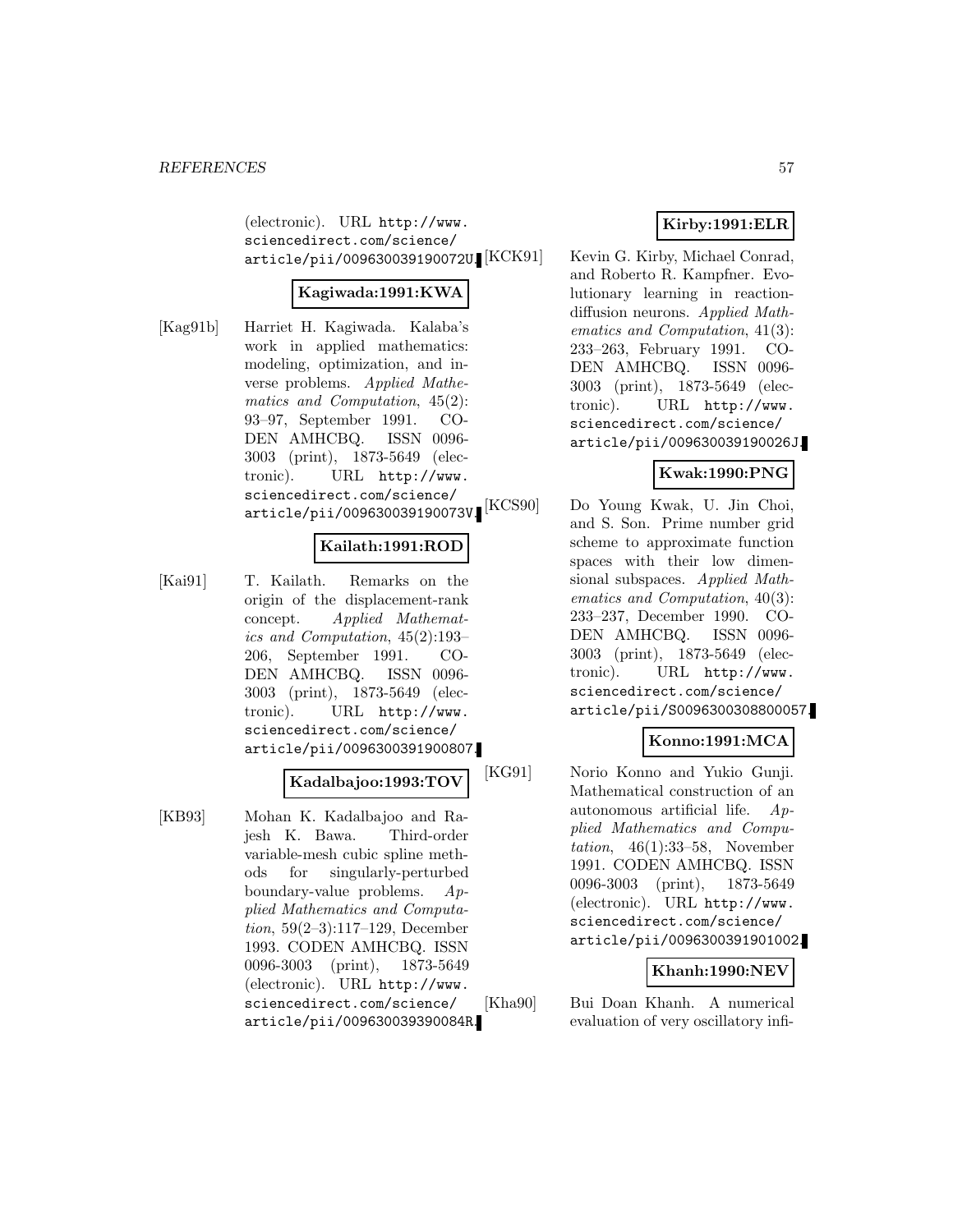nite integrals by asymptotics. Applied Mathematics and Computation, 40(2):117–124, November 1990. CODEN AMHCBQ. ISSN 0096-3003 (print), 1873-5649 (electronic). URL http://www. sciencedirect.com/science/ article/pii/009630039090126N.

## **Khanh:1991:CFD**

[Kha91a] Bui Doan Khanh. A computation of Fermi–Dirac integrals by asymptotics and the Hermite corrector formula. Applied Mathematics and Computation, 41 (1):61–68, January 1991. CO-DEN AMHCBQ. ISSN 0096- 3003 (print), 1873-5649 (electronic). URL http://www. sciencedirect.com/science/ article/pii/009630039190106W.

## **Khanh:1991:NRD**

[Kha91b] Bui Doan Khanh. A numerical resolution of differentialalgebraic equations. Applied Mathematics and Computation, 44(3):261–269, August 1991. CO-DEN AMHCBQ. ISSN 0096- 3003 (print), 1873-5649 (electronic). URL http://www. sciencedirect.com/science/ article/pii/009630039190062R.

#### **Khanh:1992:NEH**

[Kha92] Bui Doan Khanh. A numerical evaluation of the Hankel transform of bandlimited functions. Applied Mathematics and Computation, 48(2–3):83–100, April 1992. CODEN AMHCBQ. ISSN 0096-3003 (print), 1873-5649 (electronic). URL http://www.

sciencedirect.com/science/ article/pii/009630039290032V.

## **Khanh:1994:CTR**

[Kha94] Bui Doan Khanh. A computation for tomographic reconstruction from projections. Applied Mathematics and Computation, 64(2–3):79–91, September 1994. CODEN AMHCBQ. ISSN 0096- 3003 (print), 1873-5649 (electronic). URL http://www. sciencedirect.com/science/ article/pii/009630039490054X.

## **Kincanon:1991:OSC**

[Kin91] Eric Kincanon. An orthogonal set composed from the functions  $e^{nx}$ ,  $n \geq 0$ ,  $x \leq 0$ . Applied Mathematics and Computation, 41(1):69–75, January 1991. CO-DEN AMHCBQ. ISSN 0096- 3003 (print), 1873-5649 (electronic). URL http://www. sciencedirect.com/science/ article/pii/009630039190107X.

## **Kincanon:1993:ASG**

[Kin93] Eric Kincanon. Approximate solution to the Gel'Fand–Levitan equation. Applied Mathematics and Computation, 53(2–3): 121–128, February 1993. CO-DEN AMHCBQ. ISSN 0096- 3003 (print), 1873-5649 (electronic). URL http://www. sciencedirect.com/science/ article/pii/009630039390097X.

### **Kincanon:1994:SST**

[Kin94] Eric Kincanon. A series solution for the  $GV\psi_0$  term of the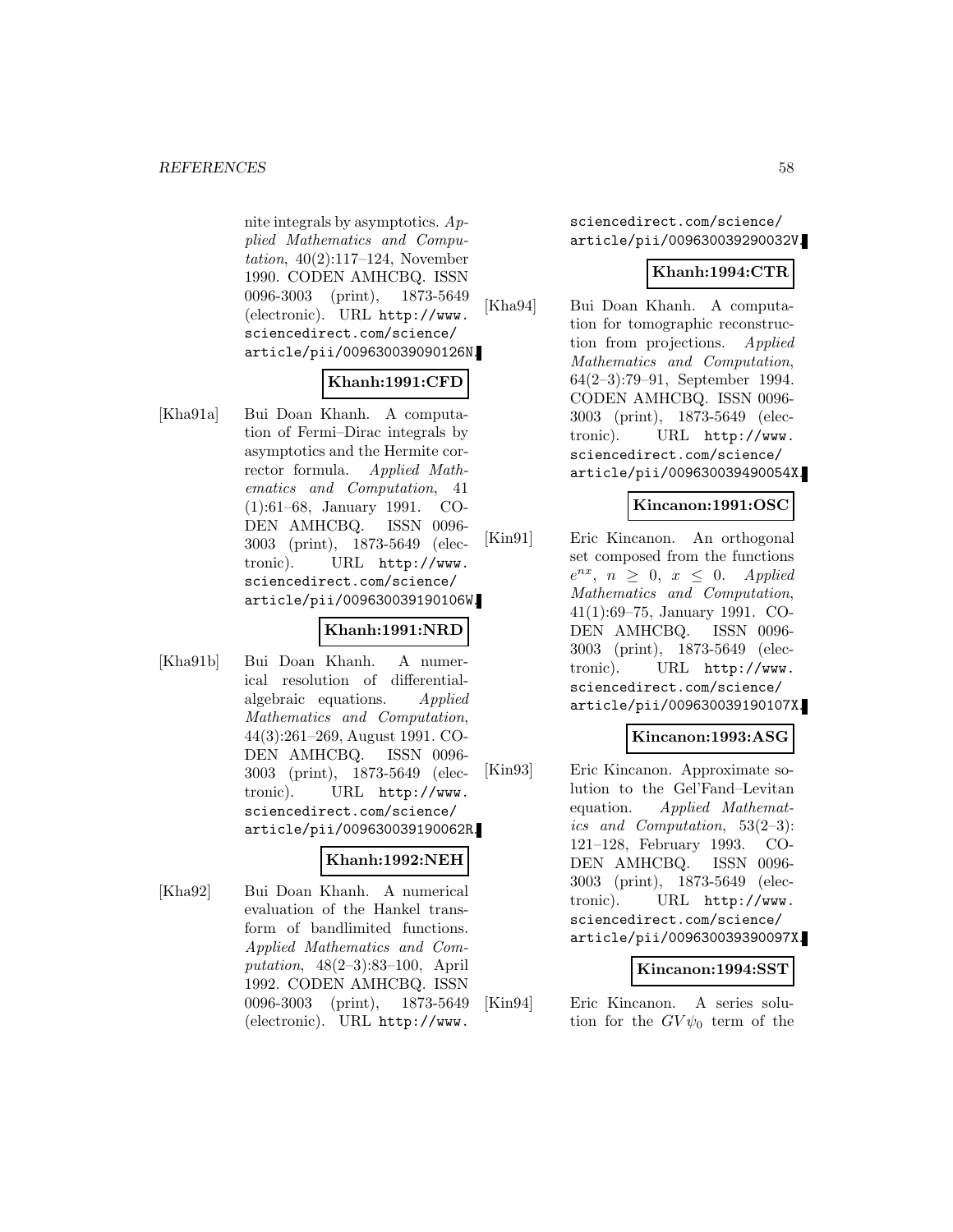Born series. Applied Mathematics and Computation,  $66(2-3)$ : 227–232, December 1994. CO-DEN AMHCBQ. ISSN 0096- 3003 (print), 1873-5649 (electronic). URL http://www. sciencedirect.com/science/ article/pii/009630039490118X.

## **Kubica:1990:ACA**

[KK90] Krystian Kubica and Janina Kuczera. An application of cellular automata to model a lipid membrane. Applied Mathematics and Computation, 39(1): 49–59, September 1990. CO-DEN AMHCBQ. ISSN 0096- 3003 (print), 1873-5649 (electronic). URL http://www. sciencedirect.com/science/ article/pii/009630039090121I.

**Kubica:1991:EAC**

[KK91] Krystian Kubica and Janina Kuczera. The effect of the alkyl chain length of modifier molecules on membrane structure studied by the cellularautomaton method. Applied Mathematics and Computation, 44(2):183–193, July 1991. CO-DEN AMHCBQ. ISSN 0096- 3003 (print), 1873-5649 (electronic). URL http://www. sciencedirect.com/science/ article/pii/009630039190017H.

### **Kalaba:1990:LPS**

[KKM90] Robert Kalaba, Moon Kim, and James E. Moore II. Linear programming and simple associative memories. Applied Mathematics and Computation, 40(3): 203–214, December 1990. CO-DEN AMHCBQ. ISSN 0096- 3003 (print), 1873-5649 (electronic). URL http://www. sciencedirect.com/science/ article/pii/S0096300308800021.

#### **Kagiwada:1991:KAM**

[KKU91] Harriet H. Kagiwada, Julia K. Kagiwada, and Sueo Ueno. Kalaba's associative memories for system identification. Applied Mathematics and Computation, 45(2):135–142, September 1991. CODEN AMHCBQ. ISSN 0096- 3003 (print), 1873-5649 (electronic). URL http://www. sciencedirect.com/science/ article/pii/009630039190076Y.

#### **Khamayseh:1994:SGG**

[KM94] Ahmed Khamayseh and C. Wayne Mastin. Surface grid generation based on elliptic PDE models. Applied Mathematics and Computation, 65(1–3):253–264, September/October 1994. CO-DEN AMHCBQ. ISSN 0096- 3003 (print), 1873-5649 (electronic). URL http://www. sciencedirect.com/science/ article/pii/0096300394901813.

### **Krohn:1991:IML**

[KMR<sup>+</sup>91] I. Krohn, S. Moltzahn, J. Rosenmüller, P. Sudhölter, and H.-M. Wallmeier. Implementing the modified LH algorithm. Applied Mathematics and Computation, 45(1): 31–72, September 1991. CO-DEN AMHCBQ. ISSN 0096- 3003 (print), 1873-5649 (electronic). URL http://www.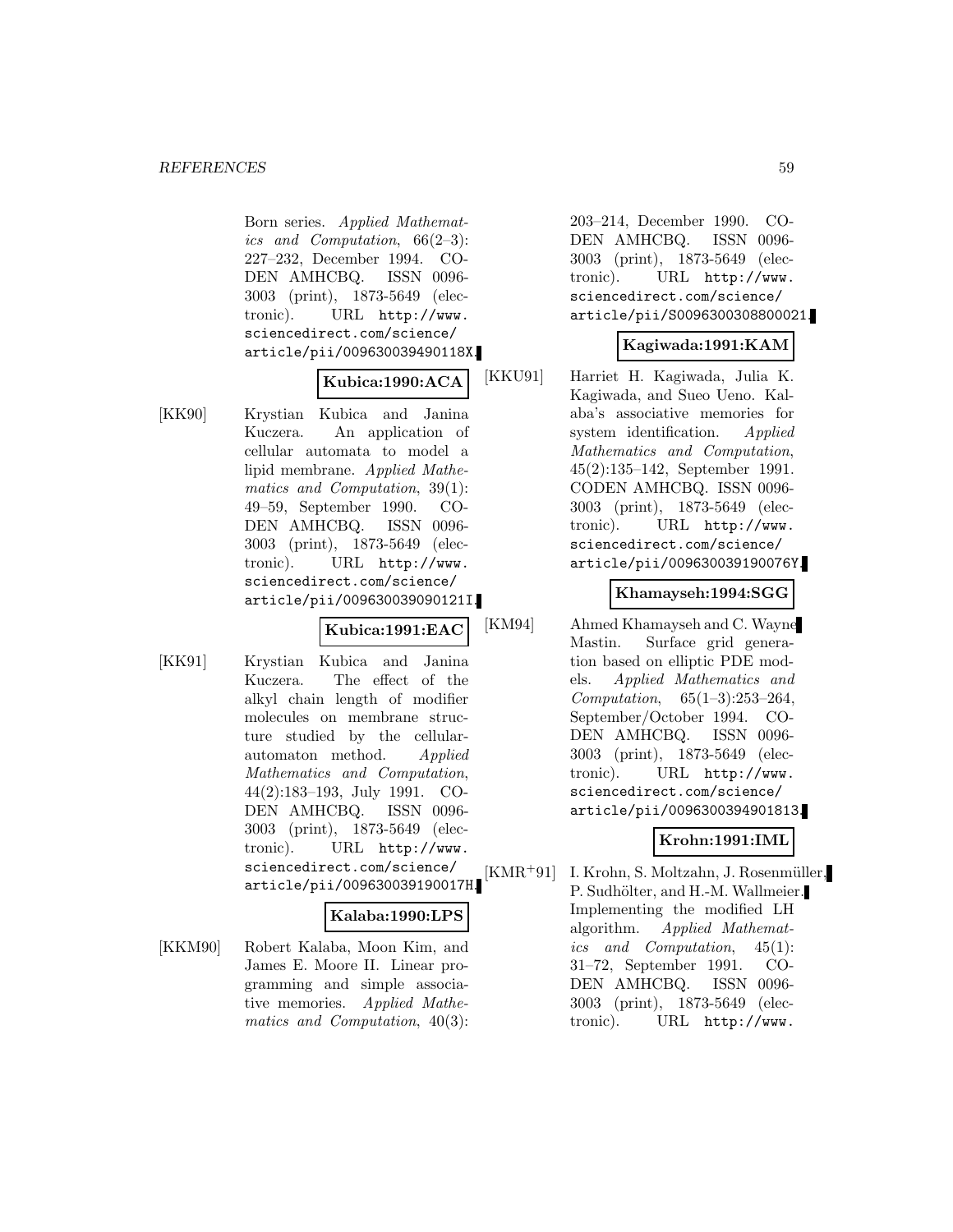sciencedirect.com/science/ article/pii/0096300391900885.

### **Kaneko:1990:AAT**

[KN90] Hideaki Kaneko and Richard Noren. An application of approximation theory to the numerical solution of a Fredholm equation with a mild singularity. Applied Mathematics and Computation, 37(1):57–66, May 1990. CODEN AMHCBQ. ISSN 0096- 3003 (print), 1873-5649 (electronic). URL http://www. sciencedirect.com/science/ article/pii/009630039090110O.

## **Knupp:1991:DVG**

[Knu91] Patrick M. Knupp. The direct variational grid generation method extended to curves. Applied Mathematics and Computation, 43(1):65–78, May 1991. CODEN AMHCBQ. ISSN 0096- 3003 (print), 1873-5649 (electronic). URL http://www. sciencedirect.com/science/ article/pii/0096300391900944.

## **Knupp:1993:SGG**

[Knu93] Patrick M. Knupp. Surface grid generation in the tangent plane. Applied Mathematics and Computation,  $59(1):41-62$ , November 1993. CODEN AMHCBQ. ISSN 0096-3003 (print), 1873-5649 (electronic). URL http://www. sciencedirect.com/science/ article/pii/S009630039390040L.

#### **Kocvara:1992:ASL**

[Koč92] Michal Kočvara. An algebraic study of a local multigrid method

for variational problems. Applied Mathematics and Computation,  $51(1):17-41$ , September 1992. CODEN AMHCBQ. ISSN 0096-3003 (print), 1873-5649 (electronic). URL http://www. sciencedirect.com/science/ article/pii/009630039290133L.

## **Kohlbeck:1992:MNI**

[Koh92] F. Kohlbeck. A method for the numerical integration of unequally spaced data. Applied Mathematics and Computation, 50(1):45–49, July 1992. CO-DEN AMHCBQ. ISSN 0096- 3003 (print), 1873-5649 (electronic). URL http://www. sciencedirect.com/science/ article/pii/009630039290010X.

## **Kolowrocki:1994:LRF**

[Kol94] Krzysztof Kołowrocki. Limit reliability functions of some series-parallel and parallel-series systems. Applied Mathematics and Computation, 62(2– 3):129–151, May 1994. CO-DEN AMHCBQ. ISSN 0096- 3003 (print), 1873-5649 (electronic). URL http://www. sciencedirect.com/science/ article/pii/0096300394900787.

### **Konno:1992:FML**

[Kon92] Norio Konno. A formalism of multidimensional living systems based on nonstandard analysis. Applied Mathematics and Computation, 49(2–3):231–238, June 1992. CODEN AMHCBQ. ISSN 0096-3003 (print), 1873-5649 (electronic). URL http://www.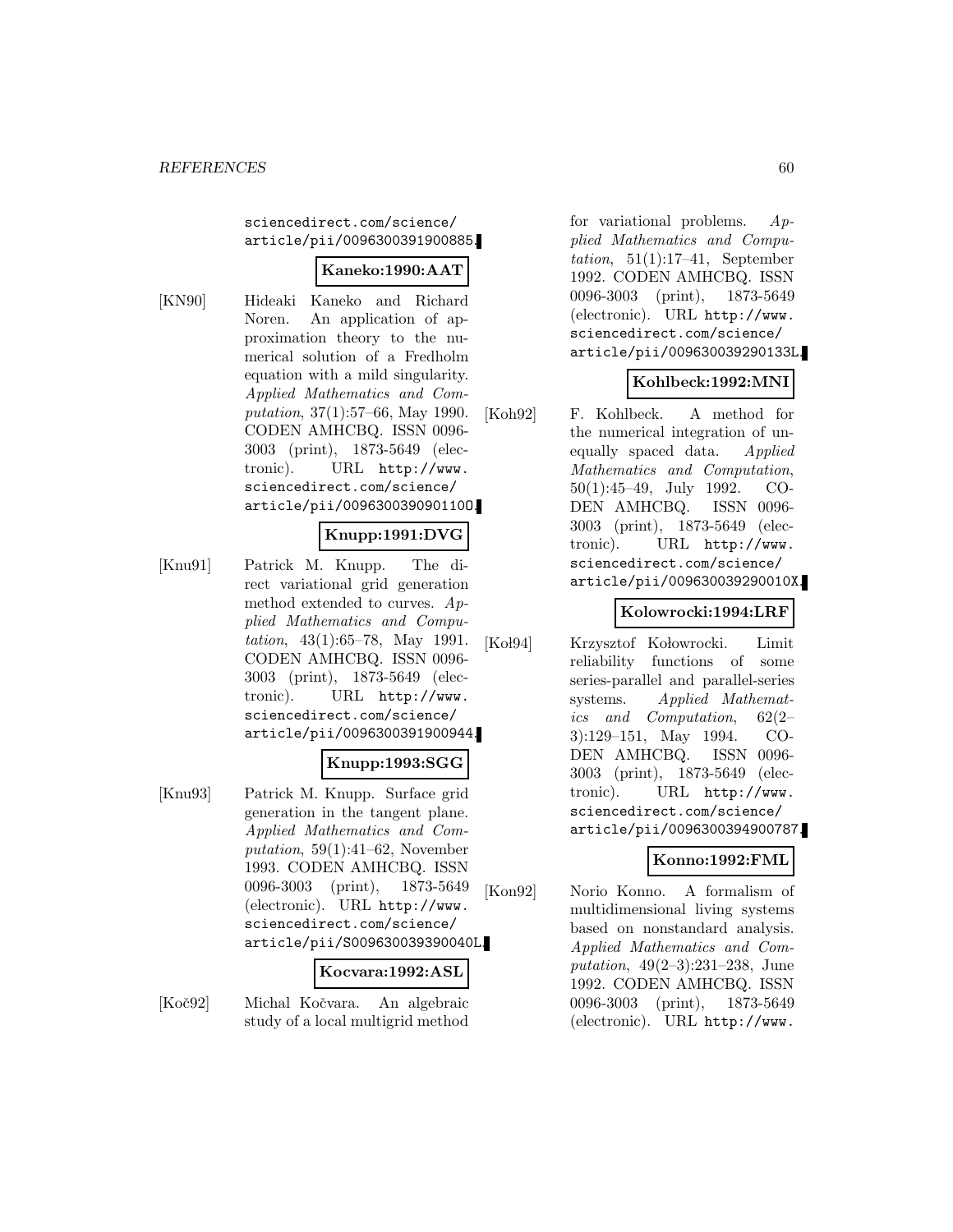sciencedirect.com/science/ article/pii/009630039290026W.

## **Kopf:1990:IMP**

[Kop90] Christoph Kopf. Invariant measures for piecewise linear transformations of the interval. Applied Mathematics and Computation, 39(2):123–144, September 1990. CODEN AMHCBQ. ISSN 0096-3003 (print), 1873-5649 (electronic). URL http://www. sciencedirect.com/science/ article/pii/009630039090027Z.

## **Korman:1992:CAS**

[Kor92] Philip Korman. A computerassisted study of periodic parabolic systems. Applied Mathematics and Computation, 50(2–3): 203–221, March 1992. CO-DEN AMHCBQ. ISSN 0096- 3003 (print), 1873-5649 (electronic). URL http://www. sciencedirect.com/science/ article/pii/009630039290126L.

### **Kozera:1991:EUP**

[Koz91] Ryszard Kozera. Existence and uniqueness in photometric stereo. Applied Mathematics and Computation, 44(1):1–103, July 1991. CODEN AMHCBQ. ISSN 0096- 3003 (print), 1873-5649 (electronic). URL http://www. sciencedirect.com/science/  $\ar{ticle/pii/0096300391900014}$  [KS92a]

#### **Kravvaritis:1991:ETO**

[KP91] Dimitrios Kravvaritis and Nikolaos S. Papageorgiou. An existence theorem for an optimal economic growth problem with infinite planning horizon. Applied Mathematics and Computation, 44(3):249–259, August 1991. CODEN AMHCBQ. ISSN 0096- 3003 (print), 1873-5649 (electronic). URL http://www. sciencedirect.com/science/ article/pii/009630039190061Q.

### **Kravvaritis:1993:ESP**

[KPP93] Dimitrios Kravvaritis, George Pantelides, and Nikolaos S. Papageorgiou. Existence of support prices for a discrete time growth model with uncertainty. Applied Mathematics and Computation, 53(1):27–43, January 1993. CO-DEN AMHCBQ. ISSN 0096- 3003 (print), 1873-5649 (electronic). URL http://www. sciencedirect.com/science/ article/pii/009630039390114T.

### **Kuznetsov:1991:NAF**

[KR91] Yu. A. Kuznetsov and S. Rinaldi. Numerical analysis of the flip bifurcation of maps.  $Ap$ plied Mathematics and Computation, 43(3):231–236, June 1991. CODEN AMHCBQ. ISSN 0096- 3003 (print), 1873-5649 (electronic). URL http://www. sciencedirect.com/science/ article/pii/009630039190008B.

### **Khamayseh:1992:EBC**

Ahmed K. Khamayseh and R. Shivaji. Evolution of bifurcation curves for semipositone problems when nonlinearities develop multiple zeroes. Applied Mathematics and Computation, 52(2–3):173–188, December 1992.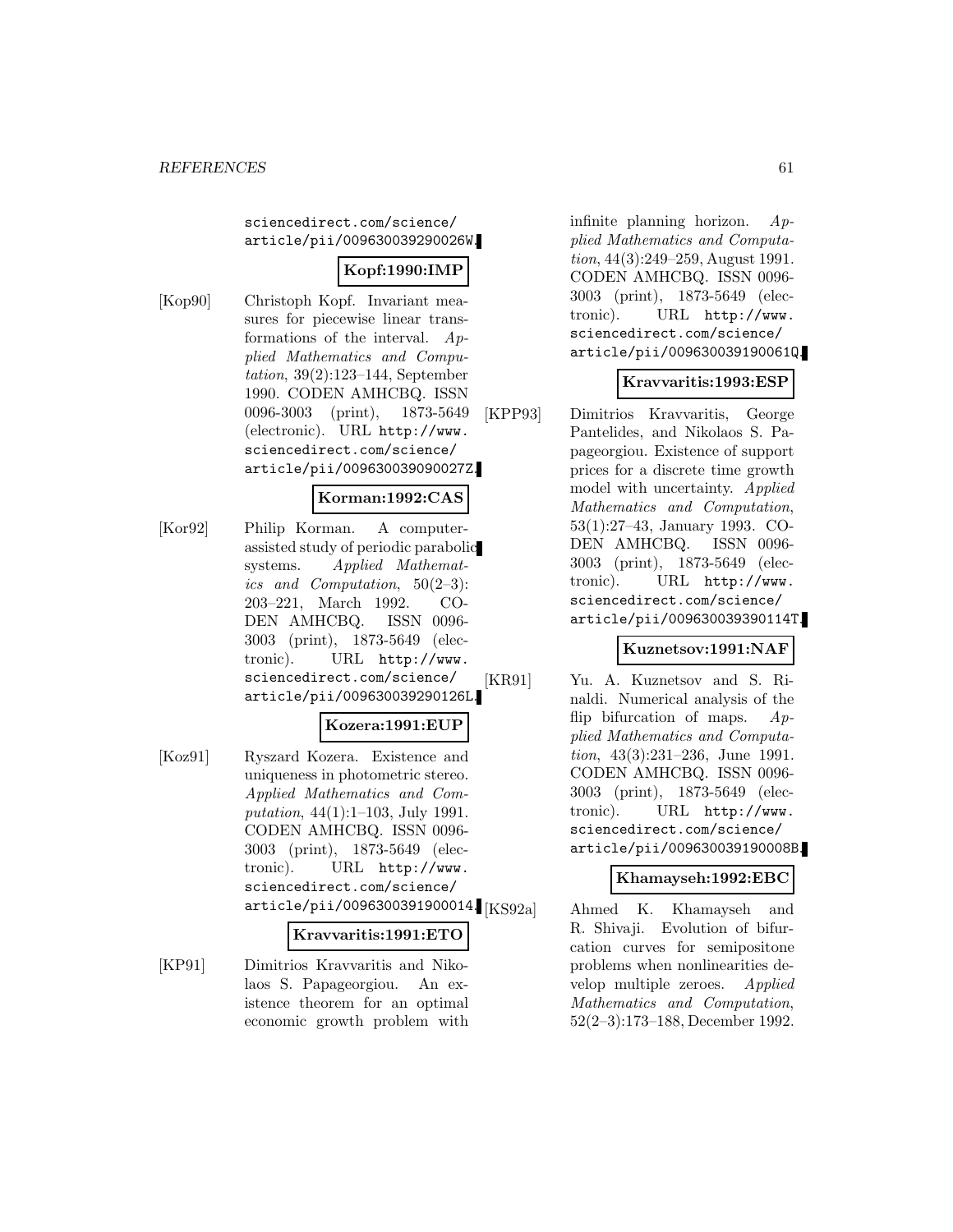CODEN AMHCBQ. ISSN 0096- 3003 (print), 1873-5649 (electronic). URL http://www. sciencedirect.com/science/ article/pii/009630039290076D. [KT91]

#### **Kriuchkov:1992:SSO**

[KS92b] V. N. Kriuchkov and M. Solomonovich. Self-sustained oscillation in economics. Applied Mathematics and Computation,  $49(1):63-77$ , May 1992. CODEN AMHCBQ. ISSN 0096-3003 (print), 1873-5649 (electronic). URL http://www. sciencedirect.com/science/ article/pii/0096300392900567.

### **Karageorghis:1993:CSC**

[KS93a] A. Karageorghis and S. Sivaloganathan. A Chebyshev spectral collocation method for the computation of buoyancyinduced flows. Applied Mathematics and Computation, 55 (2–3):297–308, May 1993. CO-DEN AMHCBQ. ISSN 0096- 3003 (print), 1873-5649 (electronic). URL http://www. sciencedirect.com/science/ article/pii/009630039390026B.

## **Katti:1993:SCS**

[KS93b] C. P. Katti and S. Sivaloganathan. On the stability of a classical second order method for solving a class of two-point boundary value problems. Applied Mathematics and Computation, 59(2–3):247–255, December 1993. CODEN AMHCBQ. ISSN 0096-3003 (print), 1873-5649 (electronic). URL http://www.

sciencedirect.com/science/ article/pii/009630039390091R.

#### **Kalaba:1991:SNE**

R. Kalaba and L. Tesfatsion. Solving nonlinear equations by adaptive homotopy continuation. Applied Mathematics and Computation,  $41(2):99-115$ , January 1991. CODEN AMHCBQ. ISSN 0096-3003 (print), 1873-5649 (electronic). URL http://www. sciencedirect.com/science/ article/pii/009630039190064T.

#### **Kalaba:1992:CM**

[KU92] R. Kalaba and F. Udwadia. On constrained motion. Applied Mathematics and Computation, 51(1):85–86, September 1992. CODEN AMHCBQ. ISSN 0096- 3003 (print), 1873-5649 (electronic). URL http://www. sciencedirect.com/science/ article/pii/009630039290135N.

### **Kubica:1994:CAM**

[Kub94a] Krystian Kubica. The cellular automata model for lipid membranes. Applied Mathematics and Computation, 63(2– 3):187–199, July 1994. CO-DEN AMHCBQ. ISSN 0096- 3003 (print), 1873-5649 (electronic). URL http://www. sciencedirect.com/science/ article/pii/0096300394901945.

#### **Kubica:1994:CAS**

[Kub94b] Krystian Kubica. Cellular automata studies of cholesterol effect on gramicidin ion conductivity. Applied Mathemat-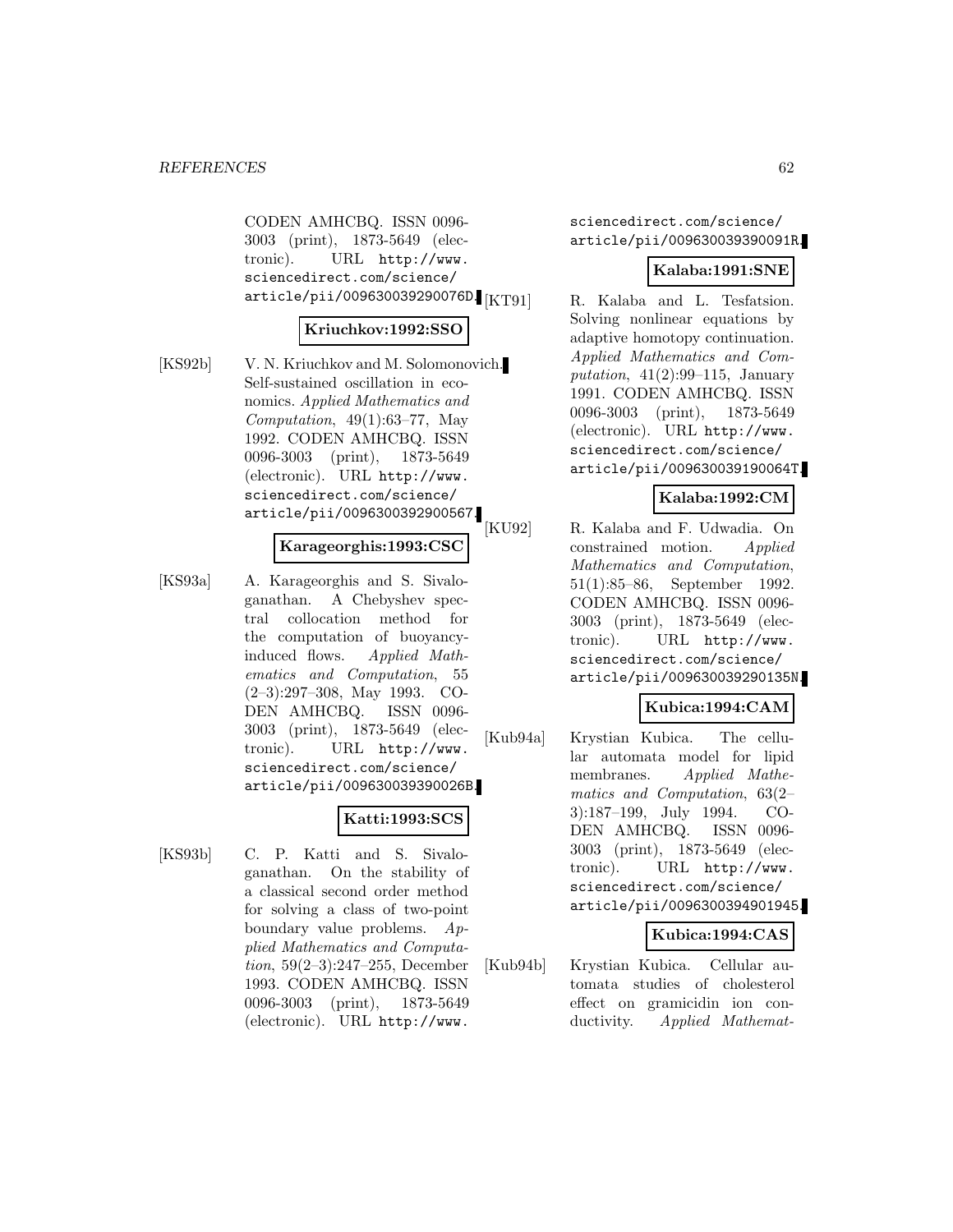#### *REFERENCES* 63

ics and Computation, 64(2–3): 101–114, September 1994. CO-DEN AMHCBQ. ISSN 0096- 3003 (print), 1873-5649 (electronic). URL http://www. sciencedirect.com/science/ article/pii/0096300394900566.

## **Kumar:1992:OER**

[Kum92a] Kuldeep Kumar. Optimum exponential regression with one nonlinear term. Applied Mathematics and Computation, 50 (1):51–58, July 1992. CO-DEN AMHCBQ. ISSN 0096- 3003 (print), 1873-5649 (electronic). URL http://www. sciencedirect.com/science/ article/pii/009630039290011O.

#### **Kumar:1992:PAA**

[Kum92b] Kuldeep Kumar. Padé approximation and its application in time series analysis. Applied Mathematics and Computation, 48(2– 3):139–151, April 1992. CO-DEN AMHCBQ. ISSN 0096- 3003 (print), 1873-5649 (electronic). URL http://www. sciencedirect.com/science/ article/pii/009630039290034X.

## **Kwong:1993:SAI**

[Kwo93] Man Kam Kwong. Sweeping algorithms for inverting the discrete Ginzburg–Landau operator. Applied Mathematics and Computation, 53(2–3):129–150, February 1993. CODEN AMHCBQ. ISSN 0096-3003 (print), 1873-5649 (electronic). URL http://www. sciencedirect.com/science/ article/pii/009630039390098Y.

## **Lainiotis:1994:NDA**

[LAK94] D. G. Lainiotis, N. D. Assimakis, and S. K. Katsikas. New doubling algorithm for the discrete periodic Riccati Equation. Applied Mathematics and Computation, 60(2–3):265–283, February 1994. CODEN AMHCBQ. ISSN 0096- 3003 (print), 1873-5649 (electronic). URL http://www. sciencedirect.com/science/ article/pii/0096300394901090.

#### **Langerholc:1992:CFS**

[Lan92] John Langerholc. Calculation of forward-scattering amplitudes from a focused beam: exact values for the Gaussian parameters. Applied Mathematics and Computation, 48(2–3):101–137, April 1992. CODEN AMHCBQ. ISSN 0096-3003 (print), 1873-5649 (electronic). URL http://www. sciencedirect.com/science/ article/pii/009630039290033W.

### **Lapsa:1992:RLM**

[Lap92] P. M. Lapsa. Resolution-limited measure and dimension. Applied Mathematics and Computation, 52(1):1–27, November 1992. CO-DEN AMHCBQ. ISSN 0096- 3003 (print), 1873-5649 (electronic). URL http://www. sciencedirect.com/science/ article/pii/009630039290095I.

### **Lu:1994:DNS**

[LF94] Xin Lu and Wei Feng. Dynamics and numerical simulations of food-chain populations. Applied Mathematics and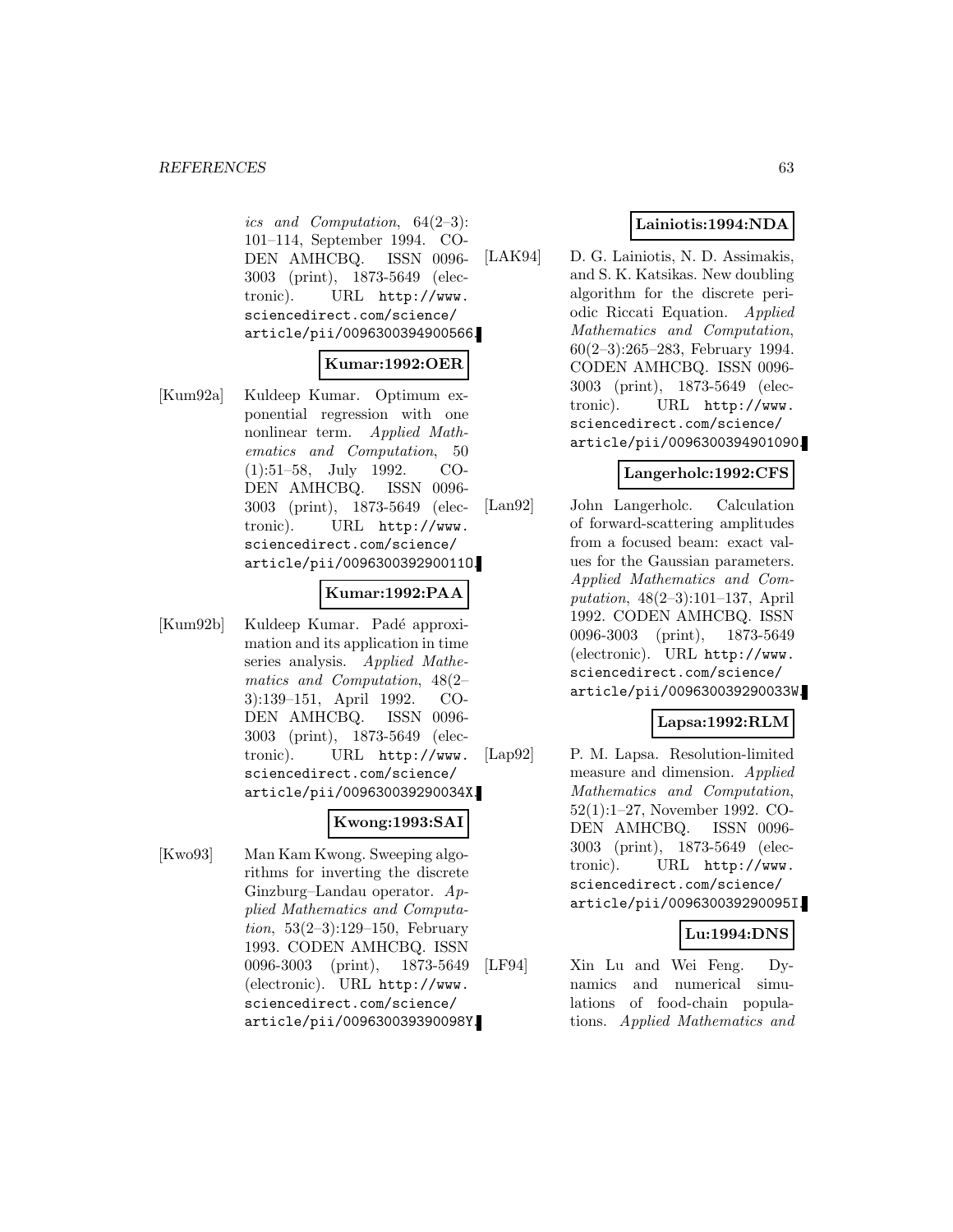Computation, 65(1–3):335–344, September/October 1994. CO-DEN AMHCBQ. ISSN 0096- 3003 (print), 1873-5649 (electronic). URL http://www. sciencedirect.com/science/ article/pii/0096300394901864.

## **Lalli:1994:OTS**

[LG94] B. S. Lalli and S. R. Grace. Oscillation theorems for second order neutral difference equations. Applied Mathematics and Computation, 62(1):47–60, April 1994. CODEN AMHCBQ. ISSN 0096- 3003 (print), 1873-5649 (electronic). URL http://www. sciencedirect.com/science/ article/pii/0096300394901325.

#### **Li:1994:NMS**

[Li94] Xuefeng Li. A numerical method for systems of hyperbolic conservation laws with single stencil reconstructions. Applied Mathematics and Computation, 65(1– 3):125–140, September/October 1994. CODEN AMHCBQ. ISSN 0096-3003 (print), 1873-5649 (electronic). URL http://www. sciencedirect.com/science/ article/pii/0096300394901708.

## **Lin:1994:FDS**

[Lin94] Yanping Lin. Finite difference solutions for parabolic equations with the time weighting initial conditions. Applied Mathematics and Computation, 65(1–3): 49–61, September/October 1994. CODEN AMHCBQ. ISSN 0096- 3003 (print), 1873-5649 (electronic). URL http://www.

sciencedirect.com/science/ article/pii/0096300394901651.

### **Liqing:1991:AEG**

[Liq91] Zhang Liqing. Asymptotic expansion and geometric properties of the spline collocation periodic solution of an ODE system. Applied Mathematics and Computation, 42(3):209–221, April 1991. CODEN AMHCBQ. ISSN 0096- 3003 (print), 1873-5649 (electronic). URL http://www. sciencedirect.com/science/ article/pii/0096300391900025.

## **Liu:1994:BPS**

[Liu94] James H. Liu. Bounded and periodic solutions of differential equations in Banach space. Applied Mathematics and Computation, 65(1–3):141–150, September/October 1994. CO-DEN AMHCBQ. ISSN 0096- 3003 (print), 1873-5649 (electronic). URL http://www. sciencedirect.com/science/ article/pii/0096300394901716.

### **Lin:1994:QSH**

[LL94] Xiaodong Lin and Xinzhi Liu. Qualitative study of an HIV transmission model among intravenous drug users. Applied Mathematics and Computation, 60(2– 3):215–236, February 1994. CO-DEN AMHCBQ. ISSN 0096- 3003 (print), 1873-5649 (electronic). URL http://www. sciencedirect.com/science/ article/pii/0096300394901066.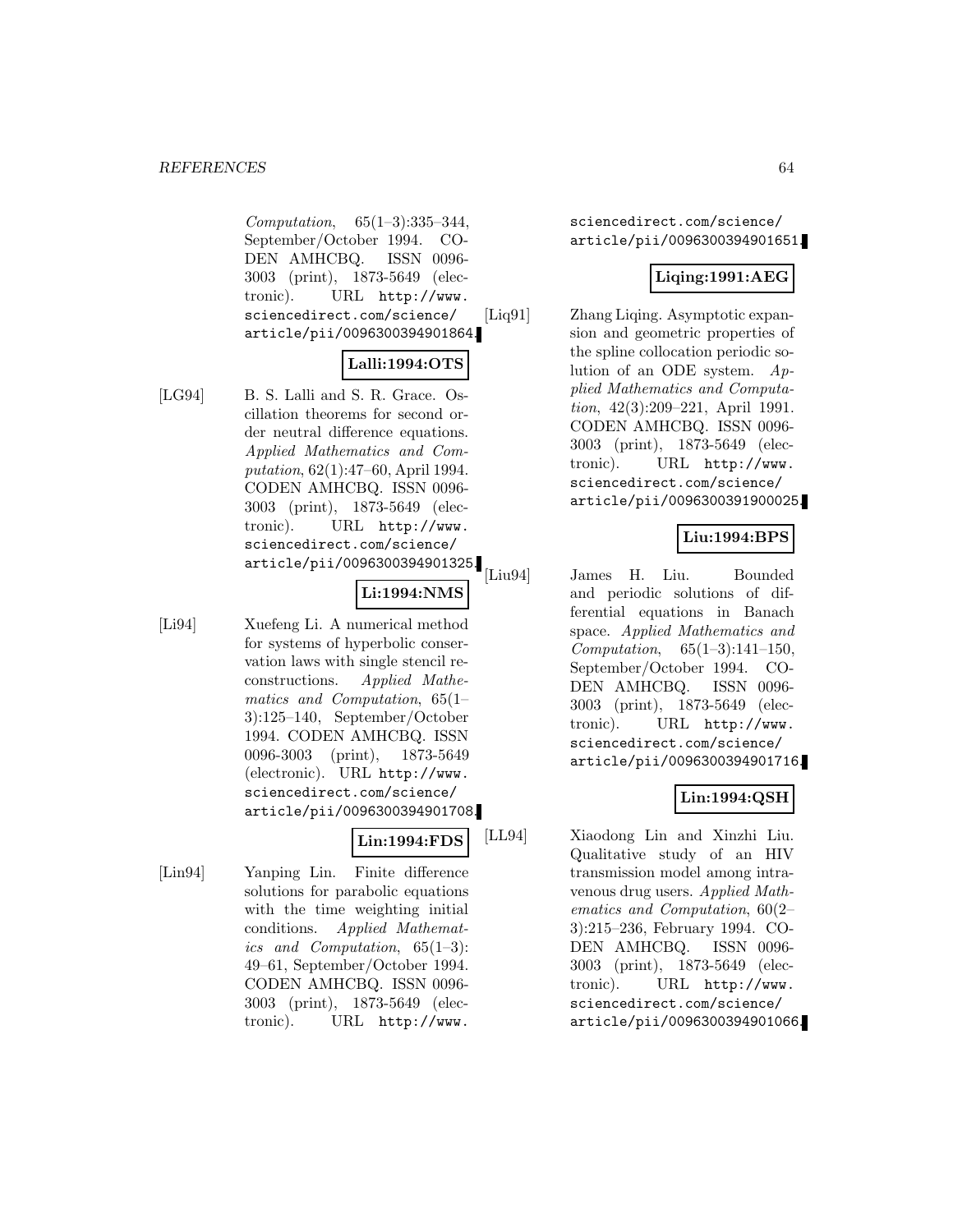#### **Lazer:1994:SEB**

[LM94] A. C. Lazer and P. J. McKenna. A singular elliptic boundary value problem. Applied Mathematics and Computation, 65(1–3):183– 194, September/October 1994. CODEN AMHCBQ. ISSN 0096- 3003 (print), 1873-5649 (electronic). URL http://www. sciencedirect.com/science/ article/pii/0096300394901759.

### **Lakshmikantham:1992:IDS**

[LMS92] V. Lakshmikantham, K. N. Murty, and S. Sivasundaram. Impulsive differential systems for two-point boundary value problems. Applied Mathematics and Computation, 50(2–3): 157–166, March 1992. CO-DEN AMHCBQ. ISSN 0096- 3003 (print), 1873-5649 (electronic). URL http://www. sciencedirect.com/science/ article/pii/009630039290123I.

## **Lepschy:1991:HTI**

[LMV91] A. Lepschy, G. A. Mian, and U. Viaro. Hermite-type interpolation of squared-magnitude functions. Applied Mathematics and Computation, 43(3): 265–270, June 1991. CO-DEN AMHCBQ. ISSN 0096- 3003 (print), 1873-5649 (electronic). URL http://www. sciencedirect.com/science/ article/pii/009630039190011B.

#### **Lopez:1992:STP**

[Lop92] L. Lopez. Stability of a threepoint scheme for linear second order singularly perturbed BVPs with turning points. Applied Mathematics and Computation, 52(2–3):279–300, December 1992. CODEN AMHCBQ. ISSN 0096- 3003 (print), 1873-5649 (electronic). URL http://www. sciencedirect.com/science/ article/pii/009630039290083D.

## **Li-qing:1993:SVH**

[LqGq93] Zhang Li-qing and Han Guoqiang. Structure variable homotopy methods for solving nonlinear systems. Applied Mathematics and Computation, 59(2–3): 177–191, December 1993. CO-DEN AMHCBQ. ISSN 0096- 3003 (print), 1873-5649 (electronic). URL http://www. sciencedirect.com/science/ article/pii/009630039390088V.

#### **Lakshmikantham:1991:AIA**

[LS91a] V. Lakshmikantham and Yong Sun. Applications of interval analysis to minimal and maximal solutions of differential equations. Applied Mathematics and Computation,  $41(1):77-87$ , January 1991. CODEN AMHCBQ. ISSN 0096-3003 (print), 1873-5649 (electronic). URL http://www. sciencedirect.com/science/ article/pii/009630039190108Y.

### **Liu:1991:GAS**

[LS91b] Dan Liu and Ferenc Szidarovszky. Global asymptotical stability of dynamic systems with modified contractions. Applied Mathematics and Computation, 43 (3):237–240, June 1991. CO-DEN AMHCBQ. ISSN 0096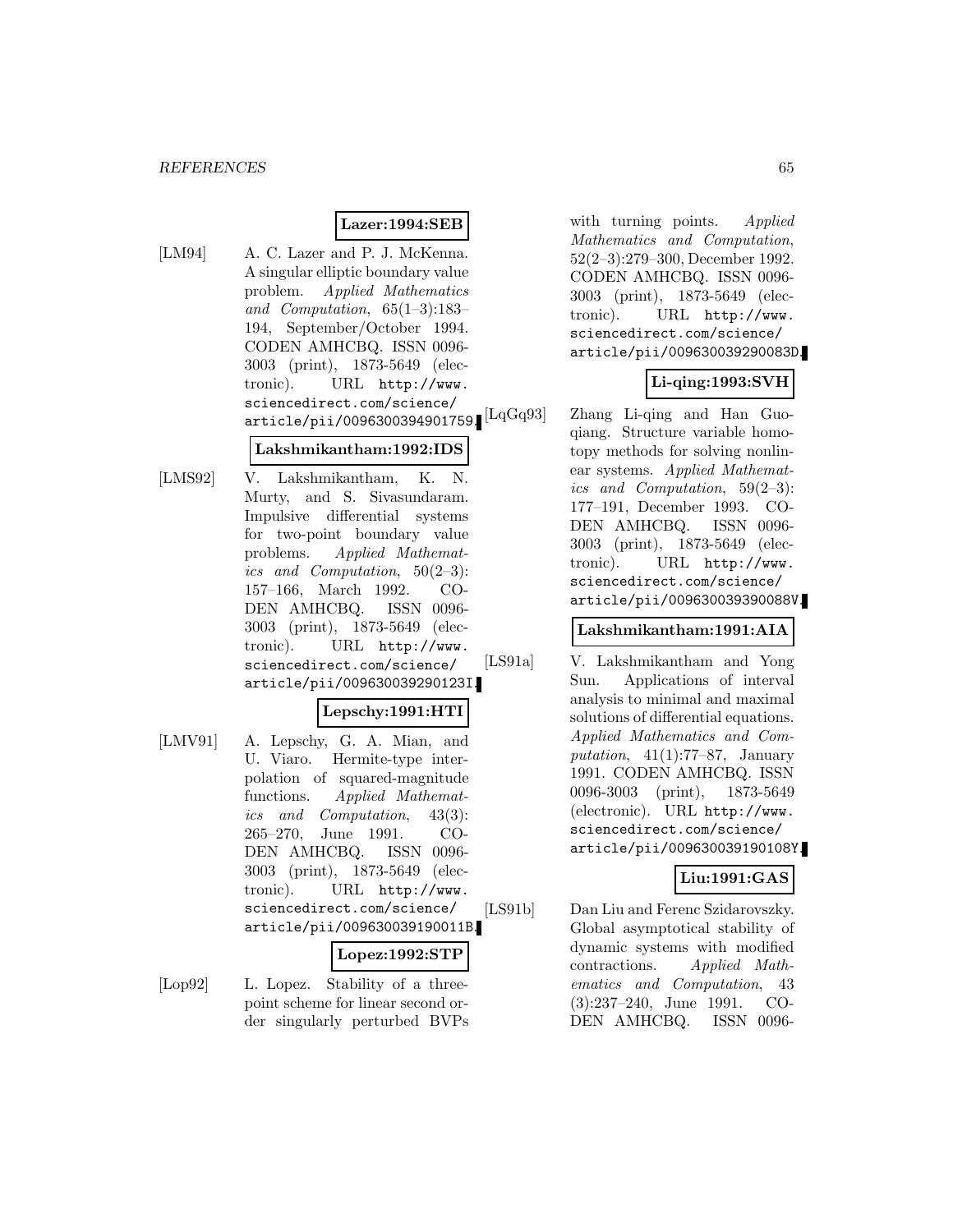3003 (print), 1873-5649 (electronic). URL http://www. sciencedirect.com/science/ article/pii/009630039190009C.

### **Ladde:1993:NTR**

[LS93a] G. S. Ladde and M. Sambandham. Numerical treatment of random polynomials. Applied Mathematics and Computation, 55(1):13–30, April 1993. CO-DEN AMHCBQ. ISSN 0096- 3003 (print), 1873-5649 (electronic). URL http://www. sciencedirect.com/science/ article/pii/009630039390003W.

## **Liu:1993:NFM**

[LS93b] K. Liu and R. Skelton. A new formulation of Q-Markov covariance equivalent realization. Applied Mathematics and Computation, 53(1):83–95, January 1993. CODEN AMHCBQ. ISSN 0096- 3003 (print), 1873-5649 (electronic). URL http://www. sciencedirect.com/science/ article/pii/009630039390116V. [LW90]

### **Lenhart:1991:VAC**

[LSP91] S. Lenhart, S. Stojanovic, and V. Protopopescu. Variational approach for competitive systems with obstacles. Applied Mathematics and Computation, 42(1):65–83, March 1991. CO-DEN AMHCBQ. ISSN 0096- 3003 (print), 1873-5649 (electronic). URL http://www. sciencedirect.com/science/ article/pii/0096300391901132.

#### **Lakshmikantham:1994:CRP**

[LSS94] V. Lakshmikantham, S. K. Sen, and S. Sivasundaram. Concise row-pruning algorithm to invert a matrix. Applied Mathematics and Computation, 61(1): 17–24, March 1, 1994. CO-DEN AMHCBQ. ISSN 0096- 3003 (print), 1873-5649 (electronic). URL http://www. sciencedirect.com/science/ article/pii/0096300394901430.

## **Lakshmikantham:1994:STA**

[LSVS94] V. Lakshmikantham, S. K. Sen, V. C. Venkaiah, and S. Sivasundaram. Stabilizing Trench's algorithm to invert symmetric Toeplitz matrices. Applied Mathematics and Computation, 60(2– 3):249–263, February 1994. CO-DEN AMHCBQ. ISSN 0096- 3003 (print), 1873-5649 (electronic). URL http://www. sciencedirect.com/science/ article/pii/0096300394901082.

### **Lether:1990:ANC**

F. G. Lether and P. R. Wenston. An algorithm for the numerical computation of the Voigt function. Applied Mathematics and Computation, 35(3): 277–289, February 1990. CO-DEN AMHCBQ. ISSN 0096- 3003 (print), 1873-5649 (electronic). URL http://www. sciencedirect.com/science/ article/pii/0096300390900477.

## **Li:1994:HOT**

[LW94] T. Y. Li and Xiaoshen Wang. Higher order turning points. Ap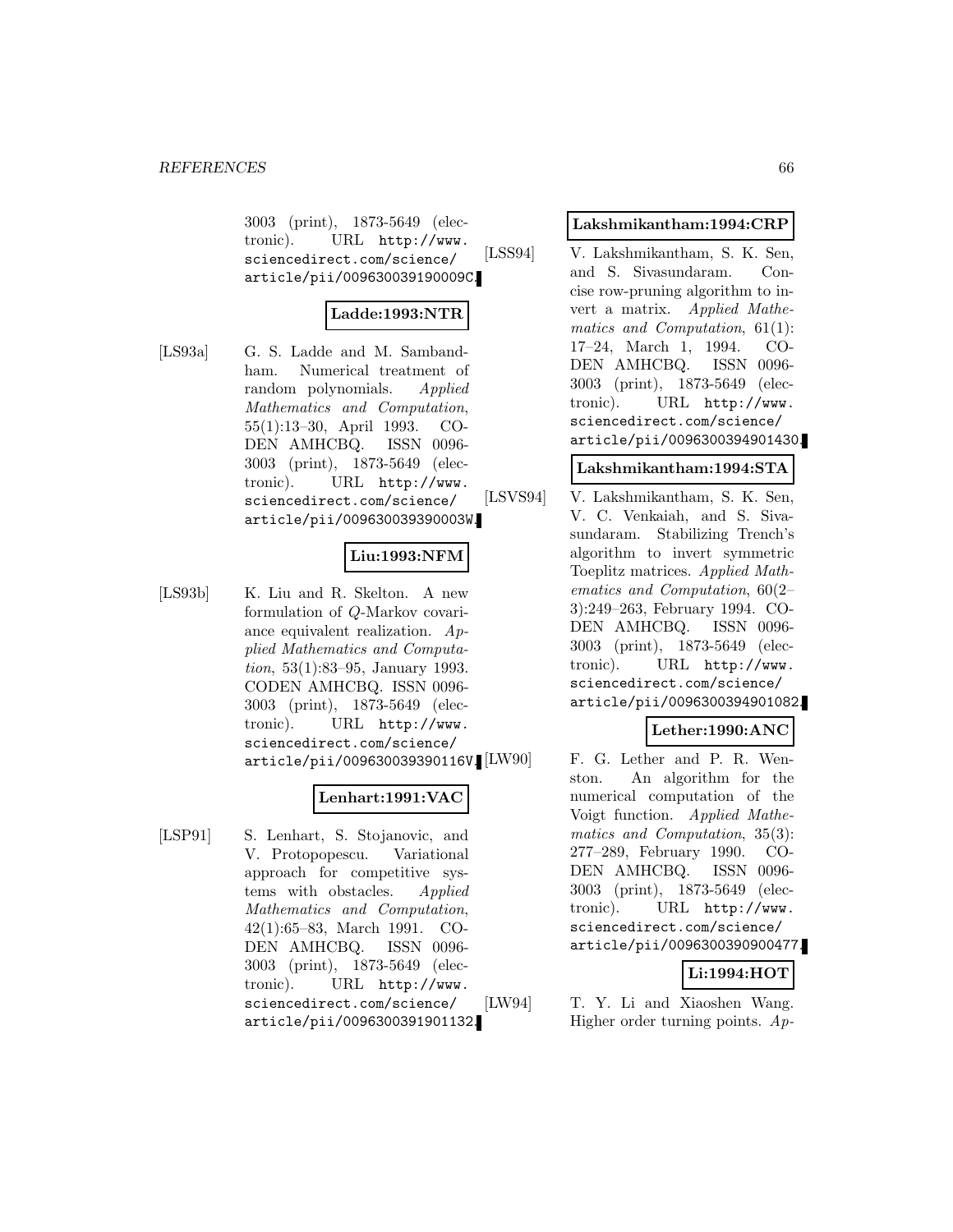plied Mathematics and Computation, 64(2–3):155–166, September 1994. CODEN AMHCBQ. ISSN 0096-3003 (print), 1873-5649 (electronic). URL http://www. sciencedirect.com/science/ article/pii/0096300394900604.

## **Liu:1992:MIN**

[LWX92] Xinzhi Liu, Yau Shu Wong, and Ji Xingzhi. Monotone iterations for numerical solutions of nonlinear elliptic partial differential equations. Applied Mathematics and Computation, 50 (1):59–91, July 1992. CO-DEN AMHCBQ. ISSN 0096- 3003 (print), 1873-5649 (electronic). URL http://www. sciencedirect.com/science/ article/pii/009630039290012P.<sup>[Mad90]</sup>

## **Lalli:1993:OHE**

[LYC93] B. S. Lalli, Y. H. Yu, and B. T. Cui. Oscillation of hyperbolic equations with functional arguments. Applied Mathematics and Computation, 53(2–3): 97–110, February 1993. CO-DEN AMHCBQ. ISSN 0096- 3003 (print), 1873-5649 (electronic). URL http://www. sciencedirect.com/science/ article/pii/009630039390095V.  $\text{[Mal91]}$ 

## **Li:1993:LSF**

[LYX<sup>+</sup>93] J. S. Li, Z. Y. Yu, X. Q. Xiang, W. P. Ni, and C. L. Chang. Leastsquare finite element method for electromagnetic fields in 2-D. Applied Mathematics and Computation, 58(2–3):143–167, October 1993. CODEN AMHCBQ. ISSN

0096-3003 (print), 1873-5649 (electronic). URL http://www. sciencedirect.com/science/ article/pii/009630039390134Z.

### **MacLeod:1993:NRS**

[Mac93] Allan J. MacLeod. A note on the Randles–Sevcik function from electrochemistry. Applied Mathematics and Computation, 57(2– 3):305–310, September 1, 1993. CODEN AMHCBQ. ISSN 0096- 3003 (print), 1873-5649 (electronic). URL http://www. sciencedirect.com/science/ article/pii/0096300393901547.

## **Madan:1990:INM**

Ved P. Madan. Interval Newton method: Hansen–Greenberg approach — some procedural improvements. Applied Mathematics and Computation, 35(3): 263–276, February 1990. CO-DEN AMHCBQ. ISSN 0096- 3003 (print), 1873-5649 (electronic). URL http://www. sciencedirect.com/science/ article/pii/0096300390900466.

## **Malakooti:1991:GDM**

Behnam B. Malakooti. A generalized decomposable multiattribute utility function. Applied Mathematics and Computation, 44(3):271–285, August 1991. CO-DEN AMHCBQ. ISSN 0096- 3003 (print), 1873-5649 (electronic). URL http://www. sciencedirect.com/science/ article/pii/009630039190063S.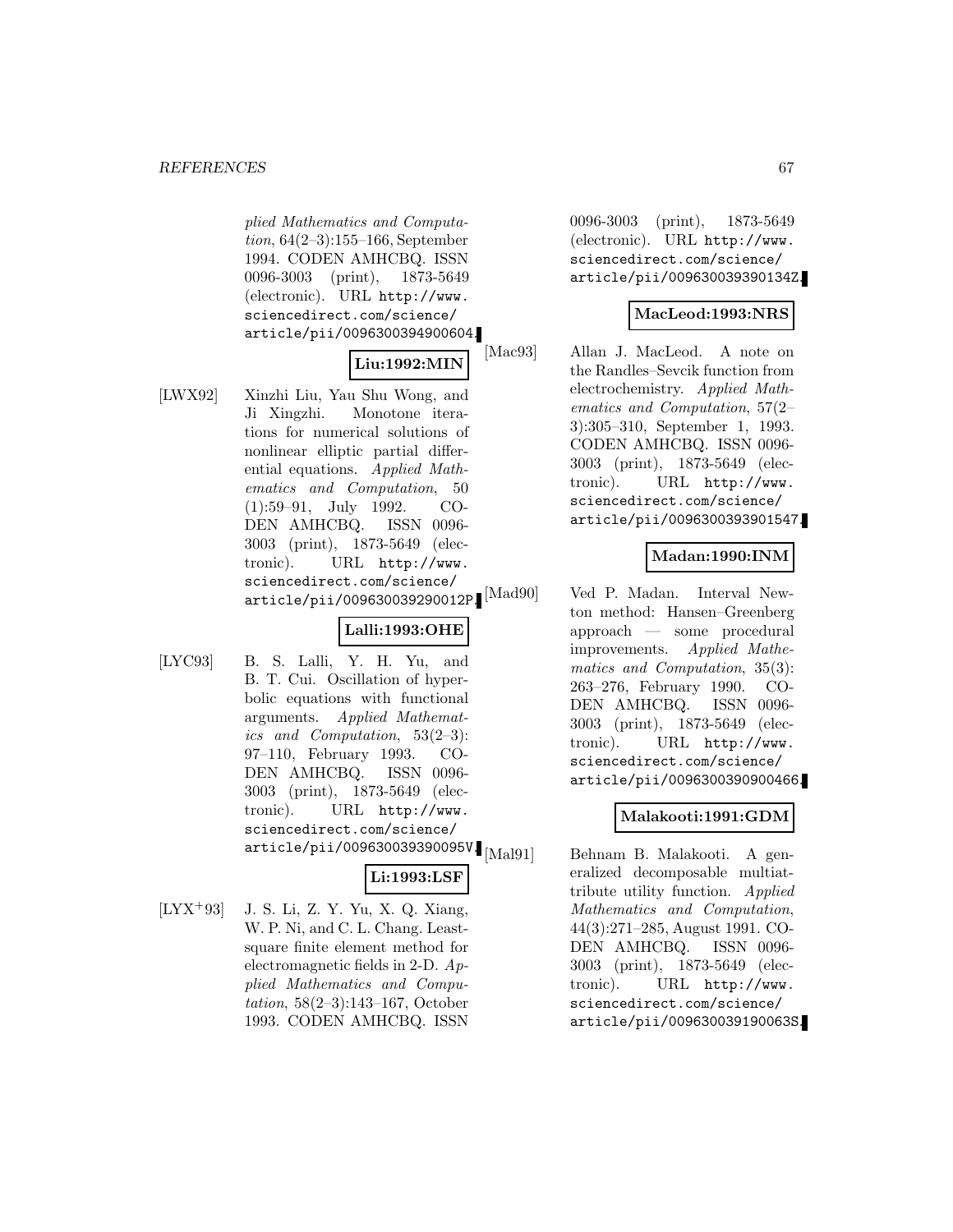#### **Malakooti:1993:DSS**

[Mal93] Behnam B. Malakooti. A decision support system for discrete multiple-criteria problems: certainty, uncertainty, and hierarchical. Applied Mathematics and Computation, 54(2–3): 131–166, March 15, 1993. CO-DEN AMHCBQ. ISSN 0096- 3003 (print), 1873-5649 (electronic). URL http://www. sciencedirect.com/science/ article/pii/009630039390056K.

#### **Matsuno:1993:BFC**

[Mat93] Koichiro Matsuno. Being free from ceteris paribus: a vehicle for founding physics on biology rather than the other way around. Applied Mathematics and Computation, 56(2– 3):261–279, July 1993. CO-DEN AMHCBQ. ISSN 0096- 3003 (print), 1873-5649 (electronic). URL http://www. sciencedirect.com/science/ article/pii/009630039390124W.

### **Malakooti:1994:SDA**

[MDR94] B. Malakooti, Lucien Duckstein, and A. Ravindran. Screening discrete alternatives with imprecisely assessed additive multiattribute functions. Applied Mathematics and Computation, 60(1):69–87, January 1994. CO-DEN AMHCBQ. ISSN 0096- 3003 (print), 1873-5649 (electronic). URL http://www. sciencedirect.com/science/ article/pii/0096300394902070.

### **Meir:1993:FEA**

[Mei93] A. J. Meir. Finite element analysis of magnetohydrodynamic pipe flow. Applied Mathematics and Computation, 57(2–3):177– 196, September 1, 1993. CO-DEN AMHCBQ. ISSN 0096- 3003 (print), 1873-5649 (electronic). URL http://www. sciencedirect.com/science/ article/pii/0096300393901455.

## **Meir:1994:TCM**

[Mei94] A. J. Meir. Thermally coupled magnetohydrodynamics flow. Applied Mathematics and Computation, 65(1–3):79–94, September/October 1994. CODEN AMHCBQ. ISSN 0096-3003 (print), 1873-5649 (electronic). URL http://www.sciencedirect. com/science/article/pii/0096300394901678.

## **Mostafa:1992:MGS**

[MES92] Magdi S. Mostafa and Khaled M. F. El-Sayed. Matrixgeometric solution of a multiserver queue with Markovian group arrivals and Coxian servers. Applied Mathematics and Computation, 49(2– 3):177–196, June 1992. CO-DEN AMHCBQ. ISSN 0096- 3003 (print), 1873-5649 (electronic). URL http://www. sciencedirect.com/science/ article/pii/009630039290022S.

#### **Moustafa:1994:ISQ**

[MES94] Magdi S. Moustafa and Khaled M. F. El-Sayed. Iterative solution of the  $M^{[x]}/C_2/S/N$  queues. Ap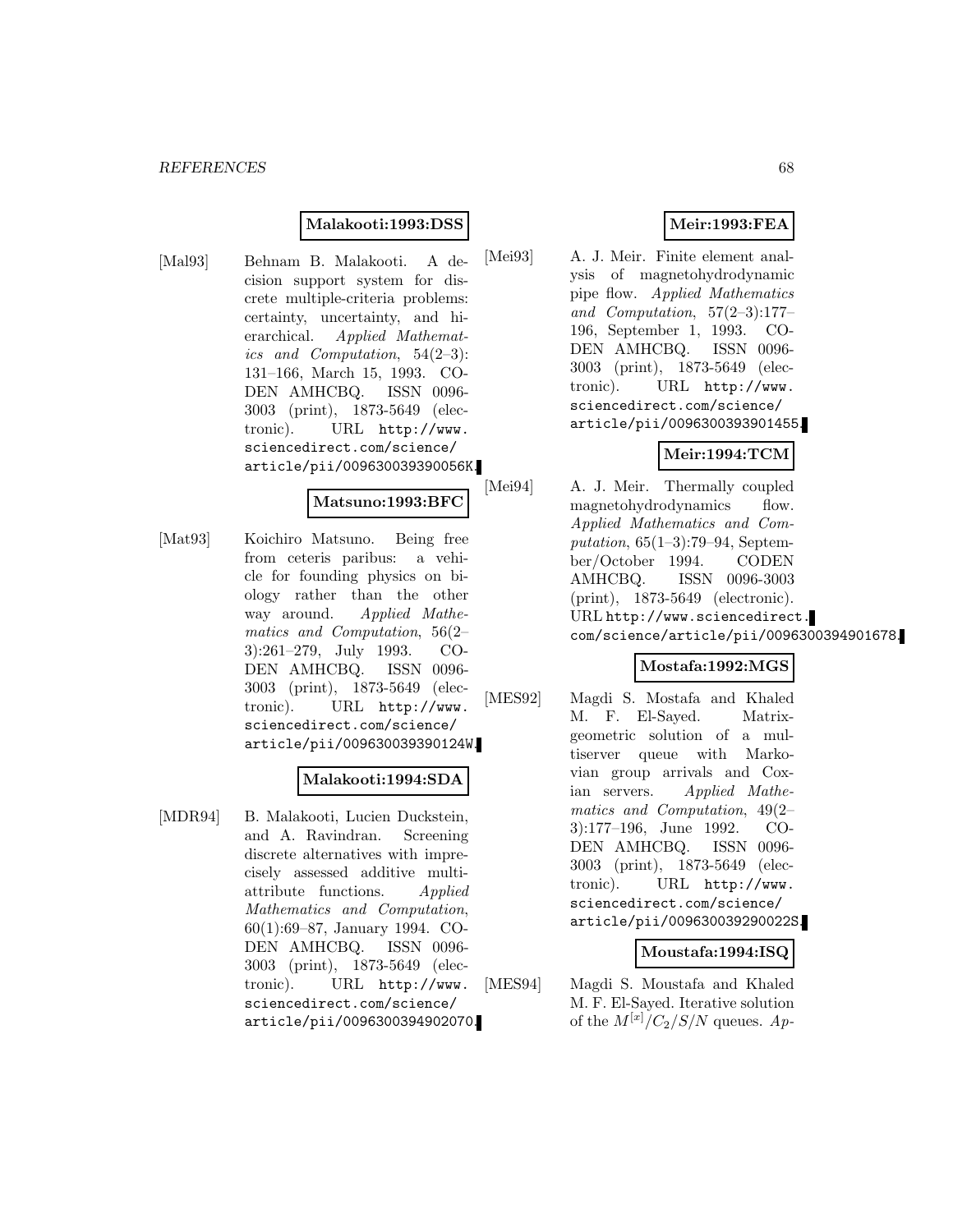plied Mathematics and Computation, 66(2–3):313–323, December 1994. CODEN AMHCBQ. ISSN 0096-3003 (print), 1873-5649 (electronic). URL http://www. sciencedirect.com/science/ article/pii/0096300394901252.

## **Mohsen:1993:HAF**

[MEZI93] A. Mohsen, H. El-Zoheiry, and L. Iskandar. A highly accurate finite-difference scheme for a Boussinesq-type equation. Applied Mathematics and Computation, 55(2–3):201–212, May 1993. CODEN AMHCBQ. ISSN 0096- 3003 (print), 1873-5649 (electronic). URL http://www. sciencedirect.com/science/ article/pii/0096300393900216.

## **Murty:1992:STP**

[MFF92] K. N. Murty, D. W. Fausett, and L. V. Fausett. Solution of two-point boundary value problems involving Kronecker products. Applied Mathematics and Computation, 50(2–3): 145–156, March 1992. CO-DEN AMHCBQ. ISSN 0096- 3003 (print), 1873-5649 (electronic). URL http://www. sciencedirect.com/science/ article/pii/009630039290122H. $\text{[Mit92]}$ 

#### **McCord:1993:MAA**

[MFS93] Mark R. McCord, Oscar Franzese, and Xiao Duan Sun. Multicriteria analysis of aeromedical fleet expansion. Applied Mathematics and Computation, 54(2–3): 101–129, March 15, 1993. CO-DEN AMHCBQ. ISSN 00963003 (print), 1873-5649 (electronic). URL http://www. sciencedirect.com/science/ article/pii/009630039390055J.

#### **Martinez:1992:AMI**

[MGL92] Ignacio Martínez, María Angeles Gil, and María Teresa López. Analysis of mutual information measures in cluster sampling. Applied Mathematics and Computation, 52(2–3):389–402, December 1992. CODEN AMHCBQ. ISSN 0096-3003 (print), 1873-5649 (electronic). URL http://www. sciencedirect.com/science/ article/pii/009630039290089J.

### **Mitra:1990:NMM**

[Mit90] A. K. Mitra. A neighborhood magnification method for solving implicit equations in two variables. Applied Mathematics and Computation, 37(2):97–110, May 1990. CODEN AMHCBQ. ISSN 0096-3003 (print), 1873-5649 (electronic). URL http://www. sciencedirect.com/science/ article/pii/0096300390900385.

### **Mitra:1992:VMB**

A. K. Mitra. A c-version of minimal Boolean sum-of-product forms. Applied Mathematics and Computation, 47(2–3):91– 108, February 1992. CO-DEN AMHCBQ. ISSN 0096- 3003 (print), 1873-5649 (electronic). URL http://www. sciencedirect.com/science/ article/pii/0096300392900394.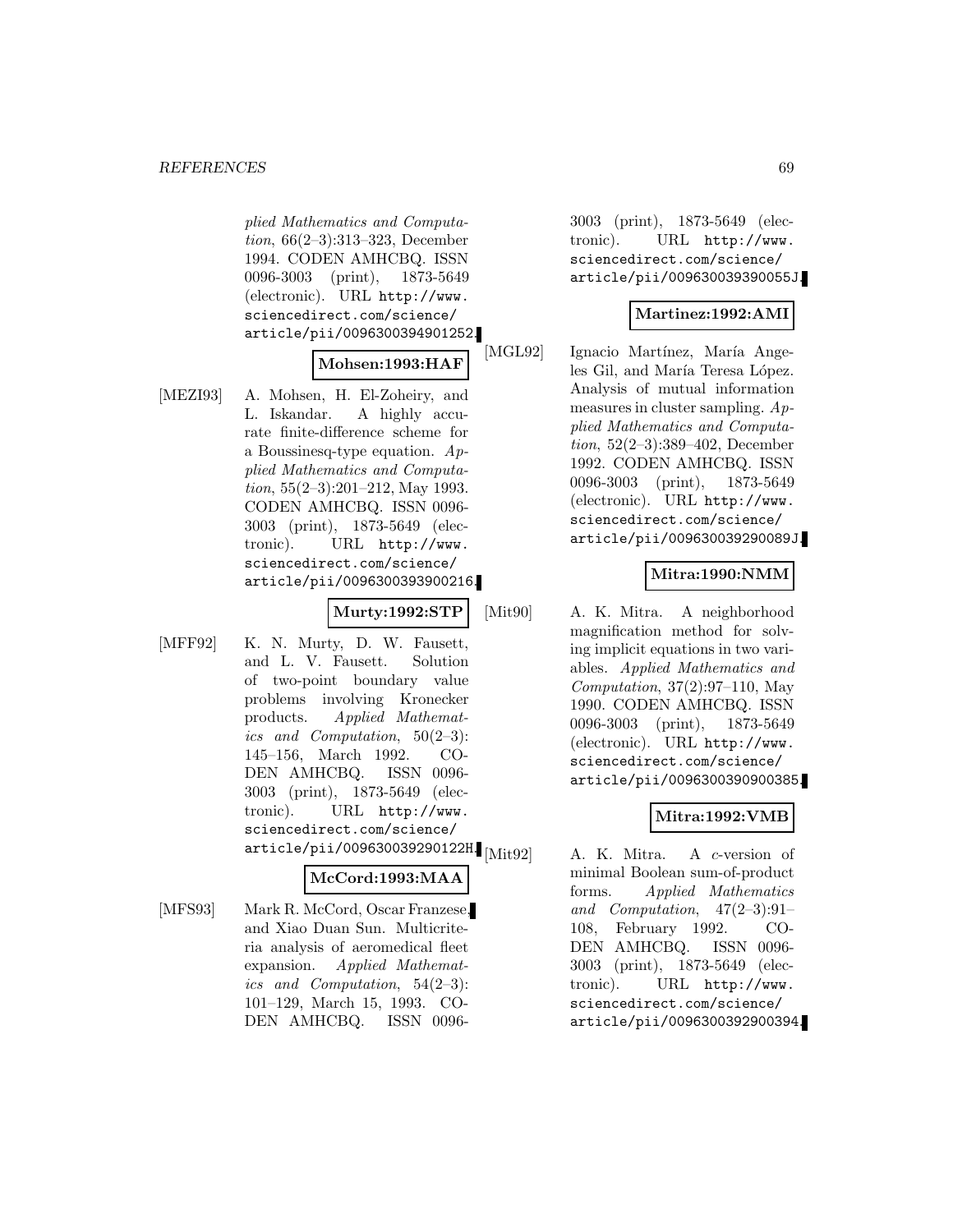#### **Mishra:1993:TTLb**

[MK93] R. K. Mishra and Satish Kumar. Toward a theory of living state — Part II. Applied Mathematics and Computation, 56(2–3):167–176, July 1993. CO-DEN AMHCBQ. ISSN 0096- 3003 (print), 1873-5649 (electronic). URL http://www. sciencedirect.com/science/ article/pii/009630039390121T.

## **Murty:1990:DWC**

[ML90] K. N. Murty and P. V. S. Lakshmi. On Dichotomy and well-conditioning in two-point boundary-value problems. Applied Mathematics and Computation, 38(3):179–199, August 1990. CODEN AMHCBQ. ISSN 0096- 3003 (print), 1873-5649 (electronic). URL http://www. sciencedirect.com/science/ article/pii/009630039090022U.

### **Martin:1991:DON**

[MM91] C. Martin and J. Miller. Discrete obsevability of nonlinear systems using continuation techniques. Applied Mathematics and Computation, 44(3):241–248, August 1991. CODEN AMHCBQ. ISSN 0096-3003 (print), 1873-5649 (electronic). URL http://www. sciencedirect.com/science/ article/pii/009630039190060Z.

#### **Miller:1994:SPM**

[MM94] J. Miller and C. Martin. Some properties of mappings induced by Dirichlet polynomials. Applied Mathematics and Computation,  $64(1):1-11$ , August 1994.

CODEN AMHCBQ. ISSN 0096- 3003 (print), 1873-5649 (electronic). URL http://www. sciencedirect.com/science/ article/pii/0096300394901368.

## **Martin:1990:SEP**

[MMP90] C. Martin, J. Miller, and K. Pearce. Sums of exponentials with polynomial coefficients. Applied Mathematics and Computation,  $40(1):33-39$ , November 1990. CODEN AMHCBQ. ISSN 0096-3003 (print), 1873-5649 (electronic). URL http://www. sciencedirect.com/science/ article/pii/009630039090096L.

### **Martin:1991:AMW**

[MN91] Clyde F. Martin and John Newman. Analytic models of water loss in sprinkler irrigation. Applied Mathematics and Computation, 43(1):19–41, May 1991. CODEN AMHCBQ. ISSN 0096- 3003 (print), 1873-5649 (electronic). URL http://www. sciencedirect.com/science/ article/pii/0096300391900922.

## **Mazza:1992:MMA**

[MO92] Christian Mazza and Neil O'Connell. Microscopic and macroscopic aspects of epidemics. Applied Mathematics and Computation, 47(2– 3):237–258, February 1992. CO-DEN AMHCBQ. ISSN 0096- 3003 (print), 1873-5649 (electronic). URL http://www. sciencedirect.com/science/ article/pii/0096300392900497.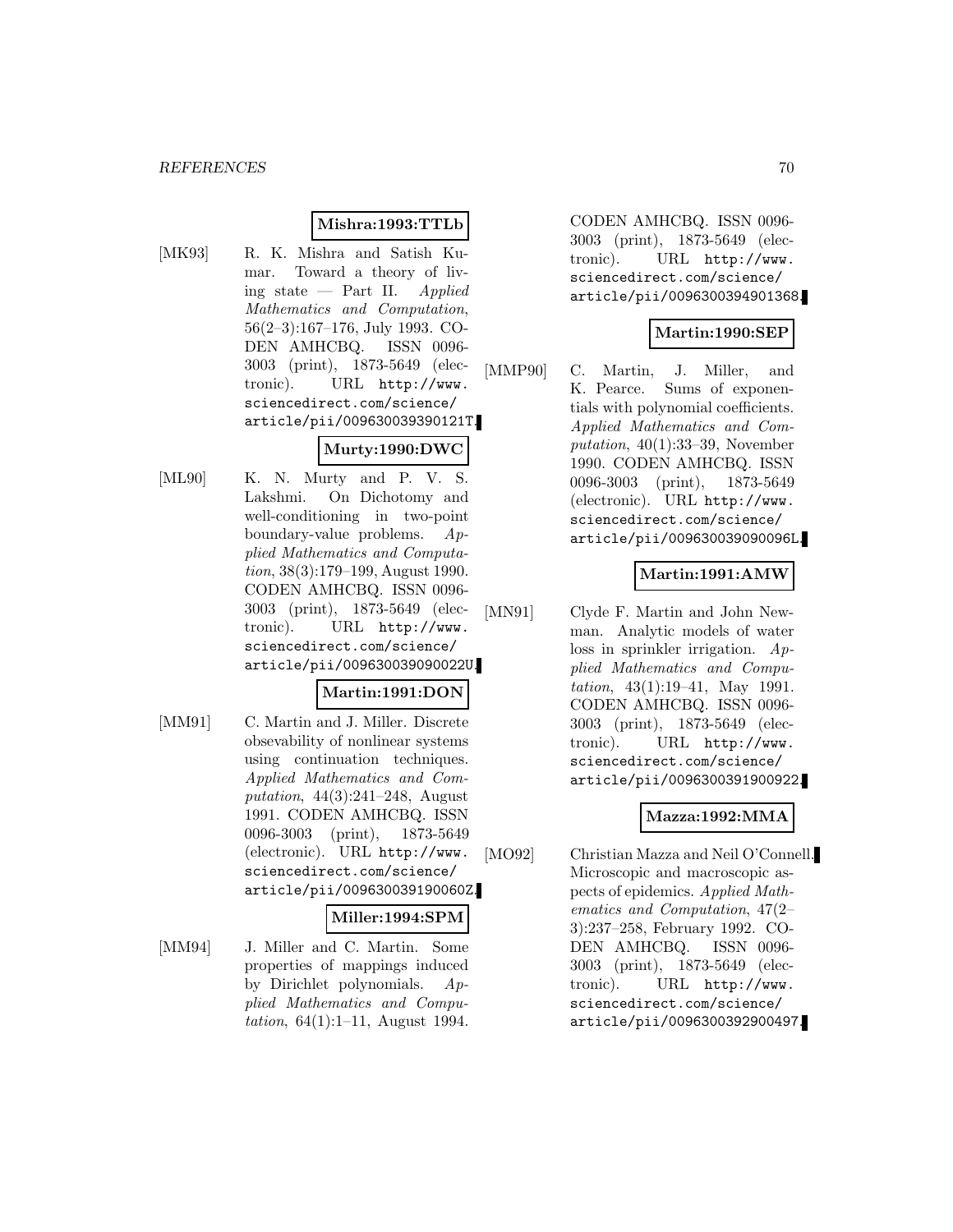### **Mitra:1993:MPC**

[MO93] Arun K. Mitra and Justin Ortiz. A massive parallel computation in Boolean logic. Applied Mathematics and Computation, 57(2– 3):131–160, September 1, 1993. CODEN AMHCBQ. ISSN 0096- 3003 (print), 1873-5649 (electronic). URL http://www. sciencedirect.com/science/ article/pii/0096300393901433.

### **Mohd:1990:UGO**

[Moh90] Ismail Bin Mohd. Unconstrained global optimization using strict complementary slackness. Applied Mathematics and Computation, 36(2):75–87, March 1990. CODEN AMHCBQ. ISSN 0096- 3003 (print), 1873-5649 (electronic). URL http://www. sciencedirect.com/science/ article/pii/009630039090013S.

## **Mohd:1994:IEM**

[Moh94] Ismail Bin Mohd. Interval elimination method for stochastic spanning tree problem. Applied Mathematics and Computation, 66(2–3):325–341, December 1994. CODEN AMHCBQ. ISSN 0096- 3003 (print), 1873-5649 (electronic). URL http://www. sciencedirect.com/science/ article/pii/0096300394901260.

#### **Morhac:1990:FEF**

[Mor90] Miroslav Morháč. Fast errorfree algorithm for the determination of kernels of the periodic Volterra representation. Applied Mathematics and Computation,

38(2):87–100, July 1990. CO-DEN AMHCBQ. ISSN 0096- 3003 (print), 1873-5649 (electronic). URL http://www. sciencedirect.com/science/ article/pii/009630039090050D.

## **Morhac:1994:EFL**

[Mor94] Miroslav Morháč. An error-free Levison algorithm to solve integer Toeplitz system. Applied Mathematics and Computation, 61(2–3):135–149, March 15, 1994. CODEN AMHCBQ. ISSN 0096- 3003 (print), 1873-5649 (electronic). URL http://www. sciencedirect.com/science/ article/pii/0096300394900434.

### **Mosetti:1990:PIM**

[Mos90] Renzo Mosetti. On a possible interpretation of market dynamics based on the internal model principle. Applied Mathematics and Computation,  $37(1):1-8$ , May 1990. CODEN AMHCBQ. ISSN 0096-3003 (print), 1873-5649 (electronic). URL http://www. sciencedirect.com/science/ article/pii/009630039090106D.

### **Mandel:1990:MFC**

[MP90] Jan Mandel and Seymour V. Parter. On the multigrid F-cycle. Applied Mathematics and Computation, 37(1):19–36, May 1990. CODEN AMHCBQ. ISSN 0096- 3003 (print), 1873-5649 (electronic). URL http://www. sciencedirect.com/science/ article/pii/009630039090108F.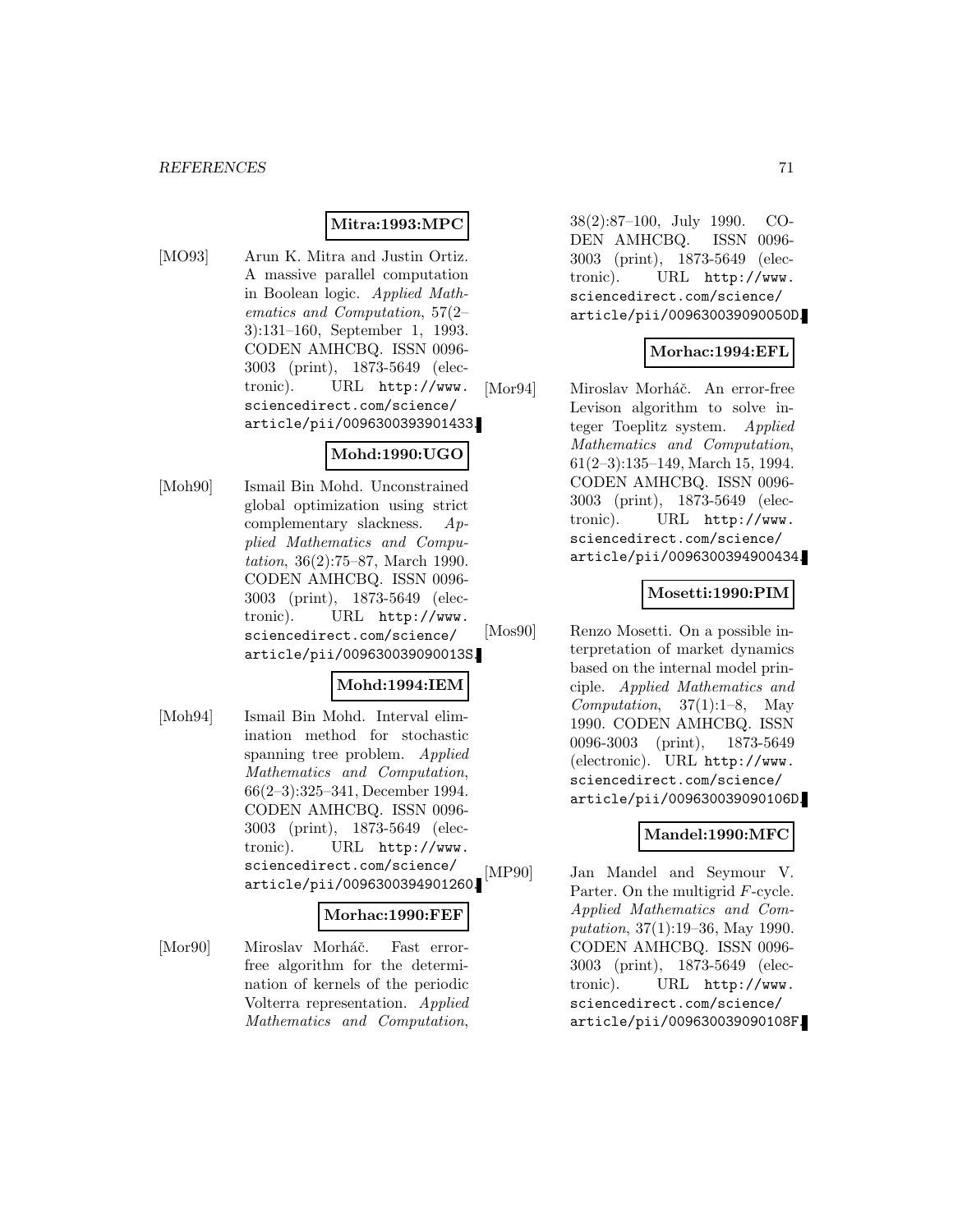#### **Muratori:1991:ILS**

[MR91] Simona Muratori and Sergio Rinaldi. On the invertibility of Leslie systems. Applied Mathematics and Computation, 41(2): 179–187, January 1991. CO-DEN AMHCBQ. ISSN 0096- 3003 (print), 1873-5649 (electronic). URL http://www. sciencedirect.com/science/ article/pii/009630039190069Y.

## **Martin:1992:NEG**

[MS92a] Clyde Martin and Mark Stamp. A note on the error in Gaussian quadrature. Applied Mathematics and Computation, 47 (1):25–35, January 1992. CO-DEN AMHCBQ. ISSN 0096- 3003 (print), 1873-5649 (electronic). URL http://www. sciencedirect.com/science/ article/pii/0096300392900626.

## **Morgan:1992:CPP**

[MS92b] Alexander P. Morgan and Andrew J. Sommese. Coefficientparameter polynomial continuation. Applied Mathematics and Computation, 51(2– 3):207, October 1992. CO-DEN AMHCBQ. ISSN 0096- 3003 (print), 1873-5649 (electronic). URL http://www. sciencedirect.com/science/ article/pii/009630039290074B. [MS93c]

### **Morgan:1992:CAS**

[MS92c] Alexander P. Morgan and Andrew J. Sommese. Computing all solutions to polynomial systems using homotopy continuation.

Applied Mathematics and Computation,  $51(2-3):209$ , October 1992. CODEN AMHCBQ. ISSN 0096-3003 (print), 1873-5649 (electronic). URL http://www. sciencedirect.com/science/ article/pii/009630039290075C.

## **Martin:1993:NEF**

[MS93a] Clyde Martin and Victor Shubov. Natural exponential families of probability distributions and exponential-polynomial approximation. Applied Mathematics and Computation, 59(2–3): 275–297, December 1993. CO-DEN AMHCBQ. ISSN 0096- 3003 (print), 1873-5649 (electronic). URL http://www. sciencedirect.com/science/ article/pii/009630039390093T.

## **Martin:1993:PMA**

[MS93b] Clyde Martin and Victor Shubov. Probability measures, Appel polynomials and polynomial approximation. Applied Mathematics and Computation, 53(2–3): 277–298, February 1993. CO-DEN AMHCBQ. ISSN 0096- 3003 (print), 1873-5649 (electronic). URL http://www. sciencedirect.com/science/ article/pii/009630039390106O.

### **Mishra:1993:TTLa**

R. K. Mishra and G. K. Sen. Toward a theory of living state — Part I. Applied Mathematics and Computation, 56(2– 3):153–166, July 1993. CO-DEN AMHCBQ. ISSN 0096- 3003 (print), 1873-5649 (elec-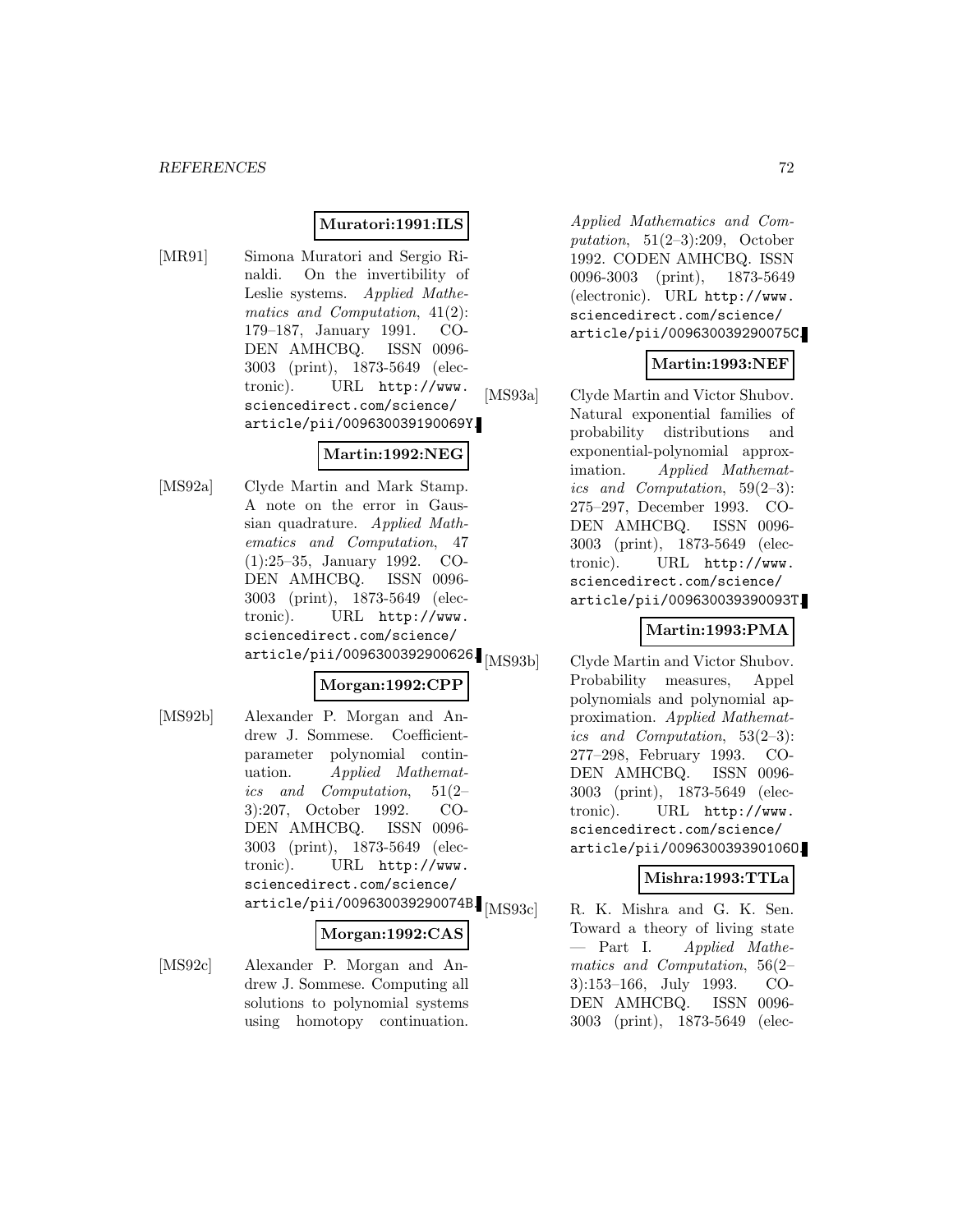tronic). URL http://www. sciencedirect.com/science/ article/pii/0096300393901204.<sup>[MSLB92]</sup>

# **Meir:1994:VCF**

[MS94a] A. J. Meir and Paul G. Schmidt. A velocity-current formulation for stationary MHD flow. Applied Mathematics and Computation, 65(1–3):95–109, September/October 1994. CO-DEN AMHCBQ. ISSN 0096- 3003 (print), 1873-5649 (electronic). URL http://www. sciencedirect.com/science/ article/pii/0096300394901686.

#### **Melnikov:1994:MGT**

[MS94b] Yu. A. Melnikov and K. L. Shirley. Matrices of Green's type for the potential equation on a cylindrical surface joined to a hemisphere. Applied Mathematics and Computation, 65(1– 3):241–252, September/October 1994. CODEN AMHCBQ. ISSN 0096-3003 (print), 1873-5649 (electronic). URL http://www. sciencedirect.com/science/  $\ar{ticle/pii/0096300394901805}$  [MU90a]

#### **Molnar:1994:VTL**

[MS94c] Sándor Molnár and Ferenc Szigeti. On "verticum"-type linear systems with time-dependent linkage. Applied Mathematics and Computation, 60(1): 89–102, January 1994. CO-DEN AMHCBQ. ISSN 0096- 3003 (print), 1873-5649 (electronic). URL http://www. sciencedirect.com/science/ article/pii/0096300394902089.

# **McArthur:1992:SGM**

Kelly M. McArthur, Ralph C. Smith, John Lund, and Kenneth L. Bowers. The Sinc– Galerkin method for parameterdependent self-adjoint problems. Applied Mathematics and Computation, 50(2–3): 175–202, March 1992. CO-DEN AMHCBQ. ISSN 0096- 3003 (print), 1873-5649 (electronic). URL http://www. sciencedirect.com/science/ article/pii/009630039290125K.

### **Mercier:1993:AAP**

[MTP93] P. Mercier, J. Teghem, and H. Pastijn. Assignment of available products to orders with the MCDM software ORESTE. Applied Mathematics and Computa*tion*,  $54(2-3):183-196$ , March 15, 1993. CODEN AMHCBQ. ISSN 0096-3003 (print), 1873-5649 (electronic). URL http://www. sciencedirect.com/science/ article/pii/009630039390058M.

### **McKeague:1990:SCTa**

Ian W. McKeague and Klaus J. Utikal. Stochastic calculus as a tool in survival analysis: a review. Applied Mathematics and Computation, 38(1):23–49, July 1990. CODEN AMHCBQ. ISSN 0096-3003 (print), 1873-5649 (electronic). URL http://www. sciencedirect.com/science/ article/pii/009630039090079I.

#### **McKeague:1990:SCTb**

[MU90b] Ian W. McKeague and Klaus J. Utikal. Stochastic calculus as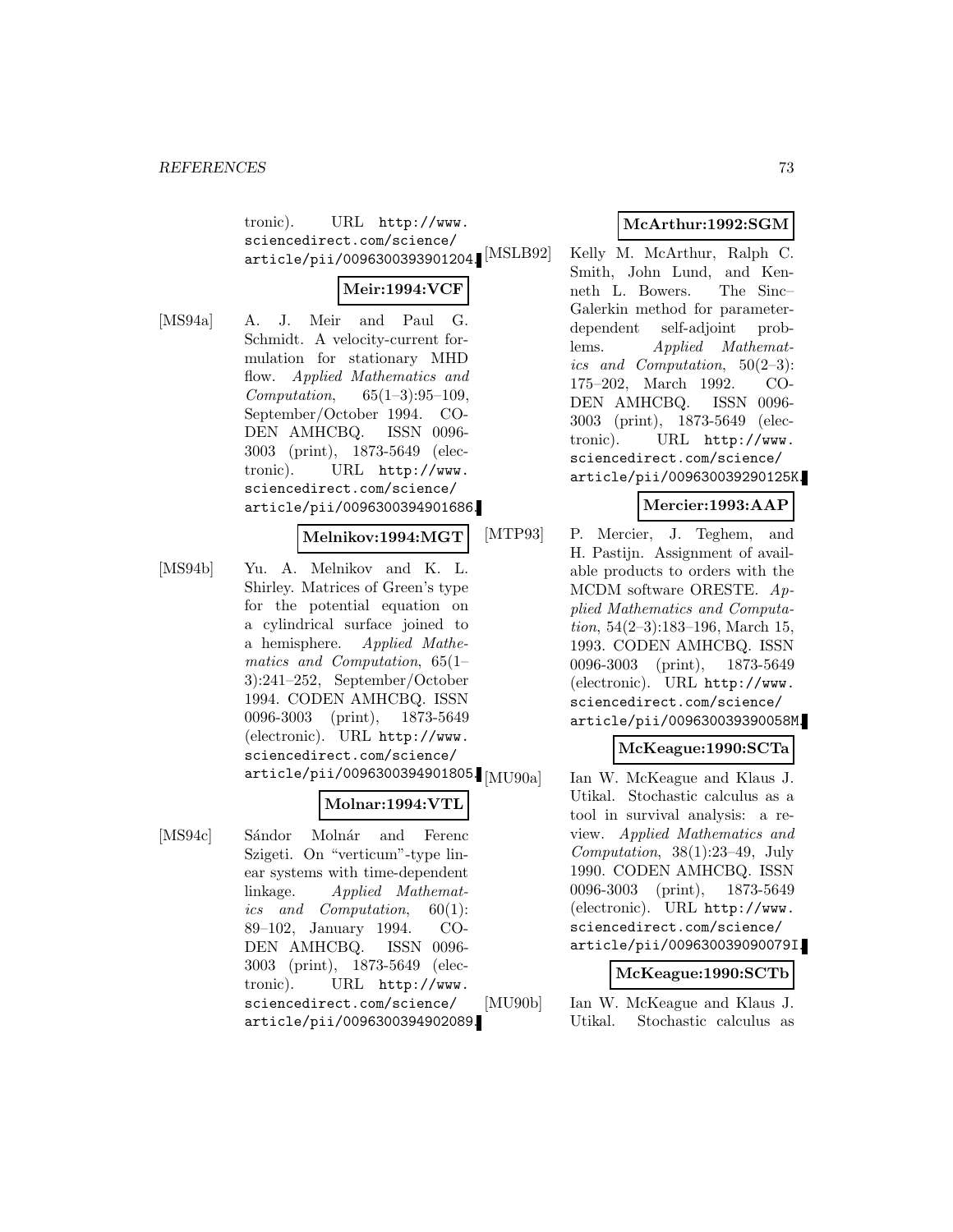a tool in survival analysis: a review. Applied Mathematics and Computation, 39(3): 155–181, October 1990. CO-DEN AMHCBQ. ISSN 0096- 3003 (print), 1873-5649 (electronic). URL http://www. sciencedirect.com/science/ article/pii/009630039090007P.

#### **Muraskin:1991:SPD**

[Mur91a] M. Muraskin. Summation-overpaths degree of freedom and the loop lattice. Applied Mathematics and Computation, 42 (2):197–207, March 1991. CO-DEN AMHCBQ. ISSN 0096- 3003 (print), 1873-5649 (electronic). URL http://www. sciencedirect.com/science/ article/pii/009630039190051N.

### **Muratori:1991:ASP**

[Mur91b] Simona Muratori. An application of the separation principle for detecting slow-fast limit cycles in a three-dimensional system. Applied Mathematics and Computation, 43(1):1–18, May 1991. CO-DEN AMHCBQ. ISSN 0096- 3003 (print), 1873-5649 (electronic). URL http://www. sciencedirect.com/science/ article/pii/009630039190091Z.

#### **Muraskin:1992:BNL**

[Mur92] M. Muraskin. Beyond Newton and Leibniz. Applied Mathematics and Computation, 52(2–3): 417–438, December 1992. CO-DEN AMHCBQ. ISSN 0096- 3003 (print), 1873-5649 (electronic). URL http://www.

sciencedirect.com/science/ article/pii/009630039290091E.

#### **Muraskin:1993:OWO**

[Mur93] M. Muraskin. Oscillations within oscillations. Applied Mathematics and Computation, 53(1): 45–82, January 1993. CO-DEN AMHCBQ. ISSN 0096- 3003 (print), 1873-5649 (electronic). URL http://www. sciencedirect.com/science/ article/pii/009630039390115U.

# **Muraskin:1994:IOM**

[Mur94] M. Muraskin. Irregular oscillations and mathematical aesthetics. Applied Mathematics and Computation, 61(2–3):183– 206, March 15, 1994. CO-DEN AMHCBQ. ISSN 0096- 3003 (print), 1873-5649 (electronic). URL http://www. sciencedirect.com/science/ article/pii/0096300394900477.

### **Muses:1994:HAH**

[Mus94] C. Musès. Hypernumbers applied or how they interface with the physical world. Applied Mathematics and Computation, 60 (1):25–36, January 1994. CO-DEN AMHCBQ. ISSN 0096- 3003 (print), 1873-5649 (electronic). URL http://www. sciencedirect.com/science/ article/pii/0096300394902038.

### **Mirchandani:1993:RNM**

[MW93] Pitu B. Mirchandani and Małgorzata M. Wiecek. Routing with nonlinear multiattribute cost functions. Applied Mathematics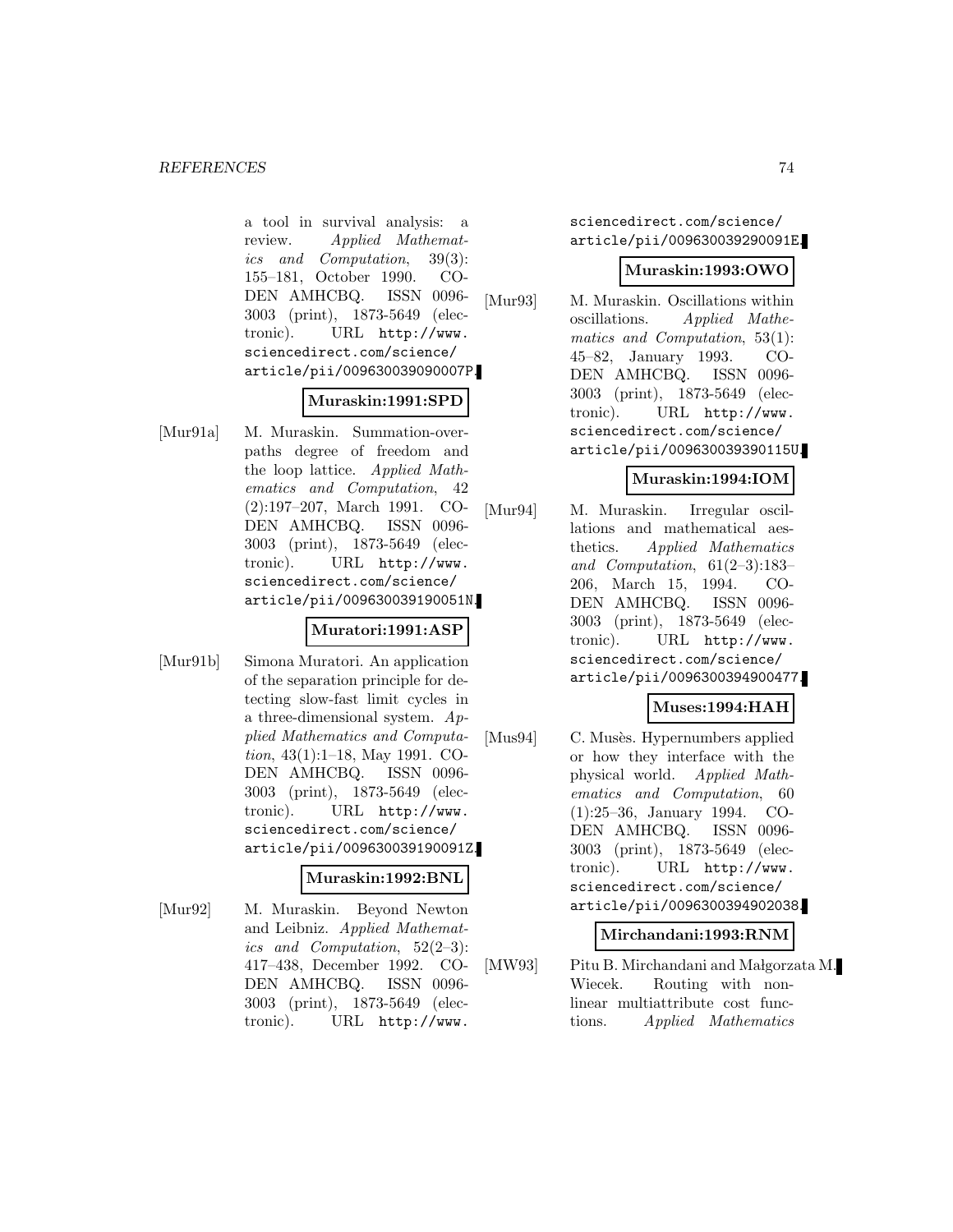and Computation, 54(2–3):215– 239, March 15, 1993. CO-DEN AMHCBQ. ISSN 0096- 3003 (print), 1873-5649 (electronic). URL http://www. sciencedirect.com/science/ article/pii/009630039390060R.

#### **Nwannenna:1991:RMC**

[NA91] C. C. Nwannenna and E. M. Aghedo. Reliability monitoring and control in electric power systems. Applied Mathematics and Computation, 43 (2):117–138, May 1991. CO-DEN AMHCBQ. ISSN 0096- 3003 (print), 1873-5649 (electronic). URL http://www. sciencedirect.com/science/ article/pii/009630039190028L.

#### **Namachchivaya:1990:SBa**

[Nam90a] N. Sri Namachchivaya. Stochastic bifurcation. Applied Mathematics and Computation, 38 (2):101–159, July 1990. CO-DEN AMHCBQ. ISSN 0096- 3003 (print), 1873-5649 (electronic). URL http://www. sciencedirect.com/science/ article/pii/0096300390900514.

#### **Namachchivaya:1990:SBb**

[Nam90b] N. Sri Namachchivaya. Stochastic bifurcation. Applied Mathematics and Computation, 39 (3):37–95, October 1990. CO-DEN AMHCBQ. ISSN 0096- 3003 (print), 1873-5649 (electronic). URL http://www. sciencedirect.com/science/ article/pii/009630039090003L.

# **Nistal:1993:NIR**

[NAM93] J. L. Freire Nistal, F. Alonso Amo, and F. Aguado Martín. On the naturality of the iteration and recursive specifications. Applied Mathematics and Computation, 58(1):1–18, September 15, 1993. CODEN AMHCBQ. ISSN 0096- 3003 (print), 1873-5649 (electronic). URL http://www. sciencedirect.com/science/ article/pii/009630039390042D.

#### **Navarro:1994:CFG**

[NFJ94] E. Navarro, M. V. Ferrer, and L. Jódar. Closed form general solution of nonhomogeneous implicit higher order difference systems. Applied Mathematics and Computation,  $60(2-3)$ : 113–123, February 1994. CO-DEN AMHCBQ. ISSN 0096- 3003 (print), 1873-5649 (electronic). URL http://www. sciencedirect.com/science/ article/pii/0096300394900981. See erratum [JNF95].

### **Nakamura:1994:APF**

[NG94] Takashi Nakamura and Yukio-Pegio Gunji. Algebraic property of flow diagram in a timereverse cellular automaton. Applied Mathematics and Computation, 62(2–3):103–127, May 1994. CODEN AMHCBQ. ISSN 0096- 3003 (print), 1873-5649 (electronic). URL http://www. sciencedirect.com/science/ article/pii/0096300394900779.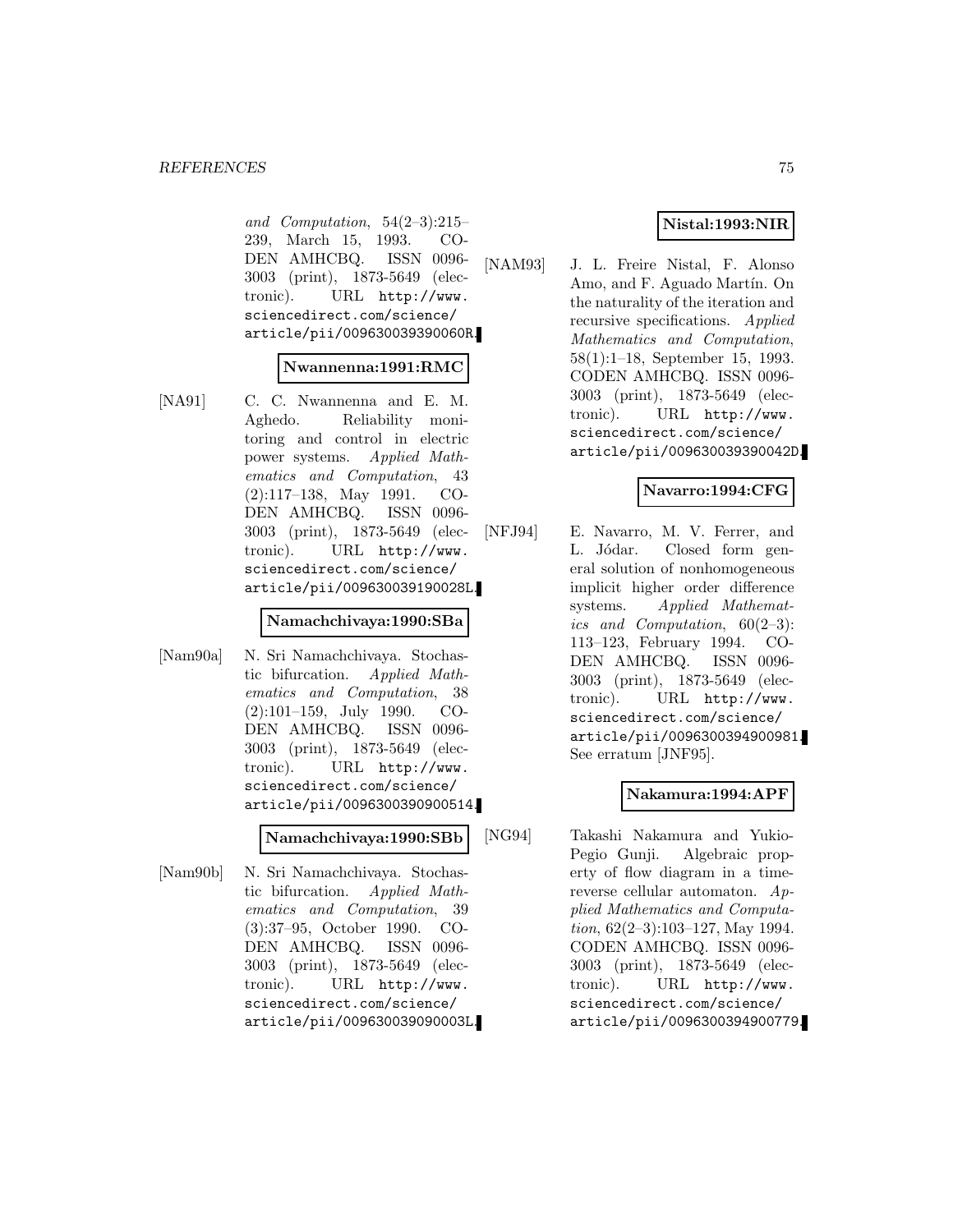#### **Newman:1992:CCI**

[NP92] D. J. Newman and M. E. Primak. Complexity of circumscribed and inscribed ellipsoid methods for solving equilibrium economical models. Applied Mathematics and Computation, 52(2–3):223–231, December 1992. CODEN AMHCBQ. ISSN 0096- 3003 (print), 1873-5649 (electronic). URL http://www. sciencedirect.com/science/ article/pii/009630039290079G.

# **Nelson:1992:IET**

[NSV92] Paul Nelson, D. L. Seth, and R. Vasudevan. An integrodifferential equation for the twodimensional reflection kernel. Applied Mathematics and Computation, 49(1):1–18, May 1992. CO-DEN AMHCBQ. ISSN 0096- 3003 (print), 1873-5649 (electronic). URL http://www. sciencedirect.com/science/ article/pii/0096300392900534.

#### **Niestegge:1990:AMS**

[NW90] A. Niestegge and K. Witsch. Analysis of a multigrid strokes solver. Applied Mathematics and Computation, 35(3):291– 303, February 1990. CO-DEN AMHCBQ. ISSN 0096- 3003 (print), 1873-5649 (electronic). URL http://www. sciencedirect.com/science/ article/pii/0096300390900488.

# **ONeil:1990:CMR**

[O'N90] Kevin A. O'Neil. The continuation method for rational and deficient systems. Applied Mathematics and Computation, 37 (2):121–129, May 1990. CO-DEN AMHCBQ. ISSN 0096- 3003 (print), 1873-5649 (electronic). URL http://www. sciencedirect.com/science/ article/pii/009630039090040A.

#### **Oppenheimer:1992:ASA**

[Opp92] Seth F. Oppenheimer. An abstract spectral approximation theorem from the theory of semigroups. Applied Mathematics and Computation, 47(2–3): 185–199, February 1992. CO-DEN AMHCBQ. ISSN 0096- 3003 (print), 1873-5649 (electronic). URL http://www. sciencedirect.com/science/ article/pii/0096300392900464.

### **Omari:1992:RLU**

[OT92] Pierpaolo Omari and Maurizio Trombetta. Remarks on the lower and upper solutions method for second- and third-order periodic boundary value problems. Applied Mathematics and Computation, 50(1):1–21, July 1992. CO-DEN AMHCBQ. ISSN 0096- 3003 (print), 1873-5649 (electronic). URL http://www. sciencedirect.com/science/ article/pii/009630039290007N.

# **Omari:1993:RLU**

[OT93] Pierpaolo Omari and Maurizio Trombetta. Remarks on the lower and upper solutions method for second- and third-order boundary value problems. Applied Mathematics and Computation,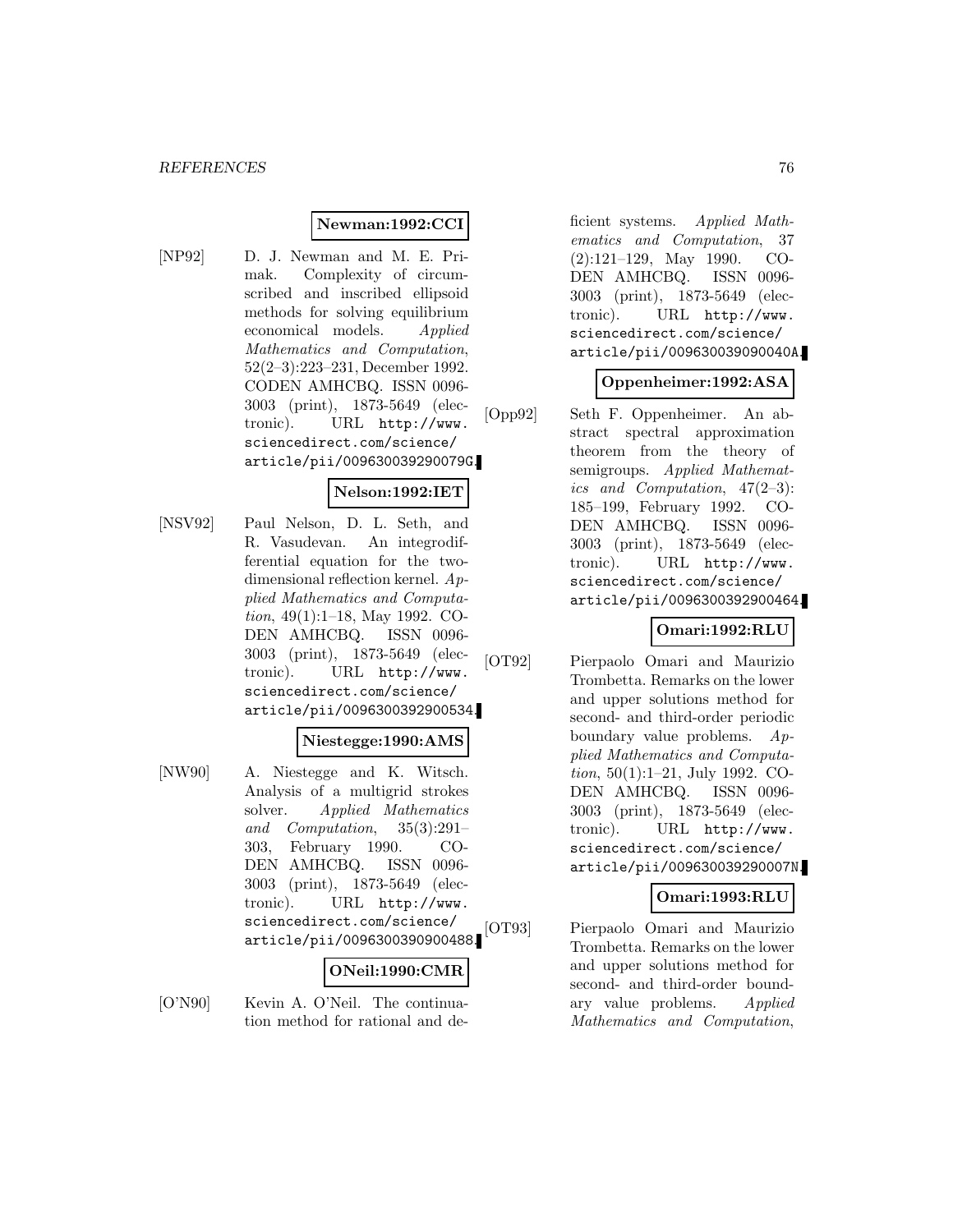56(1):101, June 1993. CO-DEN AMHCBQ. ISSN 0096- 3003 (print), 1873-5649 (electronic). URL http://www. sciencedirect.com/science/ article/pii/009630039390082P.

#### **Pang:1994:DBV**

[PA94] Peter Y. H. Pang and Ravi P. Agarwal. On discrete boundary value problems arising in transport phenomena. Applied Mathematics and Computation, 60(2– 3):193–213, February 1994. CO-DEN AMHCBQ. ISSN 0096- 3003 (print), 1873-5649 (electronic). URL http://www. sciencedirect.com/science/  $\ar{ticle/pii/0096300394901058}$  [Pat91]

#### **Papageorgiou:1992:EWM**

[Pap92] Nikolaos S. Papageorgiou. On the existence of weakly maximal programs for a multisector economy with consumption. Applied Mathematics and Computation, 48(2–3):177–186, April 1992. CO-DEN AMHCBQ. ISSN 0096- 3003 (print), 1873-5649 (electronic). URL http://www. sciencedirect.com/science/ article/pii/0096300392900372.

#### **Papageorgiou:1994:SAC**

[Pap94] Nikolaos S. Papageorgiou. Sensitivity analysis for a continuous time infinite horizon growth model. Applied Mathematics and Computation, 60(1): 43–53, January 1994. CO-DEN AMHCBQ. ISSN 0096- 3003 (print), 1873-5649 (electronic). URL http://www.

sciencedirect.com/science/ article/pii/0096300394902054.

#### **Patterson:1990:MRE**

[Pat90] Richard L. Patterson. A Markovrenewal extension of a deterministic state-variable model of the transport and fate of a toxic chemical in the environment.  $Ap$ plied Mathematics and Computation, 35(3):219–230, February 1990. CODEN AMHCBQ. ISSN 0096-3003 (print), 1873-5649 (electronic). URL http://www. sciencedirect.com/science/ article/pii/0096300390900433.

#### **Patterson:1991:RAC**

Richard L. Patterson. Regression approximations for continuoustime, stochastic compartmental models of discrete interacting populations. Applied Mathematics and Computation, 45(1): 73–89, September 1991. CO-DEN AMHCBQ. ISSN 0096- 3003 (print), 1873-5649 (electronic). URL http://www. sciencedirect.com/science/ article/pii/0096300391900896.

### **Patterson:1992:DUS**

[Pat92] Richard L. Patterson. Distributions of unexpected services in a D-node Markov-renewal network distinguished by customer class. Applied Mathematics and Computation,  $52(1):67-82$ , November 1992. CODEN AMHCBQ. ISSN 0096-3003 (print), 1873-5649 (electronic). URL http://www. sciencedirect.com/science/ article/pii/009630039290098L.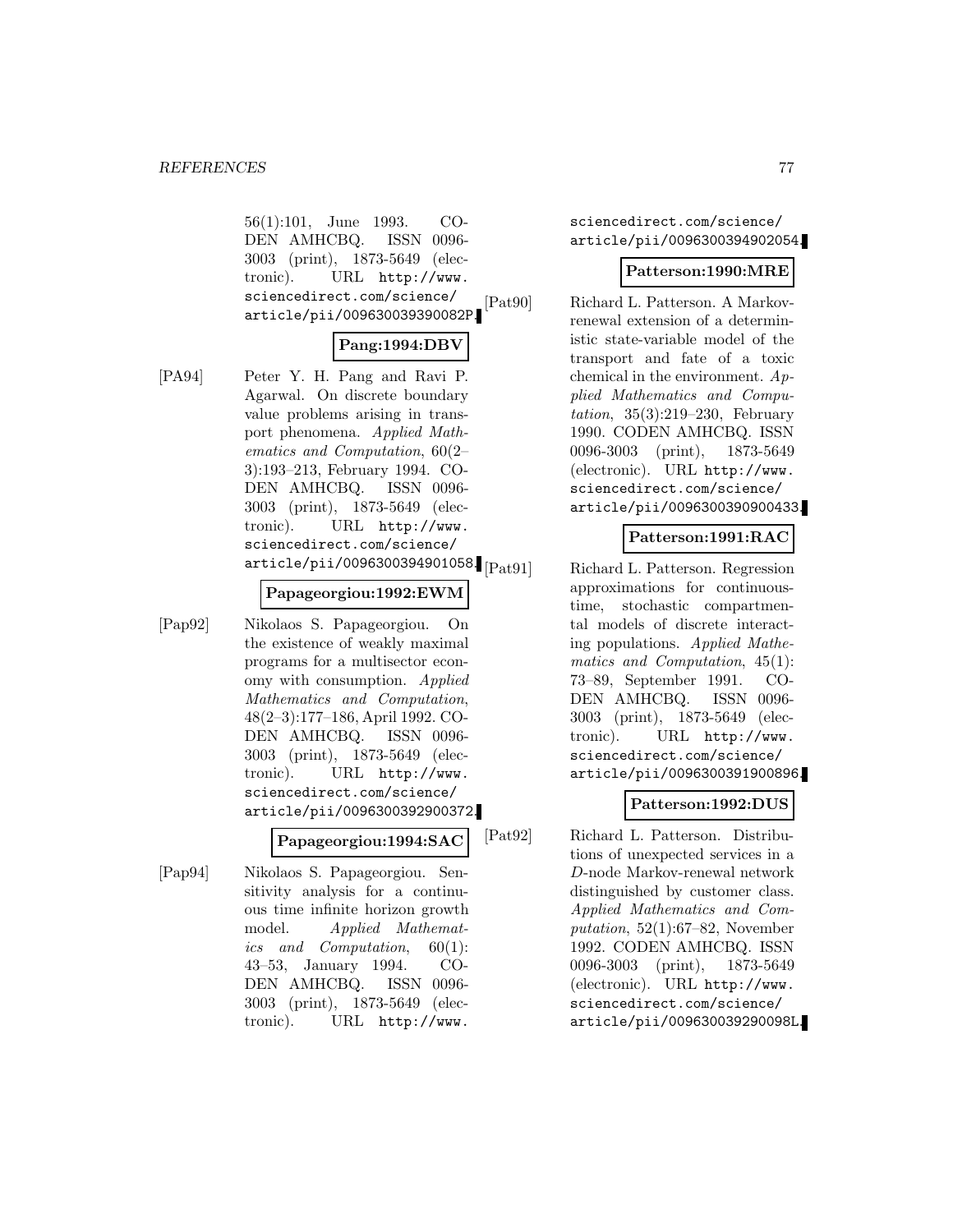## **Pattee:1993:LFM**

[Pat93] H. H. Pattee. The limitations of formal models of measurement, control, and cognition. Applied Mathematics and Computation, 56(2–3):111–130, July 1993. CO-DEN AMHCBQ. ISSN 0096- 3003 (print), 1873-5649 (electronic). URL http://www. sciencedirect.com/science/ article/pii/009630039390118X.

### **Poston:1992:BSE**

[PBL92] Timothy Poston, Hyeong Ohk Bae, and Chung-Nim Lee. Bifurcation structure of the Eckalbar stock-holding model. Applied Mathematics and Computation, 48(1):21–43, March 1992. CODEN AMHCBQ. ISSN 0096- 3003 (print), 1873-5649 (electronic). URL http://www. sciencedirect.com/science/ article/pii/009630039290016T.

### **Peng:1993:IPN**

[Pen93] Zhang Peng. An inverse problem in nonlinear optics. Applied Mathematics and Computation, 56(1):59–70, June 1993. CODEN AMHCBQ. ISSN 0096- 3003 (print), 1873-5649 (electronic). URL http://www. sciencedirect.com/science/ article/pii/009630039390079T.

#### **Pesamosca:1991:FPA**

[Pes91] Giancarlo Pesamosca. A fixed point algorithm for solving the Euclidean multifacility location problem in a tree. Applied Mathematics and Computation, 44

(2):105–120, July 1991. CO-DEN AMHCBQ. ISSN 0096- 3003 (print), 1873-5649 (electronic). URL http://www. sciencedirect.com/science/ article/pii/009630039190013D.

### **Philos:1992:OCD**

[Phi92] Ch. G. Philos. Oscillations in a class of difference equations. Applied Mathematics and Computation, 48(1):45–57, March 1992. CODEN AMHCBQ. ISSN 0096- 3003 (print), 1873-5649 (electronic). URL http://www. sciencedirect.com/science/ article/pii/009630039290017U.

# **Piccardi:1992:FHO**

[Pic92] Carlo Piccardi. Finite-horizon optimal control with pointwise cost functional. Applied Mathematics and Computation, 52(2– 3):345–353, December 1992. CO-DEN AMHCBQ. ISSN 0096- 3003 (print), 1873-5649 (electronic). URL http://www. sciencedirect.com/science/ article/pii/009630039290087H.

### **Parent:1993:BOW**

[PL93] E. Parent and F. Lebdi. Bicriterion operation of a water resources system with reliabilitybased tradeoffs. Applied Mathematics and Computation, 54(2– 3):197–213, March 15, 1993. CO-DEN AMHCBQ. ISSN 0096- 3003 (print), 1873-5649 (electronic). URL http://www. sciencedirect.com/science/ article/pii/009630039390059N.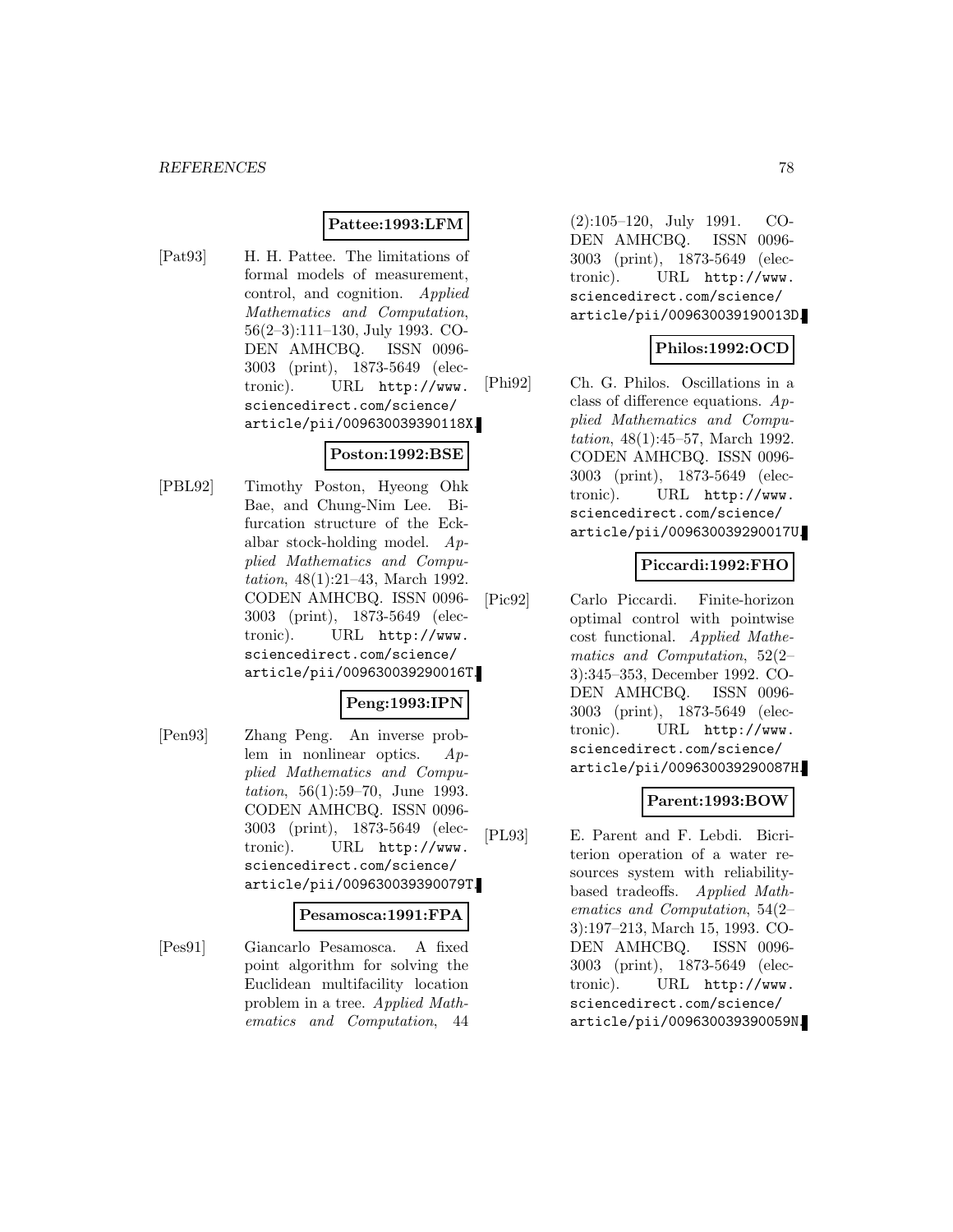## **Petkovic:1993:GOR**

[PP93] Lj. Petković and M. Petković. Generalized Ostrowski rootfinding method. Applied Mathematics and Computation, 57(2– 3):275–287, September 1, 1993. CODEN AMHCBQ. ISSN 0096- 3003 (print), 1873-5649 (electronic). URL http://www. sciencedirect.com/science/ article/pii/0096300393901525.

# **Philos:1994:GAN**

[PPS94] Ch. G. Philos, I. K. Purnaras, and Y. G. Sficas. Global attractivity in a nonlinear difference equation. Applied Mathematics and Computation, 62 (2–3):249–258, May 1994. CO-DEN AMHCBQ. ISSN 0096- 3003 (print), 1873-5649 (electronic). URL http://www. sciencedirect.com/science/ article/pii/0096300394900868.

# **Pokhariyal:1993:AEM**

[PR93] G. P. Pokhariyal and A. J. Rodrigues. An accurate epidemiological model. Applied Mathematics and Computation, 53 (1):1–12, January 1993. CO-DEN AMHCBQ. ISSN 0096- 3003 (print), 1873-5649 (electronic). URL http://www. sciencedirect.com/science/ article/pii/009630039390112R.

#### **Palusinski:1994:CEM**

[PS94a] Olgierd A. Palusinski and Ferenc Szidarovszky. A Chebyshev expansion method for solving Nonlinear circuit equations. Applied

Mathematics and Computation, 60(2–3):299–310, February 1994. CODEN AMHCBQ. ISSN 0096- 3003 (print), 1873-5649 (electronic). URL http://www. sciencedirect.com/science/ article/pii/0096300394901112.

### **Patterson:1994:NMT**

[PS94b] Richard L. Patterson and David Snyder. A numerical model for tracking populations through a time-dependent stochastic network. Applied Mathematics and Computation, 61(2–3):163– 182, March 15, 1994. CO-DEN AMHCBQ. ISSN 0096- 3003 (print), 1873-5649 (electronic). URL http://www. sciencedirect.com/science/ article/pii/0096300394900469.

### **Pardo:1993:APD**

[PSMM93] L. Pardo, M. Salicrú, M. L. Menéndez, and D. Morales. Asymptotic properties of  $(r, s)$ directed divergences in a stratified sampling. Applied Mathematics and Computation, 55 (2–3):131–152, May 1993. CO-DEN AMHCBQ. ISSN 0096- 3003 (print), 1873-5649 (electronic). URL http://www. sciencedirect.com/science/ article/pii/009630039390018A.

### **Pinelis:1994:TUF**

[PY94] I. Pinelis and S. Yakowitz. The time until the final zero crossing of random sums with application to nonparametric bandit theory. Applied Mathematics and Computation, 63(2–3):235–263, July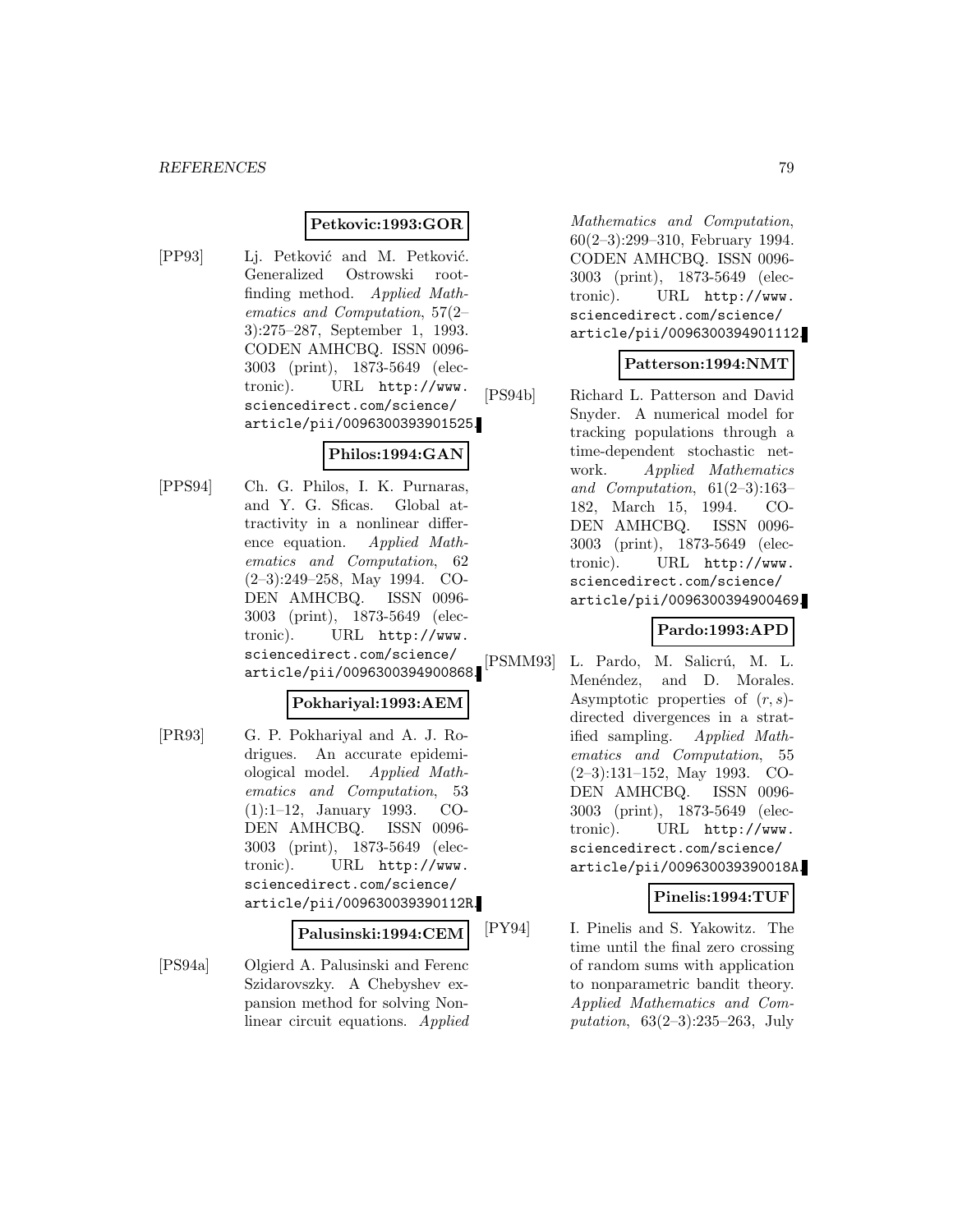1994. CODEN AMHCBQ. ISSN 0096-3003 (print), 1873-5649 (electronic). URL http://www. sciencedirect.com/science/ article/pii/009630039490197X.

# **Ping:1994:MPB**

[PZ94] He Ping and Chen Zheng. A method putting bar materials to rational use and a computer program. Applied Mathematics and Computation, 63(1):59–73, June 1994. CODEN AMHCBQ. ISSN 0096-3003 (print), 1873-5649 (electronic). URL http://www. sciencedirect.com/science/ article/pii/0096300394901503.

### **Rajendran:1992:SUT**

[Raj92] K. Rajendran. Simulation of unsteady turbulent flows by quasisteady models. Applied Mathematics and Computation, 48 (1):1–11, March 1992. CO-DEN AMHCBQ. ISSN 0096- 3003 (print), 1873-5649 (electronic). URL http://www. sciencedirect.com/science/ article/pii/009630039290014R.

#### **Rajendran:1994:CSU**

[Raj94] K. Rajendran. Computer simulation of unsteady turbulent boundary layer flow with the effect of free stream velocity. Applied Mathematics and Computation, 63(2–3):151–162, July 1994. CODEN AMHCBQ. ISSN 0096- 3003 (print), 1873-5649 (electronic). URL http://www. sciencedirect.com/science/ article/pii/0096300394901929.

#### **Ramachandran:1990:ECC**

[Ram90] M. P. Ramachandran. End conditions for cubic spline interpolation. Applied Mathematics and Computation, 40(2): 105–116, November 1990. CO-DEN AMHCBQ. ISSN 0096- 3003 (print), 1873-5649 (electronic). URL http://www. sciencedirect.com/science/ article/pii/009630039090125M.

# **Raphael:1992:RTT**

[Rap92] Christopher Raphael. Radiation theraphy treatment planning: an  $L^2$  approach. Applied Mathematics and Computation, 52(2–3): 251–277, December 1992. CO-DEN AMHCBQ. ISSN 0096- 3003 (print), 1873-5649 (electronic). URL http://www. sciencedirect.com/science/ article/pii/009630039290082C.

# **Rach:1992:DES**

[RBA92] R. Rach, A. Baghdasarian, and G. Adomian. Differential equations with singular coefficients. Applied Mathematics and Computation, 47(2–3): 179–184, February 1992. CO-DEN AMHCBQ. ISSN 0096- 3003 (print), 1873-5649 (electronic). URL http://www. sciencedirect.com/science/ article/pii/0096300392900453.

### **Reich:1994:CCV**

[RBR94] Robin M. Reich, Charles D. Bonham, and Kimberly K. Remington. Comparison of classical vs. inverse sampling for estimating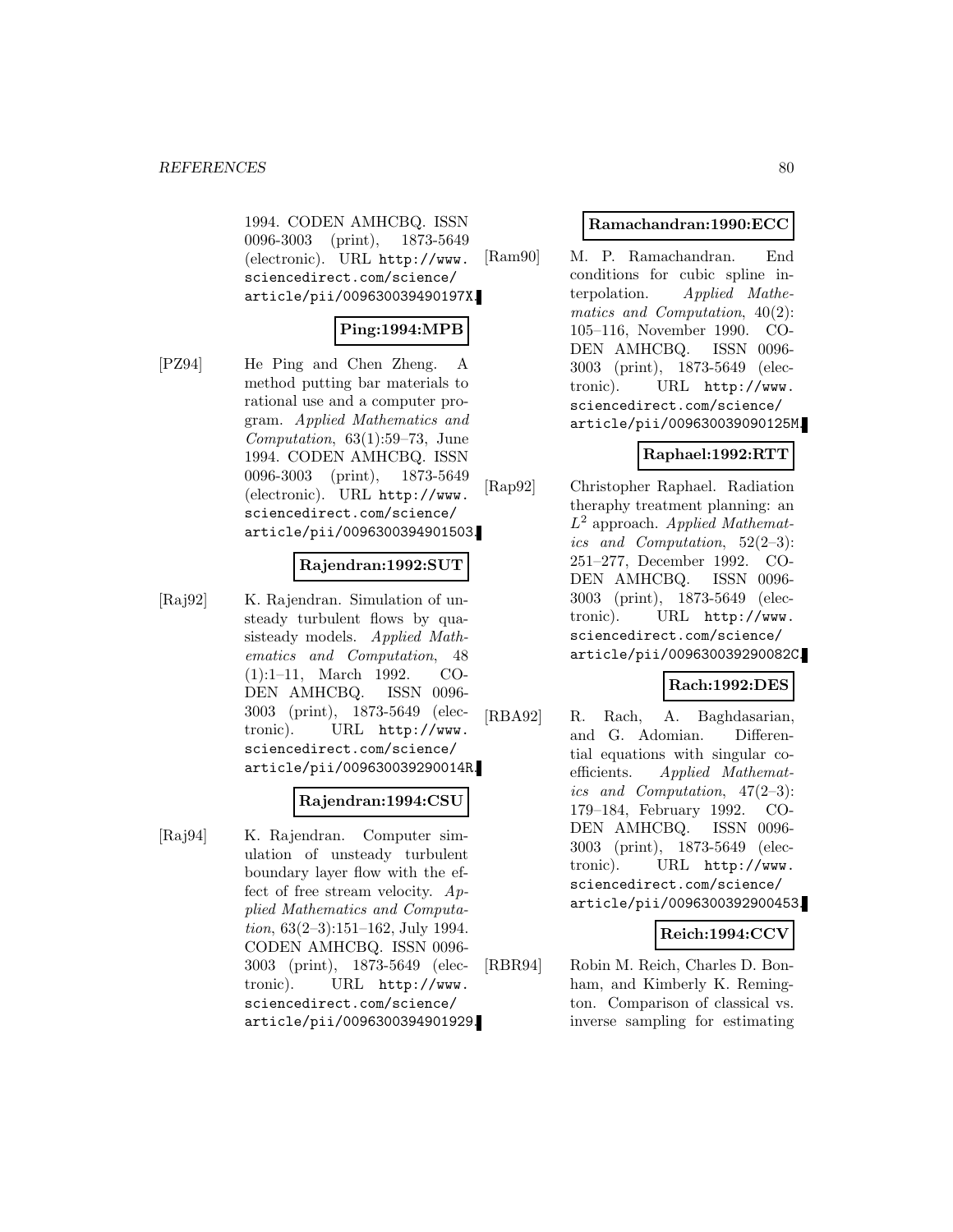plant cover using Monte Carlo simulations. Applied Mathematics and Computation, 64(2–3): 171–190, September 1994. CO-DEN AMHCBQ. ISSN 0096- 3003 (print), 1873-5649 (electronic). URL http://www. sciencedirect.com/science/ article/pii/0096300394900620.

#### **Ranasinghe:1991:SBE**

[RC91] A. I. Ranasinghe and M. H. Chang. Solution of the Burgers equation on semiinfinite and finite intervals via a stream function. Applied Mathematics and Computation, 41(2): 145–158, January 1991. CO-DEN AMHCBQ. ISSN 0096- 3003 (print), 1873-5649 (electronic). URL http://www. sciencedirect.com/science/ article/pii/009630039190067W.

### **Reddy:1990:NIM**

[Red90a] Y. N. Reddy. A numerical integration method for solving singular perturbation problems.  $Ap$ plied Mathematics and Computation, 37(2):83–95, May 1990. CODEN AMHCBQ. ISSN 0096- 3003 (print), 1873-5649 (electronic). URL http://www. sciencedirect.com/science/ article/pii/0096300390900374.

### **Reddy:1990:NTC**

[Red90b] Y. N. Reddy. Numerical techniques for a class of singular perturbation problems. Applied Mathematics and Computation, 35(1):1–11, January 1990. CO-DEN AMHCBQ. ISSN 00963003 (print), 1873-5649 (electronic). URL http://www. sciencedirect.com/science/ article/pii/009630039090089L.

# **Reddy:1991:NNI**

[Red91] Y. N. Reddy. A note on the numerical-integration method for solving singular perturbation problems. Applied Mathematics and Computation, 43 (2):175–180, May 1991. CO-DEN AMHCBQ. ISSN 0096- 3003 (print), 1873-5649 (electronic). URL http://www. sciencedirect.com/science/ article/pii/009630039190032I.

# **Regan:1994:LHW**

[Reg94] Marian P. Regan. Linear half-wave rectification of modulated sinusoids. Applied Mathematics and Computation, 62 (1):61–79, April 1994. CO-DEN AMHCBQ. ISSN 0096- 3003 (print), 1873-5649 (electronic). URL http://www. sciencedirect.com/science/ article/pii/0096300394901333.

### **Reuster:1993:TDC**

[RK93] D. Reuster and M. Kaye. A technique for developing complete orthonormal basis sets using general solutions of Bessel's differential equation. Applied Mathematics and Computation, 55 (2–3):255–264, May 1993. CO-DEN AMHCBQ. ISSN 0096- 3003 (print), 1873-5649 (electronic). URL http://www. sciencedirect.com/science/ article/pii/0096300393900249.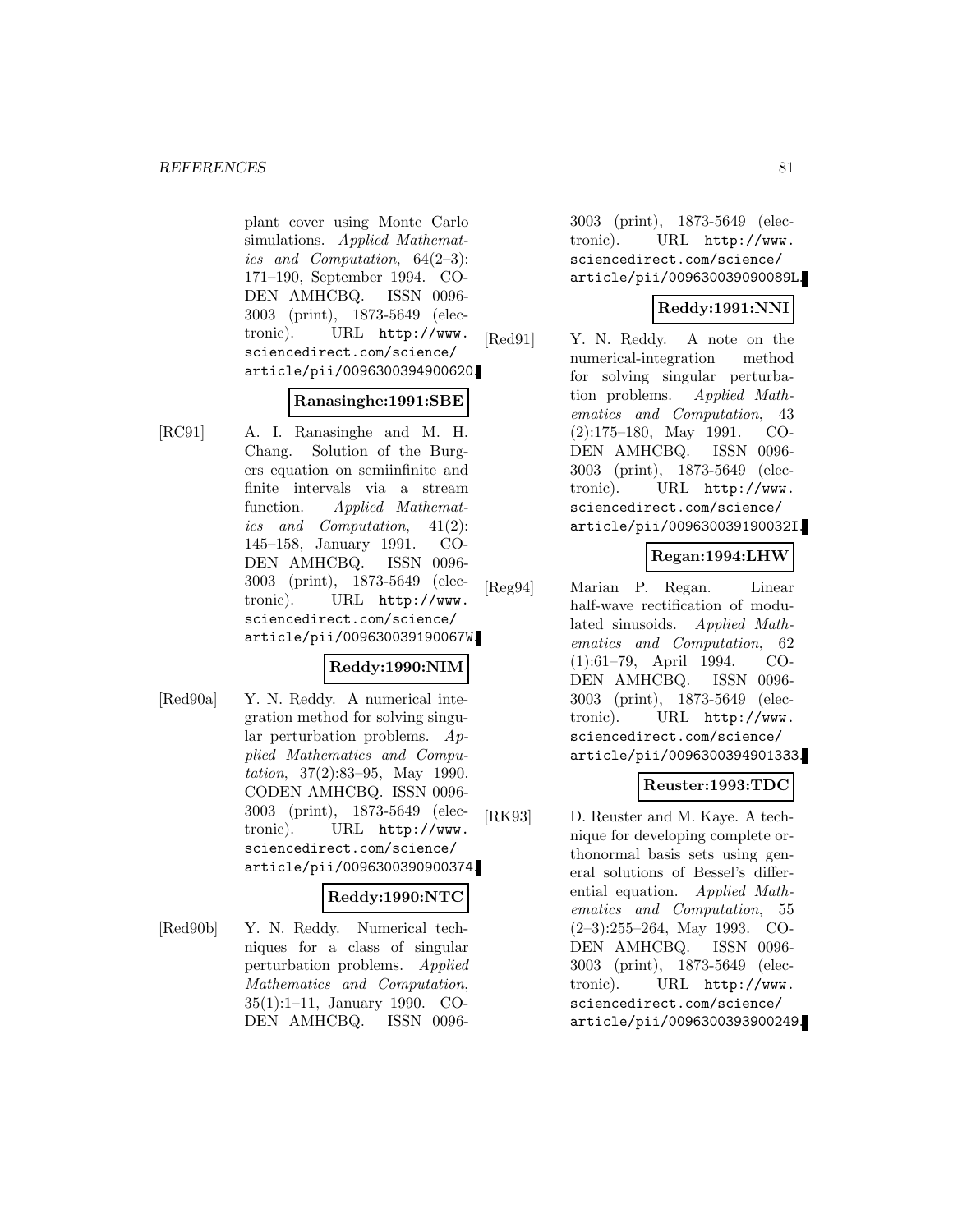#### **Rosen:1993:MM**

[Ros93] Robert Rosen. On models and modeling. Applied Mathematics and Computation, 56 (2–3):359–372, July 1993. CO-DEN AMHCBQ. ISSN 0096- 3003 (print), 1873-5649 (electronic). URL http://www. sciencedirect.com/science/ article/pii/0096300393901282.

#### **Rossler:1993:EA**

[RR93] Otto E. Rossler and Jonas O. Rossler. The endo approach. Applied Mathematics and Computation, 56(2–3):281–287, July 1993. CODEN AMHCBQ. ISSN 0096- 3003 (print), 1873-5649 (electronic). URL http://www. sciencedirect.com/science/ article/pii/009630039390125X.

#### **Razzaghi:1990:SCI**

[RRA90] Mohsen Razzaghi, Mehdi Razzaghi, and Abdollah Arabshahi. Solutions of convolution integral and Fredholm integral equations via double Fourier series. Applied Mathematics and Computation, 40(3):215–224, December 1990. CODEN AMHCBQ. ISSN 0096- 3003 (print), 1873-5649 (electronic). URL http://www. sciencedirect.com/science/  $\frac{1}{2}$ article/pii/S0096300308800033. $R_{\text{u}g93}$ 

#### **Rassias:1992:OPC**

[RS92] Themistocles M. Rassias and H. M. Srivastava. The orthogonality property of the classical Laguerre polynomials. Applied Mathematics and Computation,

50(2–3):167–173, March 1992. CODEN AMHCBQ. ISSN 0096- 3003 (print), 1873-5649 (electronic). URL http://www. sciencedirect.com/science/ article/pii/009630039290124J.

### **Rehbock:1992:EPF**

[RTJL92] V. Rehbock, K. L. Teo, L. S. Jennings, and C. S. Lee. An exact penalty function approach to alltime-step constrained discretetime optimal control problems. Applied Mathematics and Computation, 49(2–3):215–230, June 1992. CODEN AMHCBQ. ISSN 0096-3003 (print), 1873-5649 (electronic). URL http://www. sciencedirect.com/science/ article/pii/009630039290025V.

### **Ruan:1992:ASV**

[Rua92] Shigui Ruan. Asymptotic stability for Volterra intergrodifferential systems. Applied Mathematics and Computation, 52(2– 3):207–222, December 1992. CO-DEN AMHCBQ. ISSN 0096- 3003 (print), 1873-5649 (electronic). URL http://www. sciencedirect.com/science/ article/pii/009630039290078F.

### **Ruggiero:1993:PPV**

Valeria Ruggiero. Polynomial preconditioning on vector computers. Applied Mathematics and Computation, 59(2–3):131– 150, December 1993. CO-DEN AMHCBQ. ISSN 0096- 3003 (print), 1873-5649 (electronic). URL http://www.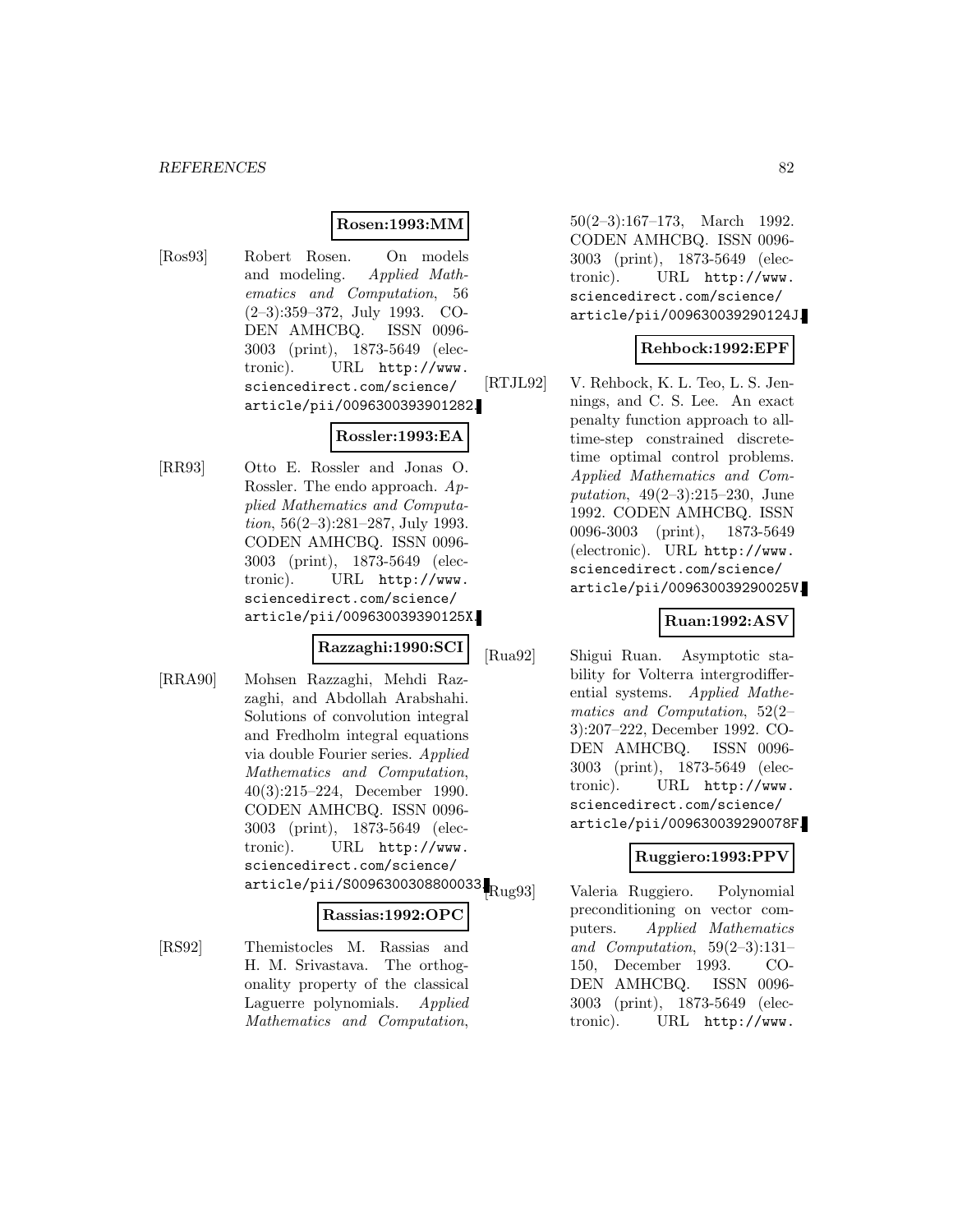sciencedirect.com/science/ article/pii/009630039390085S.

# **Russell:1993:FVD**

- 
- [RW93] David L. Russell and Luther W. White. Formulation and validation of dynamical models for narrow plate motion. Applied Mathematics and Computation, 58(2– 3):103–141, October 1993. CO-DEN AMHCBQ. ISSN 0096- 3003 (print), 1873-5649 (electronic). URL http://www. sciencedirect.com/science/ article/pii/009630039390133Y.

# **Rashid:1994:TLF**

[RWB94] Abdur Rashid, Cao Weiming, and Guo Benyu. Three level Fourier spectral approximations for fluid flow with low Mach number. Applied Mathematics and Computation, 63(2– 3):131–149, July 1994. CO-DEN AMHCBQ. ISSN 0096- 3003 (print), 1873-5649 (electronic). URL http://www. sciencedirect.com/science/ article/pii/0096300394901910.

# **Sheng:1994:NVP**

[SA94] Qin Sheng and Ravi P. Agarwal. Nonlinear variation of parameter methods for summary difference equations in several independent variables. Applied Mathematics and Computation, 61(1):39–60, March 1, 1994. CO-DEN AMHCBQ. ISSN 0096- 3003 (print), 1873-5649 (electronic). URL http://www. sciencedirect.com/science/ article/pii/0096300394901457.

# **Sage:1991:IIC**

[Sag91] Andrew P. Sage. Invariant imbedding in control, estimation, and system identification. Applied Mathematics and Computation, 45(2):99–119, September 1991. CODEN AMHCBQ. ISSN 0096- 3003 (print), 1873-5649 (electronic). URL http://www. sciencedirect.com/science/ article/pii/009630039190074W.

# **Sarper:1993:EAN**

Hüseyin Sarper. Evaluation of the accuracy of Naslund's approximation for managerial decision making under uncertainty. Applied Mathematics and Computation, 55(1):73–87, April 1993. CODEN AMHCBQ. ISSN 0096- 3003 (print), 1873-5649 (electronic). URL http://www. sciencedirect.com/science/ article/pii/009630039390006Z.

### **Savageau:1993:FMR**

[Sav93] Michael A. Savageau. Finding multiple roots of nonlinear algebraic equations using S-system methodology. Applied Mathematics and Computation, 55(2– 3):187–199, May 1993. CO-DEN AMHCBQ. ISSN 0096- 3003 (print), 1873-5649 (electronic). URL http://www. sciencedirect.com/science/ article/pii/009630039390020F.

### **Suleiman:1992:UNI**

[SB92] Mohamed Suleiman and Saiman Baok. Using nonconvergence of iteration to partition ODEs. Ap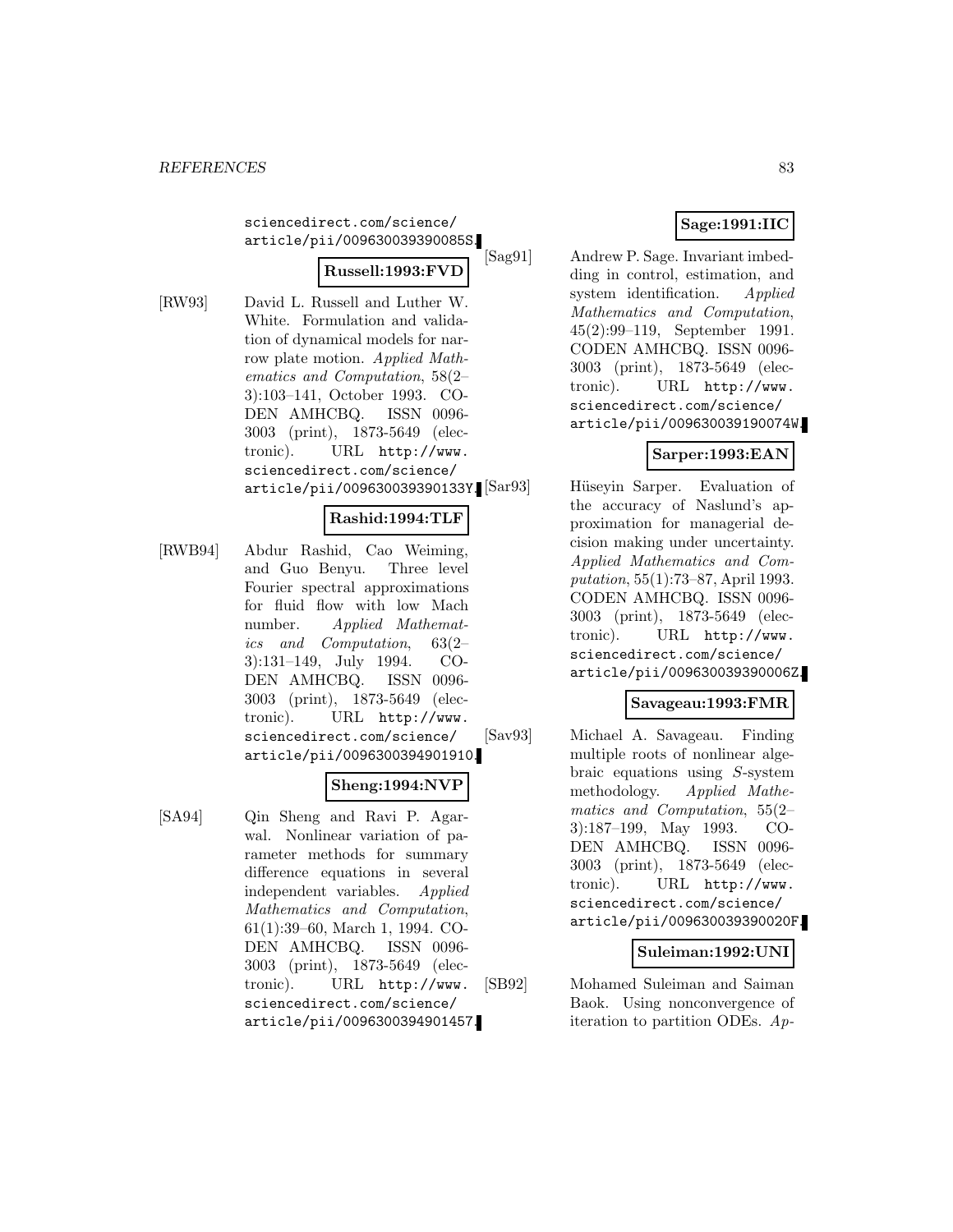plied Mathematics and Computation, 49(2–3):111–140, June 1992. CODEN AMHCBQ. ISSN 0096- 3003 (print), 1873-5649 (electronic). URL http://www. sciencedirect.com/science/ article/pii/0096300392900202.

# **Schulz:1991:SSM**

[Sch91a] Lech Schulz. Set-spectrum method in structure comparison and the concept of topological kinship. Applied Mathematics and Computation, 41 (1):1–20, January 1991. CO-DEN AMHCBQ. ISSN 0096- 3003 (print), 1873-5649 (electronic). URL http://www. sciencedirect.com/science/ article/pii/009630039190103T.

## **Schumitzky:1991:NEA**

[Sch91b] Alan Schumitzky. Nonparametric EM Algorithms for estimating prior distributions. Applied Mathematics and Computation, 45(2):143–157, September 1991. CODEN AMHCBQ. ISSN 0096- 3003 (print), 1873-5649 (electronic). URL http://www. sciencedirect.com/science/ article/pii/009630039190077Z.

# **Schmid:1992:AAC**

[Sch92] Ulrich Schmid. On the asymptotics of the average CRI length of the slotted ALOHA collision resolution algorithm. Applied Mathematics and Computation, 48(1):59–70, March 1992. CO-DEN AMHCBQ. ISSN 0096- 3003 (print), 1873-5649 (electronic). URL http://www.

sciencedirect.com/science/ article/pii/009630039290018V.

### **Selvakumar:1994:CMS**

[Sel94] K. Selvakumar. A computational method for solving singular perturbation problems using exponentially fitted finite difference schemes. Applied Mathematics and Computation, 66(2– 3):277–292, December 1994. CO-DEN AMHCBQ. ISSN 0096- 3003 (print), 1873-5649 (electronic). URL http://www. sciencedirect.com/science/ article/pii/0096300394901236.

# **Semper:1992:NCO**

[Sem92] Bill Semper. A note on the computation of the outflow derivative for singular perturbation problems. Applied Mathematics and Computation,  $51(2-3)$ : 135–141, October 1992. CO-DEN AMHCBQ. ISSN 0096- 3003 (print), 1873-5649 (electronic). URL http://www. sciencedirect.com/science/ article/pii/009630039290069D.

# **Sengupta:1990:JIS**

[Sen90] A. Sengupta. Jordan invariant subspaces via algebraic generalized inverse. Applied Mathematics and Computation, 38 (2):75–85, July 1990. CO-DEN AMHCBQ. ISSN 0096- 3003 (print), 1873-5649 (electronic). URL http://www. sciencedirect.com/science/ article/pii/0096300390900499.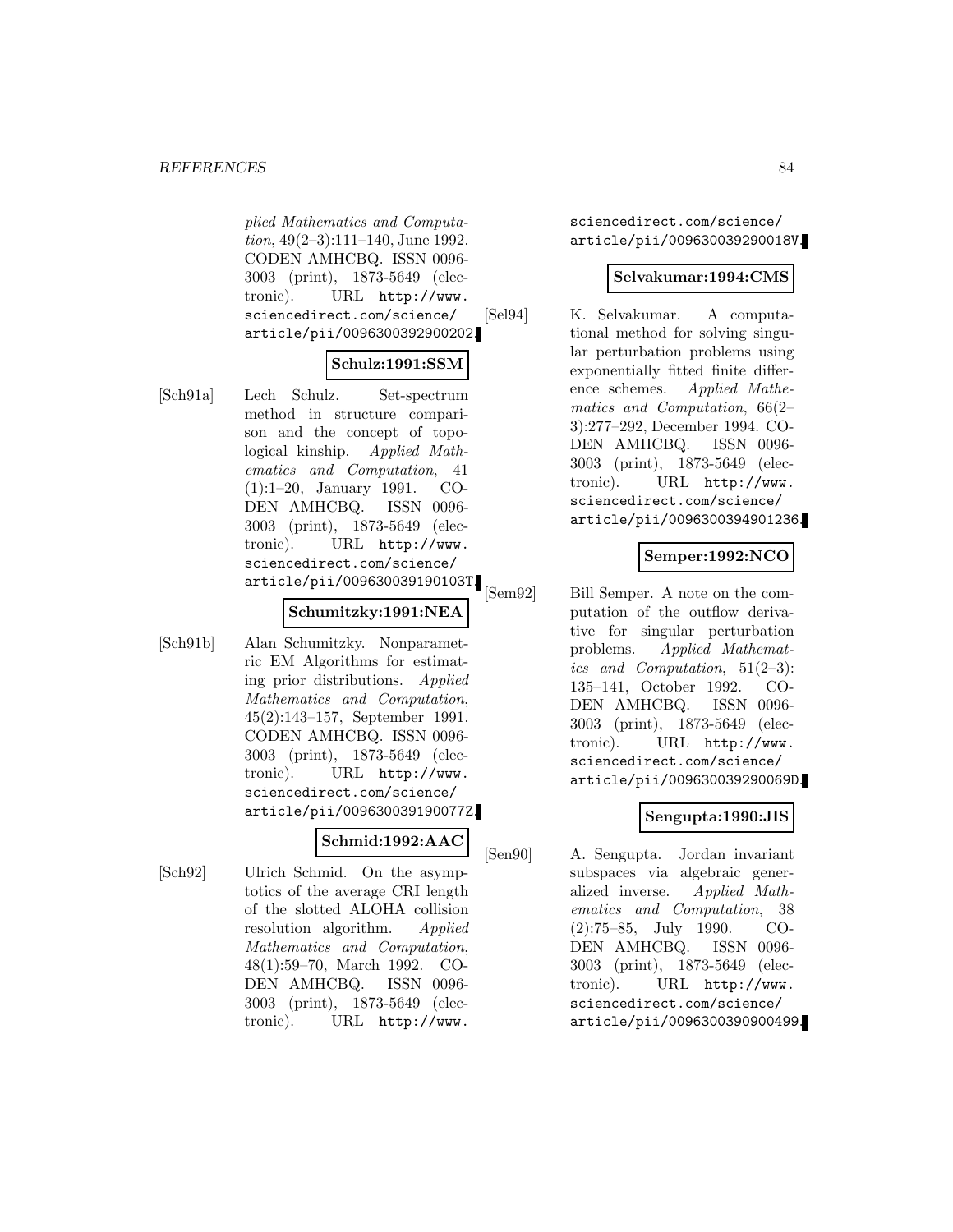#### **Sengupta:1993:NRC**

[Sen93] A. Sengupta. A note on a reduction of Cauchy singular integral equation to Fredholm equation in  $L_p$ . Applied Mathematics and Computation,  $56(1):97-100$ , June 1993. CODEN AMHCBQ. ISSN 0096-3003 (print), 1873-5649 (electronic). URL http://www. sciencedirect.com/science/ article/pii/009630039390081O.

# **Sen:1992:DFP**

[SH92] S. K. Sen and Gary W. Howell. Direct fail-proof triangularization algorithms for  $AX + XB = C$ with Error-Free and parallel implementations. Applied Mathematics and Computation, 50(2– 3):255–278, March 1992. CO-DEN AMHCBQ. ISSN 0096- 3003 (print), 1873-5649 (electronic). URL http://www. sciencedirect.com/science/ article/pii/009630039290128N.

#### **Sharp:1990:SDEa**

[Sha90a] Keith P. Sharp. Stochastic differential equations in finance.  $Ap$ plied Mathematics and Computation, 37(2):131–148, May 1990. CODEN AMHCBQ. ISSN 0096- 3003 (print), 1873-5649 (electronic). URL http://www. sciencedirect.com/science/ article/pii/009630039090041Z.

#### **Sharp:1990:SDEb**

[Sha90b] Keith P. Sharp. Stochastic differential equations in finance. Applied Mathematics and Computation, 39(3):207–224, October

1990. CODEN AMHCBQ. ISSN 0096-3003 (print), 1873-5649 (electronic). URL http://www. sciencedirect.com/science/ article/pii/009630039090009R.

#### **Shalaby:1994:MER**

[Sha94] M. A. Shalaby. Minimal eigenvalue of a real symmetric positive definite Toeplitz matrix. Applied Mathematics and Computation, 64(2–3):93–99, September 1994. CODEN AMHCBQ. ISSN 0096- 3003 (print), 1873-5649 (electronic). URL http://www. sciencedirect.com/science/ article/pii/0096300394900558.

#### **Shetty:1990:ASL**

[She90] Bala Shetty. Approximate solutions to large scale capacitated facility location problems. Applied Mathematics and Computation, 39(2):159–175, September 1990. CODEN AMHCBQ. ISSN 0096- 3003 (print), 1873-5649 (electronic). URL http://www. sciencedirect.com/science/ article/pii/0096300390900293.

#### **Shimizu:1993:BAS**

[Shi93] H. Shimizu. Biological autonomy: the self-creation of constraints. Applied Mathematics and Computation, 56(2–3):177–201, July 1993. CODEN AMHCBQ. ISSN 0096-3003 (print), 1873-5649 (electronic). URL http://www. sciencedirect.com/science/ article/pii/009630039390122U.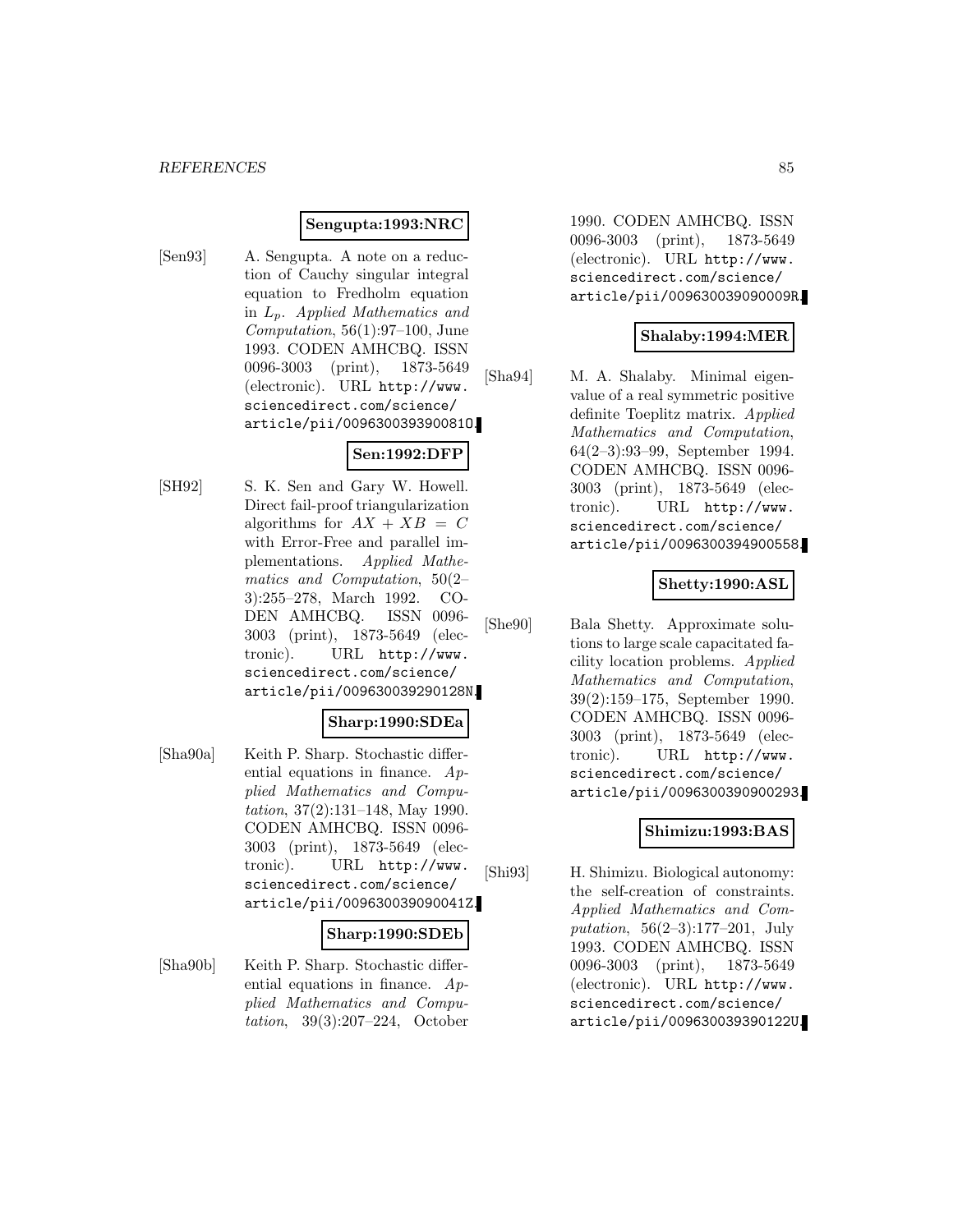#### **Stokes:1994:PMM**

[SHR94] M. L. Stokes, D. H. Huddleston, and M. G. Remotigue. A practical model for multidisciplinary analysis data and algorithm abstraction. Applied Mathematics and Computation, 65(1–3):111– 123, September/October 1994. CODEN AMHCBQ. ISSN 0096- 3003 (print), 1873-5649 (electronic). URL http://www. sciencedirect.com/science/ article/pii/0096300394901694.

#### **Simos:1992:EAS**

[Sim92] T. E. Simos. An explicit almost P-stable two-step method with phase-lag of order infinity for the numerical integration of second-order Pacific initialvalue problems. Applied Mathematics and Computation, 49(2– 3):261–268, June 1992. CO-DEN AMHCBQ. ISSN 0096- 3003 (print), 1873-5649 (electronic). URL http://www. sciencedirect.com/science/ article/pii/009630039290029Z.

#### **Simos:1994:SNV**

[Sim94] T. E. Simos. Some new variablestep methods with minimal phase lag for the numerical integration of special second-order initialvalue problem. Applied Mathematics and Computation, 64 (1):65–72, August 1994. CO-DEN AMHCBQ. ISSN 0096- 3003 (print), 1873-5649 (electronic). URL http://www. sciencedirect.com/science/ article/pii/0096300394901392.

#### **Sivaloganathan:1992:FEP**

[Siv92] S. Sivaloganathan. A finiteelement, parameter stepping solution procedure for the steadystate Boussinesq equations.  $Ap$ plied Mathematics and Computation,  $51(1):43-83$ , September 1992. CODEN AMHCBQ. ISSN 0096-3003 (print), 1873-5649 (electronic). URL http://www. sciencedirect.com/science/ article/pii/009630039290134M.

#### **Shang:1994:NSD**

[SKCW94] H. M. Shang, Y. M. Kim, C. P. Chen, and T. S. Wang. Numerical studies of droplet-turbulence interactions. Applied Mathematics and Computation, 65(1–3): 63–78, September/October 1994. CODEN AMHCBQ. ISSN 0096- 3003 (print), 1873-5649 (electronic). URL http://www. sciencedirect.com/science/ article/pii/009630039490166X.

# **Slater:1991:PBM**

[Sla91] Paul B. Slater. Physical-based models of internal migration. Applied Mathematics and Computation, 43(1):95–103, May 1991. CODEN AMHCBQ. ISSN 0096- 3003 (print), 1873-5649 (electronic). URL http://www. sciencedirect.com/science/ article/pii/0096300391900966.

#### **Slater:1993:IMA**

[Sla93a] Paul B. Slater. International migration and air travel: global smoothing and estimation. Applied Mathematics and Computa*tion*,  $53(2-3):225-234$ , February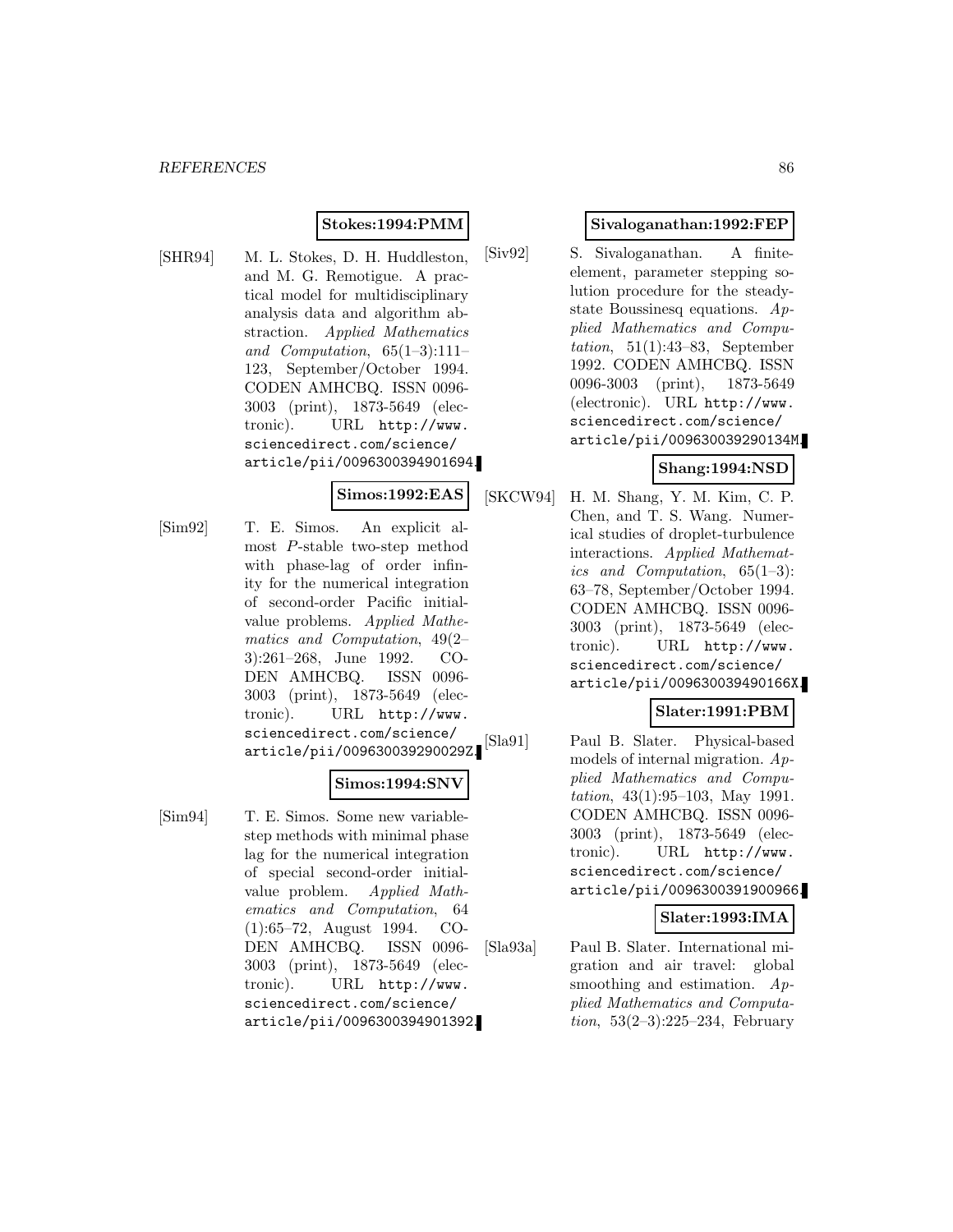1993. CODEN AMHCBQ. ISSN 0096-3003 (print), 1873-5649 (electronic). URL http://www. sciencedirect.com/science/ article/pii/009630039390103L.

# **Slater:1993:WPD**

[Sla93b] Paul B. Slater. World population distribution: smoothed representations. Applied Mathematics and Computation, 53(2–3): 207–223, February 1993. CO-DEN AMHCBQ. ISSN 0096- 3003 (print), 1873-5649 (electronic). URL http://www. sciencedirect.com/science/ article/pii/009630039390102K.

#### **Szidarovszky:1994:LDP**

[SM94] Ferenc Szidarovszky and Sàndor Molnàr. Learning in a dynamic producer–consumer market. Applied Mathematics and Computation, 62(2–3):223–233, May 1994. CODEN AMHCBQ. ISSN 0096- 3003 (print), 1873-5649 (electronic). URL http://www. sciencedirect.com/science/  $\ar{ticle/pii/0096300394900841}$ [Son $93$ ]

#### **Szidarovszky:1991:PSL**

[SMO91] Ferenc Szidarovszky, Sándor Molnár, and Koji Okuguchi. An N-person Stackelberg leader– leader model. Applied Mathematics and Computation, 46(3): 221–232, December 1991. CO-DEN AMHCBQ. ISSN 0096- 3003 (print), 1873-5649 (electronic). URL http://www. sciencedirect.com/science/ article/pii/0096300391901187.

# **Seda:1992:PBV**

 $[\text{SNG92}]$  V. Seda, Juan J. Nieto, and M. Gera. Periodic boundary value problems for nonlinear higher order ordinary differential equations. Applied Mathematics and Computation, 48 (1):71–82, March 1992. CO-DEN AMHCBQ. ISSN 0096- 3003 (print), 1873-5649 (electronic). URL http://www. sciencedirect.com/science/ article/pii/009630039290019W.

#### **Szidarovszky:1990:DOM**

[SO90] Ferenc Szidarovszky and Koji Okuguchi. Dynamic oligopoly: models with incomplete information. Applied Mathematics and Computation, 38(2): 161–177, July 1990. CO-DEN AMHCBQ. ISSN 0096- 3003 (print), 1873-5649 (electronic). URL http://www. sciencedirect.com/science/ article/pii/0096300390900525.

# **Soni:1993:EGG**

Bharat K. Soni. Elliptic grid generation system: control functions revisited — I. Applied Mathematics and Computation, 59(2– 3):151–163, December 1993. CO-DEN AMHCBQ. ISSN 0096- 3003 (print), 1873-5649 (electronic). URL http://www. sciencedirect.com/science/ article/pii/009630039390086T.

### **Soriano:1993:GMP**

[Sor93] J. M. Soriano. Global minimum point of a convex function. Ap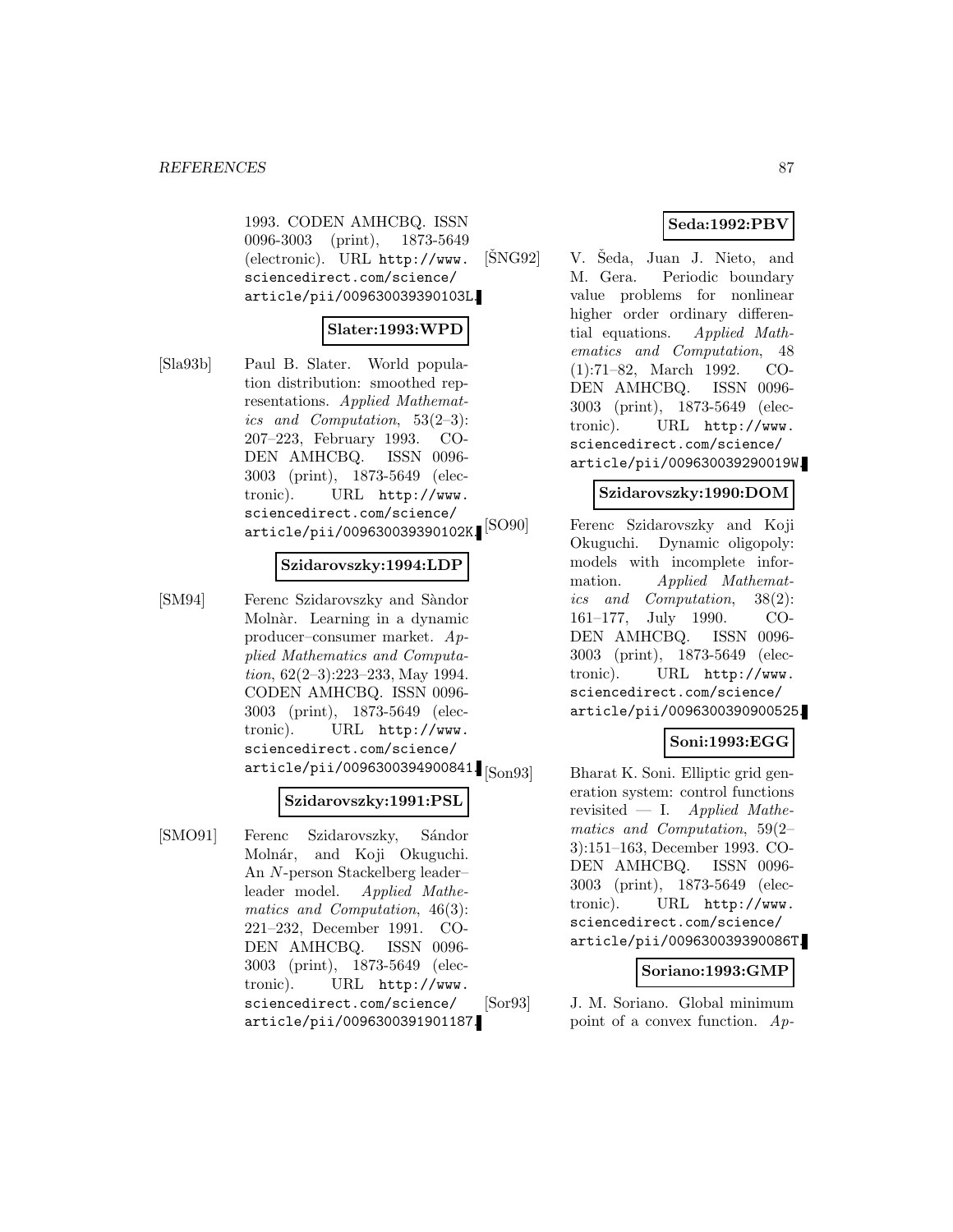plied Mathematics and Computation, 55(2–3):213–218, May 1993. CODEN AMHCBQ. ISSN 0096- 3003 (print), 1873-5649 (electronic). URL http://www. sciencedirect.com/science/ article/pii/0096300393900227.

# **Soriano:1994:EPC**

[Sor94] J. M. Soriano. Extremum points of a convex function. Applied Mathematics and Computation, 66(2–3):261–266, December 1994. CODEN AMHCBQ. ISSN 0096- 3003 (print), 1873-5649 (electronic). URL http://www. sciencedirect.com/science/ article/pii/009630039490121X. See erratum [Sor97].

#### **Soriano:1997:EEP**

[Sor97] J. M. Soriano. Erratum: "Extremum points of a convex function". Applied Mathematics and Computation, 84(1):95, June 1997. CODEN AMHCBQ. ISSN 0096-3003 (print), 1873-5649 (electronic). URL http://www. sciencedirect.com/science/ article/pii/S0096300397002105. See [Sor94].

#### **Sosnowska:1991:CKW**

[Sos91] Honorata Sosnowska. Controllability in the Kornai–Weibull queueing model of a market in a shortage economy. Applied Mathematics and Computation, 43(3):207–220, June 1991. CO-DEN AMHCBQ. ISSN 0096- 3003 (print), 1873-5649 (electronic). URL http://www.

sciencedirect.com/science/ article/pii/0096300391900069.

### **Szpiro:1993:PSC**

[SP93] A. A. Szpiro and V. Protopopescu. Parabolic systems with competitive interactions and control on initial conditions. Applied Mathematics and Computation, 59(2–3):215–245, December 1993. CODEN AMHCBQ. ISSN 0096-3003 (print), 1873-5649 (electronic). URL http://www. sciencedirect.com/science/ article/pii/0096300393900902.

#### **Szidarovszky:1994:SME**

[SP94] Ferenc Szidarovszky and Olgierd A. Palusinski. A special matrix equation and its application in Microelectronics. Applied Mathematics and Computation, 64(2–3):115–119, September 1994. CODEN AMHCBQ. ISSN 0096-3003 (print), 1873-5649 (electronic). URL http://www. sciencedirect.com/science/ article/pii/0096300394900574.

# **Soyeux:1993:BQA**

[SPD93] A. Soyeux, E. Parent, and L. Duckstein. A biattribute quality analysis of the food industry. Applied Mathematics and Computation, 58(2–3): 199–214, October 1993. CO-DEN AMHCBQ. ISSN 0096- 3003 (print), 1873-5649 (electronic). URL http://www. sciencedirect.com/science/ article/pii/0096300393901363.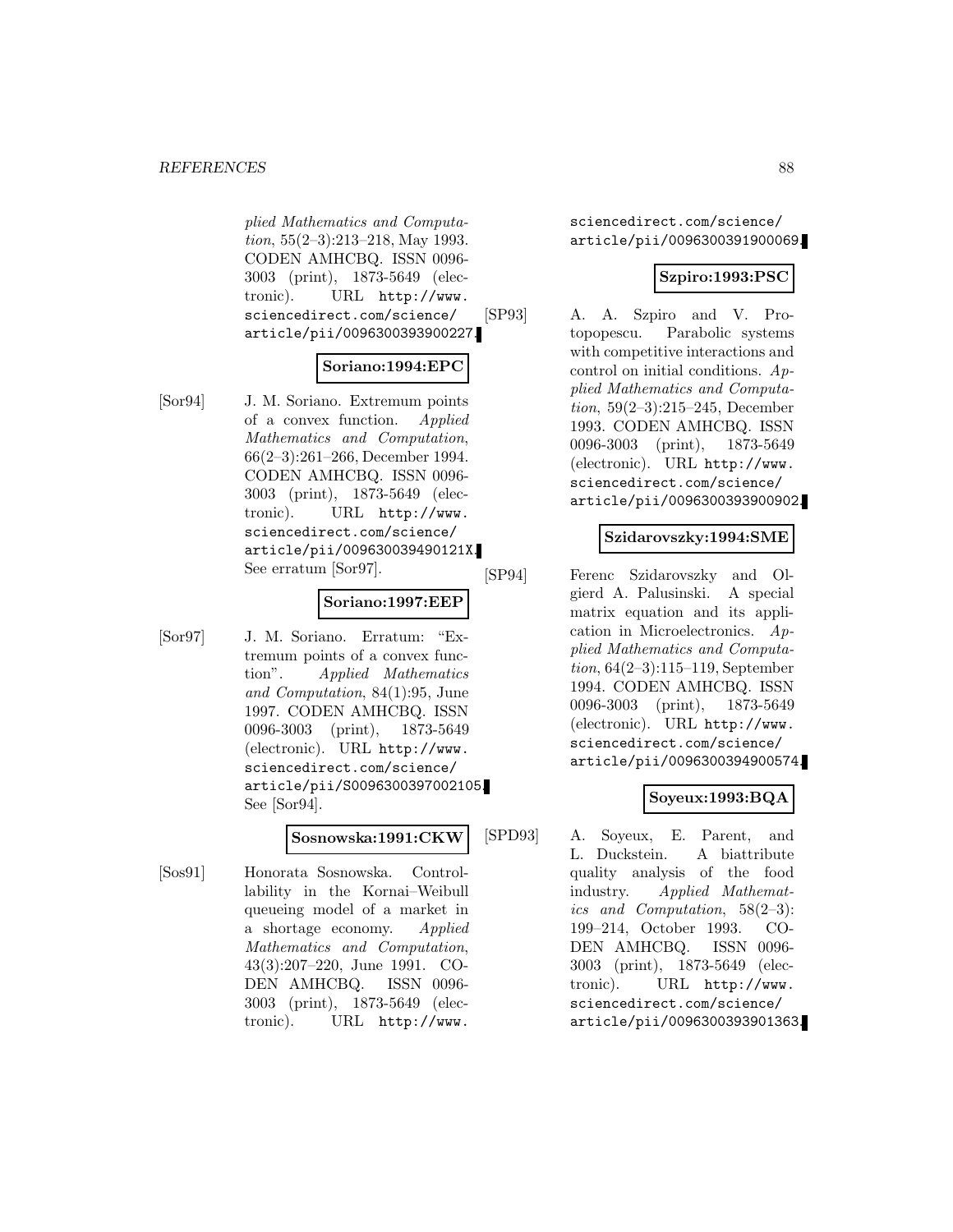#### **Spitaleri:1990:MMG**

[Spi90] R. M. Spitaleri. A multigrid method for grid generation with line-spacing control. Applied Mathematics and Computation, 40(2):125–134, November 1990. CODEN AMHCBQ. ISSN 0096- 3003 (print), 1873-5649 (electronic). URL http://www. sciencedirect.com/science/ article/pii/009630039090127O.

#### **Sengupta:1990:ASL**

[SR90] A. Sengupta and M. Rama Mohana Rao. On approximate solution of linear singular integral equations. Applied Mathematics and Computation, 36 (3):147–161, April 1990. CO-DEN AMHCBQ. ISSN 0096- 3003 (print), 1873-5649 (electronic). URL http://www. sciencedirect.com/science/ article/pii/009630039090010Z.

### **Srivastava:1994:ORG**

[Sri94] H. M. Srivastava. Orthogonality relations and generating functions for the generalized Bessel polynomials. Applied Mathematics and Computation,  $61(2-3)$ : 99–134, March 15, 1994. CO-DEN AMHCBQ. ISSN 0096- 3003 (print), 1873-5649 (electronic). URL http://www. sciencedirect.com/science/ article/pii/0096300394900426.<br>
[SS94b]

#### **Sanchez:1991:DFD**

[SS91] Paul J. Sanchez and Susan M. Sanchez. Design of frequencydomain experiments for discretevalued factors. Applied Mathematics and Computation, 42 (1):1–21, March 1991. CO-DEN AMHCBQ. ISSN 0096- 3003 (print), 1873-5649 (electronic). URL http://www. sciencedirect.com/science/ article/pii/009630039190111Y.

#### **Sivasundaram:1992:AIA**

[SS92] S. Sivasundaram and Yong Sun. Application of interval analysis to impulsive differential equations. Applied Mathematics and Computation, 47(2–3): 201–210, February 1992. CO-DEN AMHCBQ. ISSN 0096- 3003 (print), 1873-5649 (electronic). URL http://www. sciencedirect.com/science/ article/pii/0096300392900475.

### **Shahruz:1994:ASL**

[SS94a] S. M. Shahruz and A. L. Schwartz. An approximate solution for linear boundary-value problems with slowly varying coefficients. Applied Mathematics and Computation, 60(2–3): 285–298, February 1994. CO-DEN AMHCBQ. ISSN 0096- 3003 (print), 1873-5649 (electronic). URL http://www. sciencedirect.com/science/ article/pii/0096300394901104.

# **Shivaji:1994:SID**

Ratnasingham Shivaji and Bharat Soni. Special issue on differential equations and computational simulations I. Applied Mathematics and Computation, 65(1– 3):1–2, September/October 1994.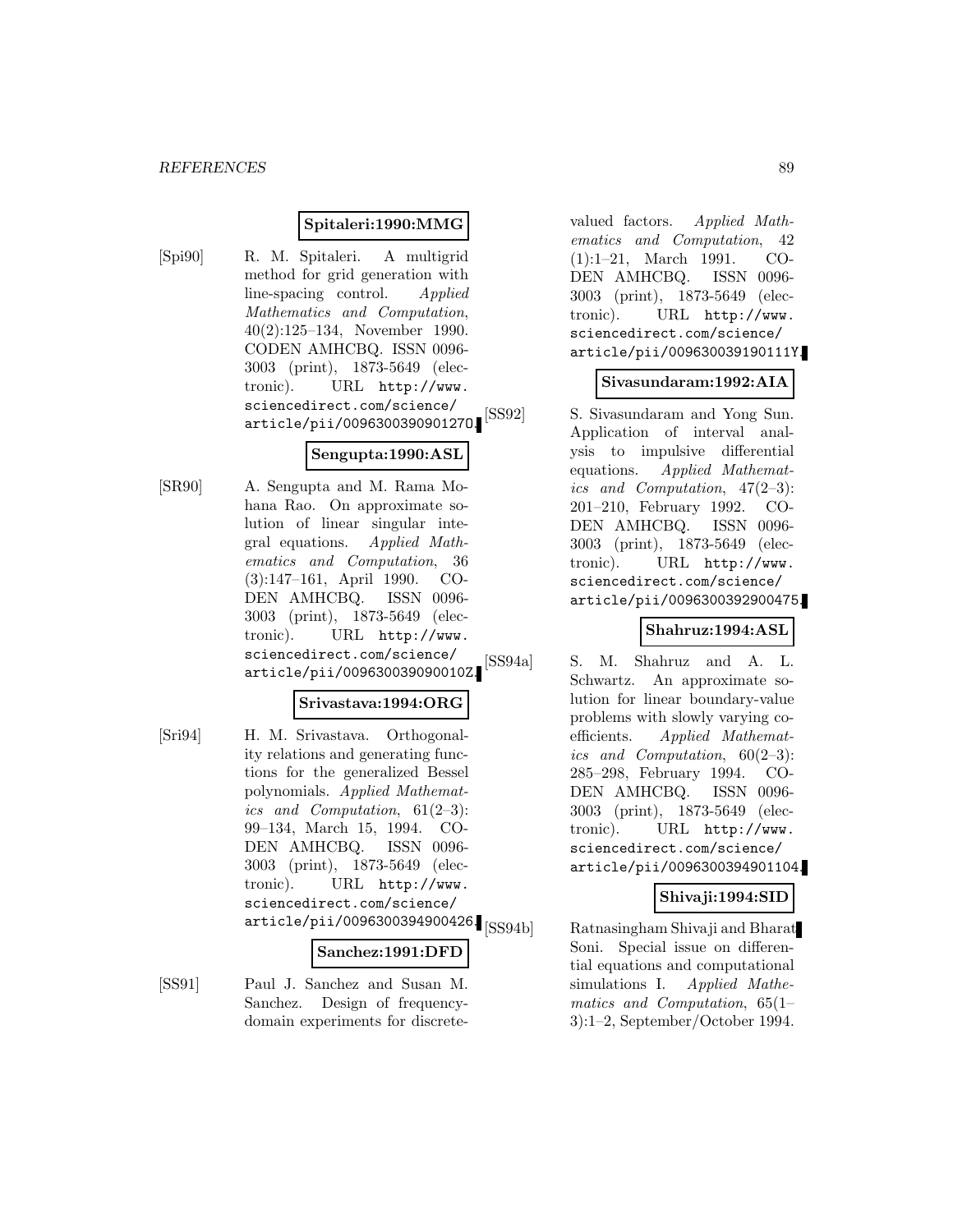CODEN AMHCBQ. ISSN 0096- 3003 (print), 1873-5649 (electronic). URL http://www. sciencedirect.com/science/ article/pii/0096300394901619.

# **Steit:1994:CSQ**

[Ste94] H. A. H. Abou Steit. Cubic spline on quintic spline method for nonlinear boundary value problems. Applied Mathematics and Computation,  $66(2-3)$ : 267–275, December 1994. CO-DEN AMHCBQ. ISSN 0096- 3003 (print), 1873-5649 (electronic). URL http://www. sciencedirect.com/science/ article/pii/0096300394901228.

#### **Serrano:1990:REEa**

[SU90a] Sergio E. Serrano and T. E. Unny. Random evolution equations in hydrology. Applied Mathematics and Computation, 38 (3):201–226, August 1990. CO-DEN AMHCBQ. ISSN 0096- 3003 (print), 1873-5649 (electronic). URL http://www. sciencedirect.com/science/ article/pii/009630039090023V.

### **Serrano:1990:REEb**

[SU90b] Sergio E. Serrano and T. E. Unny. Random evolution equations in hydrology. Applied Mathematics and Computation, 39 (3):97–122, October 1990. CO-DEN AMHCBQ. ISSN 0096- 3003 (print), 1873-5649 (electronic). URL http://www. sciencedirect.com/science/ article/pii/009630039090004M.

# **Srinivasu:1992:QCN**

[SV92a] P. D. N. Srinivasu and M. Venkatesulu. Quadratically convergent numerical schemes for nonstandard initial value problems. Applied Mathematics and Computation,  $47(2-3):145-154$ , February 1992. CODEN AMHCBQ. ISSN 0096-3003 (print), 1873-5649 (electronic). URL http://www. sciencedirect.com/science/ article/pii/009630039290043Z.

#### **Srinivasu:1992:SNT**

[SV92b] P. D. N. Srinivasu and M. Venkatesulu. Solutions of nonstandard  $n$  th order initial value problems. Applied Mathematics and Computation, 47(2–3): 155–178, February 1992. CO-DEN AMHCBQ. ISSN 0096- 3003 (print), 1873-5649 (electronic). URL http://www. sciencedirect.com/science/ article/pii/0096300392900442.

## **Saxena:1994:STP**

[SV94] Anjula Saxena and Ezio Venturino. Solving two-point boundary value problems by means of deficient quartic splines. Applied Mathematics and Computation,  $66(1):25-40$ , November 1994. CODEN AMHCBQ. ISSN 0096-3003 (print), 1873-5649 (electronic). URL http://www. sciencedirect.com/science/ article/pii/0096300394901562.

### **Silliman:1991:GRF**

[SW91] S. E. Silliman and A. L. Wright. Generation of random fields characterized by discrete regions of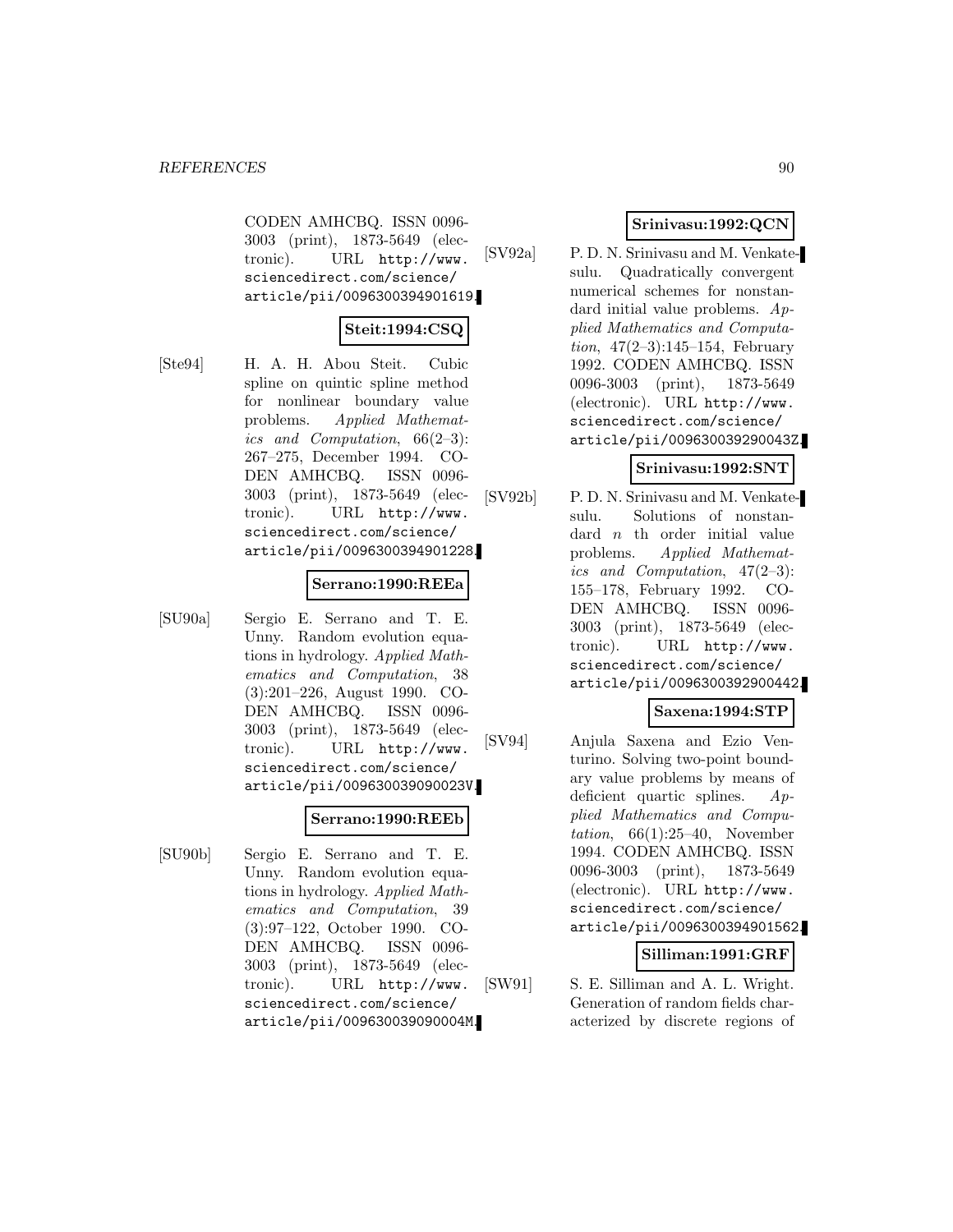constant value. Applied Mathematics and Computation, 45(3): 293–311, October 1991. CO-DEN AMHCBQ. ISSN 0096- 3003 (print), 1873-5649 (electronic). URL http://www. sciencedirect.com/science/ article/pii/0096300391900852.

## **Shaw:1992:ATG**

[SW92] J. A. Shaw and N. P. Weatherill. Automatic topology generation for multiblock grids. Applied Mathematics and Computation, 52(2–3):355–388, December 1992. CODEN AMHCBQ. ISSN 0096- 3003 (print), 1873-5649 (electronic). URL http://www. sciencedirect.com/science/ article/pii/009630039290088I.

# **Sheng:1994:IAN**

[SW94] Zhang Lian Sheng and M. A. Wolfe. An interval algorithm for nondifferentiable global optimization. Applied Mathematics and Computation, 63(2– 3):101–122, July 1994. CO-DEN AMHCBQ. ISSN 0096- 3003 (print), 1873-5649 (electronic). URL http://www. sciencedirect.com/science/ article/pii/0096300394901899. [Szi90]

### **Sworder:1991:HAC**

[Swo91] D. D. Sworder. Hybrid adaptive control. Applied Mathematics and Computation, 45(2): 173–192, September 1991. CO-DEN AMHCBQ. ISSN 0096- 3003 (print), 1873-5649 (electronic). URL http://www.

sciencedirect.com/science/ article/pii/0096300391900793.

#### **Szidarovszky:1993:CDD**

[SY93] Ferenc Szidarovszky and Jerome Yen. On the controllability of discrete dynamic oligopolies under adaptive expectations. Applied Mathematics and Computation, 56(1):49–57, June 1993. CODEN AMHCBQ. ISSN 0096- 3003 (print), 1873-5649 (electronic). URL http://www. sciencedirect.com/science/ article/pii/009630039390078S.

# **Shih:1994:IGG**

[SYS94] Ming H. Shih, Tzu-Yi Yu, and Bharat K. Soni. Interactive grid generation and NURBS applications. Applied Mathematics and Computation, 65(1–3):279–294, September/October 1994. CO-DEN AMHCBQ. ISSN 0096- 3003 (print), 1873-5649 (electronic). URL http://www. sciencedirect.com/science/ article/pii/009630039490183X.

### **Szidarovszky:1990:CNA**

Ferenc Szidarovszky. On the convergence of nonstationary algorithms modeled by point-toset maps. Applied Mathematics and Computation, 39(2):107– 110, September 1990. CO-DEN AMHCBQ. ISSN 0096- 3003 (print), 1873-5649 (electronic). URL http://www. sciencedirect.com/science/ article/pii/009630039090025X.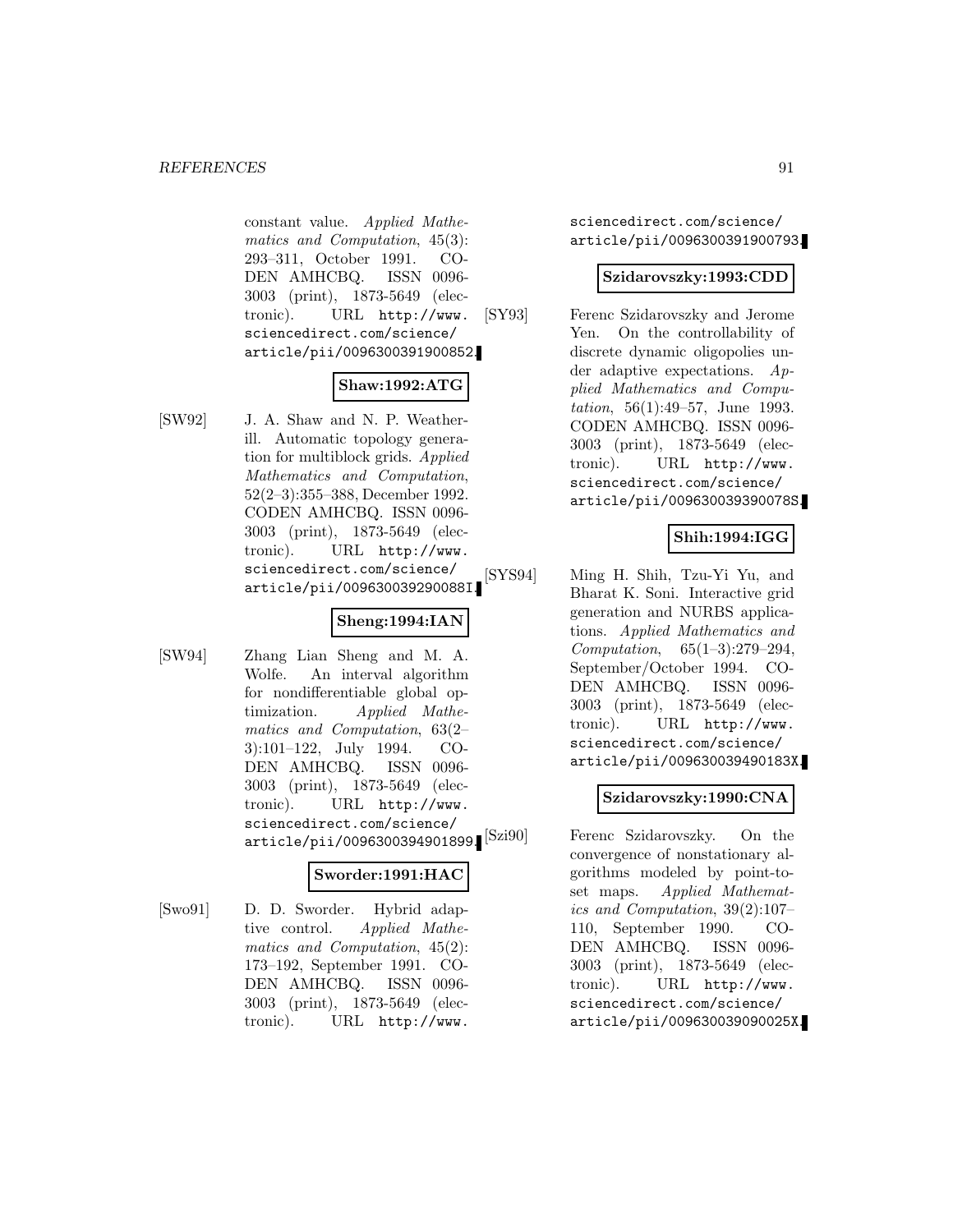#### **Tabatabai:1993:RET**

[TA93] M. A. Tabatabai and I. K. Argyros. Robust estimation and testing for general nonlinear regression models. Applied Mathematics and Computation, 57 (1):85–101, August 1993. CO-DEN AMHCBQ. ISSN 0096- 3003 (print), 1873-5649 (electronic). URL http://www. sciencedirect.com/science/ article/pii/0096300393900146.

# **Tsai:1992:CAM**

[TCS92] J. S. H. Tsai, C. M. Chen, and L. S. Shieh. A computeraided method for solvents and spectral factors of matrix polynomials. Applied Mathematics and Computation, 47(2–3): 211–235, February 1992. CO-DEN AMHCBQ. ISSN 0096- 3003 (print), 1873-5649 (electronic). URL http://www. sciencedirect.com/science/ article/pii/0096300392900486.

#### **Tecle:1994:IMP**

[TDK94] Aregai Tecle, Lucien Duckstein, and Pekka Korhonen. Interactive, multiobjective programming for forest resources management. Applied Mathematics and Computation, 63(1):75–93, June 1994. CODEN AMHCBQ. ISSN 0096- 3003 (print), 1873-5649 (electronic). URL http://www. sciencedirect.com/science/ article/pii/0096300394901511.

#### **Tennakone:1990:SBC**

[Ten90] K. Tennakone. Stability of the biomass-carbon dioxide equilibrium in the atmosphere: mathematical model. Applied Mathematics and Computation, 35(2): 125–130, January 1990. CO-DEN AMHCBQ. ISSN 0096- 3003 (print), 1873-5649 (electronic). URL http://www. sciencedirect.com/science/ article/pii/009630039090113H.

### **Tennakone:1991:KGA**

K. Tennakone. The kinetics of the growth of an accidentally created chiral biomolecule in the racemic prebiotic medium. Applied Mathematics and Computation, 43(2):139–144, May 1991. CODEN AMHCBQ. ISSN 0096- 3003 (print), 1873-5649 (electronic). URL http://www. sciencedirect.com/science/ article/pii/009630039190029M.

#### **Tesfatsion:1991:I**

[Tes91a] Leigh Tesfatsion. Introduction. Applied Mathematics and Computation, 45(2):89–90, September 1991. CODEN AMHCBQ. ISSN 0096-3003 (print), 1873-5649 (electronic). URL http://www. sciencedirect.com/science/ article/pii/009630039190071T.

#### **Tesfatsion:1991:WRKa**

[Tes91b] Leigh Tesfatsion. Work by Robert Kalaba on automated sensitivity analysis. Applied Mathematics and Computation, 45(2):121–133, September 1991. CODEN AMHCBQ. ISSN 0096- 3003 (print), 1873-5649 (electronic). URL http://www.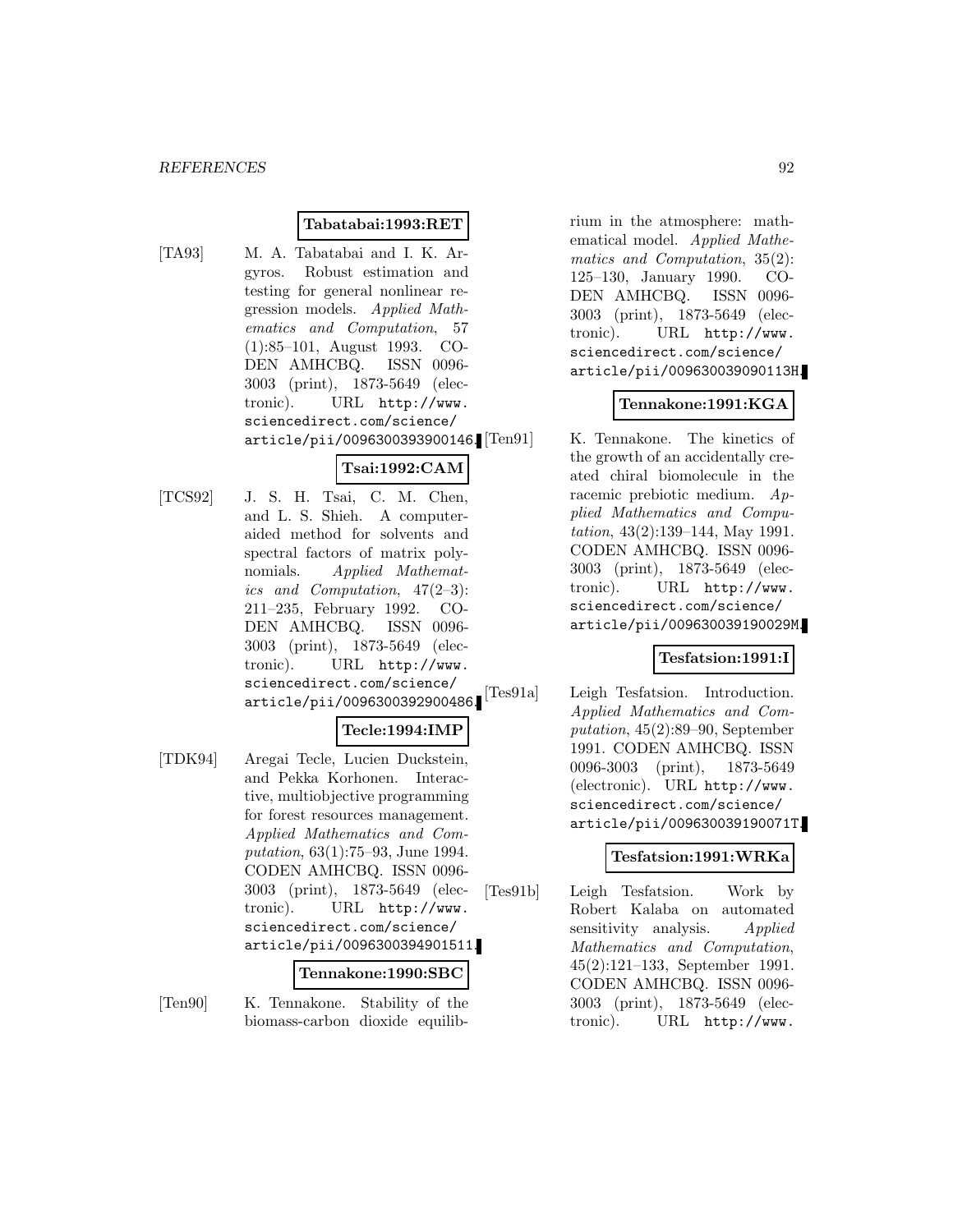sciencedirect.com/science/ article/pii/009630039190075X.

# **Tesfatsion:1991:WRKb**

[Tes91c] Leigh Tesfatsion. Work by Robert Kalaba on multicriteria estimation. Applied Mathematics and Computation, 45(2): 159–171, September 1991. CO-DEN AMHCBQ. ISSN 0096- 3003 (print), 1873-5649 (electronic). URL http://www. sciencedirect.com/science/ article/pii/0096300391900782.

### **Teo:1993:SFS**

[TFM93] K. L. Teo, M. E. Fisher, and J. B. Moore. A suboptimal feedback stabilizing controller for a class of nonlinear regulator problems. Applied Mathematics and Computation,  $59(1):1-17$ , November 1993. CODEN AMHCBQ. ISSN 0096-3003 (print), 1873-5649 (electronic). URL http://www. sciencedirect.com/science/ article/pii/S009630039390038G.

# **Tapia:1991:CML**

[TGK91] M. A. Tapia, T. A. Guima, and A. Katbab. Calculus for a multivalued-logic algebraic system. Applied Mathematics and Computation, 42 (3):255–285, April 1991. CO-DEN AMHCBQ. ISSN 0096- 3003 (print), 1873-5649 (electronic). URL http://www. sciencedirect.com/science/ article/pii/0096300391900047.

## **Todorov:1994:EHG**

[TH94] Pavel G. Todorov and John H. Hubbell. On the Epstein– Hubbell generalized elliptic-type integral. Applied Mathematics and Computation, 61(2–3): 157–161, March 15, 1994. CO-DEN AMHCBQ. ISSN 0096- 3003 (print), 1873-5649 (electronic). URL http://www. sciencedirect.com/science/ article/pii/0096300394900450.

# **Teo:1990:NCD**

[TLG90] K. L. Teo, Y. Liu, and C. J. Goh. Nonlinearly constrained discretetime optimal-control problems. Applied Mathematics and Computation, 38(3):227–248, August 1990. CODEN AMHCBQ. ISSN 0096-3003 (print), 1873-5649 (electronic). URL http://www. sciencedirect.com/science/ article/pii/009630039090024W.

### **Trigiante:1992:BLS**

[TM92] D. Trigiante and K. N. Murty. On best least square solutions of two-point boundary value problems via modified Gram–Schmidt process. Applied Mathematics and Computation, 51(2–3): 105–118, October 1992. CO-DEN AMHCBQ. ISSN 0096- 3003 (print), 1873-5649 (electronic). URL http://www. sciencedirect.com/science/ article/pii/009630039290067B.

#### **Thompson:1990:ONEa**

[TT90a] M. E. Thompson and A. Thavaneswaran. Optimal nonpara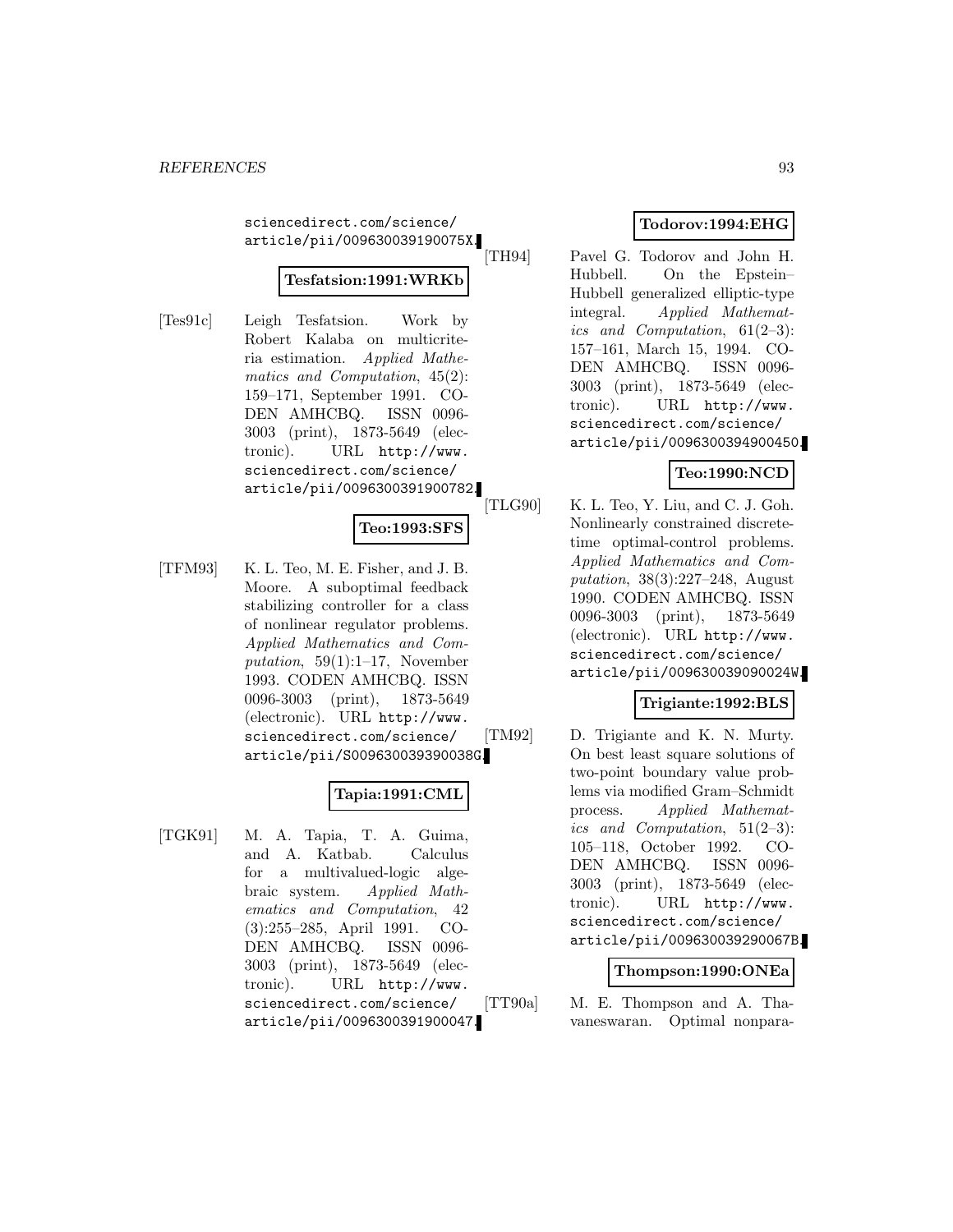metric estimation for some semimartingale stochastic differential equations. Applied Mathematics and Computation, 37 (3):169–183, June 1990. CO-DEN AMHCBQ. ISSN 0096- 3003 (print), 1873-5649 (electronic). URL http://www. sciencedirect.com/science/  $\ar{ticle/pii/0096300390900547}$ [Udw $92a$ ]

# **Thompson:1990:ONEb**

[TT90b] M. E. Thompson and A. Thavaneswaran. Optimal nonparametric estimation for some semimartingale stochastic differential equations. Applied Mathematics and Computation, 39(3): 123–137, October 1990. CO-DEN AMHCBQ. ISSN 0096- 3003 (print), 1873-5649 (electronic). URL http://www. sciencedirect.com/science/ article/pii/009630039090005N. [Udw92b]

### **Tennakone:1990:BCS**

[TW90] K. Tennakone and S. Wickramanayaka. Biochemical chiral selection in the presence of instabilities, chaos, and noise.  $Ap$ plied Mathematics and Computation, 38(1):1–6, July 1990. CO-DEN AMHCBQ. ISSN 0096- 3003 (print), 1873-5649 (electronic). URL http://www. sciencedirect.com/science/  $\ar{ticle/pi1/009630039090077}$ G.  $[$ Uen $91]$ 

### **Udwadia:1991:NPC**

[Udw91] Firdaus E. Udwadia. Noncollocated point control of nondispersive distributed-parameter systems using time delays. Applied

Mathematics and Computation, 42(1):23–63, March 1991. CO-DEN AMHCBQ. ISSN 0096- 3003 (print), 1873-5649 (electronic). URL http://www. sciencedirect.com/science/ article/pii/009630039190112Z.

# **Udwadia:1992:NCD**

Firdaus E. Udwadia. Noncollocated control of distributedparameter nondispersive systems with tip inertias using time delays. Applied Mathematics and Computation, 47 (1):47–75, January 1992. CO-DEN AMHCBQ. ISSN 0096- 3003 (print), 1873-5649 (electronic). URL http://www. sciencedirect.com/science/ article/pii/0096300392900648.

### **Udwadia:1992:SCR**

Firdaus E. Udwadia. Some convergence results related to the JOR iterative method for symmetric, positive-definite matrices. Applied Mathematics and Computation,  $47(1):37-45$ , January 1992. CODEN AMHCBQ. ISSN 0096-3003 (print), 1873-5649 (electronic). URL http://www. sciencedirect.com/science/ article/pii/0096300392900637.

## **Ueno:1991:SAC**

Sueo Ueno. Stochastic approach to the Cauchy problem of linearized Couette flow. Applied Mathematics and Computation, 45(2):207–217, September 1991. CODEN AMHCBQ. ISSN 0096- 3003 (print), 1873-5649 (elec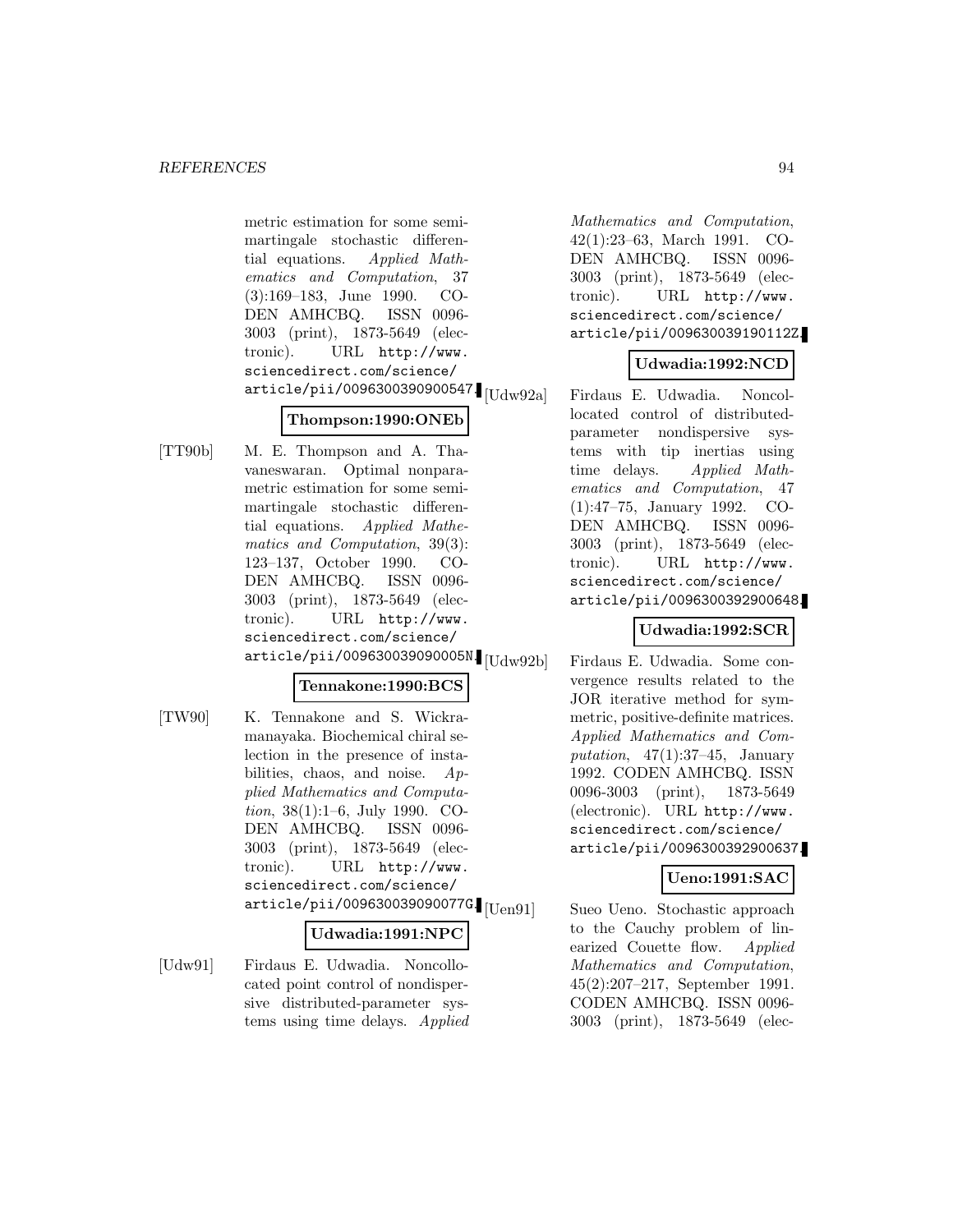tronic). URL http://www. sciencedirect.com/science/ article/pii/009630039190081W. [VB92]

### **Udwadia:1994:CIM**

[UK94] Firdaus E. Udwadia and Ravi Kumar. Convergence of iterative methods for nonclassically damped dynamic systems. Applied Mathematics and Computation, 61(1):61–97, March 1, 1994. CODEN AMHCBQ. ISSN 0096- 3003 (print), 1873-5649 (electronic). URL http://www. sciencedirect.com/science/ article/pii/0096300394901465.

# **Unny:1990:ISI**

[Unn90] T. E. Unny. Introduction to special issue on theory and application of stochastic differential equations. Applied Mathematics and Computation, 39 (3):1–2, October 1990. CO-DEN AMHCBQ. ISSN 0096- 3003 (print), 1873-5649 (electronic). URL http://www. sciencedirect.com/science/ article/pii/009630039090001J.

### **Vassilevski:1991:MPE**

[Vas91] P. S. Vassilevski. Multilevel preconditioners for elliptic problems by substructuring. Applied Mathematics and Computation, 46(2): 79–106, November 1991. CO-DEN AMHCBQ. ISSN 0096- 3003 (print), 1873-5649 (electronic). URL http://www. sciencedirect.com/science/ article/pii/009630039190018I.

# **Voulov:1992:ASH**

H. D. Voulov and D. D. Bainov. Asymptotic stability for a homogeneous singularly perturbed system of differential equations with unbounded delay. Applied Mathematics and Computation, 51(1):1–16, September 1992. CO-DEN AMHCBQ. ISSN 0096- 3003 (print), 1873-5649 (electronic). URL http://www. sciencedirect.com/science/ article/pii/009630039290132K.

# **Verschelde:1991:NSS**

[VBH91] Jan Verschelde, Marc Beckers, and Ann Haegemans. A new start system for solving deficient polynomial systems using continuation. Applied Mathematics and Computation, 44(3): 225–239, August 1991. CO-DEN AMHCBQ. ISSN 0096- 3003 (print), 1873-5649 (electronic). URL http://www. sciencedirect.com/science/ article/pii/009630039190059V.

### **Varadarajan:1991:RCT**

[VCM91] V. Varadarajan, W. H. Choe, and G. H. Miley. Rapid calculation of tokamak equilibria with toroidal rotation via minimization of a functional. Applied Mathematics and Computation, 43(2):145–163, May 1991. CO-DEN AMHCBQ. ISSN 0096- 3003 (print), 1873-5649 (electronic). URL http://www. sciencedirect.com/science/ article/pii/009630039190030Q.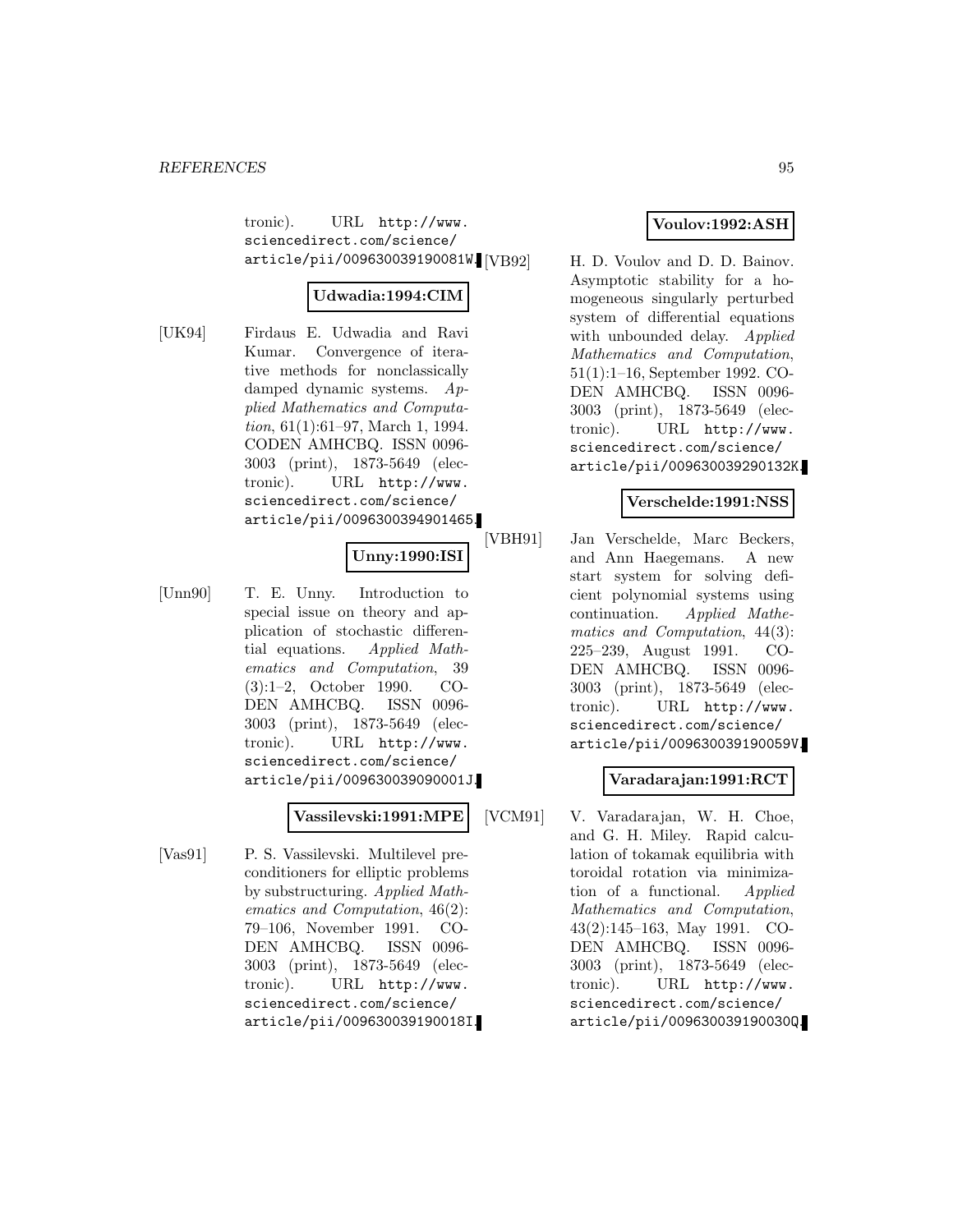#### **Veverka:1992:MRM**

[Vev92] Vladimír Veverka. A method of reconciliation of measured data with nonlinear constraints. Applied Mathematics and Computation, 49(2–3):141–176, June 1992. CODEN AMHCBQ. ISSN 0096- 3003 (print), 1873-5649 (electronic). URL http://www. sciencedirect.com/science/ article/pii/009630039290021R.

### **Voller:1992:MEN**

[Vol92] Rudolf L. Voller. Monotone enclosure for nonlinear PDEs using multigrid techniques. Applied Mathematics and Computation, 47(2–3):121–135, February 1992. CODEN AMHCBQ. ISSN 0096- 3003 (print), 1873-5649 (electronic). URL http://www. sciencedirect.com/science/ article/pii/009630039290041X.

#### **Vazirinejad:1990:CSE**

[VS90] Shamsedin Vazirinejad and Soroosh Sorooshian. A Comparison of simultaneous-equations, weighted regression, and noise-in-variables models. Applied Mathematics and Computation, 40(3): 187–202, December 1990. CO-DEN AMHCBQ. ISSN 0096- 3003 (print), 1873-5649 (electronic). URL http://www. sciencedirect.com/science/ article/pii/S009630030880001X.

#### **Vulanovic:1990:SIN**

[Vul90] Relja Vulanović. Some improvements of the nonequidistant Engquist–Osher scheme. Applied

Mathematics and Computation, 40(2):147–164, November 1990. CODEN AMHCBQ. ISSN 0096- 3003 (print), 1873-5649 (electronic). URL http://www. sciencedirect.com/science/ article/pii/009630039090129Q.

# **Vu:1994:NSF**

[VWSS94] Bruce Vu, Ten-See Wang, Ming-Hsin Shih, and Bharat Soni. Navier–Stokes flow field analysis of compressible flow in a high pressure safety relief valve. Applied Mathematics and Computation, 65(1–3):345–353, September/October 1994. CO-DEN AMHCBQ. ISSN 0096- 3003 (print), 1873-5649 (electronic). URL http://www. sciencedirect.com/science/ article/pii/0096300394901872.

#### **Waissi:1990:NSC**

[Wai90] Gary R. Waissi. A new  $O(n^2)$ shortest chain algorithm. Applied Mathematics and Computation, 37(2):111–120, May 1990. CODEN AMHCBQ. ISSN 0096- 3003 (print), 1873-5649 (electronic). URL http://www. sciencedirect.com/science/ article/pii/0096300390900396.

### **Wampler:1992:BNC**

[Wam92] Charles W. Wampler. Bezout number calculations for multi-homogeneous polynomial systems. Applied Mathematics and Computation,  $51(2-3)$ : 143–157, October 1992. CO-DEN AMHCBQ. ISSN 0096- 3003 (print), 1873-5649 (elec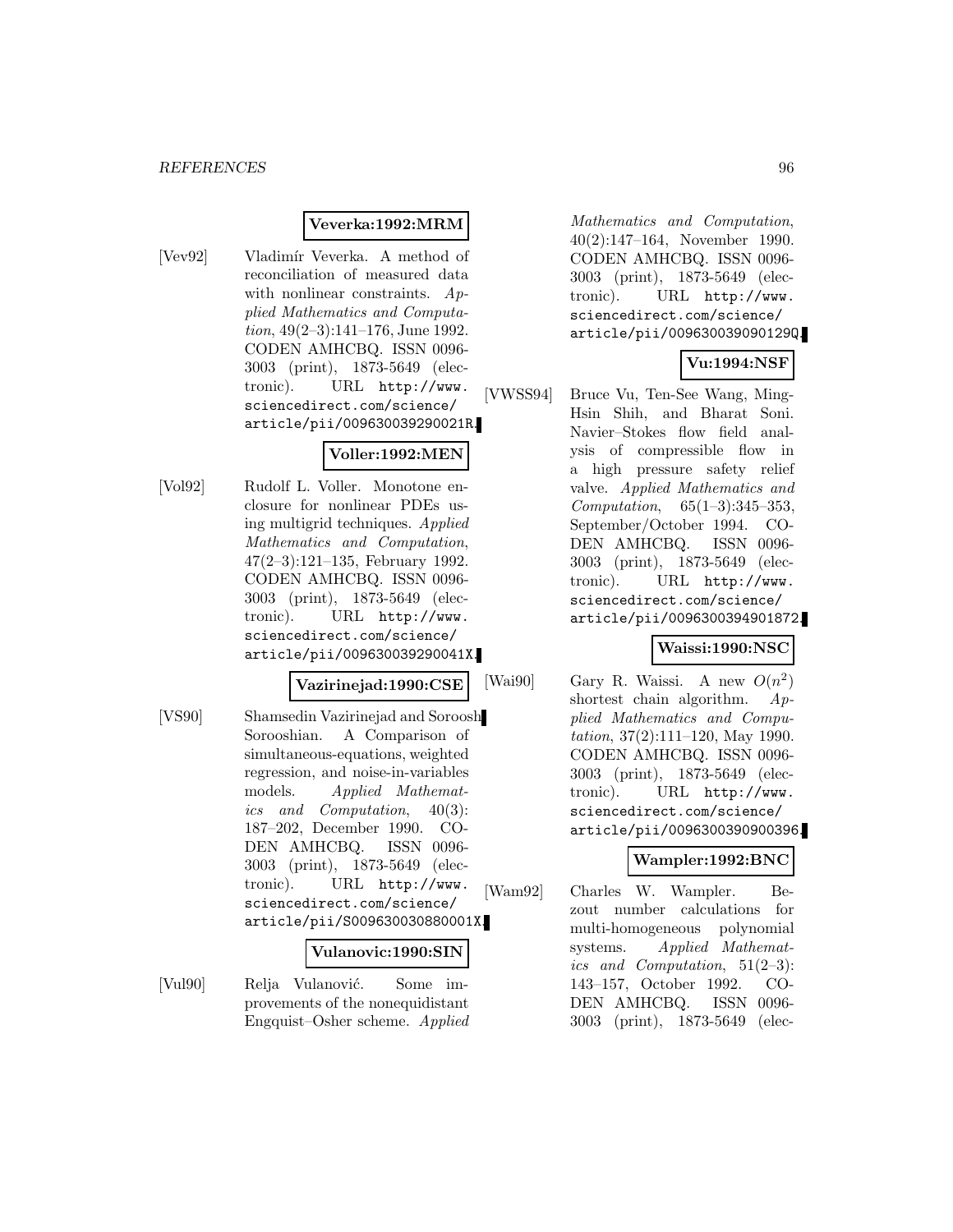tronic). URL http://www. sciencedirect.com/science/ article/pii/009630039290070H.

# **Wang:1992:SIT**

[Wan92] Shao-Ming Wang. Spline interpolations over type-2 triangulations. Applied Mathematics and Computation, 49(2–3): 299–313, June 1992. CO-DEN AMHCBQ. ISSN 0096- 3003 (print), 1873-5649 (electronic). URL http://www. sciencedirect.com/science/ article/pii/009630039290031U.

### **Wang:1993:RNN**

[Wan93] Jun Wang. A recurrent neural network for real-time matrix inversion. Applied Mathematics and Computation, 55 (1):89–100, April 1993. CO-DEN AMHCBQ. ISSN 0096- 3003 (print), 1873-5649 (electronic). URL http://www. sciencedirect.com/science/ article/pii/0096300393900072.

#### **Wang:1994:CSA**

[Wan94] Shao-Ming Wang. A cubic structure on an arbitrary quadrilateral. Applied Mathematics and Computation, 60(1): 55–68, January 1994. CO-DEN AMHCBQ. ISSN 0096- 3003 (print), 1873-5649 (electronic). URL http://www. sciencedirect.com/science/ article/pii/0096300394902062.

### **Warren:1991:TTS**

[War91] Richard H. Warren. Tours for the traveling salesman. Applied

Mathematics and Computation, 46(3):167–177, December 1991. CODEN AMHCBQ. ISSN 0096- 3003 (print), 1873-5649 (electronic). URL http://www. sciencedirect.com/science/ article/pii/0096300391901154.

# **Warren:1994:SCT**

[War94] Richard H. Warren. Special cases of the traveling salesman problem. Applied Mathematics and Computation,  $60(2-3)$ : 171–177, February 1994. CO-DEN AMHCBQ. ISSN 0096- 3003 (print), 1873-5649 (electronic). URL http://www. sciencedirect.com/science/ article/pii/0096300394901031.

### **Wazwaz:1993:NSG**

[Waz93] Abdul-Majid Wazwaz. On the numerical solution of the Goursat problem. Applied Mathematics and Computation, 59(1): 89–95, November 1993. CO-DEN AMHCBQ. ISSN 0096- 3003 (print), 1873-5649 (electronic). URL http://www. sciencedirect.com/science/ article/pii/009630039390036E.

# **Werbos:1993:CSF**

[Wer93] Paul J. Werbos. Chaotic solitons and the foundations of physics: a potential revolution. Applied Mathematics and Computation, 56(2–3):289–339, July 1993. CO-DEN AMHCBQ. ISSN 0096- 3003 (print), 1873-5649 (electronic). URL http://www. sciencedirect.com/science/ article/pii/009630039390126Y.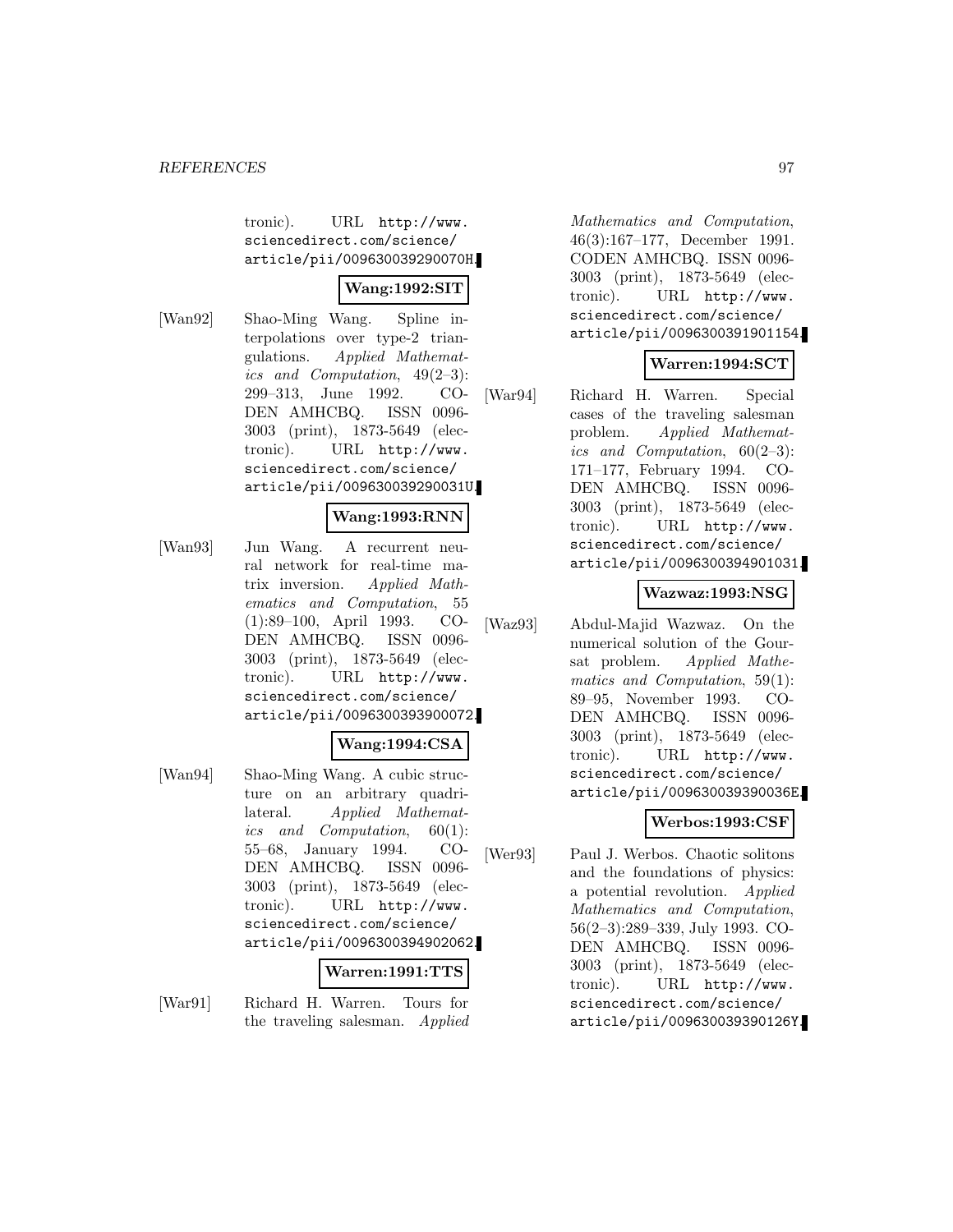# **White:1991:EEP**

[Whi91] L. W. White. Estimation of elastic parameters in a nonlinear elliptic model of a plate. Applied Mathematics and Computation, 42(2):139–187, March 1991. CO-DEN AMHCBQ. ISSN 0096- 3003 (print), 1873-5649 (electronic). URL http://www. sciencedirect.com/science/ article/pii/009630039190049S.

# **White:1993:EMP**

[Whi93] L. W. White. Estimation of material parameters in a dynamic nonlinear plate model. Applied Mathematics and Computation, 54(1):25–63, March 1, 1993. CO-DEN AMHCBQ. ISSN 0096- 3003 (print), 1873-5649 (electronic). URL http://www. sciencedirect.com/science/ article/pii/009630039390032A.

### **Wong:1992:SAS**

[WJ92] Yau Shu Wong and Xingzhi Ji. On shooting algorithm for Sturm–Liouville eigenvalue problems with periodic and semi-periodic boundary conditions. Applied Mathematics and Computation, 51(2–3): 87–104, October 1992. CO-DEN AMHCBQ. ISSN 0096- 3003 (print), 1873-5649 (electronic). URL http://www. sciencedirect.com/science/  $\frac{1}{\text{article/pi}i/009630039290066}$   $\frac{1}{\text{[XYY94]}}$ 

#### **Wexler:1991:NMT**

[WM91] Anthony S. Wexler and Donald J. Marsh. Numerical methods for three-dimensional models of the urine concentrating mechanism. Applied Mathematics and Computation, 45(2): 219–240, September 1991. CO-DEN AMHCBQ. ISSN 0096- 3003 (print), 1873-5649 (electronic). URL http://www. sciencedirect.com/science/ article/pii/009630039190082X.

### **Weatherill:1991:SPF**

[WN91] N. P. Weatherill and D. K. Natakusumah. The simulation of potential flow around multiple bodies using overlapping connected meshes. Applied Mathematics and Computation, 46 (1):1–21, November 1991. CO-DEN AMHCBQ. ISSN 0096- 3003 (print), 1873-5649 (electronic). URL http://www. sciencedirect.com/science/ article/pii/0096300391900988.

## **Wu:1994:PRC**

[Wu94] Berlin Wu. Pattern recognition and classification in time series analysis. Applied Mathematics and Computation, 62 (1):29–45, April 1994. CO-DEN AMHCBQ. ISSN 0096- 3003 (print), 1873-5649 (electronic). URL http://www. sciencedirect.com/science/ article/pii/0096300394901317.

### **Xiguan:1994:FPS**

Lu Xiguan, Li Yong, and Su Yi. Finding periodic solutions of ordinary differential equations via homotopy method. Applied Mathematics and Computation,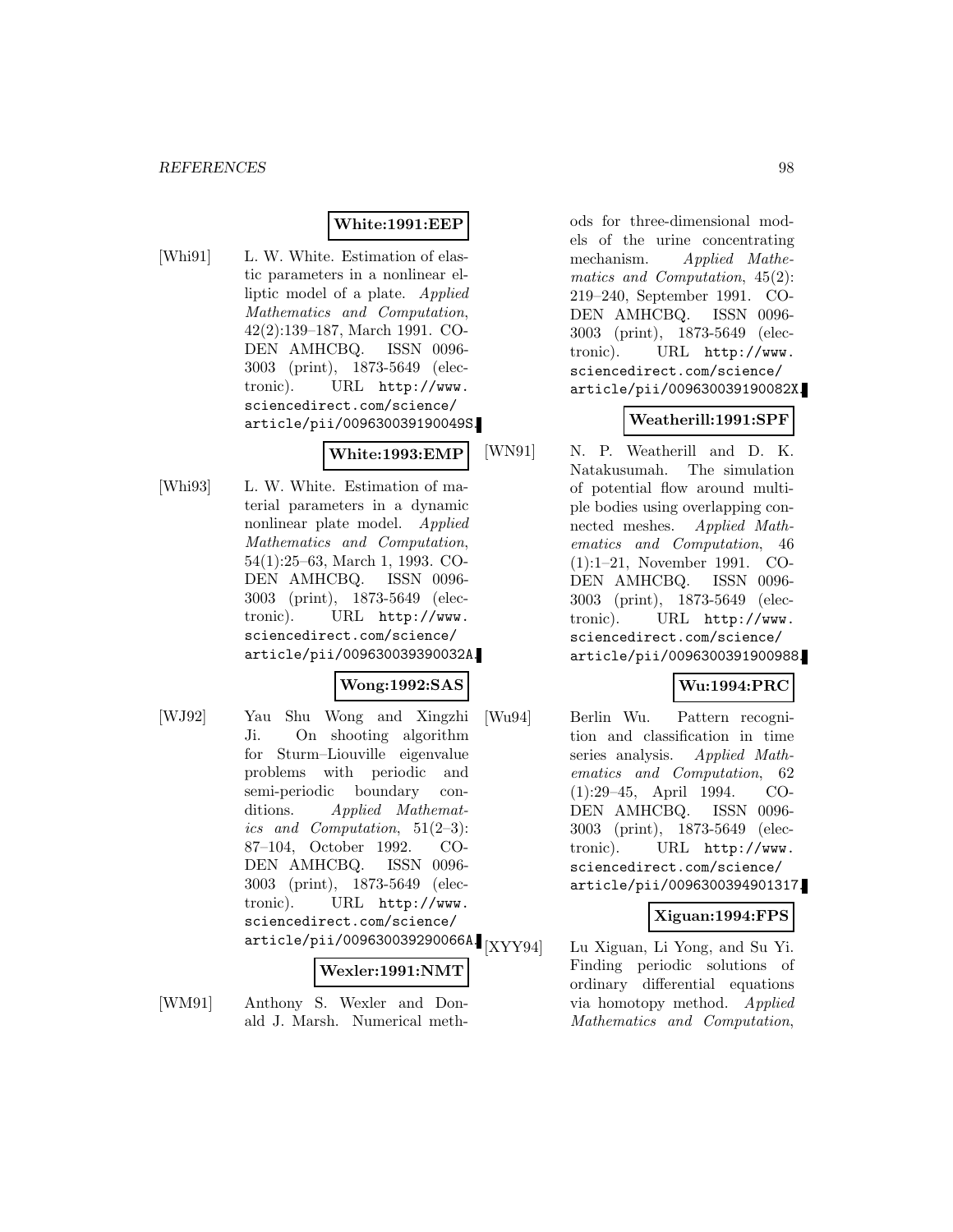62(2–3):153–170, May 1994. CO-DEN AMHCBQ. ISSN 0096- 3003 (print), 1873-5649 (electronic). URL http://www. sciencedirect.com/science/ article/pii/0096300394900795.

#### **Yakowitz:1992:EPA**

[Yak92a] Diana Yakowitz. An exact penalty algorithm for recourseconstrained stochastic linear programs. Applied Mathematics and Computation,  $49(1):39-62$ , May 1992. CODEN AMHCBQ. ISSN 0096-3003 (print), 1873-5649 (electronic). URL http://www. sciencedirect.com/science/ article/pii/0096300392900556.

#### **Yakowitz:1992:DMM**

[Yak92b] Sid Yakowitz. A decision model and methodology for the AIDS epidemic. Applied Mathematics and Computation, 52(1):149– 172, November 1992. CO-DEN AMHCBQ. ISSN 0096- 3003 (print), 1873-5649 (electronic). URL http://www. sciencedirect.com/science/ article/pii/0096300392901038.

### **Yang:1994:PAA**

[Yan94] Hailang Yang. A projective algorithm for approximation of fractal sets. Applied Mathematics and Computation, 63(2– 3):201–212, July 1994. CO-DEN AMHCBQ. ISSN 0096- 3003 (print), 1873-5649 (electronic). URL http://www. sciencedirect.com/science/ article/pii/0096300394901953.

# **Yee:1993:ADM**

[Yee93] Eugene Yee. Application of the decomposition method to the solution of the reaction-convectiondiffusion equation. Applied Mathematics and Computation, 56(1):1–27, June 1993. CO-DEN AMHCBQ. ISSN 0096- 3003 (print), 1873-5649 (electronic). URL http://www. sciencedirect.com/science/ article/pii/009630039390075P.

### **Yang:1991:MNA**

[YF91] Jun Yang and Changxin Fan. Modeling of nonlinear and active cochlear mechanics and its Volterra-series analysis. Applied Mathematics and Computation, 43(3):241–263, June 1991. CO-DEN AMHCBQ. ISSN 0096- 3003 (print), 1873-5649 (electronic). URL http://www. sciencedirect.com/science/ article/pii/009630039190010K.

# **Yakowitz:1990:CAM**

[YGH90] S. Yakowitz, J. Gani, and R. Hayes. Cellular automaton modeling of epidemics. Applied Mathematics and Computation,  $40(1):41-54$ , November 1990. CODEN AMHCBQ. ISSN 0096-3003 (print), 1873-5649 (electronic). URL http://www. sciencedirect.com/science/ article/pii/009630039090097M.

# **Yip:1991:IFD**

[Yip91] Paul Yip. Inference on a fatal disease. Applied Mathematics and Computation, 41(1):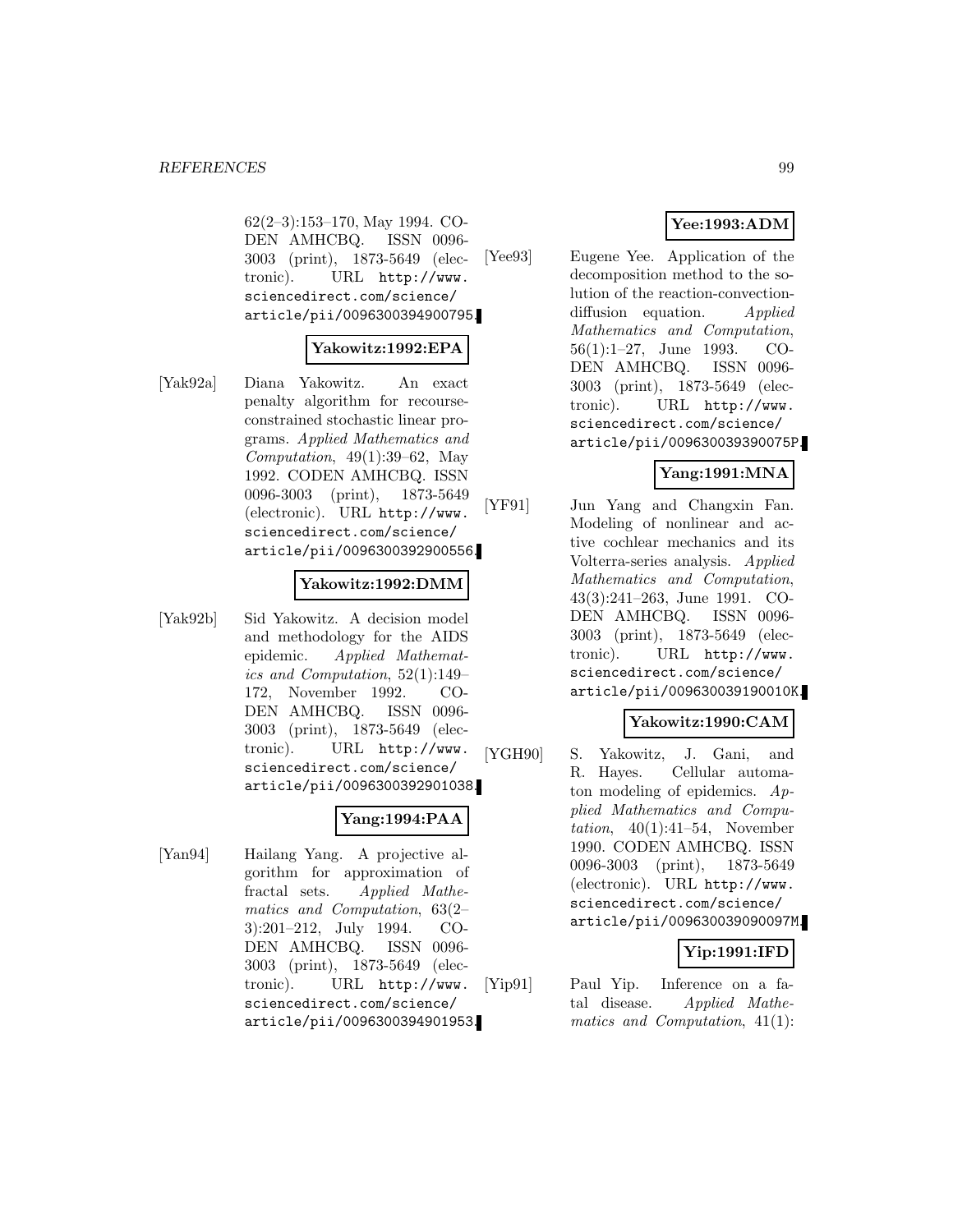89–97, January 1991. CO-DEN AMHCBQ. ISSN 0096- 3003 (print), 1873-5649 (electronic). URL http://www. sciencedirect.com/science/ article/pii/009630039190109Z.

# **Yip:1992:IPS**

[Yip92] Paul Yip. An inference procedure for a simple epidemic model: a martingale approach. Applied Mathematics and Computation, 47(1):77–89, January 1992. CO-DEN AMHCBQ. ISSN 0096- 3003 (print), 1873-5649 (electronic). URL http://www. sciencedirect.com/science/ article/pii/0096300392900659.

# **Yip:1993:SIP**

[Yip93] Paul Yip. Statistical inference procedure for a hypergeometric model for capture–recapture experiments. Applied Mathematics and Computation, 58(2–3): 225–240, October 1993. CO-DEN AMHCBQ. ISSN 0096- 3003 (print), 1873-5649 (electronic). URL http://www. sciencedirect.com/science/ article/pii/0096300393901385.

### **Yakowitz:1993:MAD**

[YLS93] D. S. Yakowitz, L. J. Lane, and F. Szidarovszky. Multi-attribute decision making: dominance with respect to an importance order of the attributes. Applied Mathematics and Computation, 54(2– 3):167–181, March 15, 1993. CO-DEN AMHCBQ. ISSN 0096- 3003 (print), 1873-5649 (electronic). URL http://www.

sciencedirect.com/science/ article/pii/009630039390057L.

# **Yang:1994:SAG**

[YS94] Jiann-Cherng Yang and Bharat K. Soni. Structured adaptive grid generation. Applied Mathematics and Computation, 65(1–3):265– 278, September/October 1994. CODEN AMHCBQ. ISSN 0096- 3003 (print), 1873-5649 (electronic). URL http://www. sciencedirect.com/science/ article/pii/0096300394901821.

# **Zaghrout:1991:OSO**

[ZA91] A. A. S. Zaghrout and Z. Ali. On oscillations of second order linear differential equations. Applied Mathematics and Computation, 46(2):135–144, November 1991. CODEN AMHCBQ. ISSN 0096- 3003 (print), 1873-5649 (electronic). URL http://www. sciencedirect.com/science/ article/pii/009630039190021E.

### **Zaghrout:1991:SPF**

[Zag91] Afaf A. S. Zaghrout. Stability and persistence of facultative mutualism with populations interacting in a food chain. Applied Mathematics and Computation, 45(1):1–15, September 1991. CO-DEN AMHCBQ. ISSN 0096- 3003 (print), 1873-5649 (electronic). URL http://www. sciencedirect.com/science/ article/pii/0096300391900863.

### **Zaghrout:1992:ABS**

[Zag92] Afaf A. S. Zaghrout. Asymptotic behavior of solutions of competi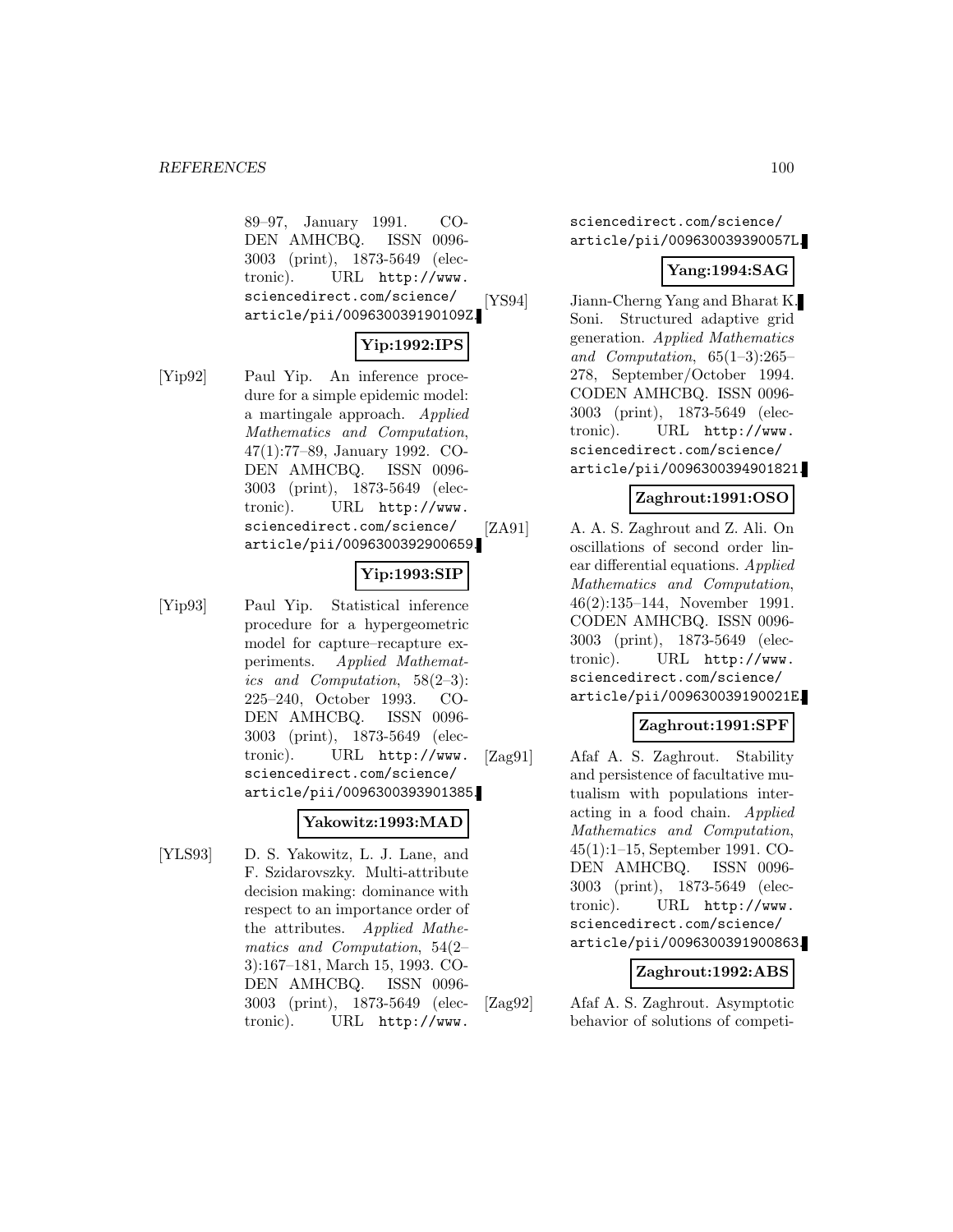tion in gradostat with two limiting complementary substrates. Applied Mathematics and Computation, 49(1):19–37, May 1992. CODEN AMHCBQ. ISSN 0096- 3003 (print), 1873-5649 (electronic). URL http://www. sciencedirect.com/science/ article/pii/0096300392900545.

#### **Zaslavsky:1993:AAM**

[Zas93] Leonid Yu. Zaslavsky. An adaptive algebraic multigrid for multigroup neutron diffusion reactor core calculations. Applied Mathematics and Computation, 53 (1):13–26, January 1993. CO-DEN AMHCBQ. ISSN 0096- 3003 (print), 1873-5649 (electronic). URL http://www. sciencedirect.com/science/ article/pii/009630039390113S.

# **Zaghrout:1991:GGB**

[ZED91] A. A. S. Zaghrout and N. El-Dawaliby. Generalizations of Gronwall–Bellman–Reid inequalities. Applied Mathematics and Computation, 41(2):129– 143, January 1991. CO-DEN AMHCBQ. ISSN 0096- 3003 (print), 1873-5649 (electronic). URL http://www. sciencedirect.com/science/ article/pii/009630039190066V.

#### **Zufiria:1990:CMF**

[ZG90] Pedro J. Zufiria and Ramesh S. Guttalu. A computational method for finding all the roots of a vector function. Applied Mathematics and Computation, 35(1):13–59, January 1990. CO-

DEN AMHCBQ. ISSN 0096- 3003 (print), 1873-5649 (electronic). URL http://www. sciencedirect.com/science/ article/pii/009630039090090P.

# **Zheng:1993:MMC**

[Zhe93] Chen Zheng. A mathematical model and computer program of economic evaluation and prediction. Applied Mathematics and Computation, 59(1): 63–72, November 1993. CO-DEN AMHCBQ. ISSN 0096- 3003 (print), 1873-5649 (electronic). URL http://www. sciencedirect.com/science/ article/pii/S009630039390041C.

# **Zhu:1994:SMF**

[Zhu94] Jianping Zhu. Simulating multiphase flow in porous media on KSR-1 parallel computers. Applied Mathematics and Computation,  $65(1-3):19-31$ , September/October 1994. CO-DEN AMHCBQ. ISSN 0096- 3003 (print), 1873-5649 (electronic). URL http://www. sciencedirect.com/science/ article/pii/0096300394901635.

### **Zouyousefain:1990:SRD**

[ZL90] M. Zouyousefain and S. Leela. Stability results for difference equations of Volterra type. Applied Mathematics and Computation, 36(1):51–61, March 1990. CODEN AMHCBQ. ISSN 0096- 3003 (print), 1873-5649 (electronic). URL http://www. sciencedirect.com/science/ article/pii/009630039090074D.